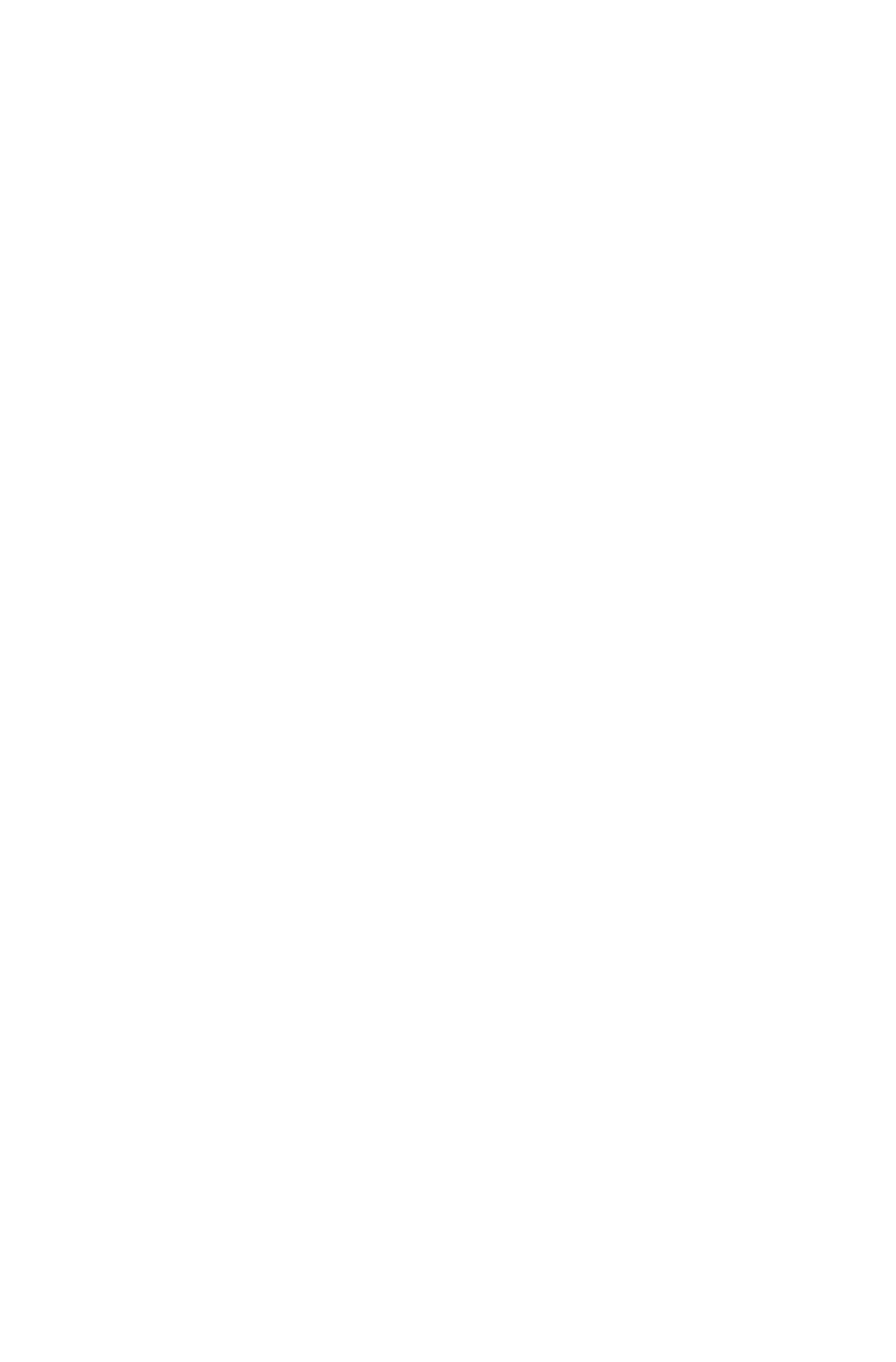#### Matthieu GIROUX

#### **Universe is Alive !**

[archive.org/details/UniverseIsAlive](https://archive.org/details/UniverseIsAlive)

LIBERLOG Editions Editor n° 978-2-9531251

Droits d'auteur 2021-2022

Creative Common by SA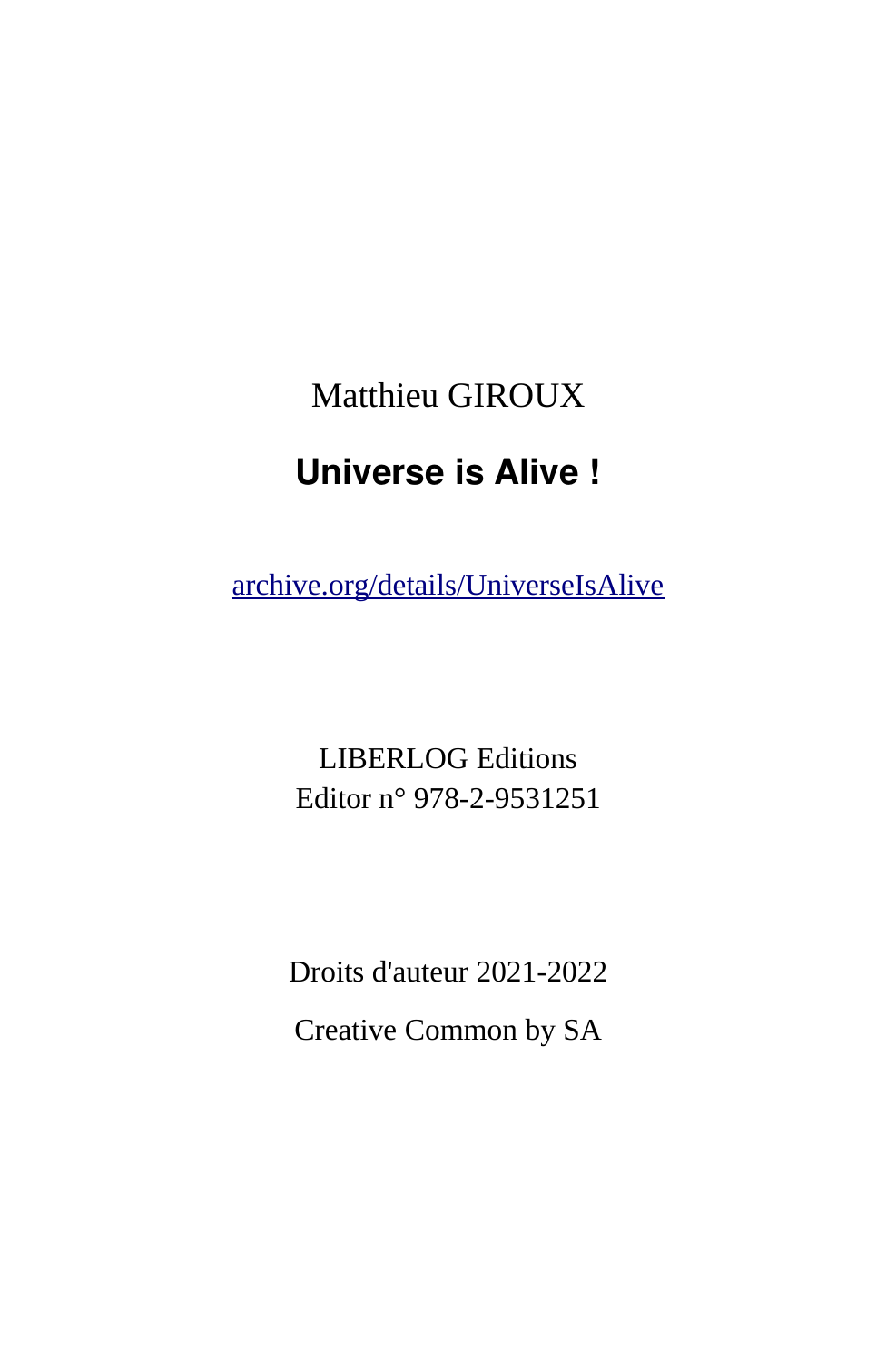# Matthieu GIROUX 13 Rue François Tanguy PRIGENT 35000 RENNES 02 23 46 06 54

Dépôt légal PARIS FRANCE – Septembre 2021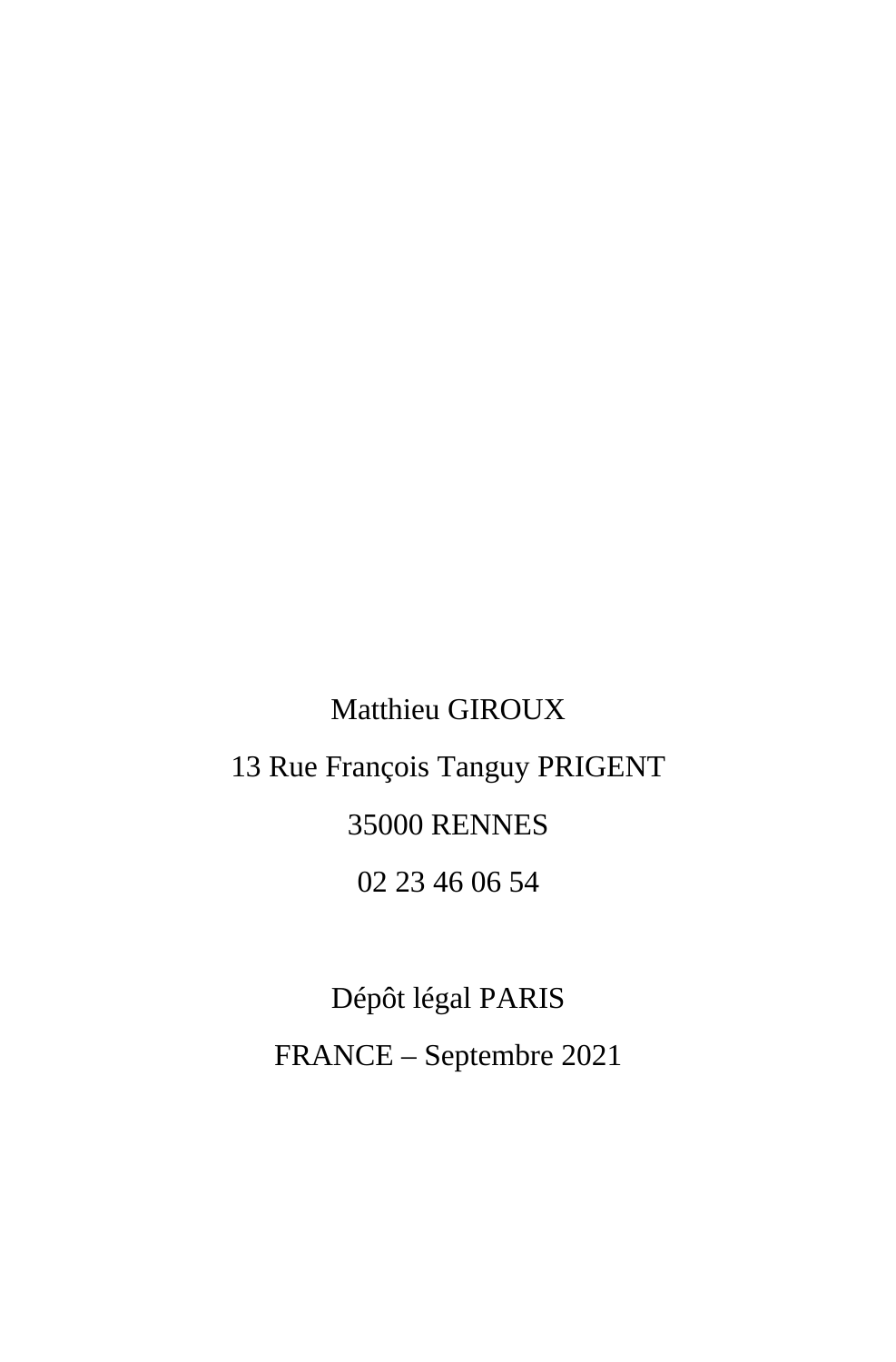# <span id="page-4-0"></span>**Author's Notes**

This book targets those who are already interested about universe's science, astrophysics, those who have explored everything about the universe.

If you have trouble believing the title you can start with the second chapter on reality and the soul.

Fully capitalized words are proper nouns.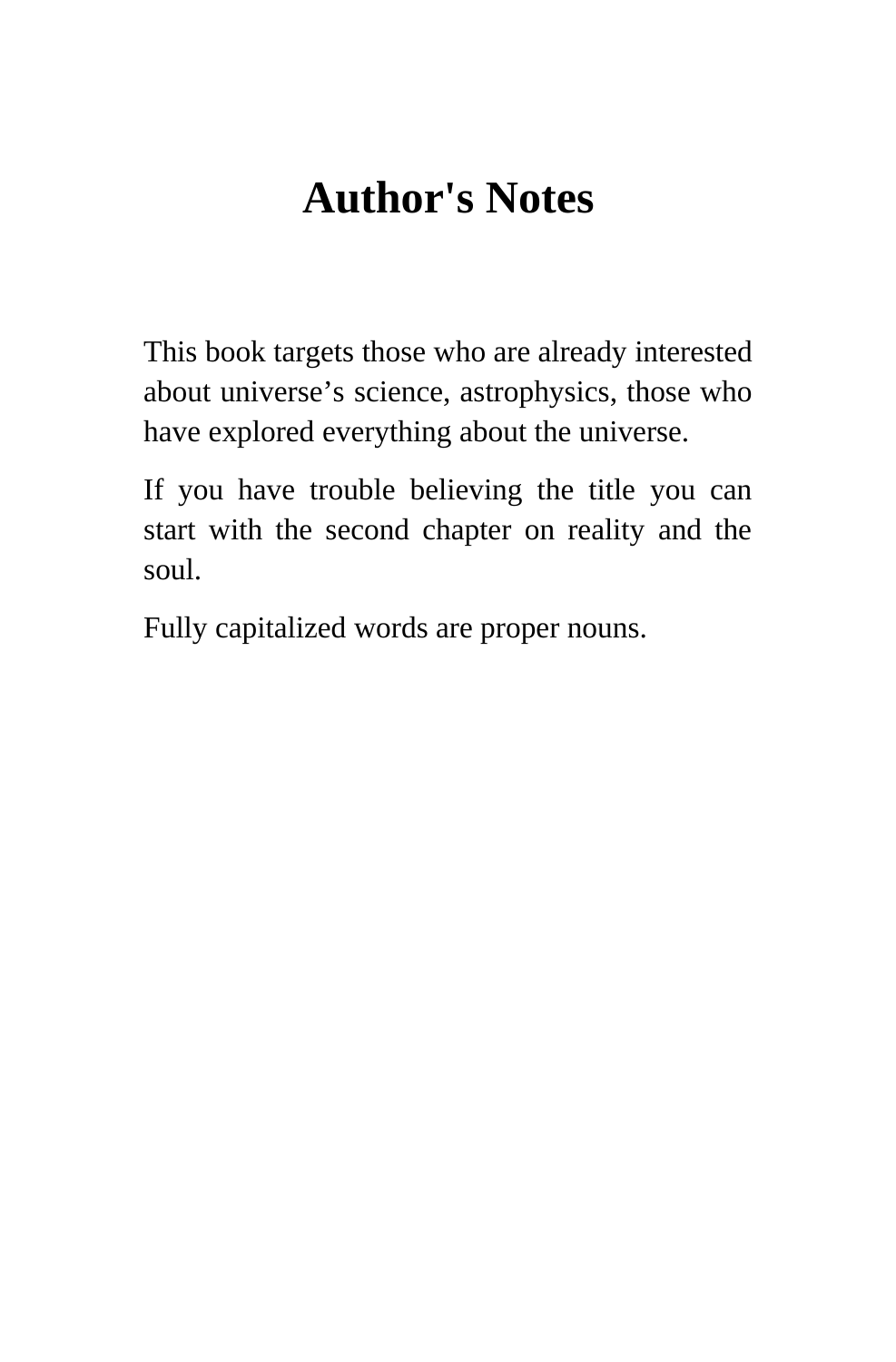### *From Same Author*

- Economy for Kids<br>• God for Kids
- God for Kids
- Universe for Kids<br>• Helping Christians
- Helping Christians
- Universe is Alive !<br>• Economy for Infan
- Economy for Infants
- Economics' Jobs Ethics
- Become a Genius<br>• How to Write Stor
- How to Write Stories<br>• Why Is There a God?
- Why Is There a God?<br>• Explaining Christ
- **Explaining Christ**

On economychild.com, economyinfant.com, ethicsjob.com, riseagenius.com, howwrite.net, whyisagod.com, bechrist.org.

Visible at archive.org and livrels.org.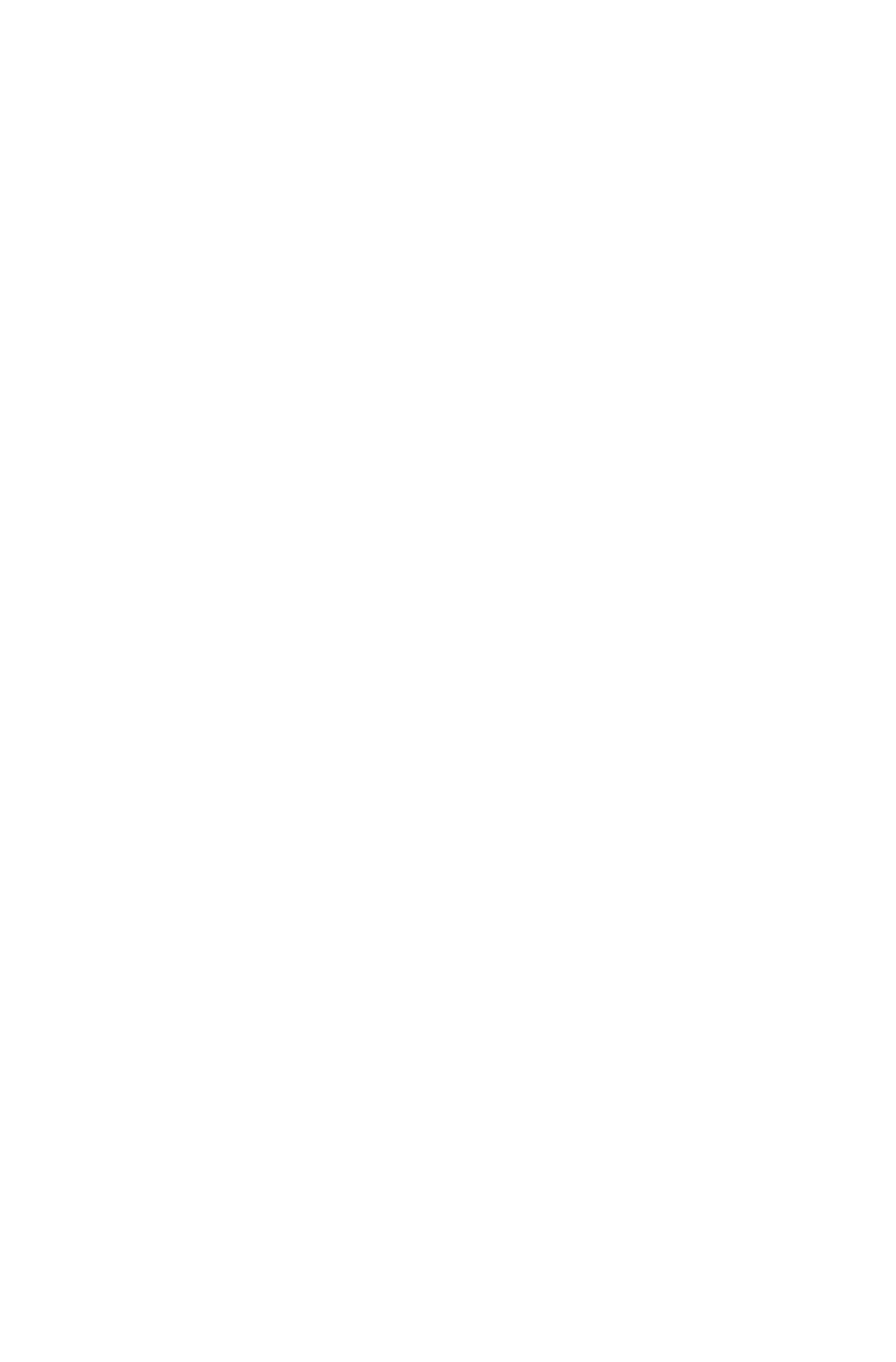# Table des matières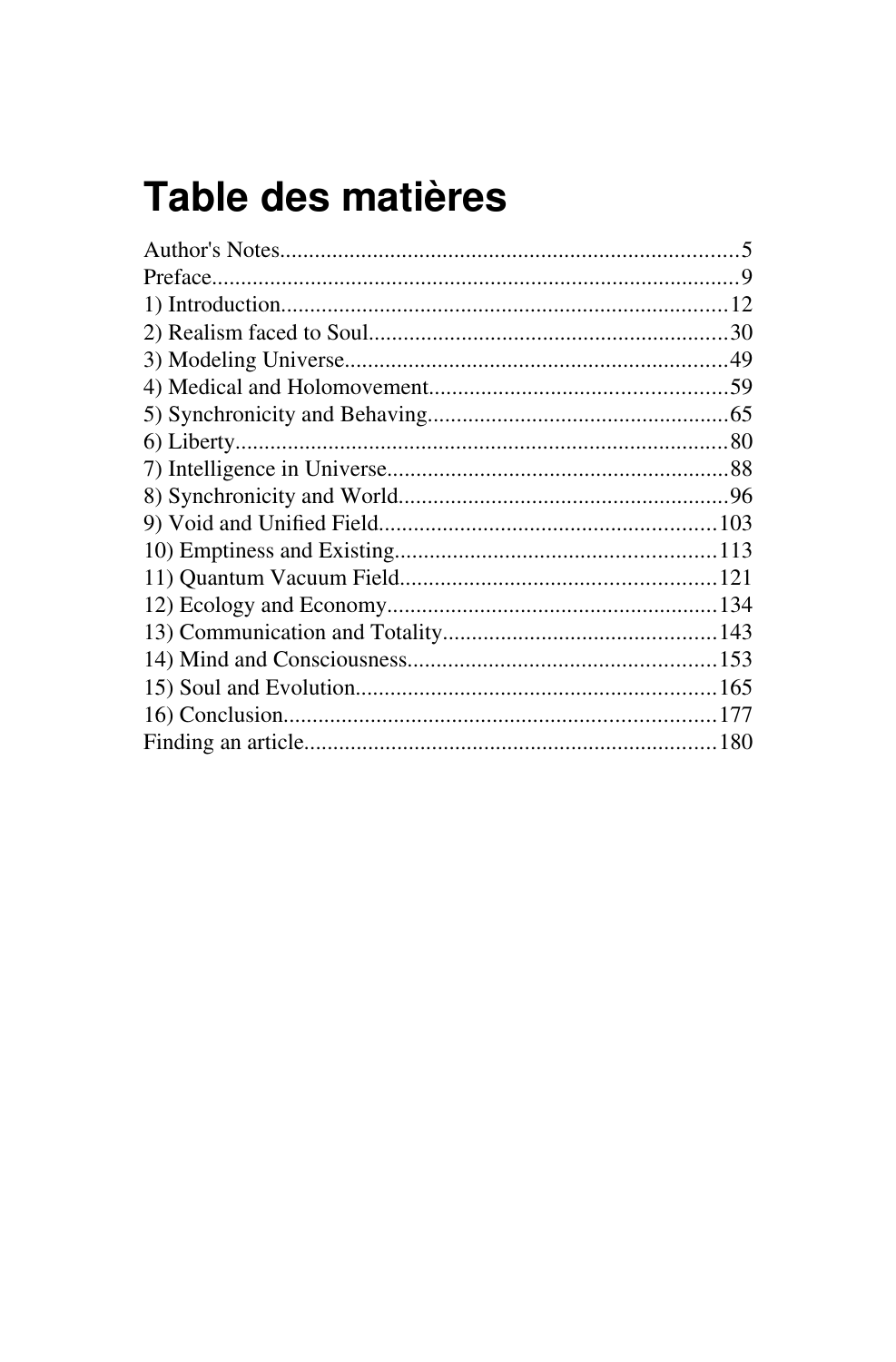# <span id="page-8-0"></span>**Preface**

This book is a summary of the book "Knowledge of Totality: Why the universe is a living totality." by Serge CARFANTAN. I add the soul in addition to consciousness and the universe as a plant. I want to improve the scope of this book by showing what makes the universe alive and proving that the universe is a plant. I keep the awareness knowledge of the book that I want to explain more compactly. I want to be more optimistic about the economy.

Plato had detected what made Egypt strong. We can in our mind grow a higher hypothesis that completely turns our world upside down, in order to put forward the possibility of another world to get out of the following in which we were. Plato dared to write this scientific approach of the higher hypothesis. This book turns you upside down because it makes superior assumptions. It's up to you to think and feel around the book to tame it.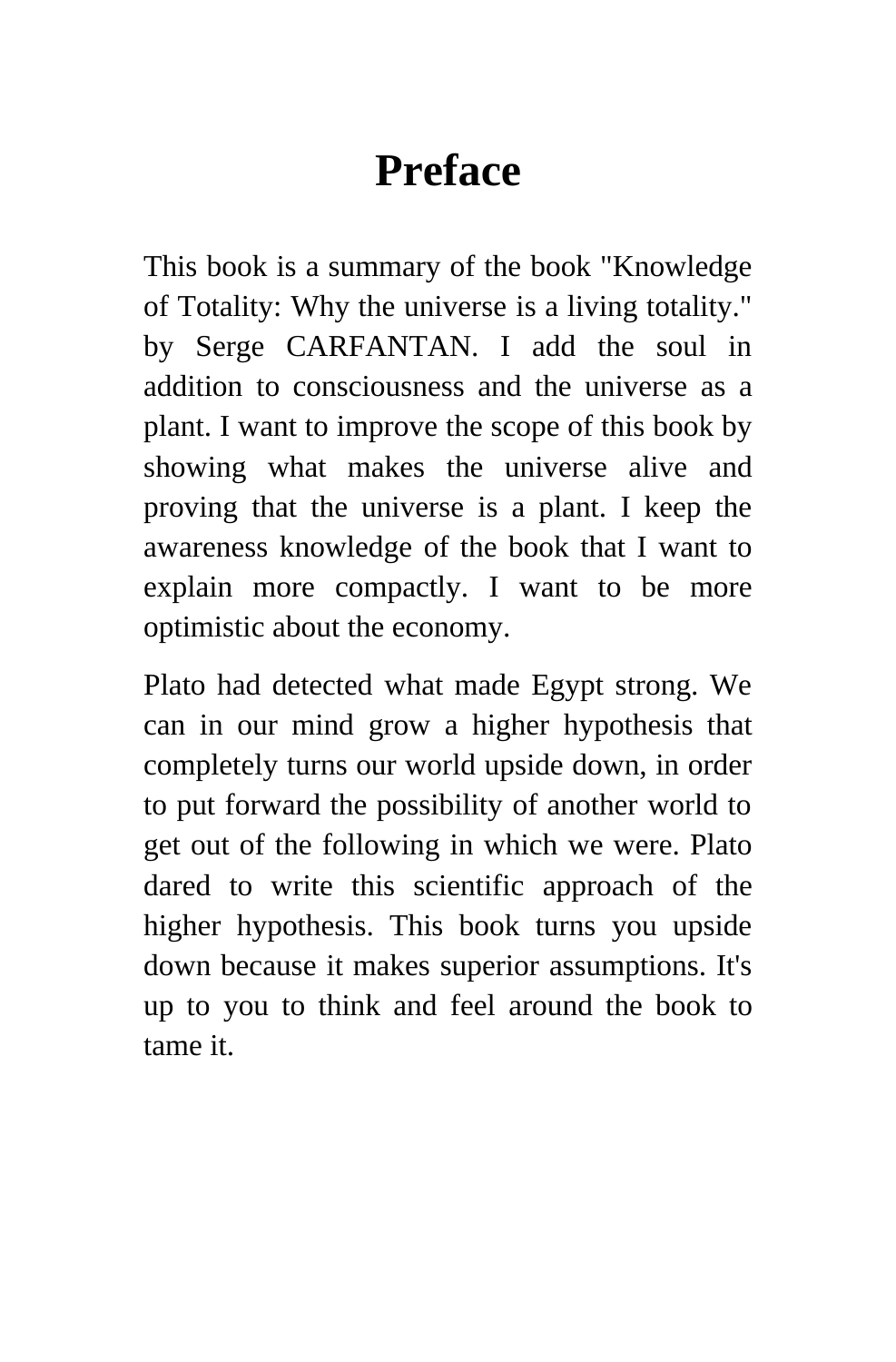### *Jean-Pierre PETIT*

Quantum field theory is the ideal theory for Jean-Pierre PETIT. Indeed, it is quantum, a little or even moderately relativistic, it includes opposite forces as pointed out by Jean-Pierre PETIT, opposite forces replaced by string theory and the standard model in 2021.

So this is the ideal theory for Jean-Pierre PETIT to create his model of the universe thanks to the mathematics of Nathalie DELBERGH. It will be about transforming weak's fields and electromagnetic interactions, i.e. weak links of particles, and then of strong nuclear interaction, i.e. hard links of particles into lagrangians, so moving into space.

Redefining stuff inside atoms in order to create positive but also negative fields inside stars allows star explosions and the big bang, by gravitation linked to the soul according to the Metaphysicon, gravity problem solved by the creation of a programmed galaxy model. So we can believe in a galaxies' model, then in bigbang, then in an middle model.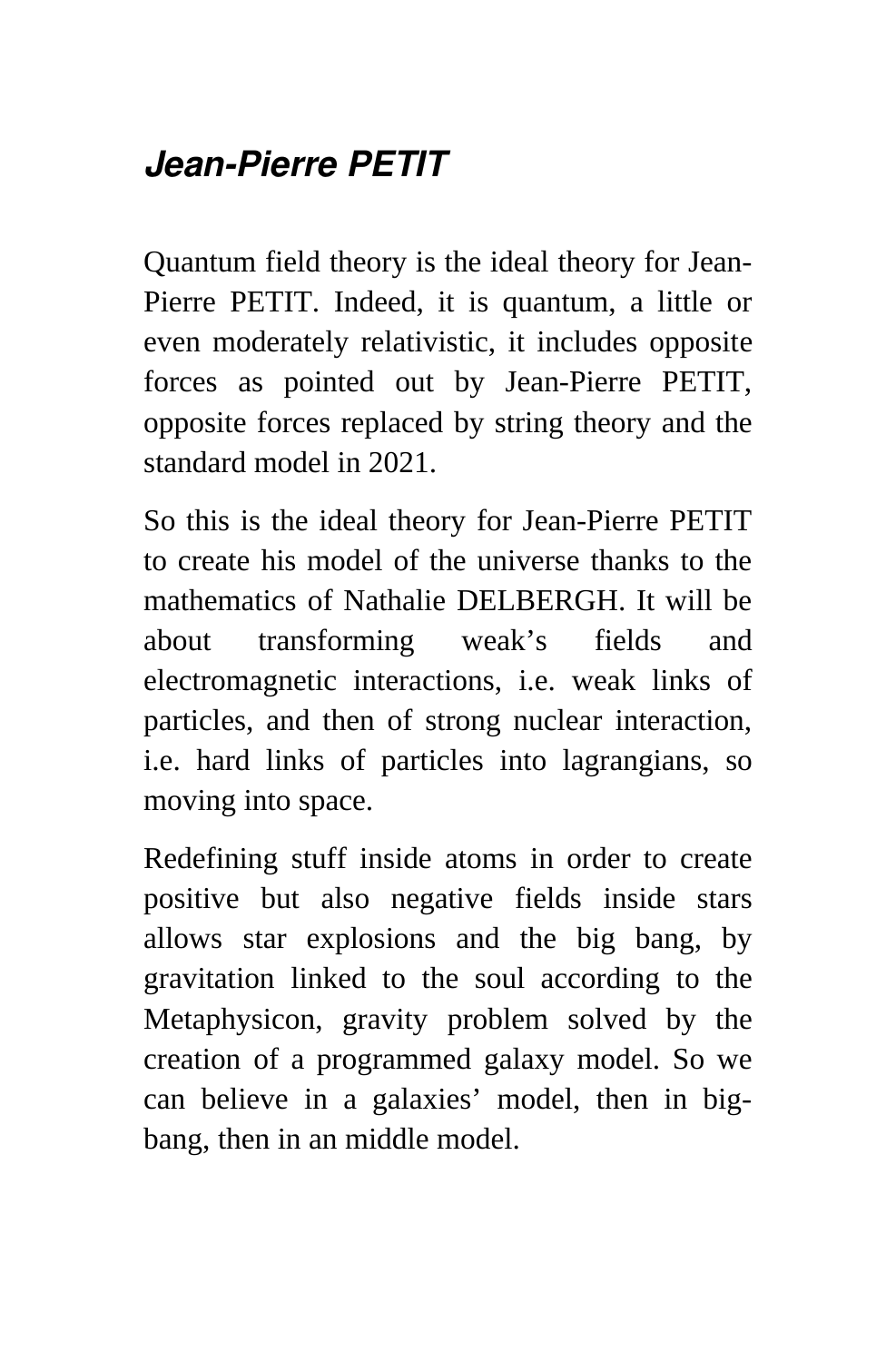Jean-Pierre Petit argues that galaxies are organizing easier with positive and negative masses. Thus stars with negative mass could organize galaxies being properly distributed. Jean-Pierre Petit hypothesizes this and wants to verify this with computer science.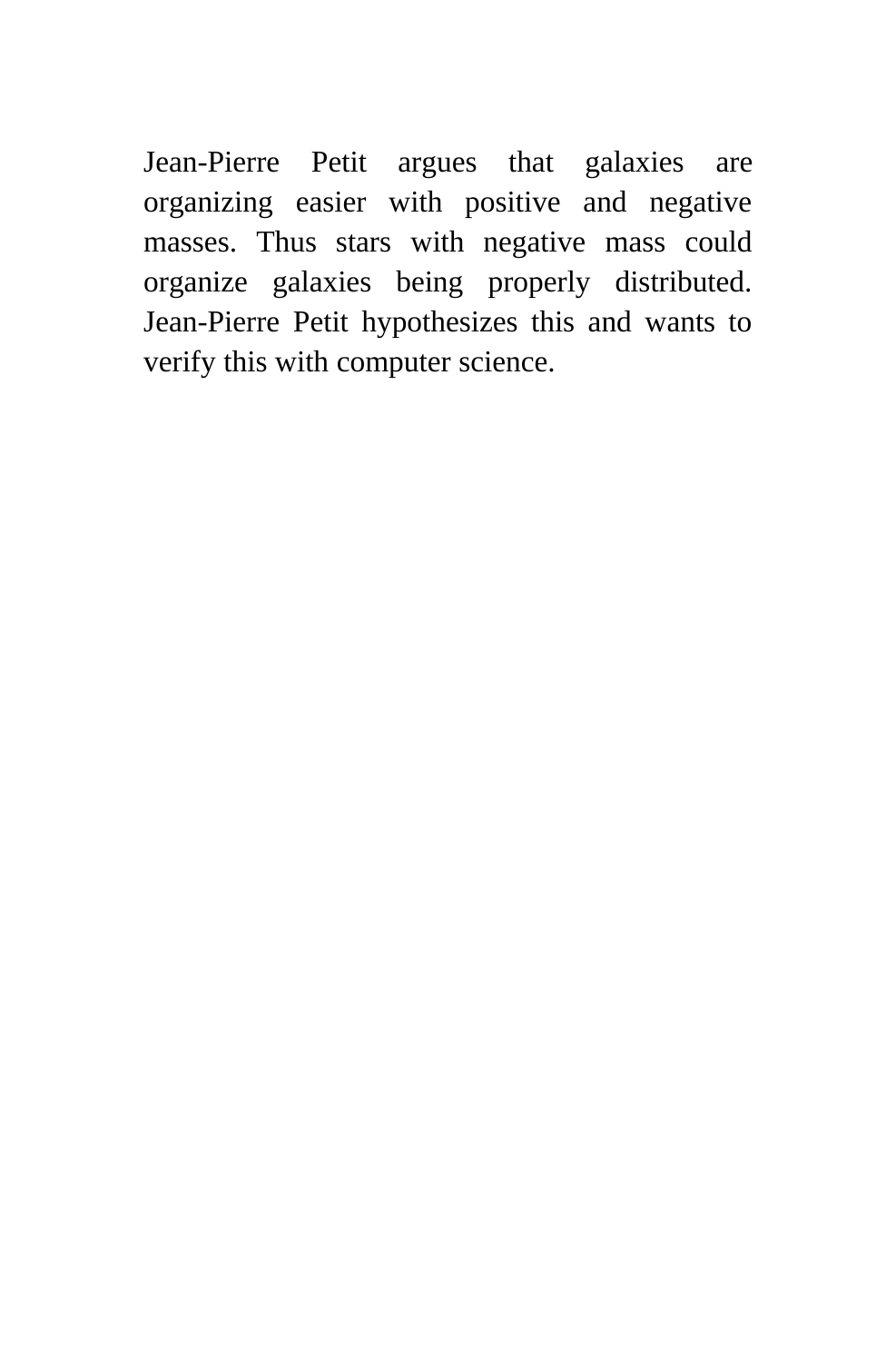# <span id="page-11-0"></span>**1) Introduction**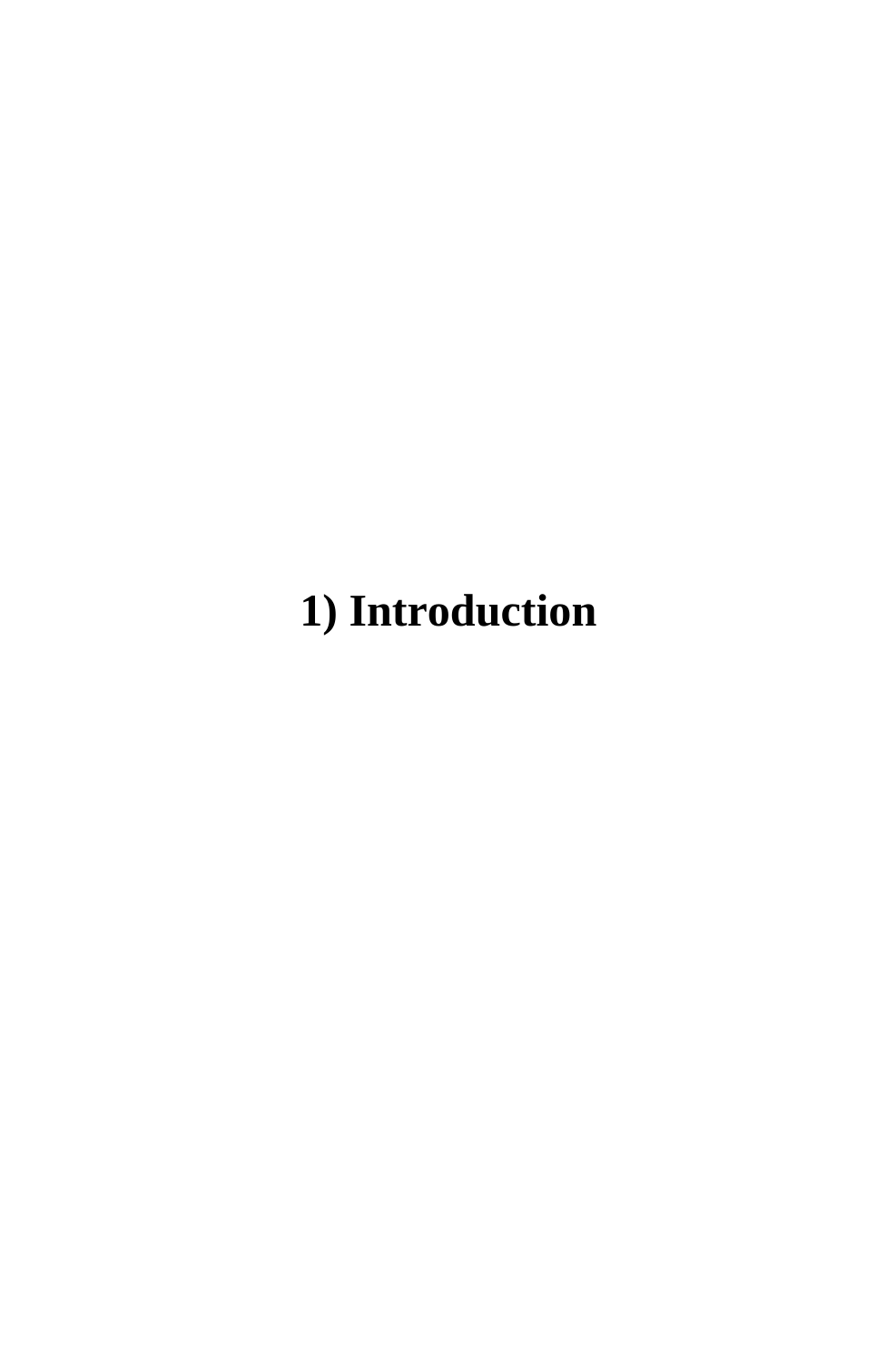## *What is the Order ?*

Order is the opposite of chaos. Everything that makes possible to get out of chaos is order. There are different hierarchies of order. In the same way, life orders matter. Only life is also knowing that it exists. Life is a miracle because the universe could have existed without anything happening.

So we can see that the world is around us. If our ego exists and it was created by our parents, it is because other egos exist. Life is everywhere on earth really.

The universe could have organized with physical laws without life. But we wouldn't be here to find out. So there are universes of chaos where we not have to go.

Perhaps animals do not ask themselves if life is there. But they don't want to lose their lives. So life has meaning for them. Animal consciousness is made to survive. Thus animals exists with its survival reflex.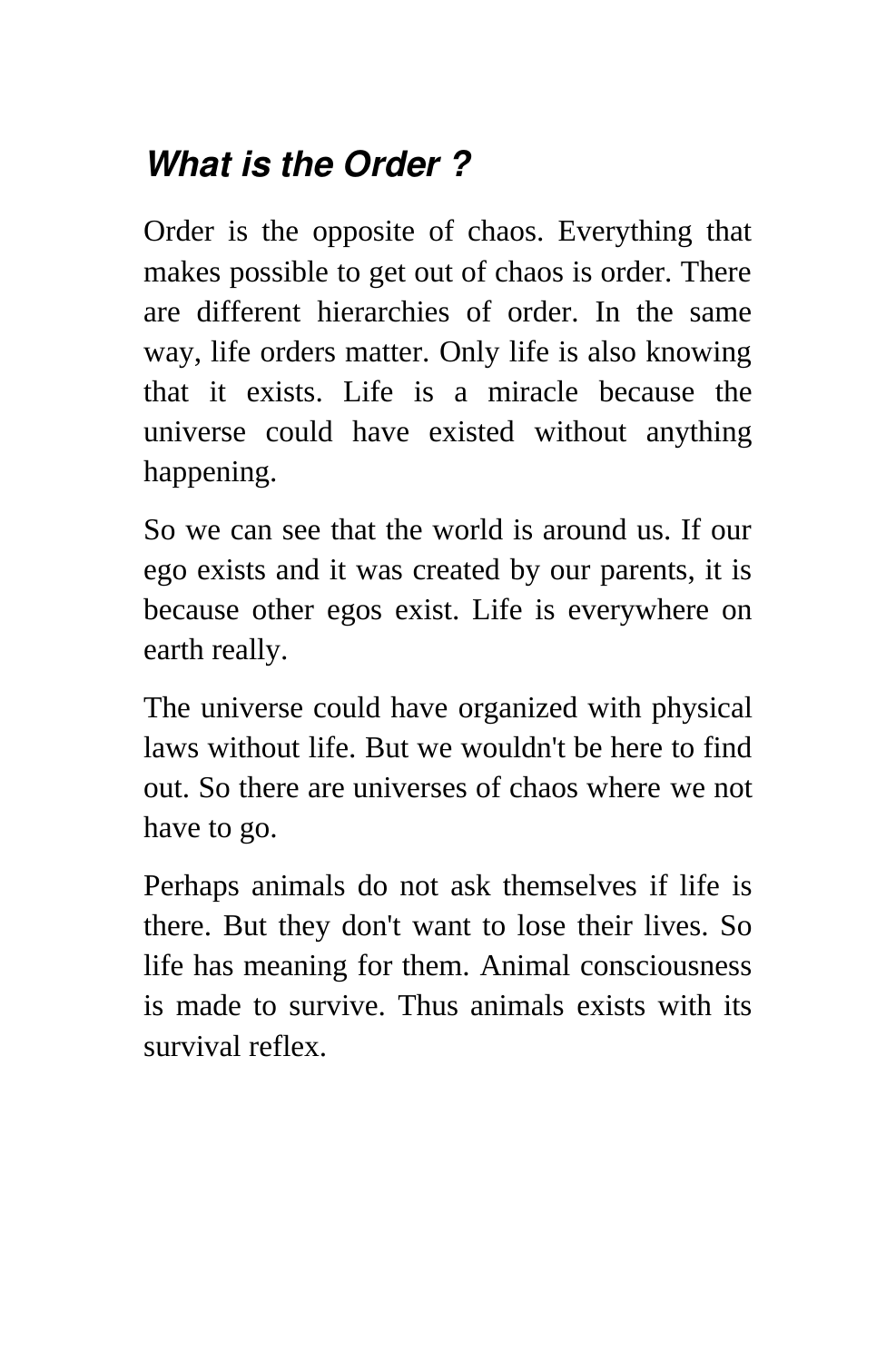#### *What is the Universe ?*

We will analyze topics that are poorly covered. The universe is an explosion that is organized so it is not an explosion, since an explosion selfdestructs. That is, the universe has a gravitationallike force that composes it to be organized.

First of all, vacuum is the major part of atoms, therefore of the universe. The material is composed of 99% vacuum. The full is filled with emptiness. So it seems normal that the universe also organizes atoms in a vacuum. The magnitude's orders are similar. The organization exists remotely.

Then, galaxies, star systems and their planets cannot exist as they are. We were saying that there are no planets around stars while stars should leave galaxies like a spinning top should. Indeed, galaxies are flat because they rotate very fast. If they rotate very fast, it would mean that the stars would leave out of the galaxies. That's not the case.

Now let's look at that allows these stars to hold. Gravitation runs in a vacuum on the entire visible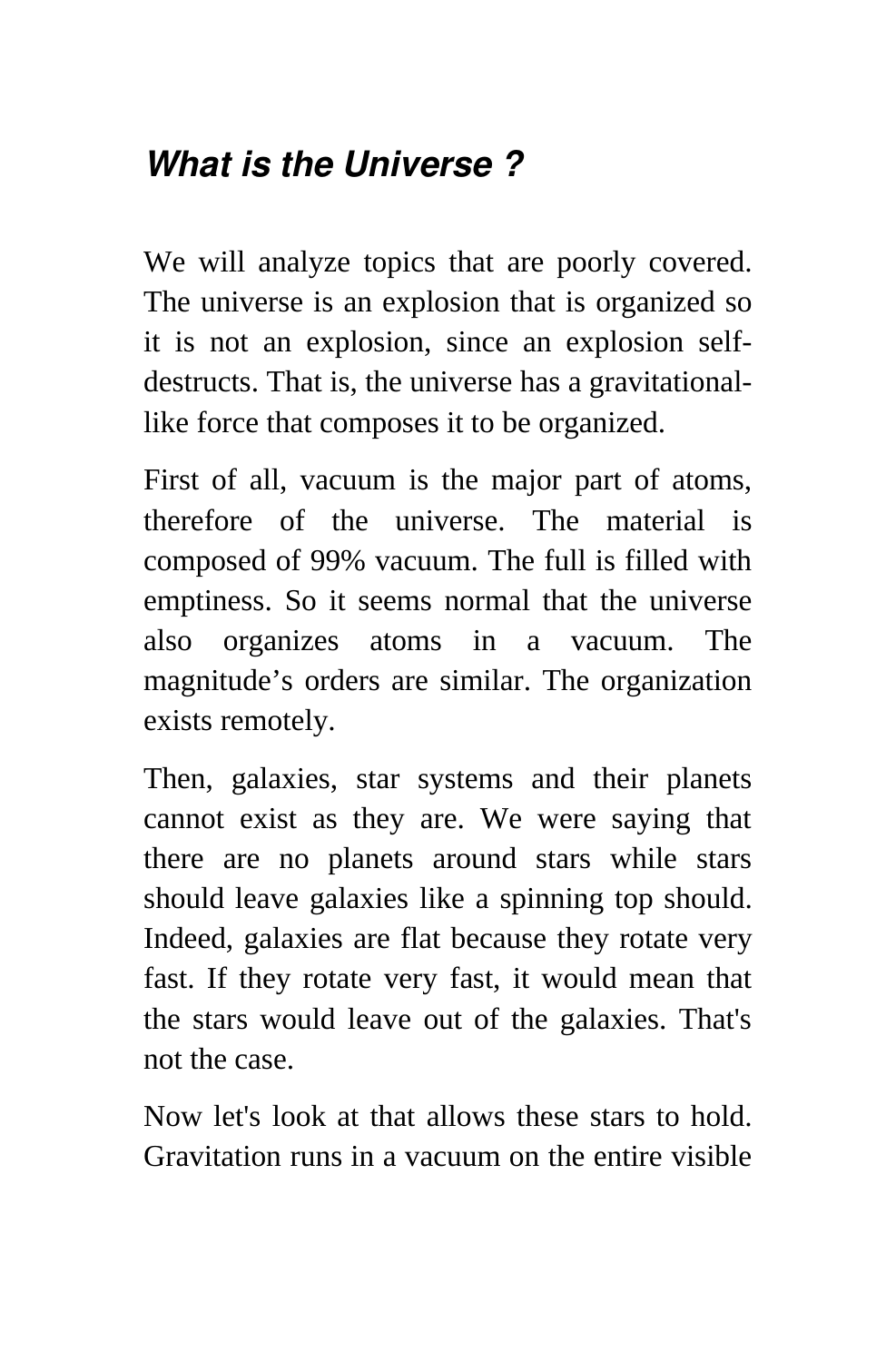universe. I'm not going to say like Étienne Klein that emptiness is not emptiness. No! There is something that we do not see and that makes gravity.

We are heading towards a galactic cluster located very far away and which attracts us with gravity from very far away. So there is a universe that creates gravity in ours. Indeed, how could gravity run in the whole universe at the same time otherwise?

The fact that we are going to a  $clump<sup>1</sup>$  $clump<sup>1</sup>$  $clump<sup>1</sup>$  was predicted by the apocalypse according to St. John. This cluster should create a new world much better made than the first, according to Saint-John. Our world should be transitional. Betterdesigned creatures should be created next. The righteous around God should have competition later.

The light acts before it arrives. So light is alive because it goals that it is going to do. That is, the light chooses the shortest path. It is therefore dependent on an entity that makes it moving.

<span id="page-14-0"></span><sup>1</sup> We see a very distant cluster in the space that our universe is heading towards.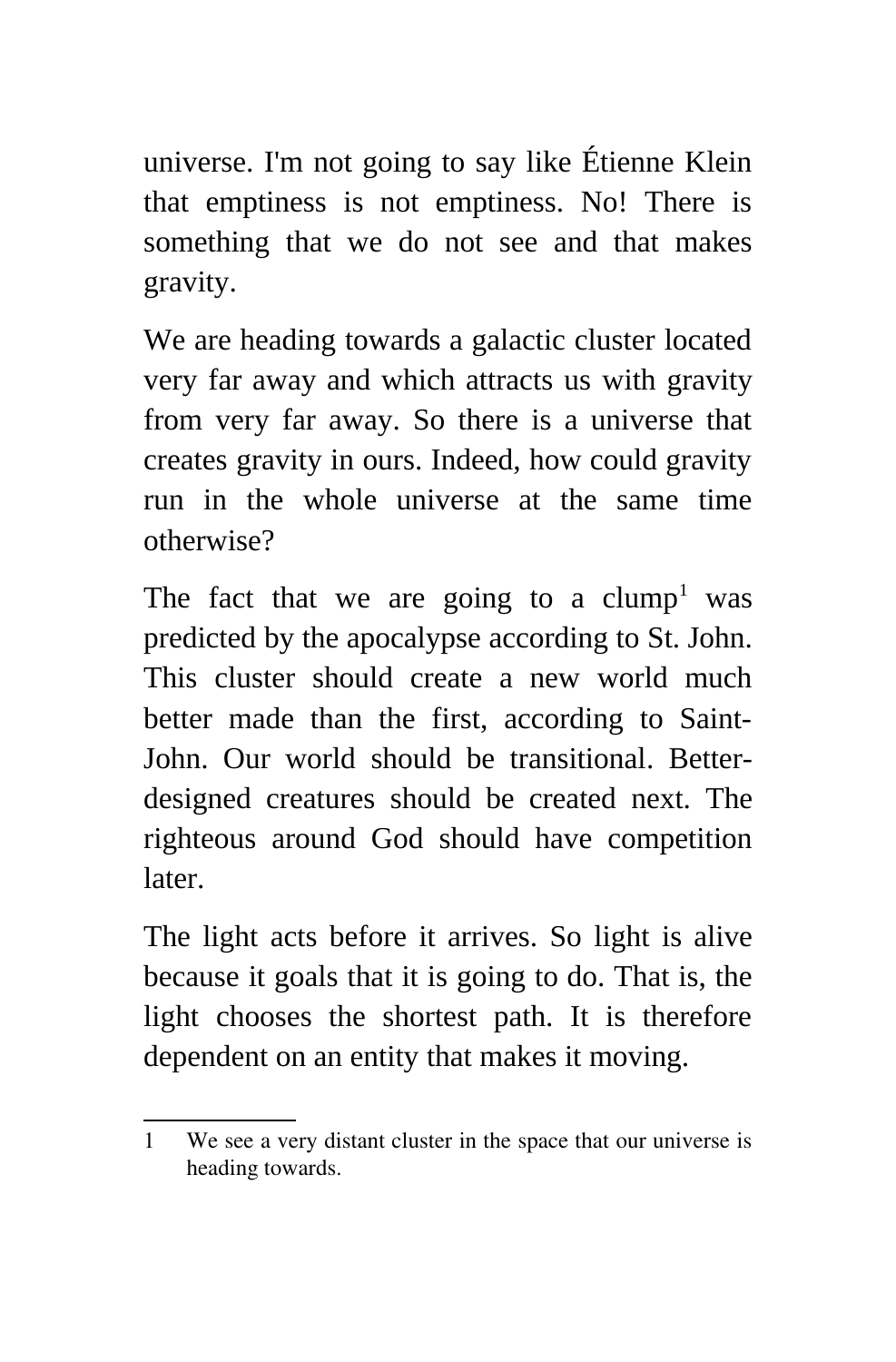Let's speak about Consciousness. We don't know where it is. We can't find it. We only find it when it expresses itself. We should say here that we know that particles or quarks are the smallest matter's elements after waves that create them. So consciousness is created with waves. So consciousness is somewhere else. It's in another universe.

In another way, there is an universe for our universe, an universe for our souls, an universe for the light. This is the unique and crazy explanation that makes everything possible. Life requires another universe. Our universe is alive with gravity which grows into stars' galaxies and bodies associated with their planets.

All of this is against the stoicism's postulates because life controls matter through creativity, materialism's postulates because matter is not enough to explain everything, realism's postulates, because we cannot know everything about the soul.

So we think we haven't created mental prisons for ourselves. It is about freeing ourselves as Plato would, Plato who nevertheless remained a realist.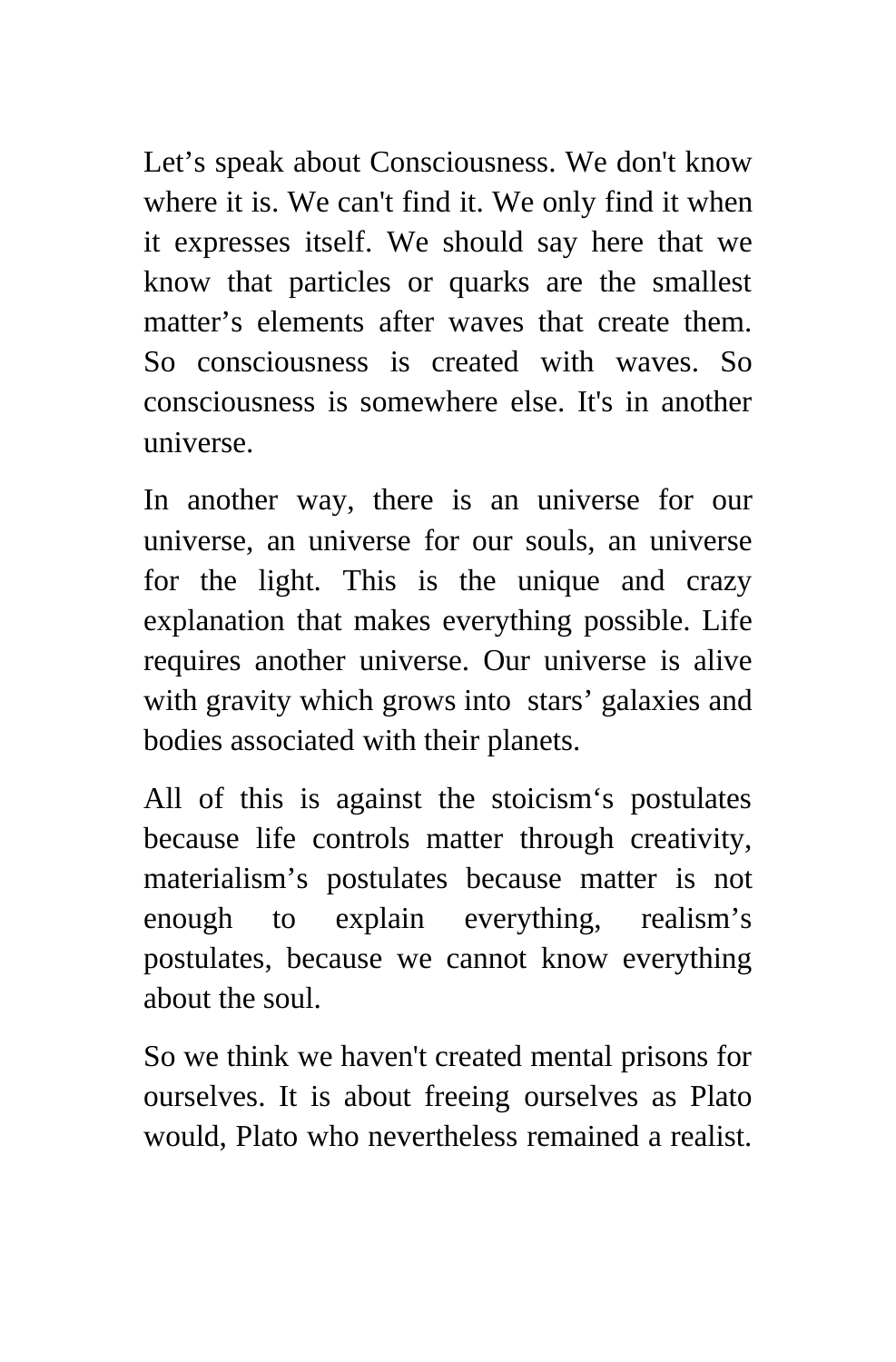It is about creating that will make our world by the higher hypothesis encompassing all the hypotheses, understanding the matter and soul's realism.

#### *Imagine that dark matter is in another universe*

Luc Montagnier discovered that life radiated. Our body emits 200,000 occasions more than the sun according to David Elbaz. The radiating waves come from another universe because matter cannot create it.

In the same way, universe is organized with light and quantum entanglement. Galaxies also emit radiation and entanglement that organizes the galaxy. The non-locality and the light that can act before arriving, allowing galaxies to organize themselves.

So we're looking in a vacuum. It is necessary to look into the matter's radiation to understand the life and galaxies' organization. Also, it is possible that gravity organizes matter with another force.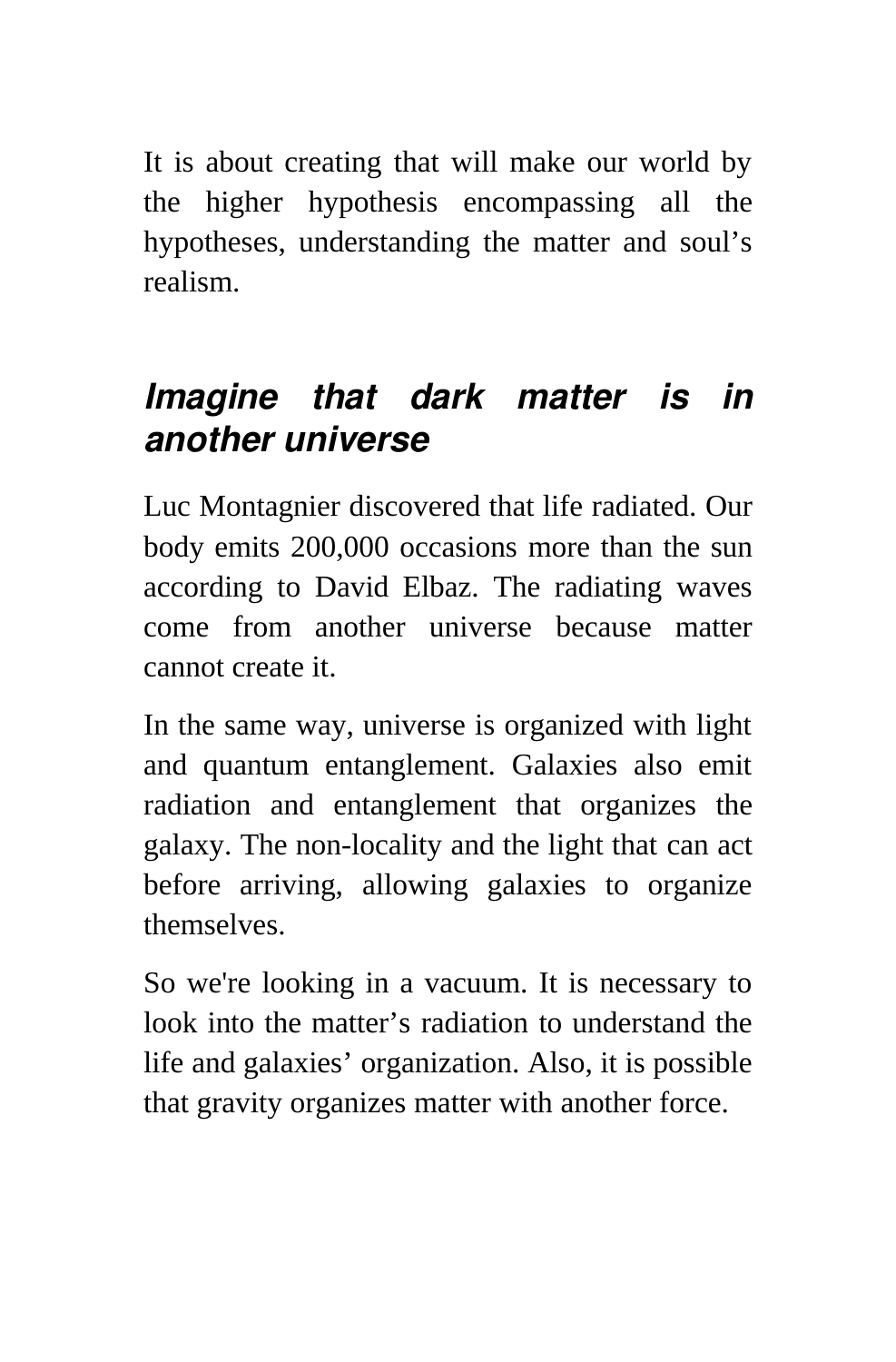## *Egyptians and Energy*

Egyptians had seen that everything was life. They had imagined the chaos and saw that there was none. Matter acts in a determined way without creating a mess that should be our universe. The matter's laws are not enough to explain this order.

However, we can believe that matter acts indeterminately according to physical laws. Egyptians had seen that it was necessary to detect those laws that created this insufficient order to create life.

It is about following those who talk about universe's infinity and creativity, like Plato, Nicolas DE CUSE, LEIBNIZ, Charles CAREY, RIEMANN, EINSTEIN while the second part of his life.

Before Christ, very early Egyptians saw the world as an energy's exchange. While they did not know how atoms were made, the Egyptians had imagined that the soul found itself in another world, that the light of RA, the Sun God, made the world live, RA reborn every day after a journey while it was no longer seen.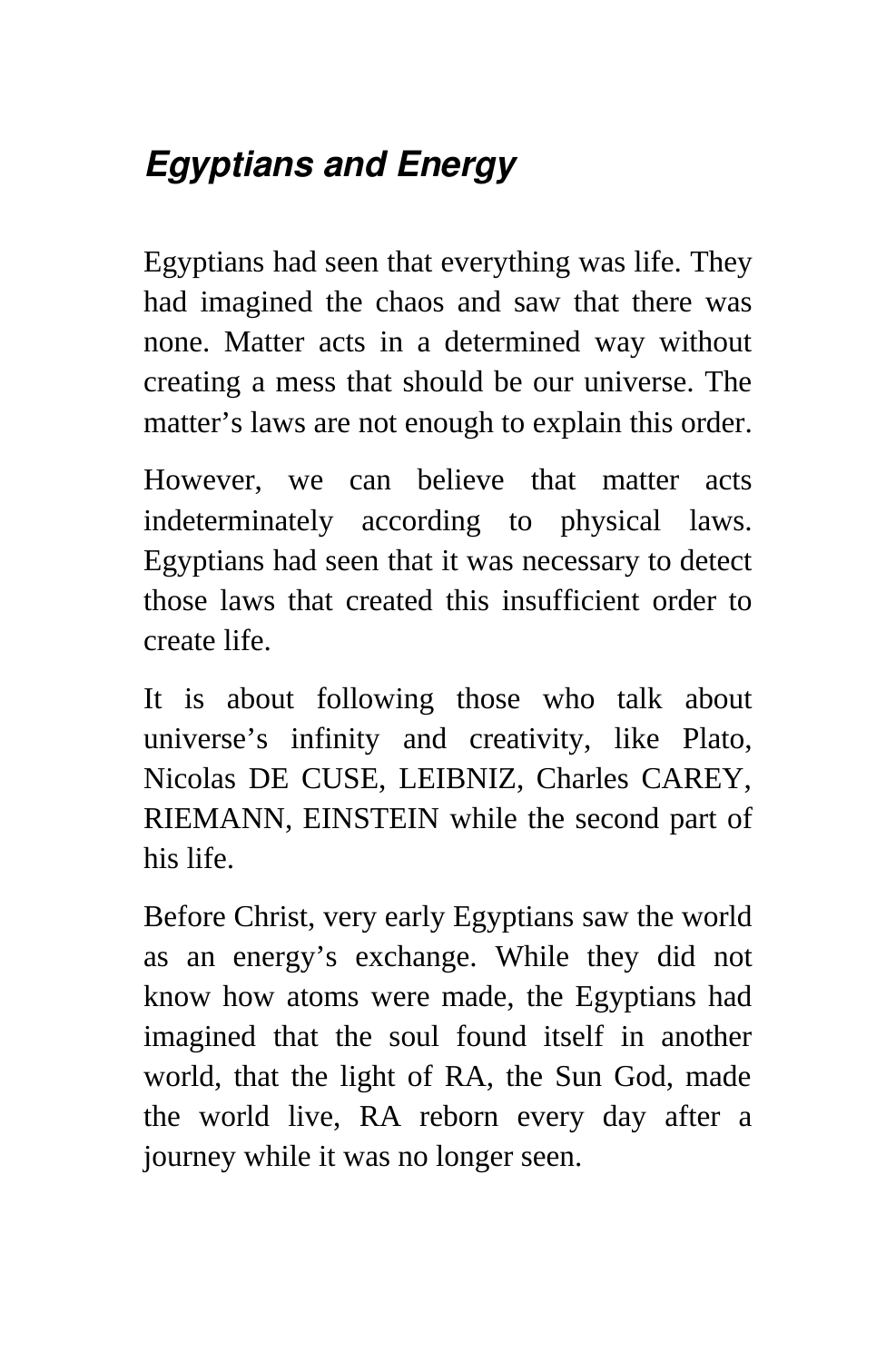Egyptians were not prospecting on origins, even if they were interested in them to prospect on life. They were looking for what had created them. They were looking for the supreme being who governed this whole natural order. Everything had to be alive to organize everything.

For Egyptians, atoms consisted of energy. Living bodies required this energy to be able to move. It is the energy that makes us moving.

They had identified the organization because they reviewed the one who gave life, knowing that for them the mother had a mother and that originally there was a supreme Mother who created the human. One God organizes everything and created everything.

The KELVIN entropy seems very fragile here. Yes, the universe is a miracle. Life is a miracle. The Egyptians noticed that this organization was a miracle.

Egyptians were also looking for a future, knowing that they have given answers to it with the underworld, a place where the holy dead and the righteous inanimate resurrect. There was a long journey to be able to reach underworld's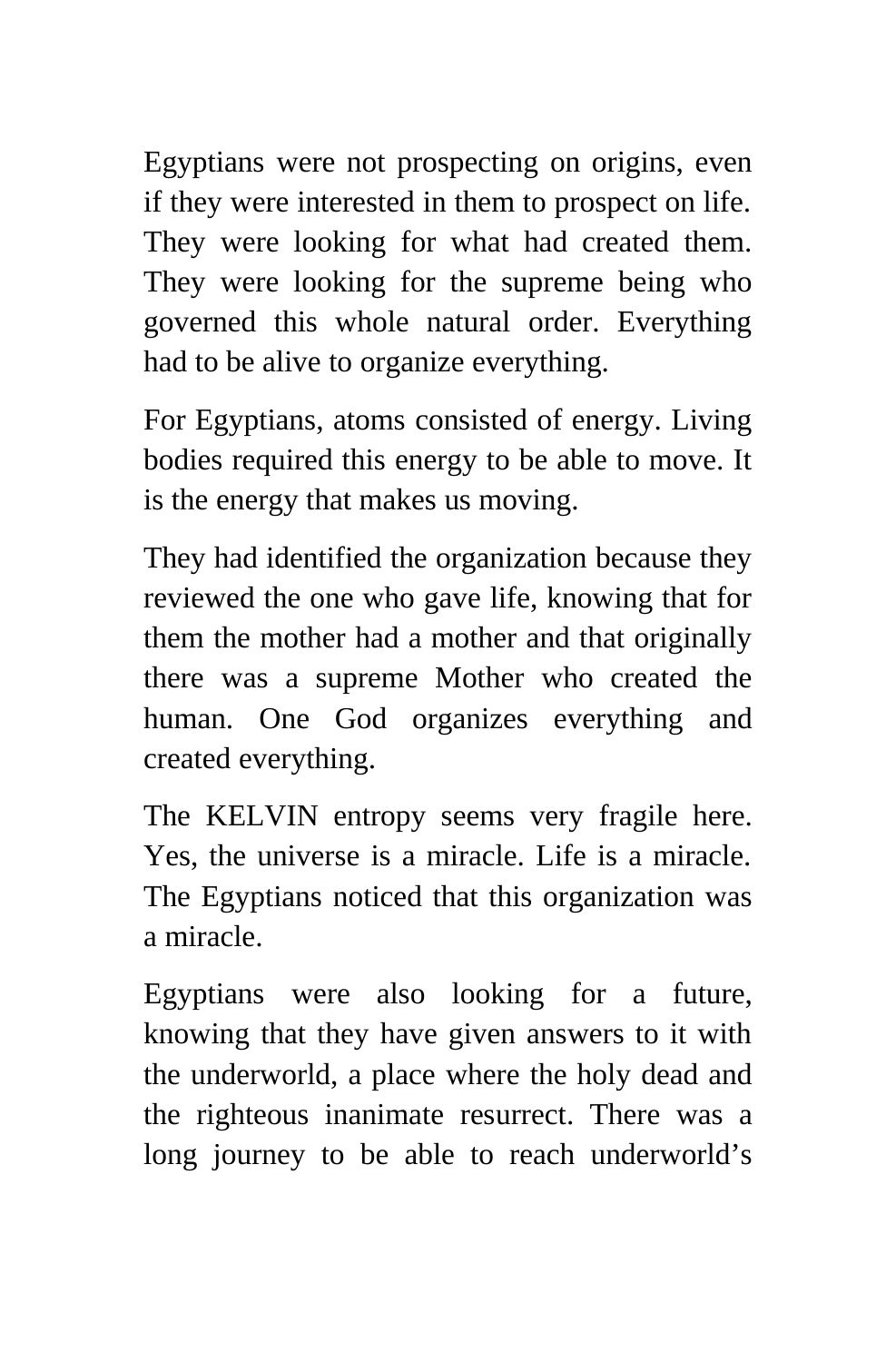ideal part, the one where we'll live ideally. When Jesus went to the underworld, it was the Egyptians' underworld.

The Egyptians probably did not imagine that there was so much energy in every atom, but who could think about that? But we understand, however, that it is possible to easily think about energy solution when we know the energy that an atom provides. The Egyptians had thought about this along before.

RA is energy. This is the Egyptians' original God, the God to be worshipped in a monogamic religion created by OSIRIS, OSIRIS who is a pharaoh who instituted cults to practice in temples, an elementary principle of religion. The RA's cult created the Egyptians' monogamy very early.

Greeks did not understand how a Mâat, a Mother could govern everything. That's why they created a polygamous religion. The Greeks were sceptical and learned from the Egyptians, civilization that dominated other peoples the longest.

Greeks were blacks who settled in Europe. It is necessary to know that all proto-humans were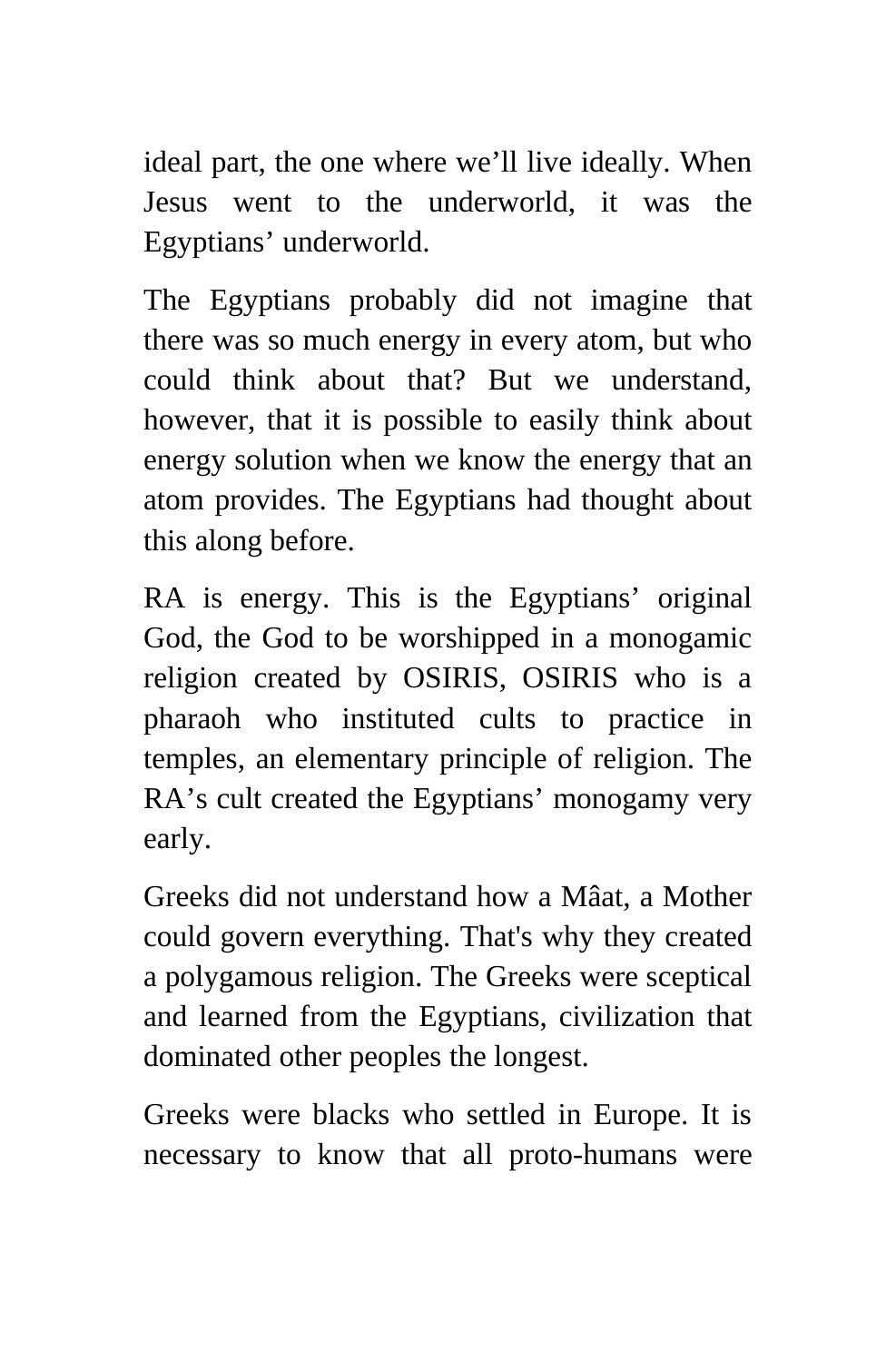black. They bleached with Europe by the lack of light, because white skin helps to better cope with the light's lack. The white skin that also creates cancers by pheo-melamine is a genetic mutation.

The poverty of thinking of Europeans led the Greeks to become sceptical, especially since they Europeanized. Greeks brought to the Europeans the Egyptian culture watered down by their scepticism.

#### *What is the Smallest ?*

We guess matter looking at the universe which deploys matter's energetic luminosity. Universe makes it possible to detect and verify the infinitely small. Universe shows the infinitely small.

It is therefore necessary to define what an atom is, an atom that will create the explosions of stars and the big bang. Atoms explain these phenomena knowing that the big bang is alive. An atom is a stable ball of energy containing particles or quarks. These quarks cluster are into protons and neutrons.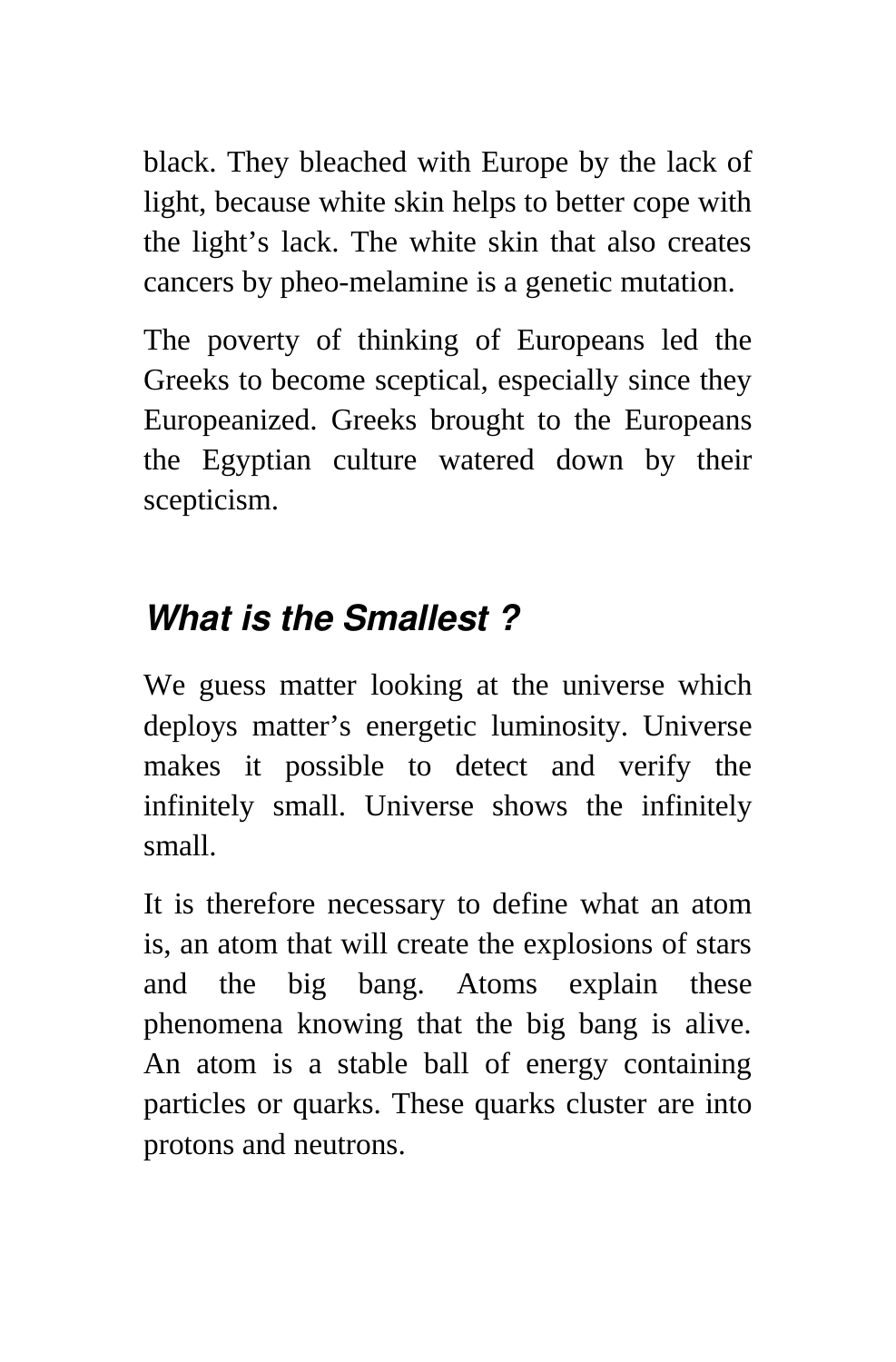Material that is the smallest is the one that we do not know. So wave is the smallest matter's existence since it is matter that does not exist. The waves are numerous and merge to give a materializable particle. A wave does not merge with a particle as we see. Waves smaller than the particle would then increase atoms' size, which is not the case. This wave is then a vacuum's part because it can only be detected when it is destroyed. The particle is the matter formed by waves that materialize.

All this may seem surprising to you, but this is how matter is created, because matter is created, since we exist. We found that with NASA. NASA has discovered that there are more and more galaxies in universe.

We are made to create as universe is created. Being like universe is creating. New physical laws are to be found.

In other words, many waves will create a particle, a quark. Two, three or four waves can merge the quark to exist.

Dark matter doesn't exist because we can't find it. There are waves that oppose other waves. It is the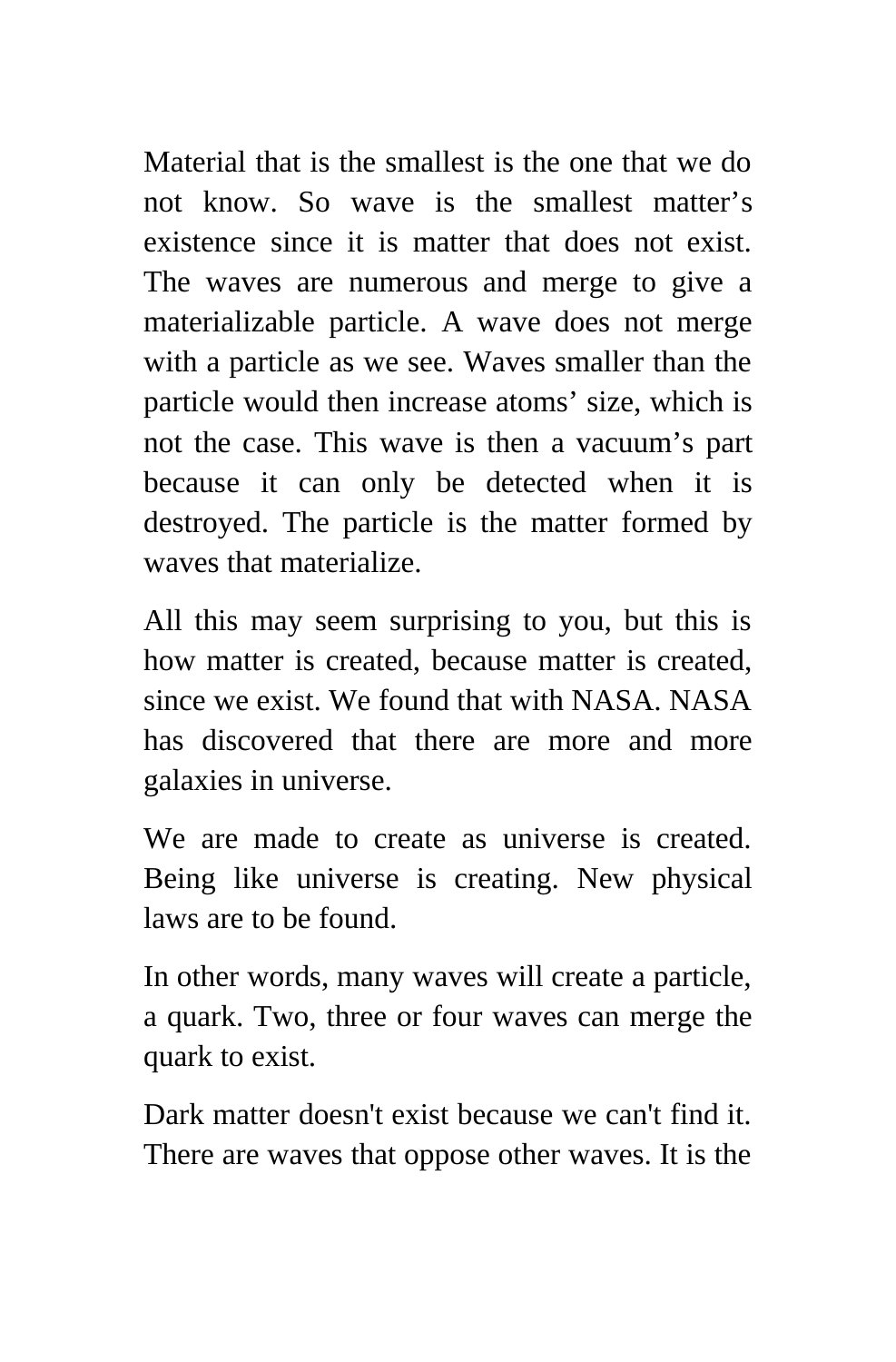anti-matter or negative matter that is not destroyed according to the coincidence of the opposites of Nicolas DE CUSE. We can't even create a situation that should prove its existence.

These negative waves create other quarks. There are few in our land, they are a minority here, but they are still negative. In other words, we face positive waves with positive quarks.

Quark's particles group together into HIGGS Boson or future atom's mass, which then groups particles that have formed around with HIGGS Boson. This HIGGS Boson then creates a field that reaches the entire universe. Indeed, gravity acts without space limits. So it can only be broadcast with another universe unless it spreads in a vacuum. The HIGGS Boson groups several particles together since it requires a new organization to create mass.

Already we are seeing much more energy produced than expected during atomic explosions. The formula E=mc2 does not include particles' creation if we want an exact solution about creating energy. We are seeing more energy created than we expected.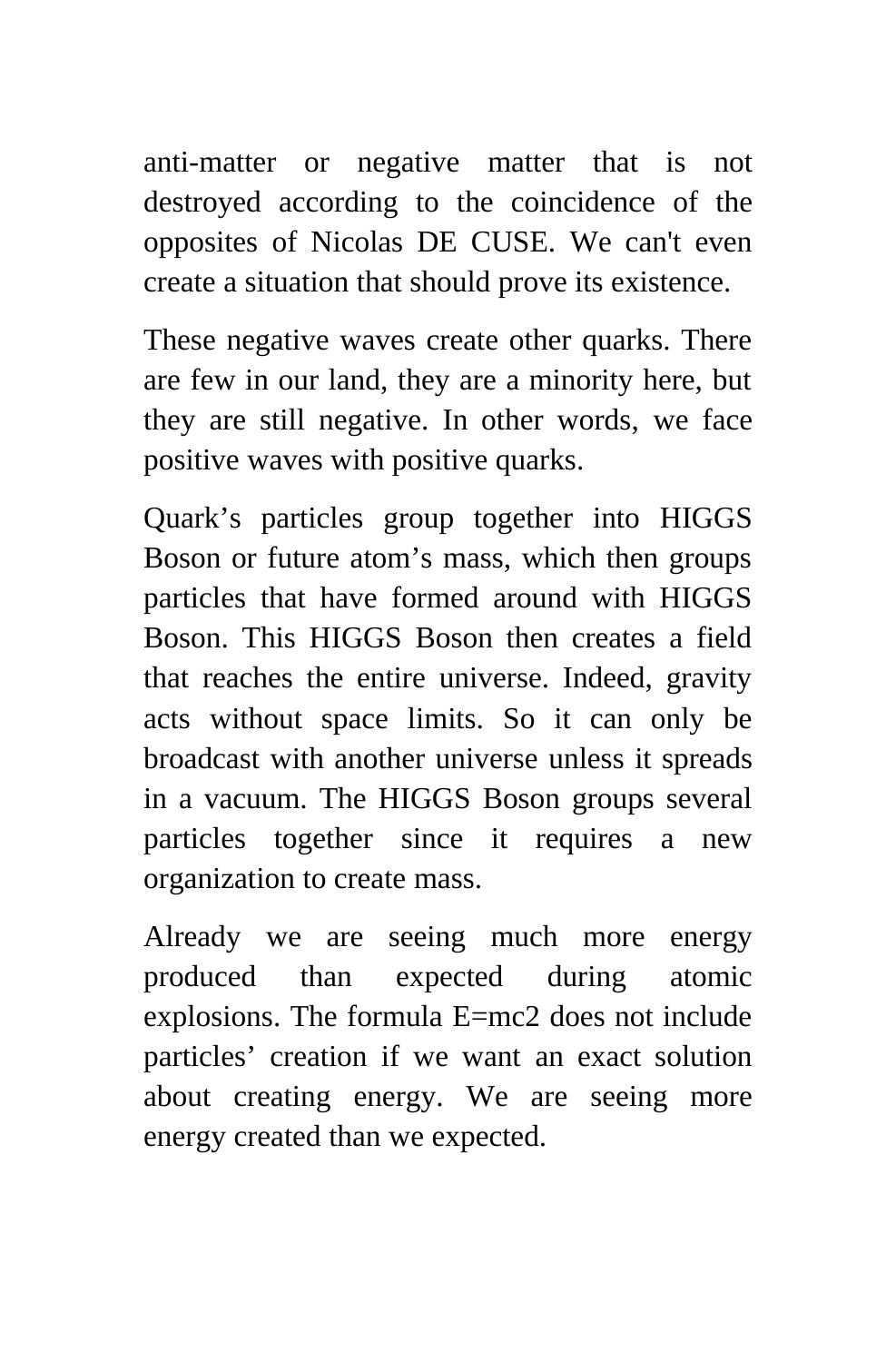So energy creates atoms. Universe is a selfordering energy field. We cannot create a HIGGS boson with scattered waves. It is therefore multitude that makes an atom. NASA is actually finding that there are more and more particles in the universe. There are more and more galaxies in the universe. There are more and more big stars and an exponential curve of small stars.

This is also why the Z machine can produce much more temperature than expected. Indeed, the Z machine, which is a machine that compresses atoms with thin electrical wires in order to fuse them, can reach billions of degrees in a certain way. This creates matter. We go from hundreds of millions of degrees to billions of degrees because somehow we create atoms that then destroy each other again.

#### *Soul and Body*

So souls take care of our universe and create our consciousness. Jean-Pierre PETIT tells that there would be 7 dimensions to galaxies. So, by eliminating speed and coordinates, there would be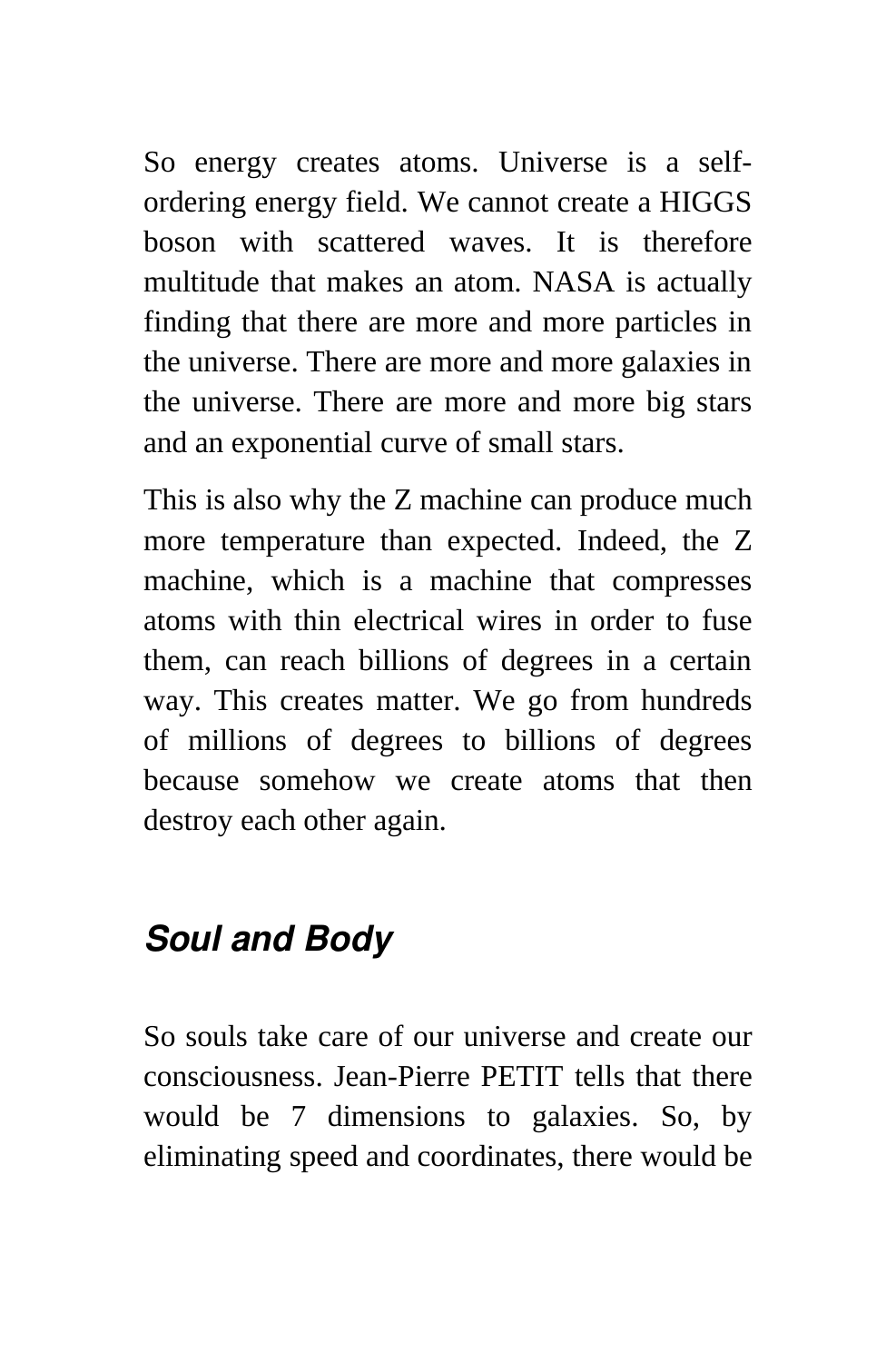at least 3 other universes that would take care of us with soul. Soul is life's concept, therefore of organization, which was born by chance, but endures through the creator's soul called God.

Consciousness is not visible so it is located in a soul from another universe. Gravity uses one or several nested souls. So we will not be able to know everything about our universe. So there are universes totally different from ours.

Consciousness created mind, which is the world culmination. God is a spirit through his soul, a spirit that is bound to a consciousness. Thus our mind and its consciousness allow us to grow the world as we were God.

On the other hand, our body will make us understand that life is fragile. Thus our soul will endure for eternity because we will have embodied a body that, linked to the spirit, will have made us feel life's fragility. The eternity of the just at the end of death will make him understand that the universe is imperfect, creating a life paying attention to other lives, when this life could have been inattentive to its environment.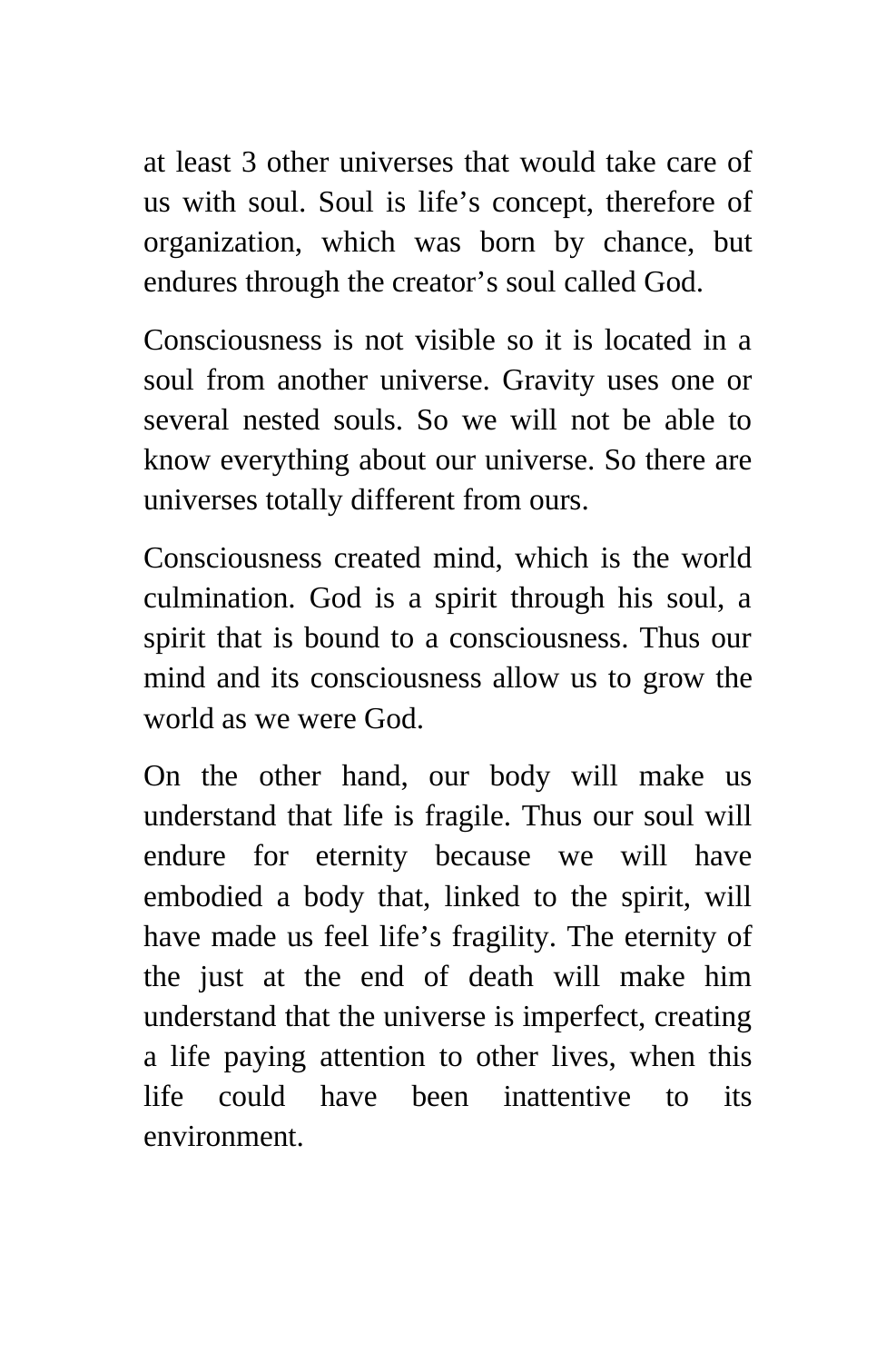Universe is moving very fast while we are moving very slowly. So our soul slows down time. The planet is also slowing down time but on a different scale. The solar system is organized by a soul that also slows down galaxy's time. So the galaxy slows down time. So life was organized because of infinite speed. An infinite speed created a soul of a God, probably by chance.

Souls' types are at least 3 if we remove space and time in the space of 7-dimensional galaxies by Jean-Pierre PETIT. There is the soul of the universe that makes the universe plant growing. There are the souls of stars that make the planets grows around the stars. Finally there is the soul that aligns light.

There should be atoms' soul that do not propagate. Indeed, an atom can only be stable because it is helped to remain stable. Otherwise the matter of the atom should leave in all directions. Quantum mechanics is life that organizes matter.

The time-slowing soul was used by the 2018 Nobel Prize in Physics to find that its lasers can recycle nuclear waste. A series of major advances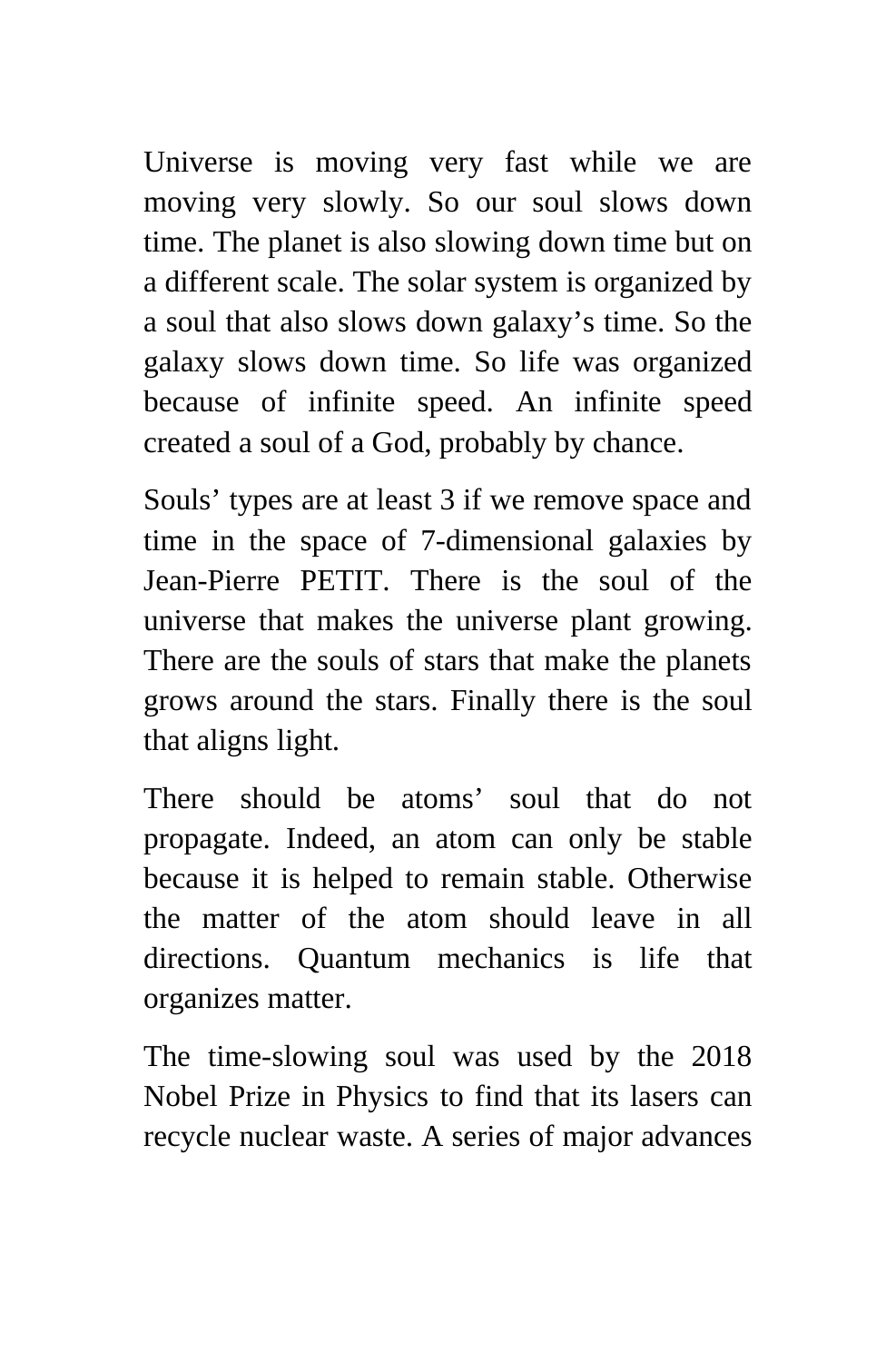followed, according to Aurélien Barrau and my 2018 article.

We can only project ourselves into the universe of our soul by an imminent death. God has created a gigantic theatre for our bodies to see if we can join god as righteous.

#### *Living an Experience*

A strong objectivity that cannot be counteracted is therefore difficult to achieve. We will not be able to know everything about our universe and its other universes easily. With this way, any scientist knows that his work is about low objectivity, since it requires the experiment's conditions for the experiment to be successful.

Experience we want must challenge ourselves, since otherwise we will not find something new. If we find something new for ourselves, it means that we are with a higher hypothesis that will shake our mind. It's scary. But then it becomes enjoyable.

We then realize that something similar can be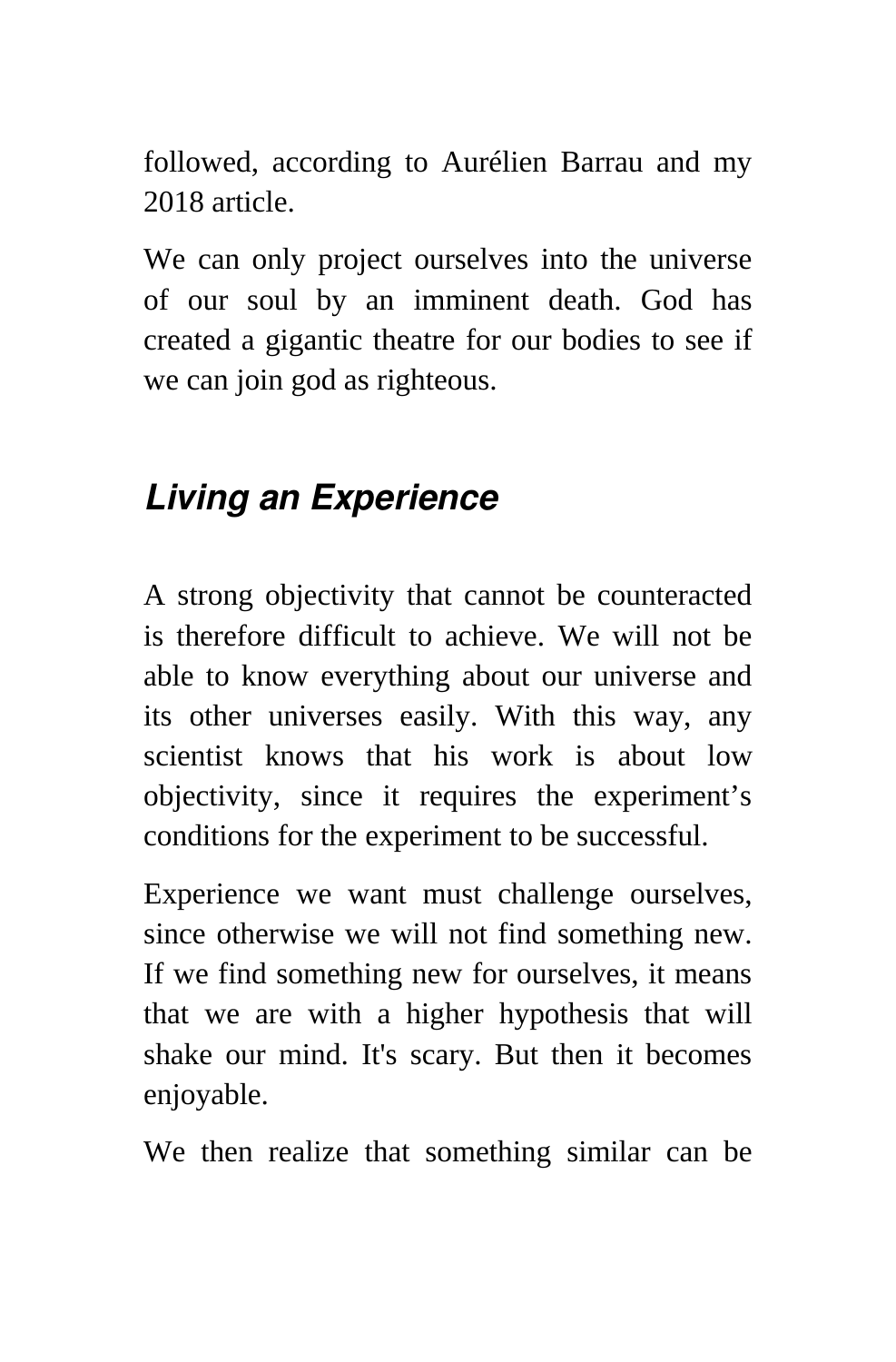achieved by the same experiment. We turned our minds upside down to learn. Writing that we understand in this higher hypothesis about the moment will have allowed us to get out of our mental jail. We can explain to others how to get out of this determinism's mental jail, just as Adam and Eve realized that they were naked.

#### *Art and Matter*

Mind models matter. If computers can't believe about a soul, it's because they don't have a soul. A computer is like a soulless mind.

Mind builds a soul by its consciousness like matter through art. We sculpt or write a work that will be built as creating a living being, that will speak through our soul to others.

Thus a well-done work speaks immediately with our soul. Work's details will then amaze us if we have not seen them. The material is used to create an eternal work through art and reproduction. We understand matter's shaping through art.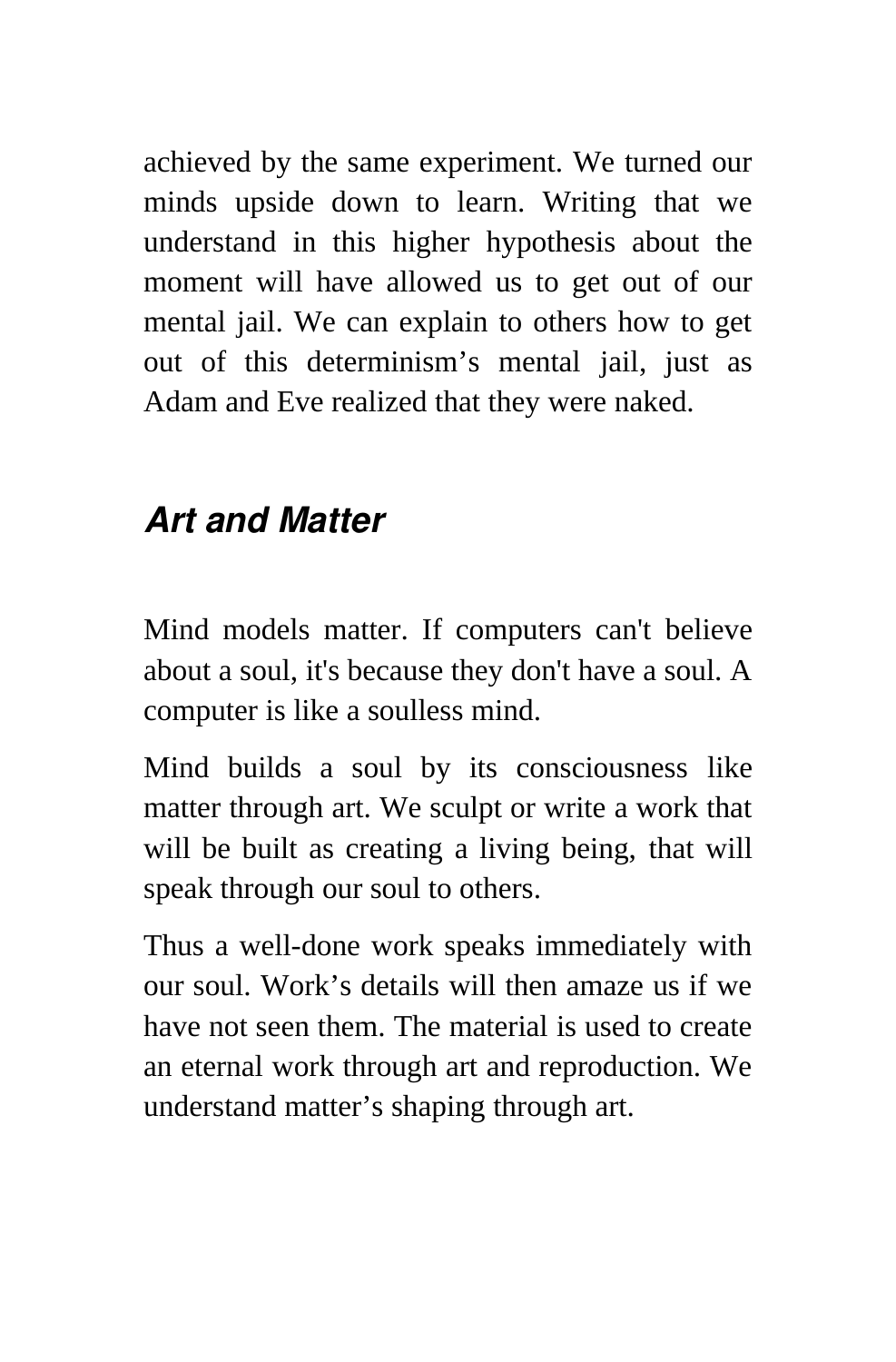#### *Life is a Numerous Miracle*

Life is a miracle because it was due to chance. Now it is no longer due to chance. Life is present everywhere.

At birth, baby has everything to learn. He is born from nothingness and exists. Life is many because we see a whole world like us around us. Life is a miracle and yet it is many. So we are in a world created from scratch.

Our nature as a boy or girl will allow us to assert ourselves. We didn't choose to be a girl or a boy but we are born girl or boy. So we don't choose to live. You would have to live already to choose.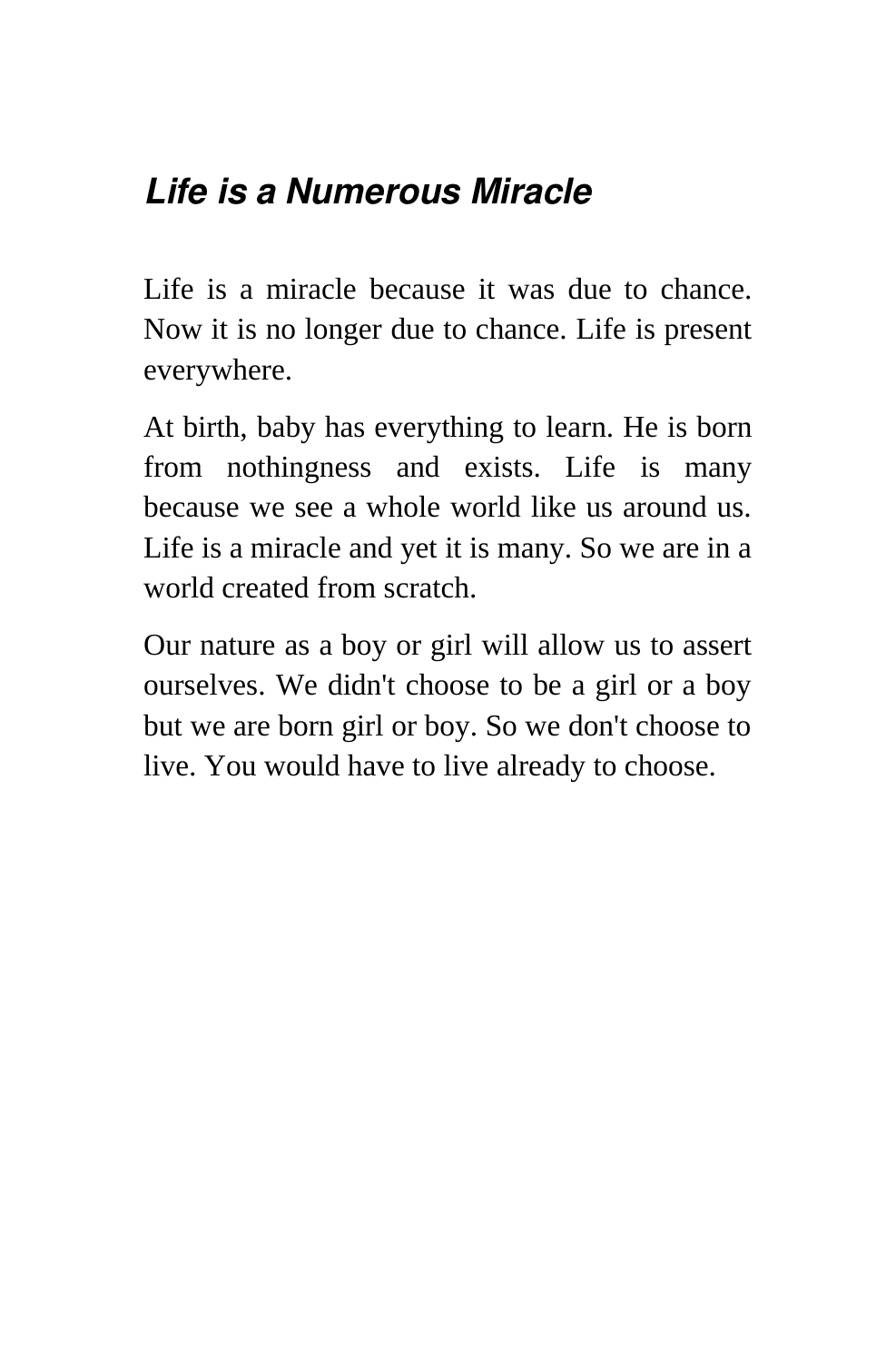# <span id="page-29-0"></span>**2) Realism faced to Soul**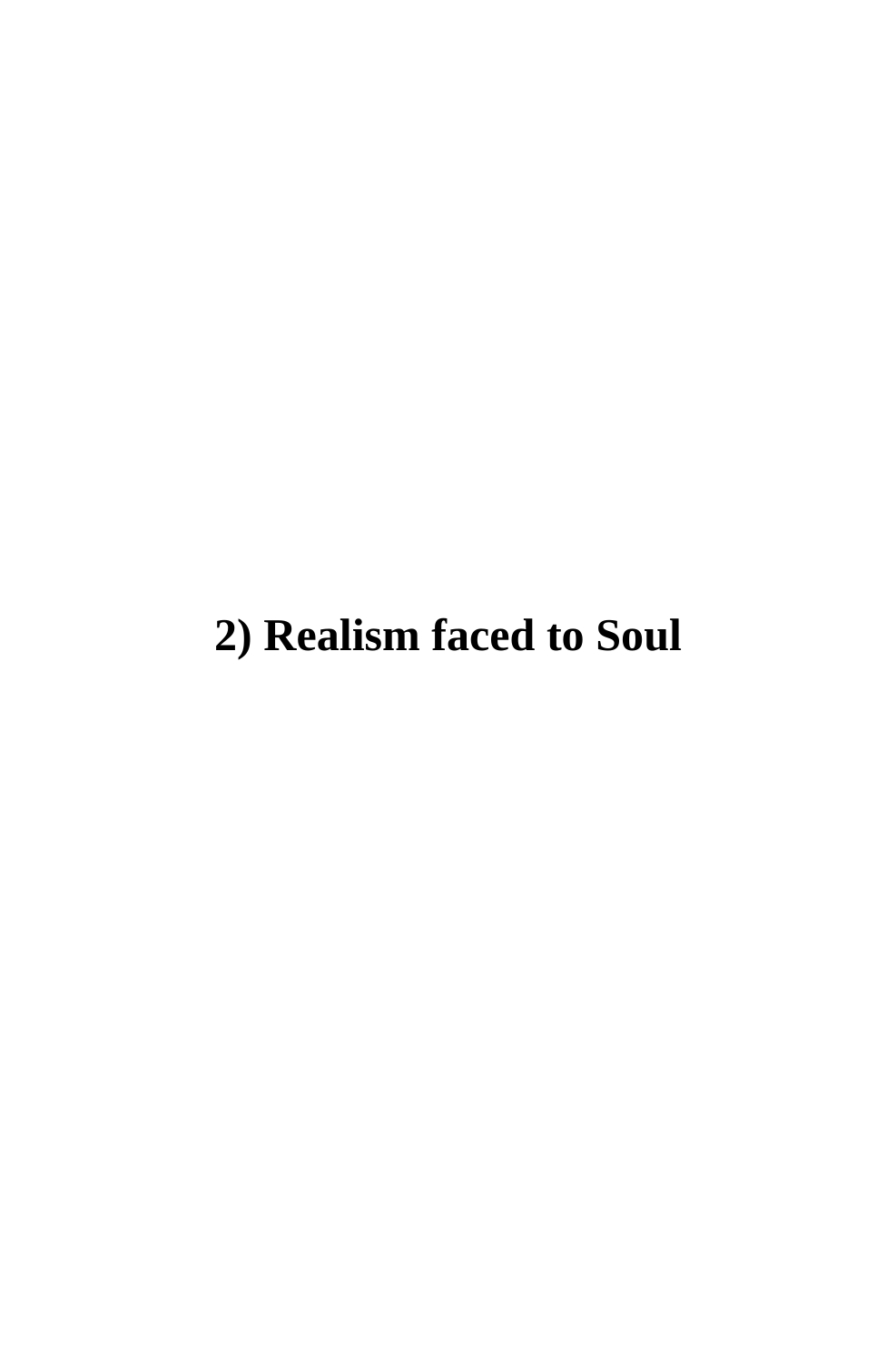#### *What is Realism ?*

Apprehending the world around us leads us to error. So we use the term "In reality" to go against something false. Remember that an experiment can become false if its postulates and context are changed.

The fact that soul is not visible but hypothetically true is due to having discovered that someone is organizing our world, that a little is in our world, that we are made to go to another world, that this other world is in us.

It is sure that someone who does not know how to tell, therefore defining potential mistakes will regress, since he will remain in the error to not wanting to grow. Life grows or regresses, but cannot remain as last as matter, because when we do nothing we forget.

Real is something that we can materialize. We can't materialize everything. For example wind is a moment when matter moves. If we want to test wind when it is not present it does not exist. Wind is a phenomenon of matter that can be created for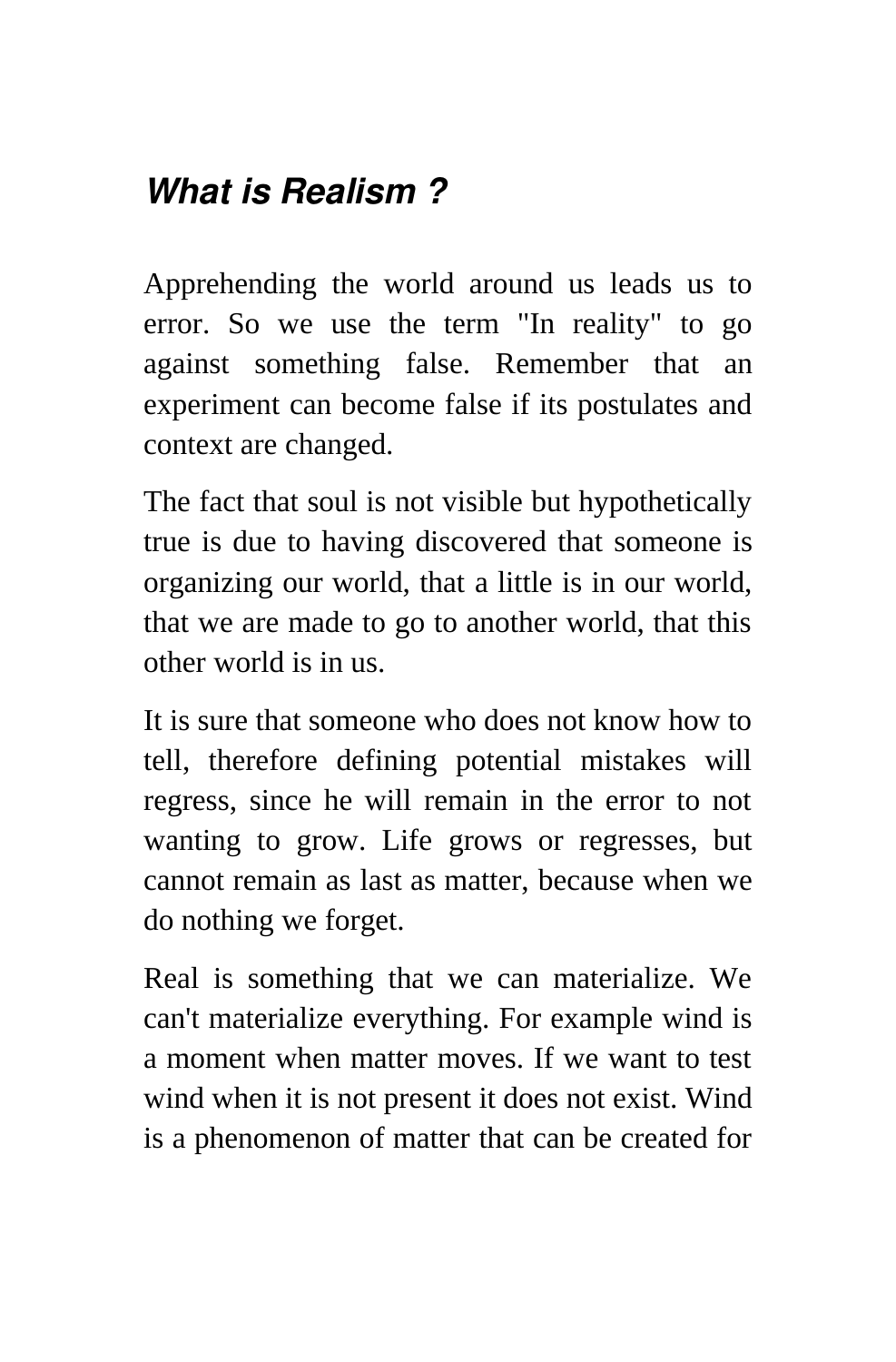a while.

This is why soul has often been denied in our contemporary period. Science did not see it. So how could soul be real other than through experiences in this case? Then comes the consciousness that makes us exist. If we exist and we organize matter without being able to explain with matter that we exist, that's there is something higher that creates life, that life organizes matter. Life exists because we exist. It's about not forgetting ourselves in front of our materialism. Life's realism is daring to speak of ourselves and to say that we exist.

Strangely, our soul does not like to be analyzed because we do not see it. We don't like to talk about ourselves from a new angle. That would challenge us. We want to exist. So that is a gift. So we don't want to risk going back. When we talk about ourselves, it is about placing it under the angle of a real phenomenon, our mind, consciousness was present in our hidden soul.

## *Empirical Reality*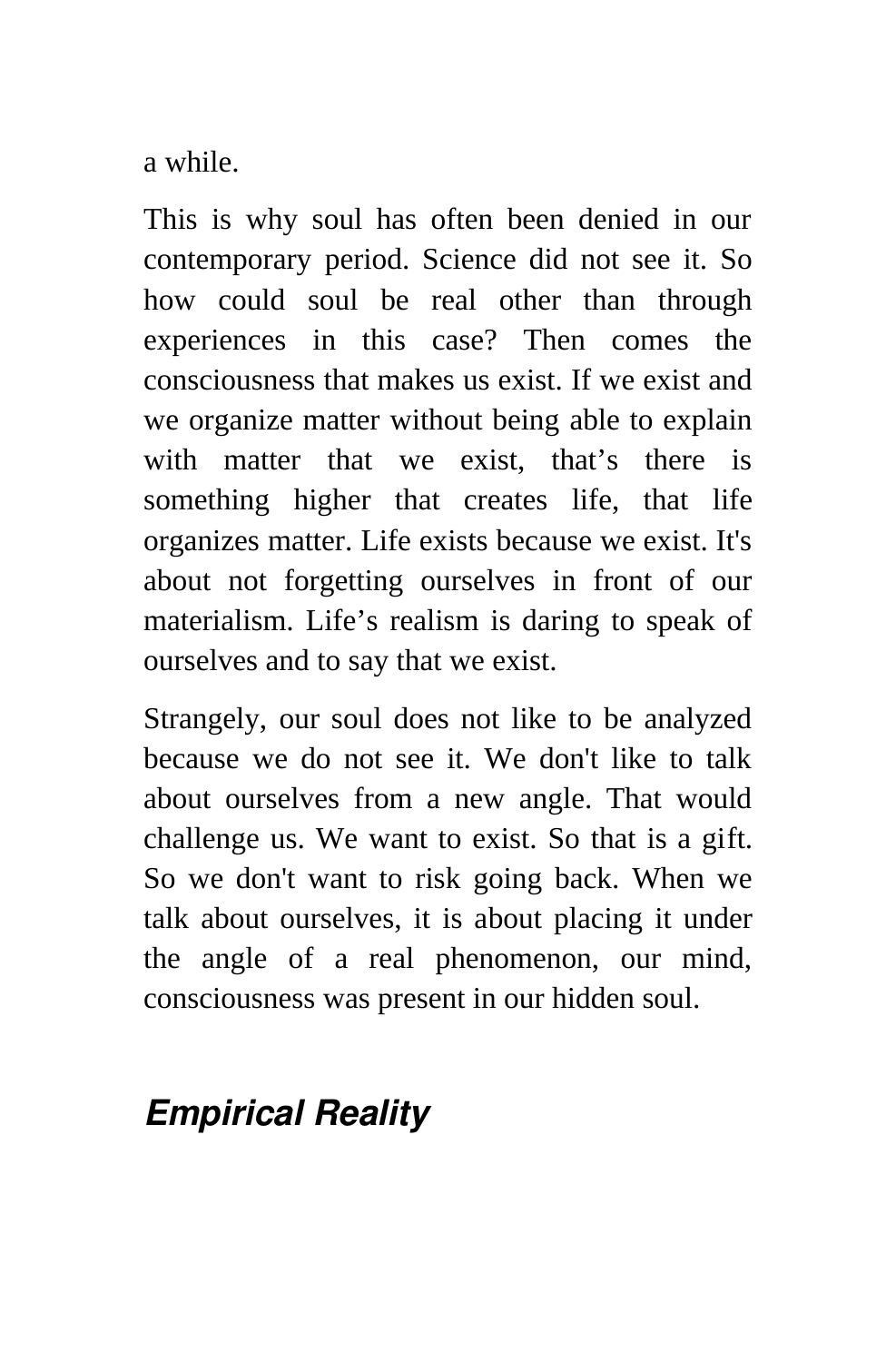Reality as we see can only be defined. It exists and we have to deal with it. We are confronted with this reality, so we must brutally place it in our thinkings.

Thus any attempt to find a new physical law will run into empirical reality. It will be about finding what is real with a new law which will be either quantum, or relativistic, or both at best.

If it is quantum, then the empirical has no more value in this law. However, we must convince us with empirical thinking to show that we are into real. We will use other quantum laws found to show links with our new quantum law.

### *Improving World*

If we want to create new laws it is fine, but we stumble every day on our condition, namely to manage our little world that we see around us. Children are our images and we stumble in front of our own images. It is about to be able to finish each month in good conditions.

We can believe that world is the way as we see it.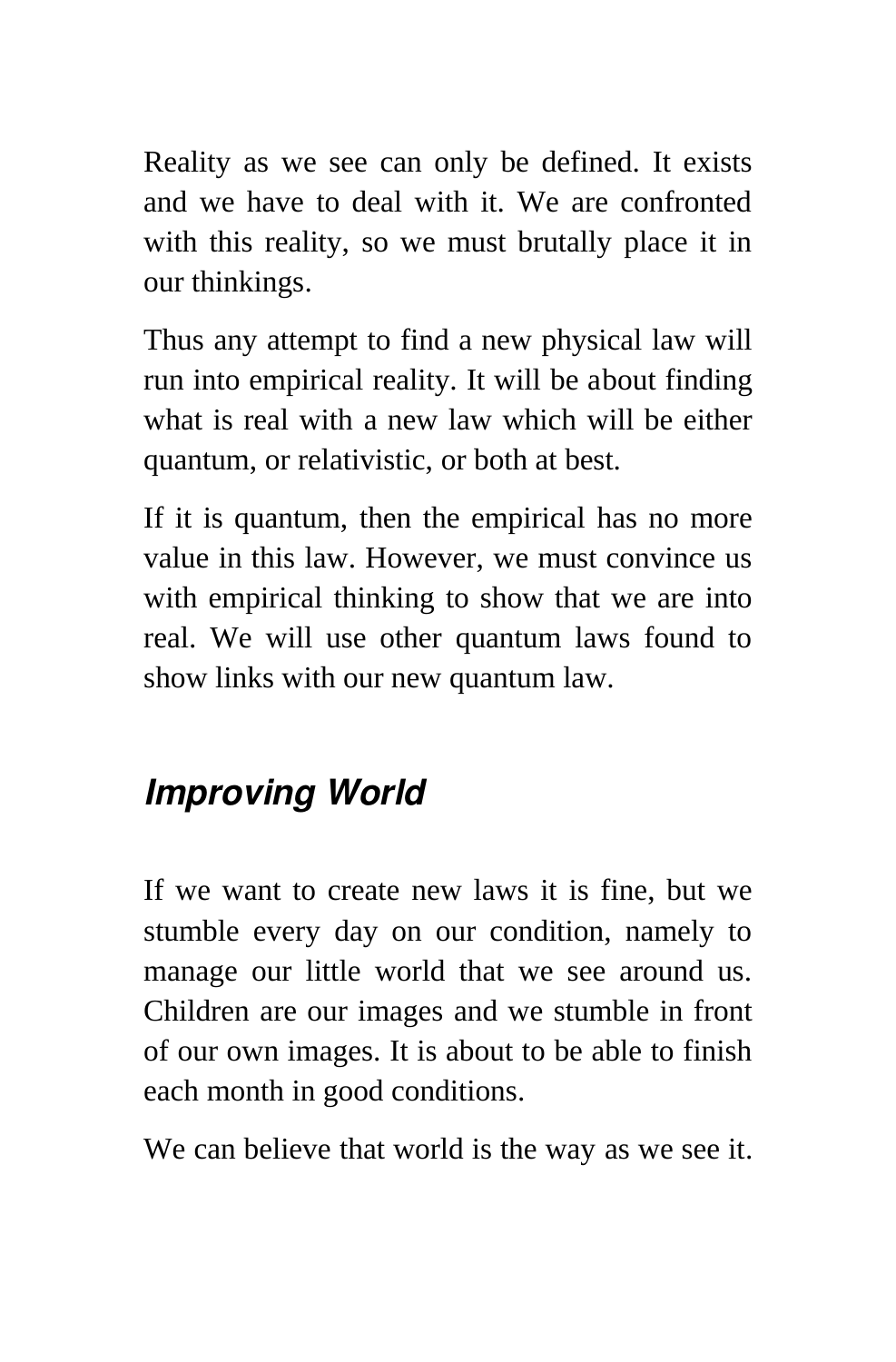We probably know how to be able to live in this world. However, can we still not have better than our simple condition? Is it enough for me that I get back on my own? Can't I get better for myself and others? After all, Jesus praised the abundance by saying « Multiply yourselves! ». Understanding the world where I live can be useful to me just as it can be used by others. This is the profusion.

So we are leading a truth's research to improve this reality. We are looking for our problems' origin and we will only be able to solve this cause with others. We do politics that requires a personal ethic that goes beyond reality.

## *Refusing the World*

If we cannot accept this reality that oppresses us, we can flee. But we really will go back and will upset our will. We will want to run away from everything and will panic in front of reality.

Only the consumer society has created all kinds of dreams to create an illusory reality, which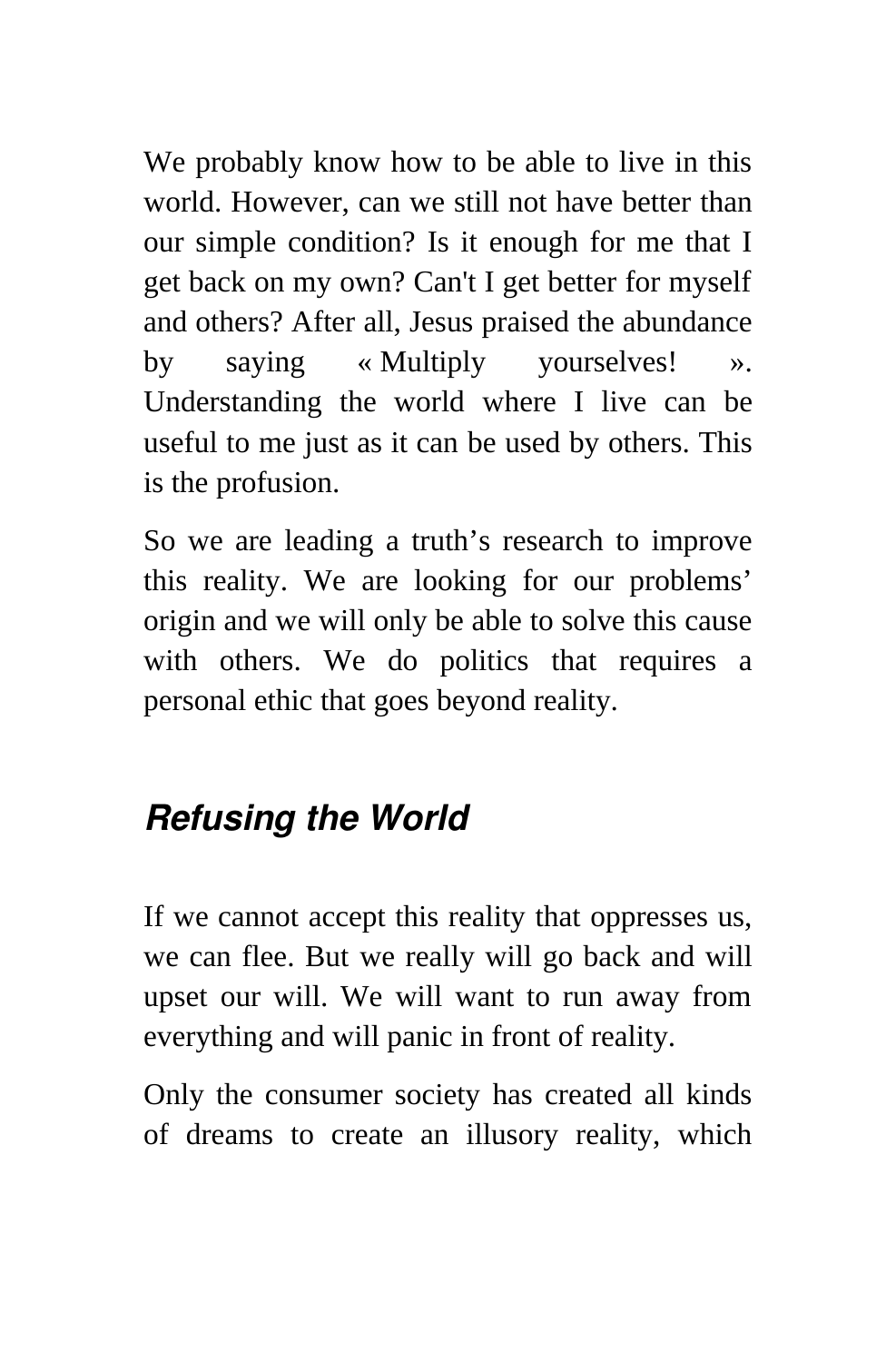entertains us. We can spend our time watching beautiful pictures that deny nature's reality. We can spend our time distorting ourselves to split up the world. We can easily go to our final death denying reality and having as icons the pretty people who represent our non-existent dreams. We can spend our time with people who deny that nature can be changed for the better.

So sociologists say in 2020 that reality is a social construct. This makes it possible to expand the dream to be in our world, to have a false reality's theoretical basis. So the surveys will help to establish our desire to consume, will satisfy our fallen dream.

We will find sophists who will please us with a social projection. It will not take anything going against our ego. If our ego is challenged, the world falls apart. We will know in ourselves that it is not real but we will agree to follow our reality.

So we can find people on the street who invent a reality for themselves, someone that we see in movies. These people want to look like others who consume like it, lying about their condition,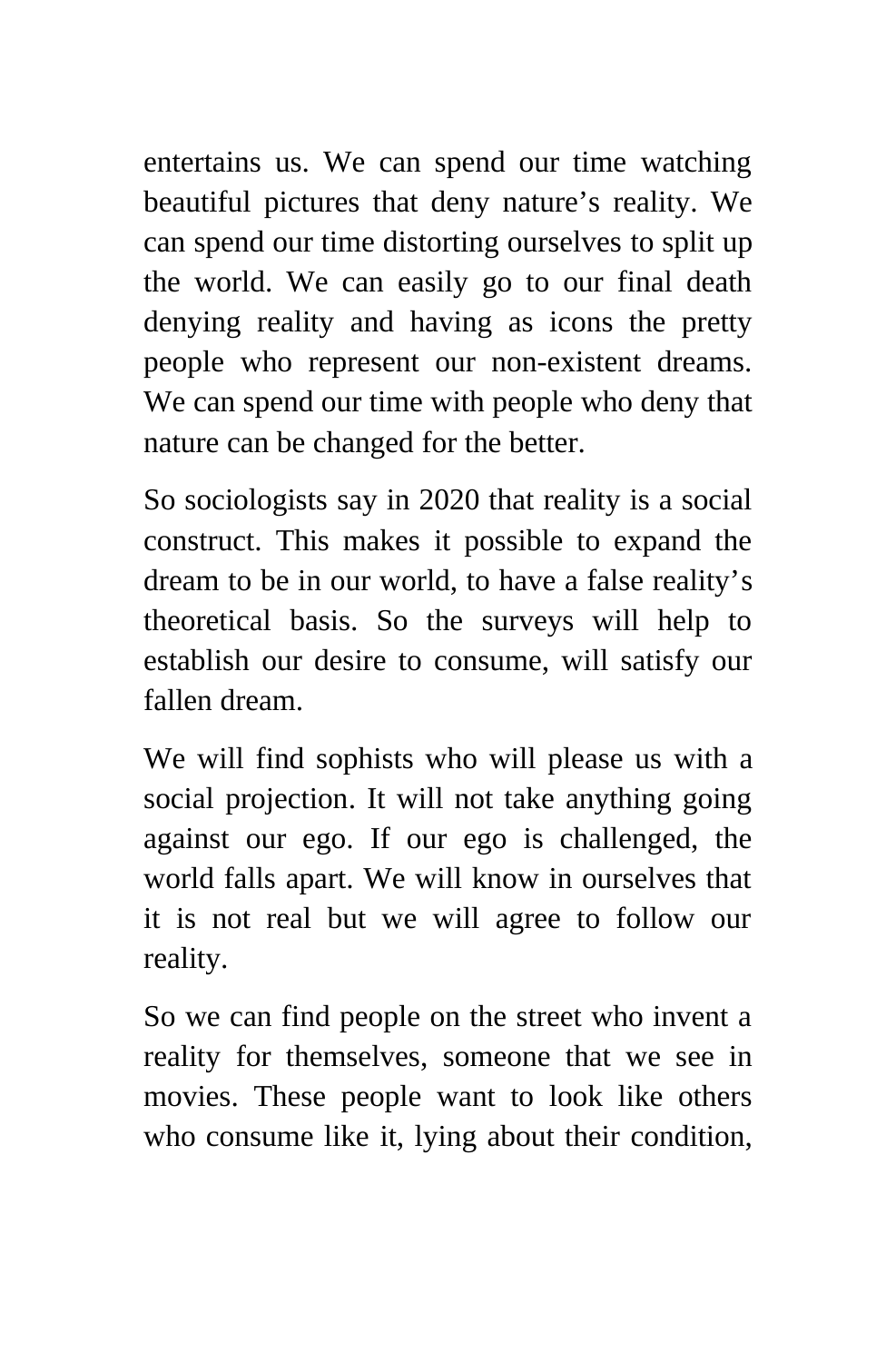living in the permanent lie to be someone else, someone that one's spouse sees but who is not self. When the lie is revealed, the spouse will be disappointed forever and will leave. Is it not, on the contrary, a life of truth that is beginning?

Movies' illusion can trap people in a world that does not exist. So people who watch horror movies will be able to be scared with no reason. The dark's fear will return. We may also be afraid with a human, with a cry of joy.

Thus, being dependent on the world of images or an unreal world will make one try to find the first cause that came to any problem. We'll look for the easiest to find out the scapegoat. So we will be in an animal society repressing others.

#### *Welcoming Reality*

Do we want to deny reality? We have no interest to do it. So when we recognize a truth that seems real to us, it is about welcoming it asking the questions that make it possible to detect it. Thanks to the one who reminds me about world's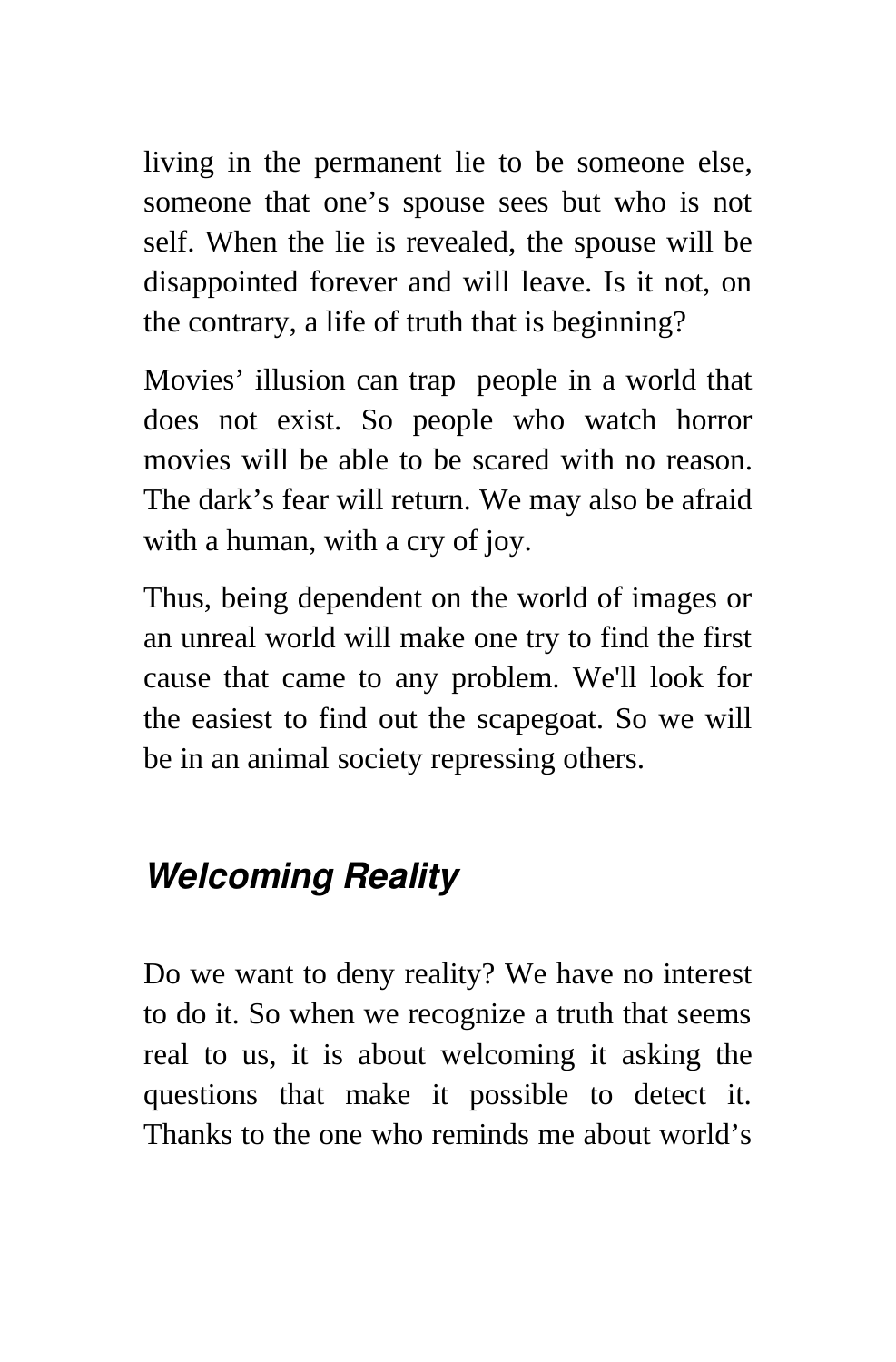realism ! If there are not many of them, we can ask them to do workshops where we will go. We can ask the real to be with us by those who show it.

On the other hand, we must know that we will never link this representation of reality except by the reality's foundations explained. Consciousness is false at first. It is therefore not about following the one who represents reality but of asking him questions that open the truth's doors.

We're on a watchful watch. If we feel like that we're sleeping at that moment, it's because we're gullible or worse a denier. If we are not vigilant, we would go to another pseudo-real world that we would not understand. We would become passive again. So it's about reading and talking, comparing yourself to that moment.

It is our ego that says what is real for ourselves or is not. It will therefore always be necessary to remember our own existence, the little that we knows about reality. If our truth is thwarted easily either we express ourselves badly or falsely.

Then our dreams will grow, as long as we do not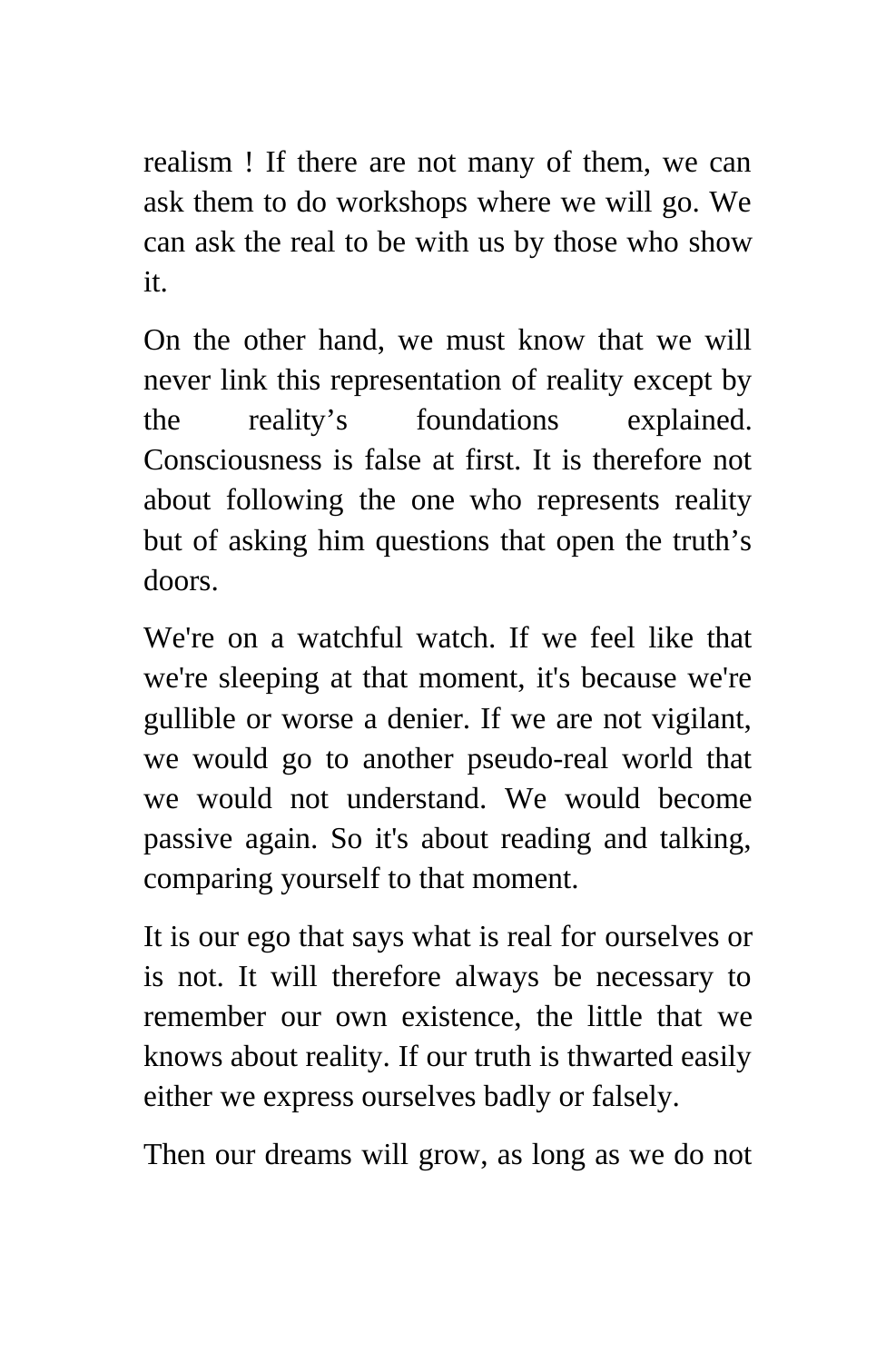look at fast images. Our dreams make it possible to replace this higher hypothesis in its context. Then we will wake up with the will to act or meditate.

## *Scientific Reality*

Science is making us a part of reality. It allows you to get out of materialistic dead ends. But we just have to not make too many surreal assumptions for it to be true, those dogmas that have made and are making science explained to the population.

It's about looking for the scientist who goes to mankind's limits, the ones which may have already found, that we know what he's talking about. Only those who explain science dogmatically have an interest in hiding it. So expect the unexpected with science, to find a science that explains all kinds of phenomena simply, because physics explains things simply. It is mathematics that complicates physics.

We'll follow a scientist. This scientist will react to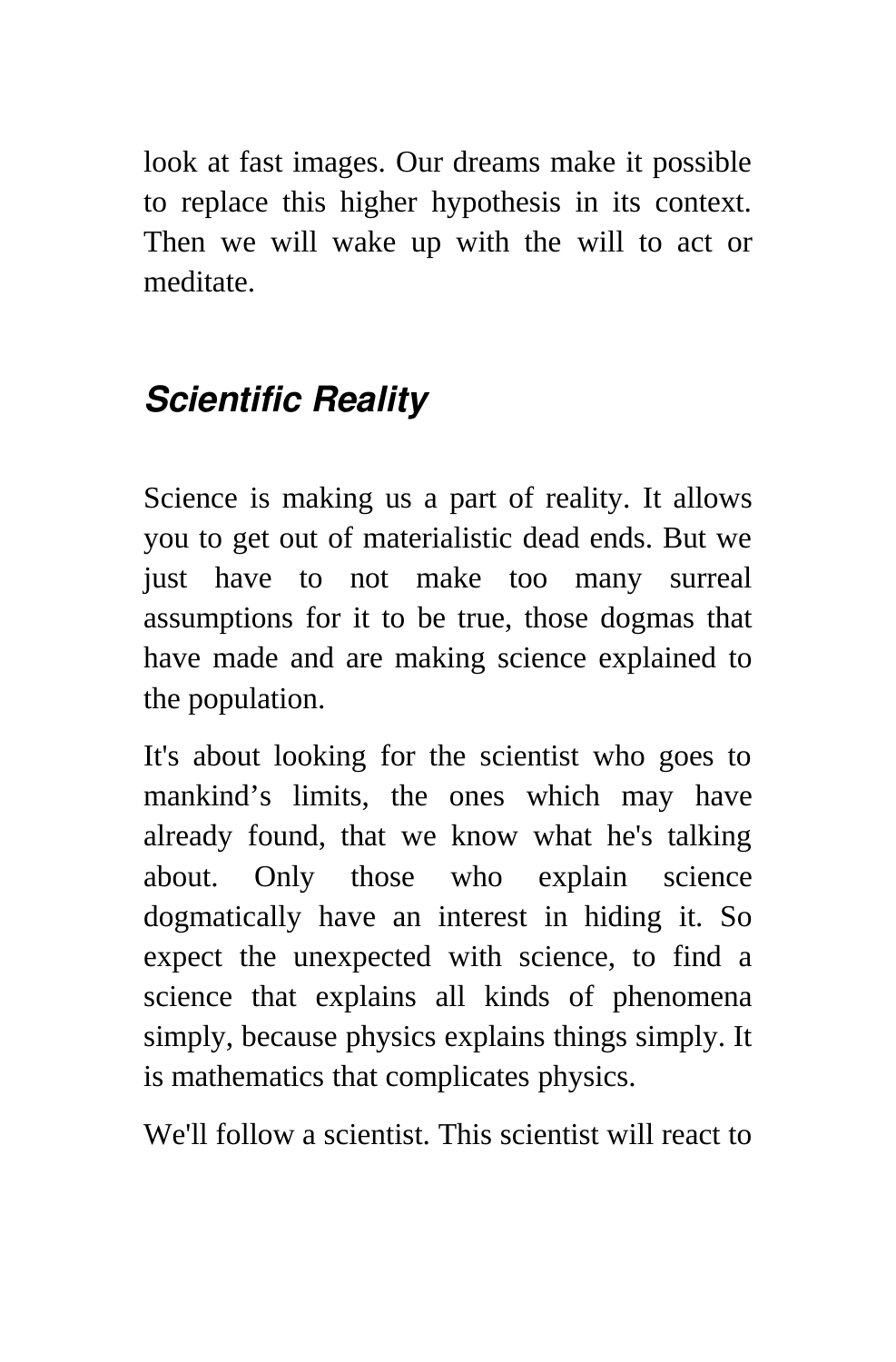heresy in a clear and subtle way, since he will have been faced with heresy one to not believe it. We'll compare his model if he explains it. If he doesn't explain his model he's a quack. Then by dint of finding the reality into his words, we will eventually quote him.

As science explains everything that is possible to explain, we will see military or societal elaborations, theories of chaos because chaos can exist. So be amazed and nothing will be easier to check if that this scientist is saying is true at that moment.

It is not about feeling this scientist is a God, someone who will be cited every time. This scientist has his sources and we have to go and get them. Reading and feeling on your ideas is the best thing to do.

If you don't agree with this scientist all the time, that's fine. This means that you can grow another vision of society together, even if you want to do this. Then it will be necessary to train with a science among those of the scientist we are following. We'll work out the best of all possible worlds.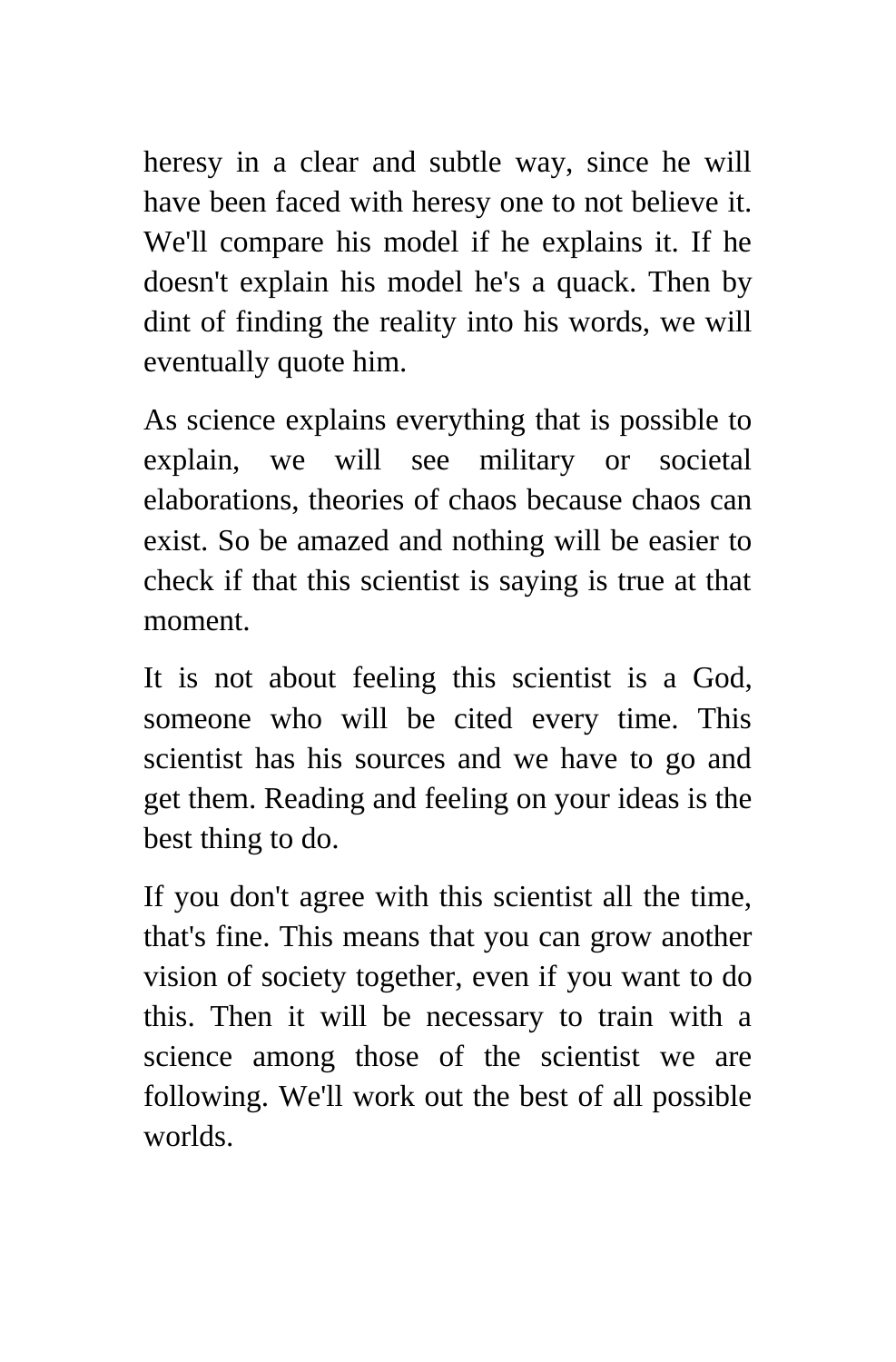## *Philosophy and Science*

Philosophy is used by science to find new ideas. But these ideas are not to be sought in the real world. Otherwise, we would find ourselves describing what everyone knows, telling rational truths by mistaking our audience for a child. There would be a sophist who is lead by power speaking the telling that already exists to satisfy the power in place.

There is something unreal about quantum. So a lot of quantum research can seem crazy. It is about explaining them with the researches already carried out. It is about continually going to human's limits outside of his field. It's about having an universe's epistemological view, understanding the amazing world around us.

Then we wonder that is real for ourselves, because our ego has surreal desires. It is about making this unreal self to grow towards our research's reality. It's about filling without the shortcuts taken in our childhood to create a concrete reality.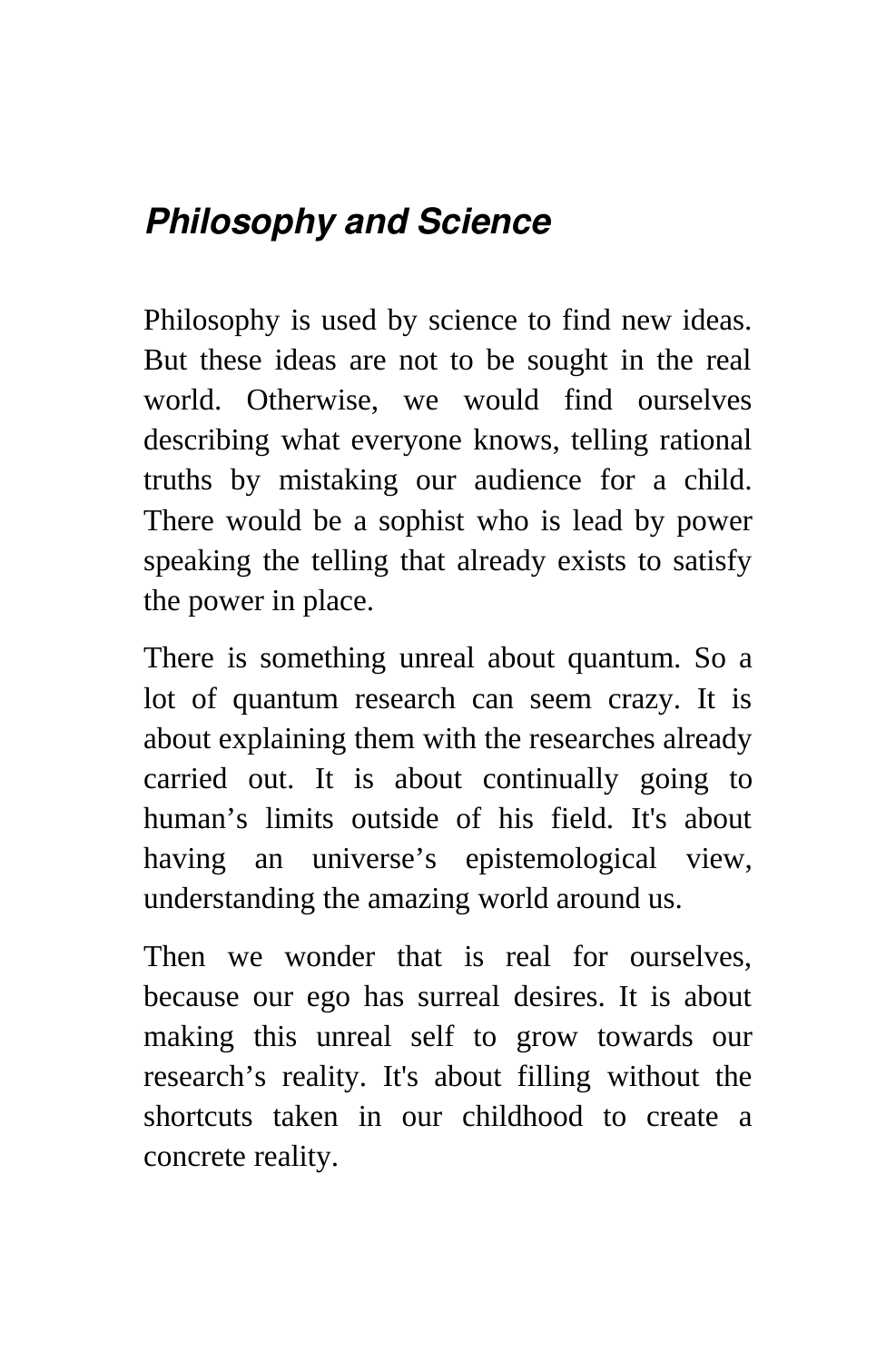Human specialities must be able to be brought together to better understand world. Thus, a scientist who is compartmentalized in his speciality will understand the world only from the angle of his speciality.

It could be easier to integrate one speciality into another with the processes used there. Thus epistemology makes it easier to find. It's about being open to new areas and understanding how they work to make it easier to find. So to understand science is to be interested in everything.

## *Dreaming and Ego*

After dreaming, if we don't look at fast images, we would sometimes like these dreams to become reality. But is my ego then in reality ? So my subjectivity is tested. Reality then takes over.

Was my dream something else's? Did I have a dream from a movie? So we can say to ourselves we have to discuss with those who have seen the movie to get an idea of our ego's drift. Indeed,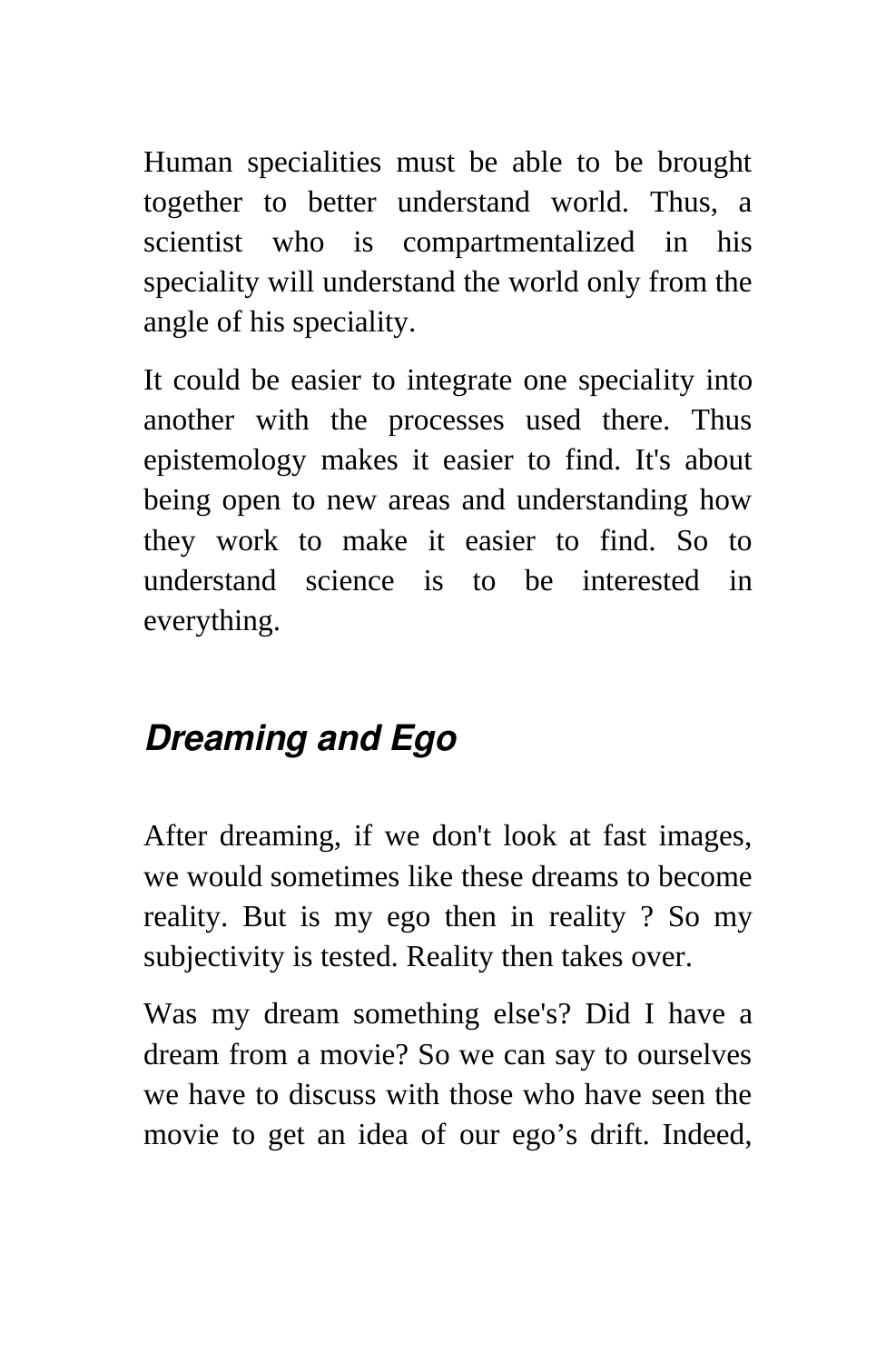the films create the same vision for everyone. If the film made it possible to find, there would be a lot of finders in those who watch these films. So a lot of movies are on reality's verge so we have normal dreams.

Dreams thus have a relationship to reality. We do not do what we want in our dreams. We see a reason emerging and something is said. Chaos can come quickly if we are awakened.

The world I perceive is mysterious. It requires a lot of different views to be understood. I don't have them at all. So epistemology is important to find a reality.

The world I perceive is already created. Everything is done so that I do not know how it was done. Thus understanding the authors' approach and the beginning of the world is important to understand today's world.

The world I feel is natural. It is dependent on the animals and plants that feed us. Animals perceive our world in a full and different way to feel if we need it. So it's about how we can feel to another way.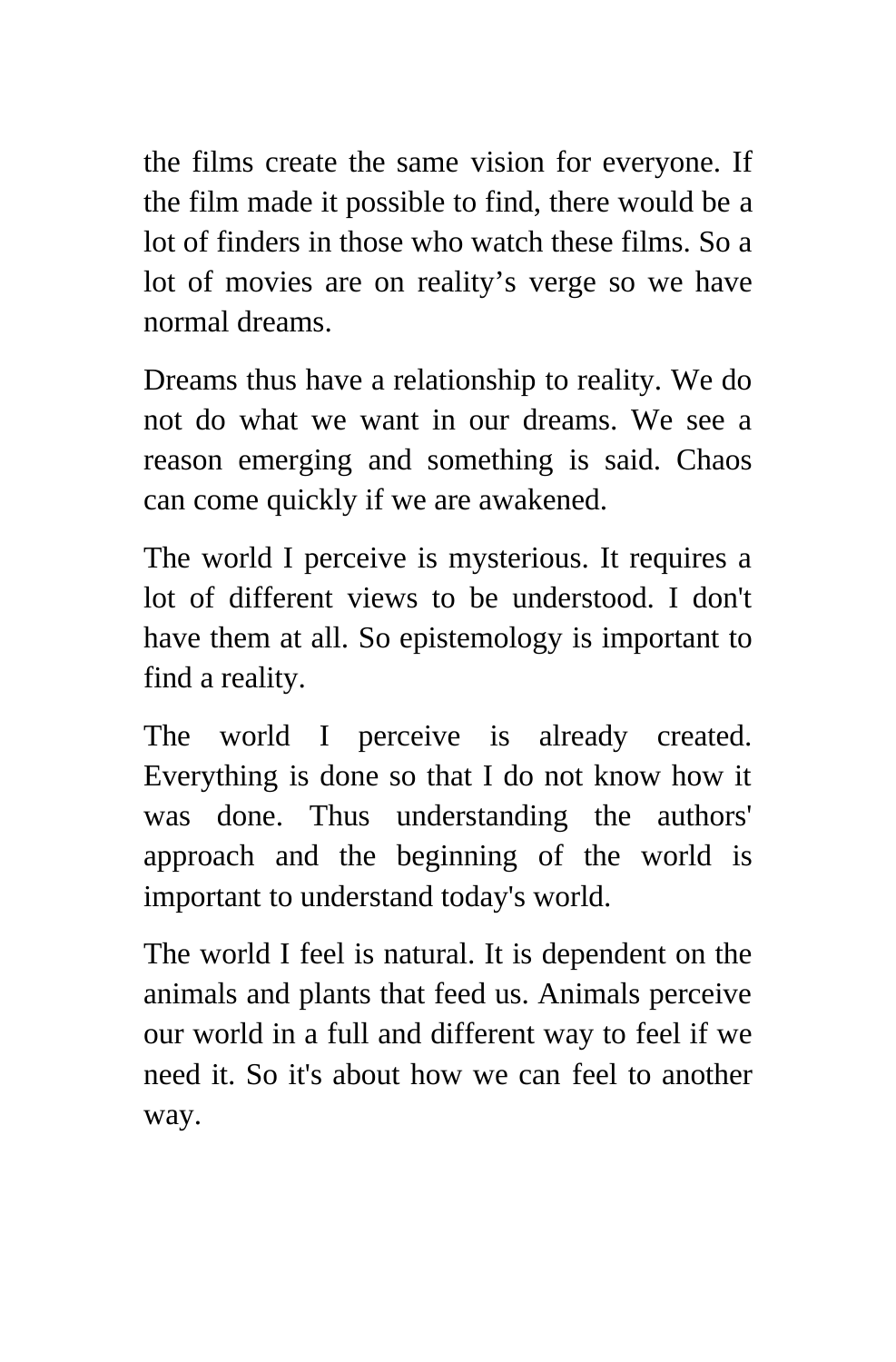The little I feel is a tiny part of the real. The little I guess can be tell in another way. So that I understand about people is a sure poverty.

The experience that will prove what I think needs to be revealed to context. So I can be wrong as I can be in the truth. It's my subjectivity that makes me willing to create an experience. So it has to be based on a strong view. I have to be vigilant with myself to create an experience about my subjectivity.

## *Death*

Seeing a dead body is an experience to know. Realizing that soul is a part of the body has to be considered. We are not made to stay on Earth all the time. It is more difficult to create than to maintain.

In front of a dead body, soul came out of its body. We don't know where it is anymore. The inanimate person still looks alive. But she's not moving at all. We think body is going to move, but it's still inert. Then we see that the skin is not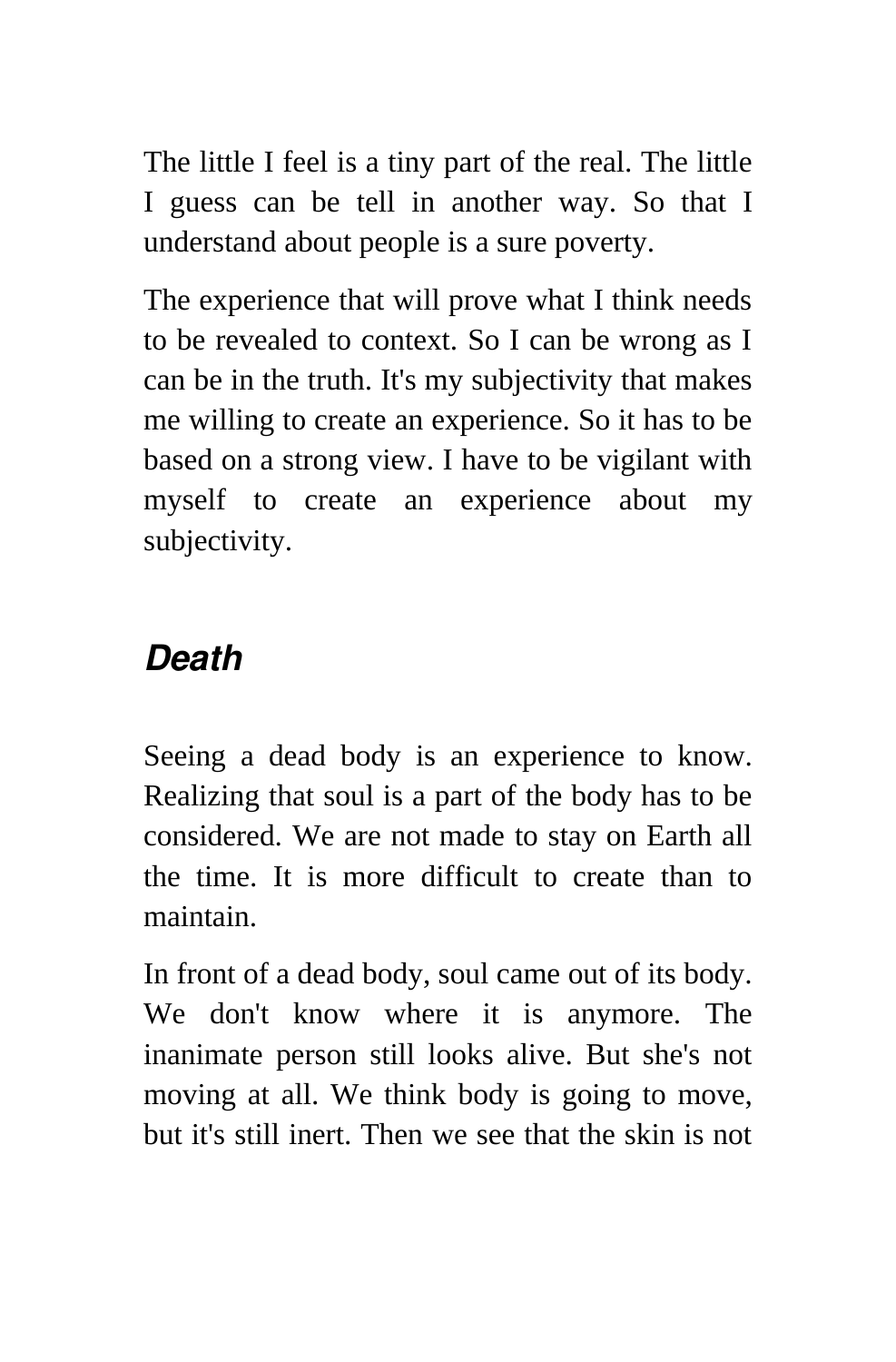normal. It is not necessary to touch the body because there may be diseases on the body.

While this deceased person did a lot of things that she told us, we will no longer be able to see that she said, unless we see her again in another world. Is our life serving a purpose?

Celebrities have their marble plaque just as a bad driver has it. We end our life on earth leaving only a disintegrating body.

Having been close to death makes it possible to detect sacred, which must be observed. Someone who has never faced death lives in the world's shadowness. This one will curse the sky and remain in illusion.

Someone who has seen death will tell himself that calm is a chance to find the dead, that perhaps we can tell to the dead. We will look at calm to meditate about the deads.

## *Finding your Ego*

With our consciousness we can feel on ourselves.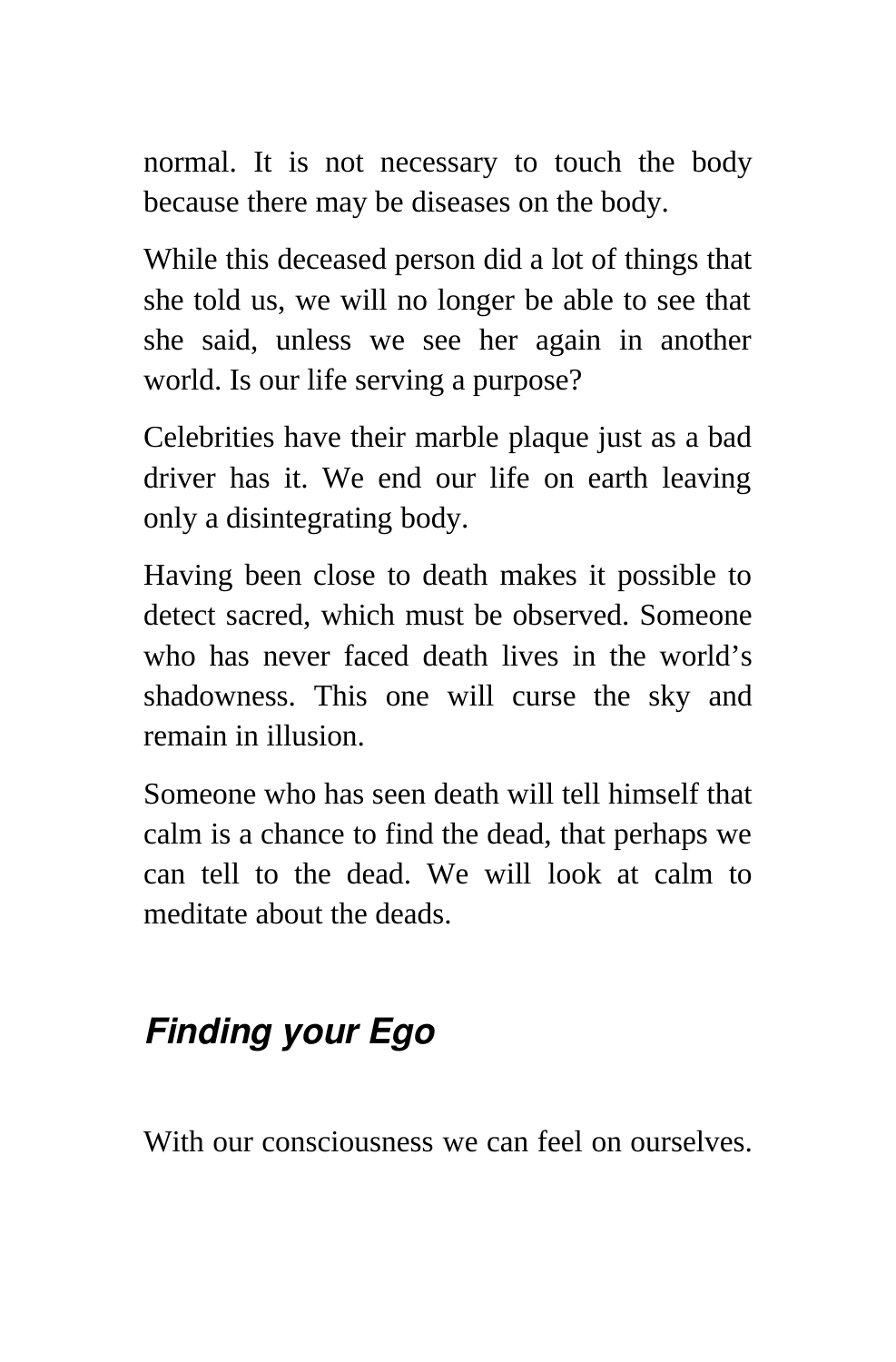Only we are quickly afraid to go further because we are facing a vacuum. We can feel on ourselves but our ego only wants to reveal itself with difficulty.

Our ego is known only by others. Since we look like others, we guess with them our ego created by our mind. We then see its supernatural aspect. Then we forget about it.

It takes a while to find our ego. Then we're like, « Is that me? ». When you read your first poem you wrote a long time ago, you think you've written something surreal. This reveals to us but we cannot go beyond it. So our friends tell us what they think about it and that we don't see.

Our ego is surreal because it means different things depending on people. Our ego is surreal because life is a miracle just like the mind.

So we tell ourselves that world is unreal, that everything is a dream. After being included in reality, we switch to the dream.

But if we take care to look at the world, we see that there is indeed something concrete. Even though the scene is surreal, the world is real to us.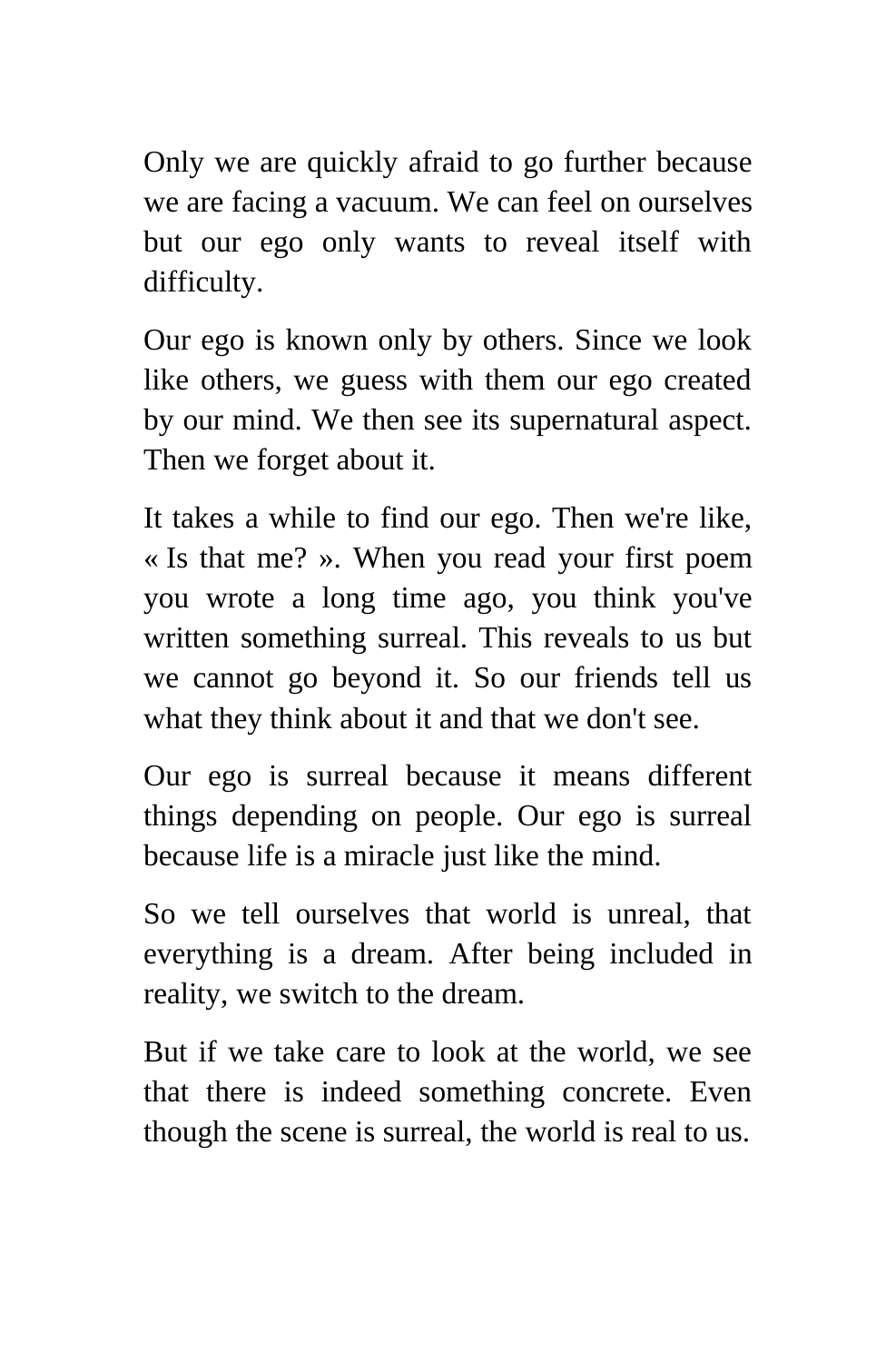## *Void and Ego*

Then we face void. The emptiness of our ego is also that of the universe. Seeing our ego only sometimes, we remember only the emptiness that makes it. Indeed, we cannot reach our consciousness living in another universe. Thus nothingness' egocentric speaking that makes life is emptiness that still makes matter existing in a full way.

Those who talk about nothingness while trying to redefine it are probably in an ego deadlock. Indeed there is something behind the emptiness. There is gravity and soul behind void. But the fact we don't see them is due to another universe linked to ours.

#### *Meeting Real*

When we awaken of guessing real, it allows us to find solutions to our problems. We are no longer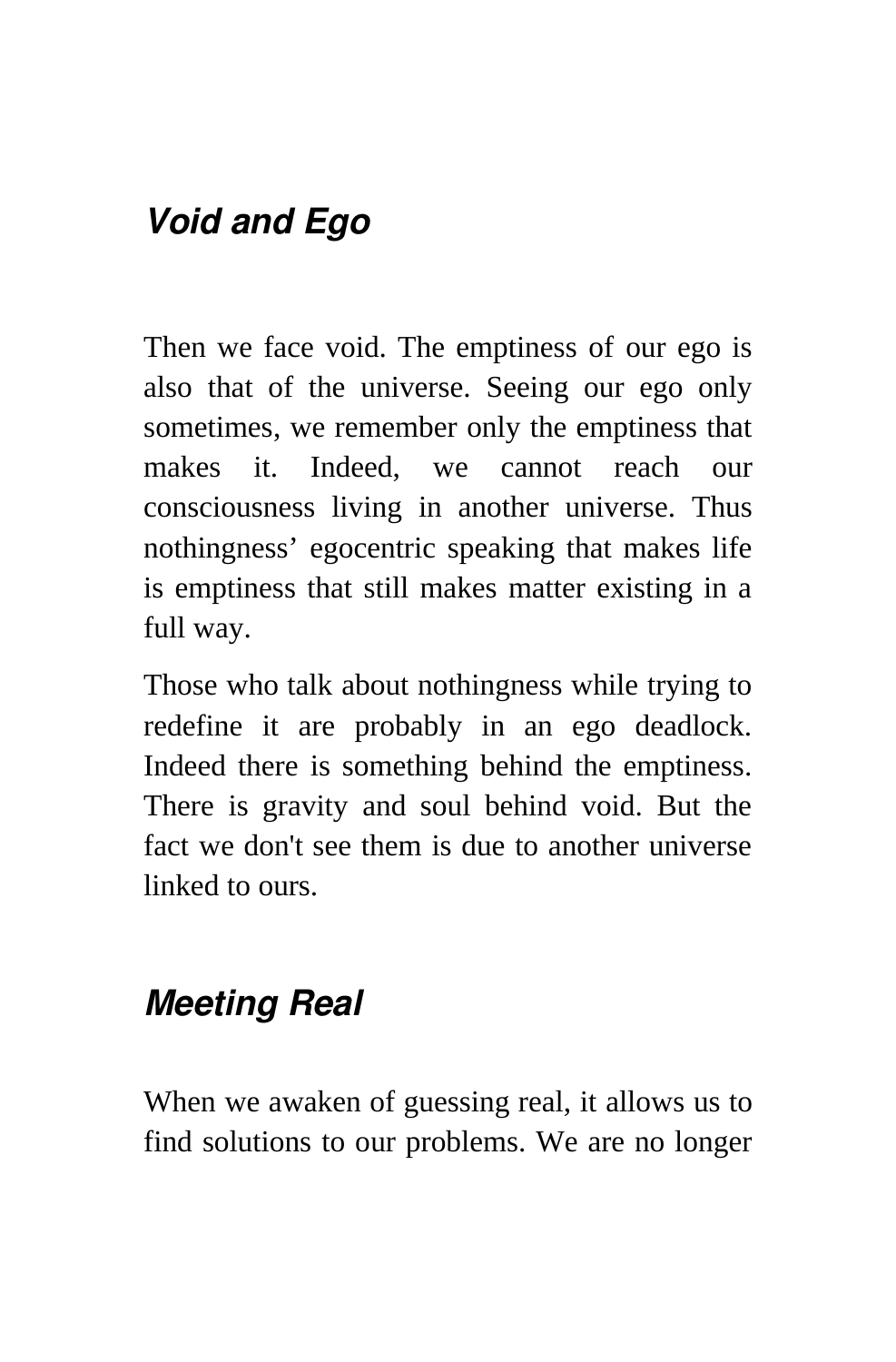leaving the real world but guessing it. We see the world the way it is done. Nothing has changed but everything is different. We are surprised as we see reality.

So we see the world the way as a scientist should see it. Perhaps we can ask ourselves why there is life. We can see an event happening and analyze it. We see the world in the infrared. This remains to be verified.

Later we will see something strange and we will ask ourselves questions. Am I missing a scientific element? Probably. So we are looking for keywords that make it possible to find this scientific element. If we don't find, it's about creating an experience to produce that we don't understand.

We confront ourselves with the reality's easy way. My consciousness tells me that I see is very real, that I can easily imagine the next day only through my future works. The past can be easily found dreaming and imagining. That elsewhere is imperceptible now.

We want to enjoy the present moment, meditate on what makes us, analyze our world. We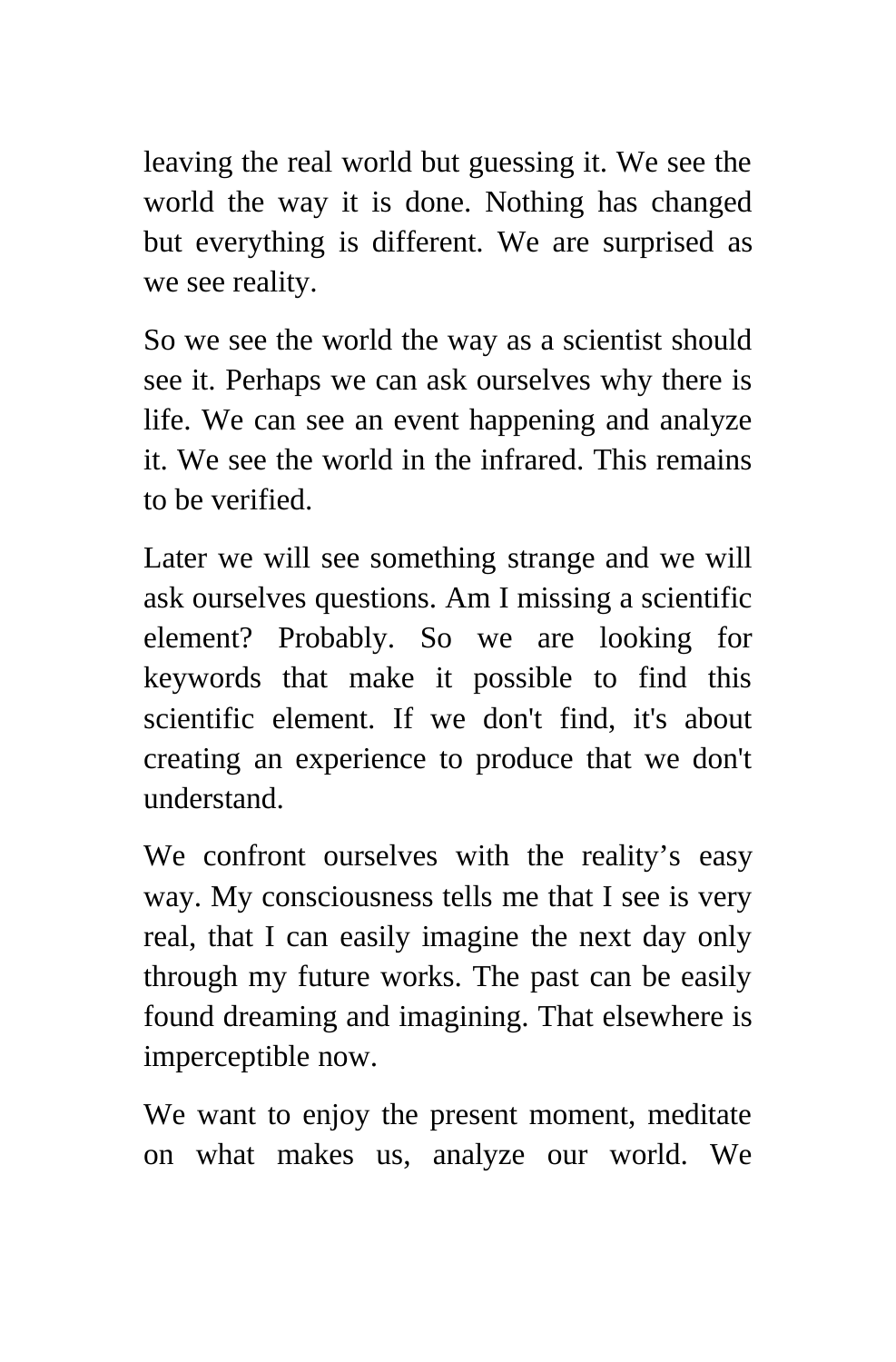meditate to make connections in our mind. We are building ourselves.

We can believe that the imbroglio of what we understand is the real. Only dreams will make us change our mind about it. The next day, we may already be thinking that this imbroglio has to be studied. Then we read scientific books about the field we want.

It is easy to create collective illusions with the mainstream's media. So let's analyze the basic science learned in the first and final year on the specialty that we lack. This first and terminal science gives the Language, Biology and Physics basis.

We can create hell as paradise. So what do we really want? Should we think that we are being tested? Is there another world to reach?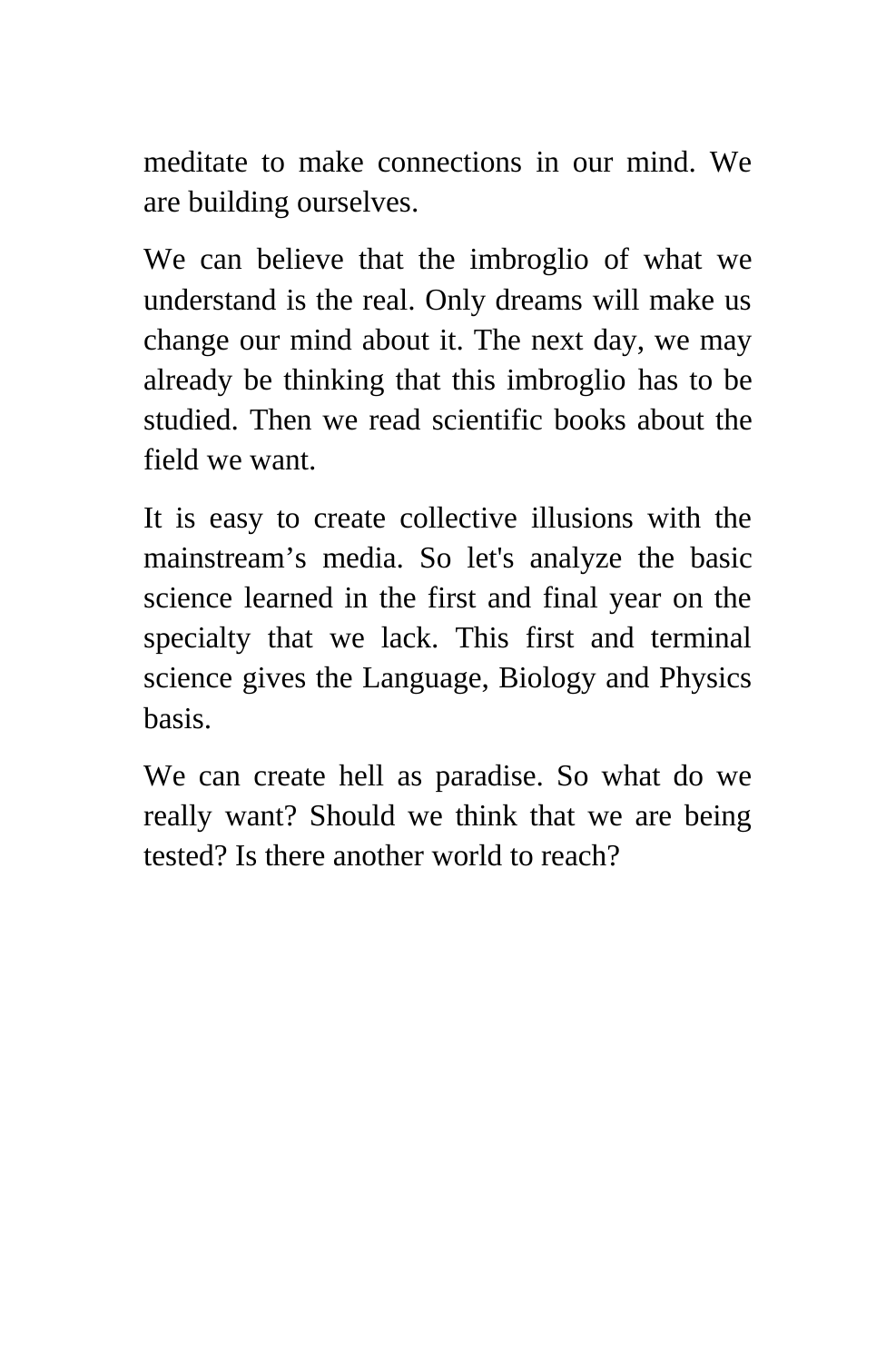## **3) Modeling Universe**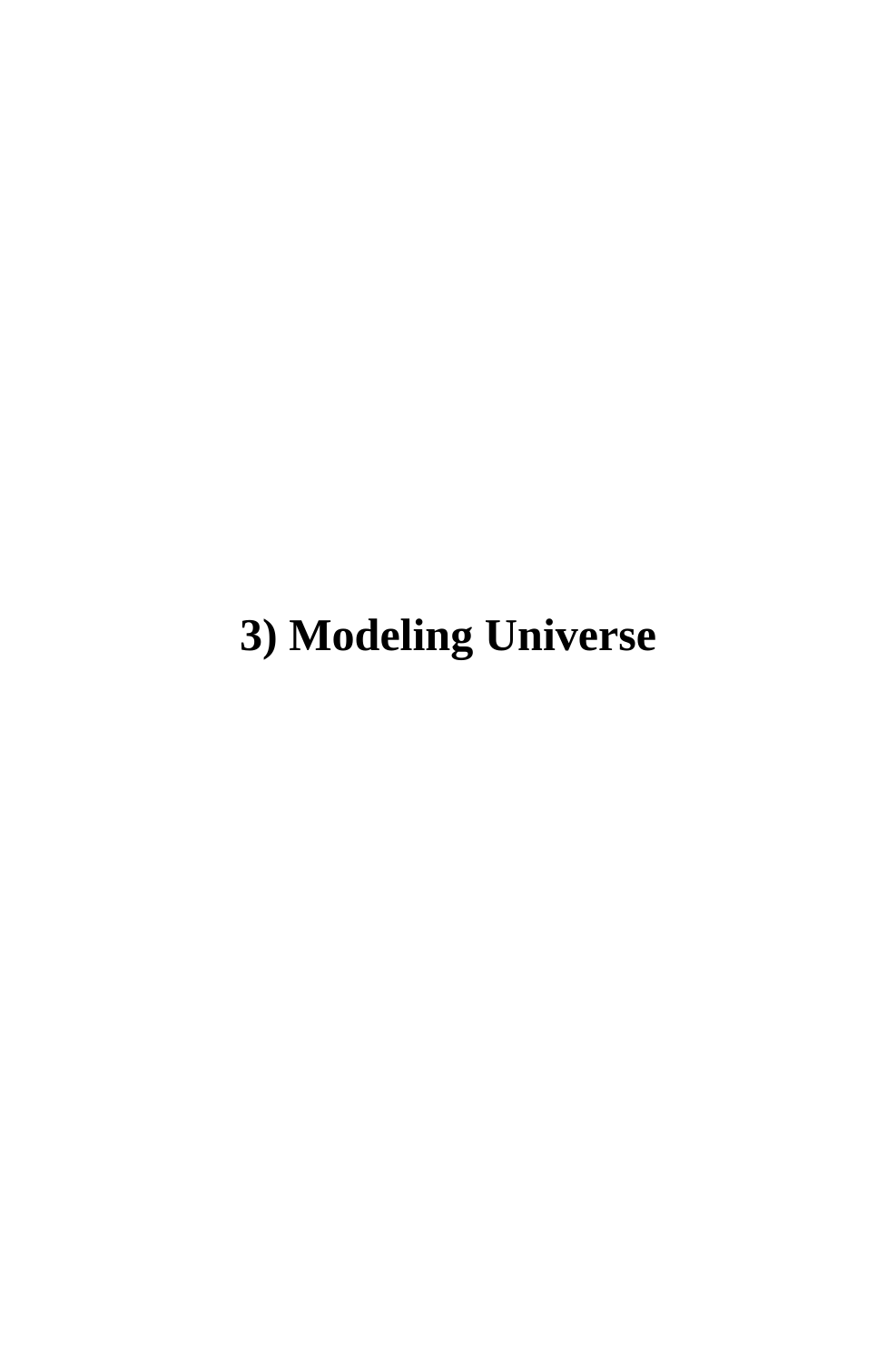## *Plant and Universe*

We can imagine that universe as a body with tissues. Indeed galaxies should be the tissues, stars and their planets are the cells. Universe's monads that, if we tell about Leibniz, are light.

Luc MONTAGNIER tells us that DNA is directed by microwaves coming from water. A plant can have billions of atoms. DNA alone can only organize them with a soul that emits microwaves in our universe. DNA is not enough to organize.

DNA alone cannot organize a plant. Magnitudes do not match. Body's microwaves organize DNA and unify body.

A plant is organized towards the sky and into the ground. The plant knows where the water is by its soul, since it is impossible for it to know otherwise. We cannot explain otherwise that the plant knows how to find water. Can we act out of our limits with our soul?

In the same way universe is organized with different souls, since it includes our own. Jean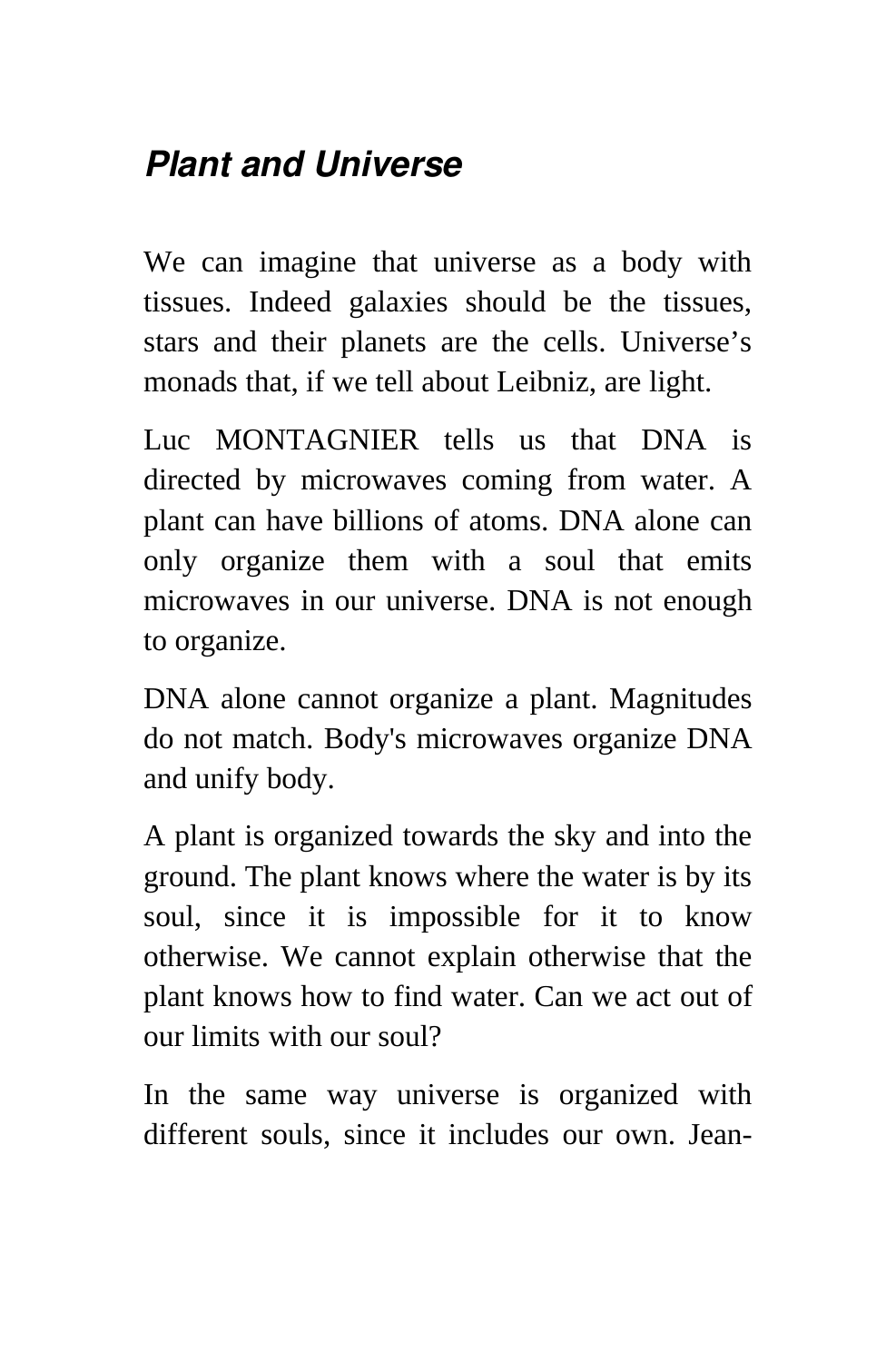Pierre PETIT created 7 dimensions to model a galaxy. How many dimensions will there be to create the universe?

What is certain are physical forces. There is the negative matter and the matter that we know. But they cannot explain that universe organizes. Indeed these forces would create a chaos because they are not going towards a whole. Universe has a soul that organizes the big bang, big bang being rather a seed that germinates. The emptiness of matter is same as to the emptiness of universe.

We think that the universe is dead because we are looking at those parts of the universe that we partially understand. We explain what we understand without saying what we don't understand. Thus, that is alive and incomprehensible escapes us.

#### *BOHM's Works*

BOHM worked on plasmas. He discovered that a plasma is same as a living entity that organizes itself. This is because a plasma exchanges the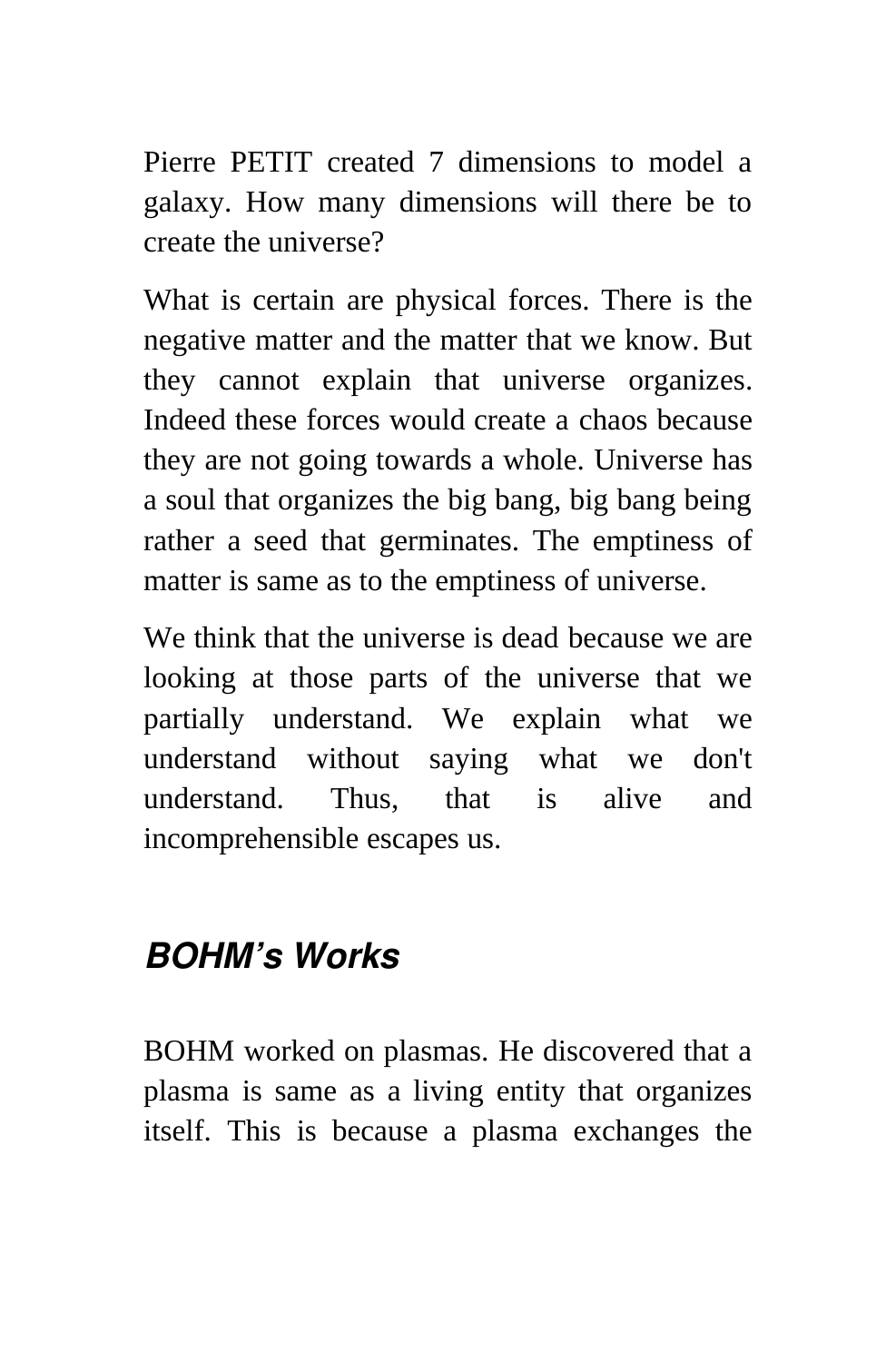electrons of the atoms to stabilize the atoms. Thus a plasma torch should recycle any waste.

BOHM therefore found that matter could be an organizing body. He then said to himself that the fact that we exist in the universe is due to the universe that created us. Indeed, order is living for a particular purpose. Otherwise there would be no order and no life. So BOHM made the connection between consciousness and the universe. Universe is creative.

But what animates universe? Gravity acts anywhere in universe and universe does not contract. So gravity does not only attract because planetary systems could not be created otherwise. Gravity or another force such as non-locality<sup>[2](#page-51-0)</sup> moves atoms away.

So when two fishes act at the same time we can get the impression of this non-locality. This may be the case since non-locality has been observed as a physical phenomenon.

Thus Alain ASPECT used John BELL's

<span id="page-51-0"></span><sup>2</sup> Non-locality is about two particles interacting with each other at any distance. This phenomenon was proved by Alain ASPECT.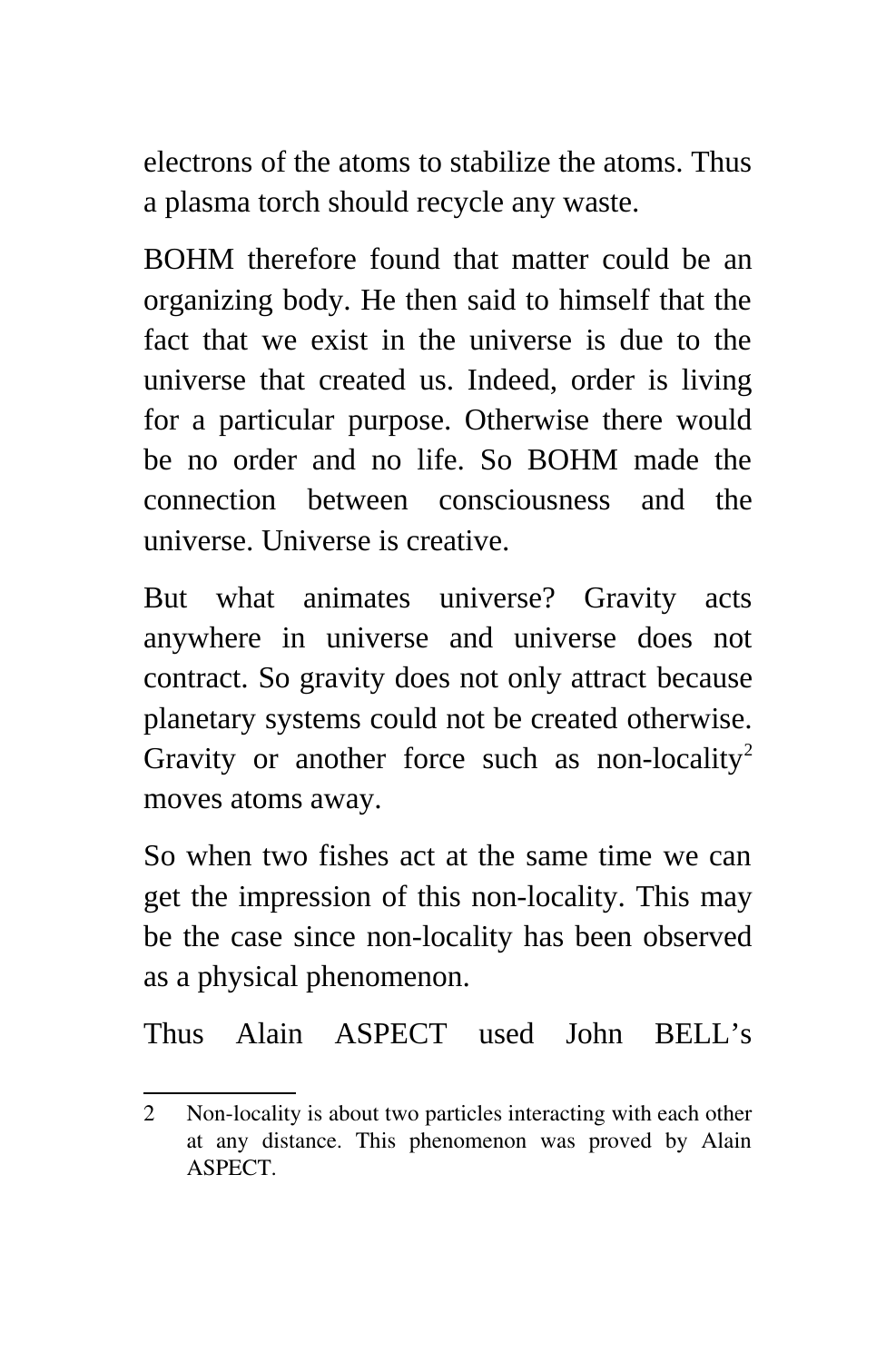inequalities to verify non-locality of two particles that he had linked with an experiment. Thus he invented quantum communication. Niels BOHR, who found a localized aspect of quantum physics, was right against EINSTEIN because it is only an universe's piece that acts with non-locality. What EINSTEIN argued could also be verified because every atoms are not linked<sup>[3](#page-52-0)</sup>, until Alain ASPECT experiments to prove BOHR had said.

Non-locality therefore explains to us that universe is organized by a force that has no limit. If we can create this non-locality far away from elements that are linked together, we can also tell that nonlocality acts anytime anywhere. These small forces that are very far can create a whole.

Non-locality would therefore cause universe to be organized far away. Universe is moving towards a cluster. But would it be organizing himself before reaching this cluster? It is fully possible.

BOHM saw on television an experiment with a cylindrical box with a crank that rotated glycerin. In glycerin was an ink's drop. When crank was turned, ink stretched until it disappeared and then

<span id="page-52-0"></span><sup>3</sup> Or entangled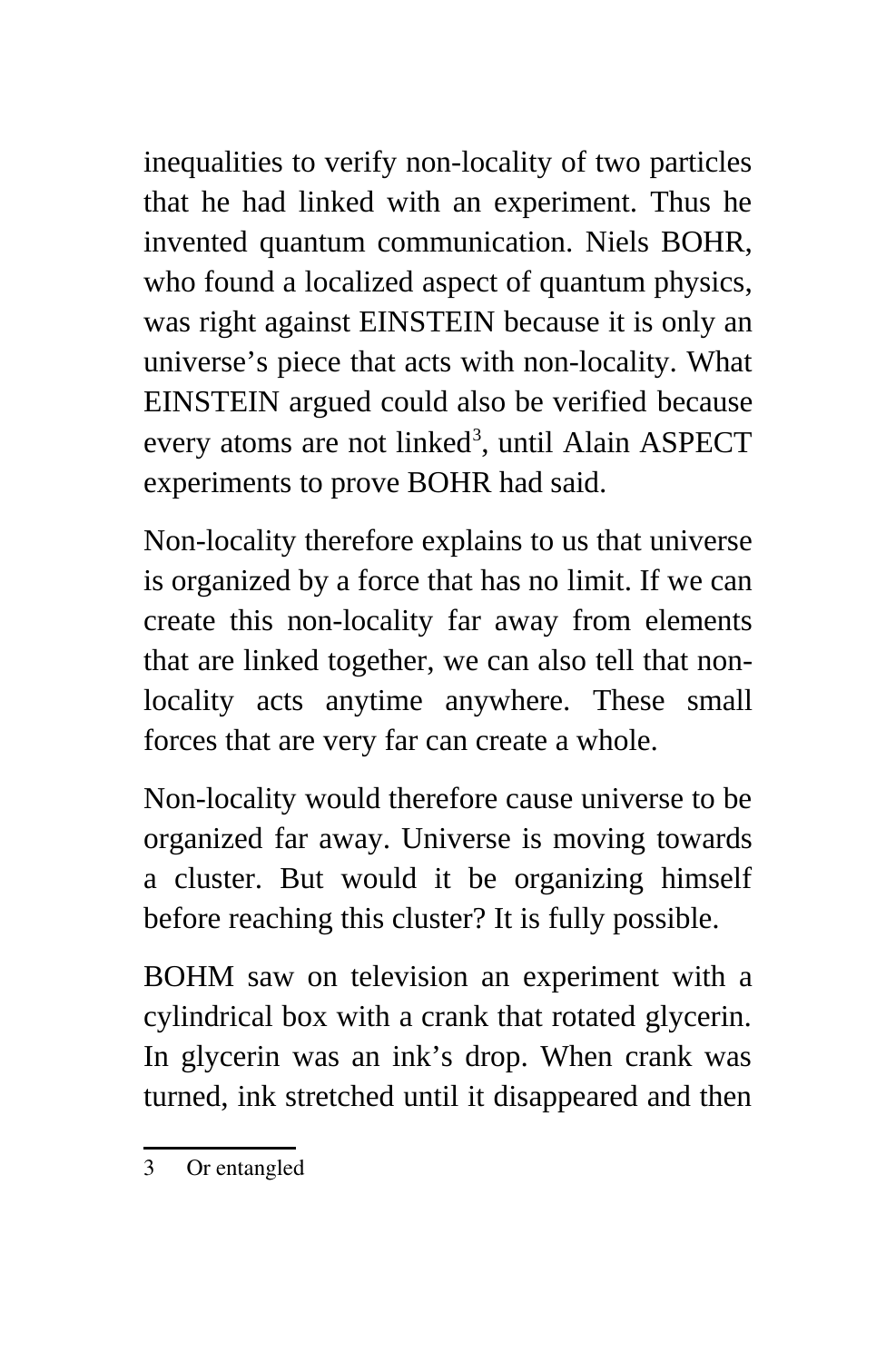returned to its normal state when the cylinder stopped rotating. So there was an unfolded order $4$ and an explicit order<sup>[5](#page-53-1)</sup>. So matter's explicit order in a vacuum is the situation of an unfolded order that we cannot see.

So "Everything is in everything" is true. Each element allows access to the totality, not only with gravity but also with non-locality.

In the same way universe was in an unfolded order to expand in an explicit order, knowing that it creates matter to not merge into void.

## *Holography*

Waves created by souls should act holographically, that is to say that these waves should create 3 dimensions' space. Waves order matter. We could find our soul's material views with holography's process.

To create a holography in matter, it would therefore be necessary to capture a soul as God would do without us, being able to reach this soul

<span id="page-53-0"></span><sup>4</sup> Which can not be folded

<span id="page-53-1"></span><sup>5</sup> Bent outwards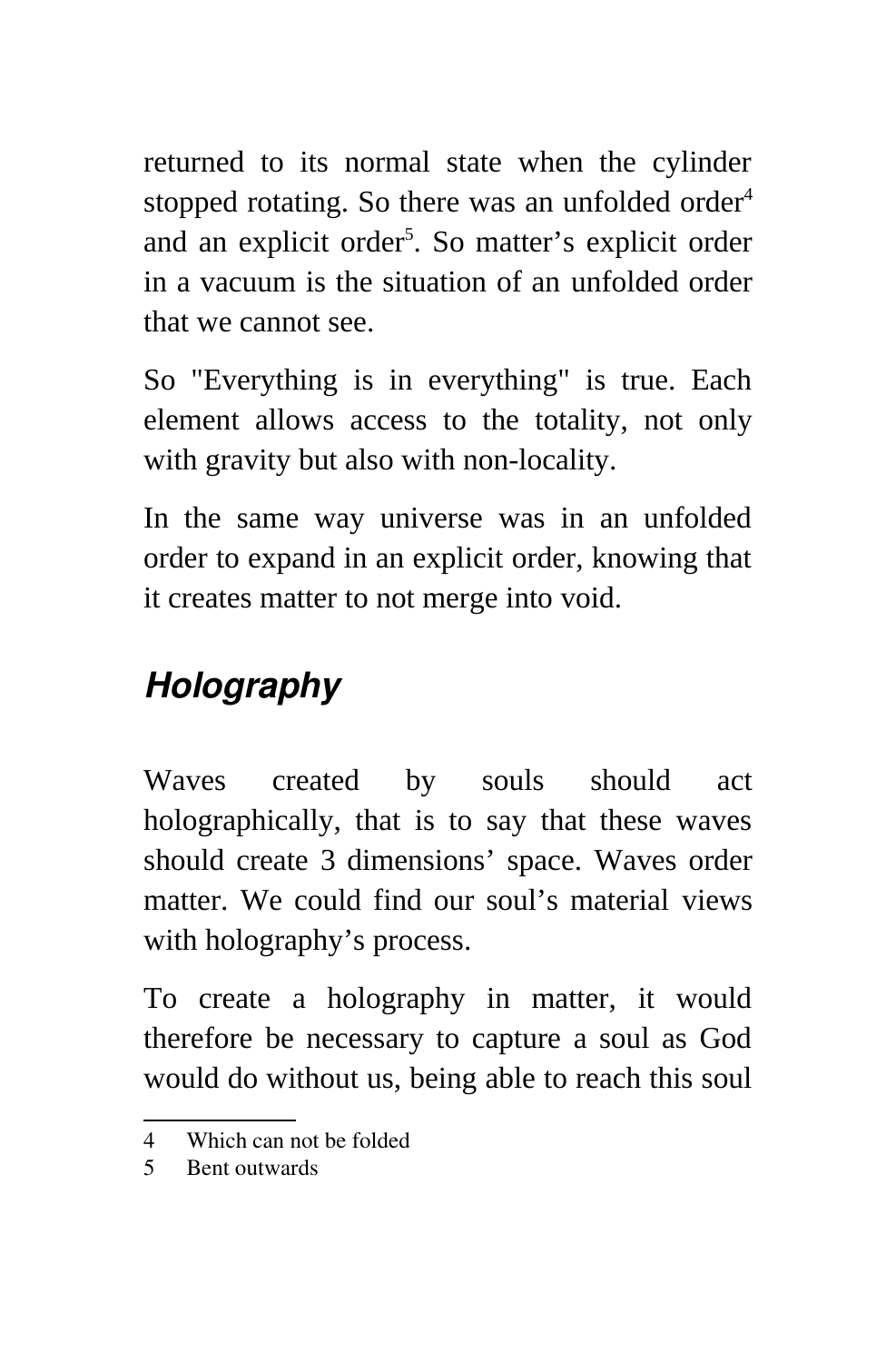because it is located in another universe. This is fully impossible.

Holography makes it possible to analyze mind. We see waves to regulate when we are sick. But how else can we do it other than through matter? Studying body's microwaves would make it possible to create computers that create wave movements in the body to repair a sick body.

## *Soul sets Time in Space*

If the universe is alive, a long time should be necessary to know it. So universe's speed is fast. On the other hand, our speed is slow because we will never be able to reach the end of life of our universe without dying. So there is indeed a soul in another universe that is used to make the universe plant growing, just as there is another universe smaller for our soul.

Space-time's notion always remains valid. If I walk around the universe I add time with this space-time's notion. But we do not know exactly how long it will be earned.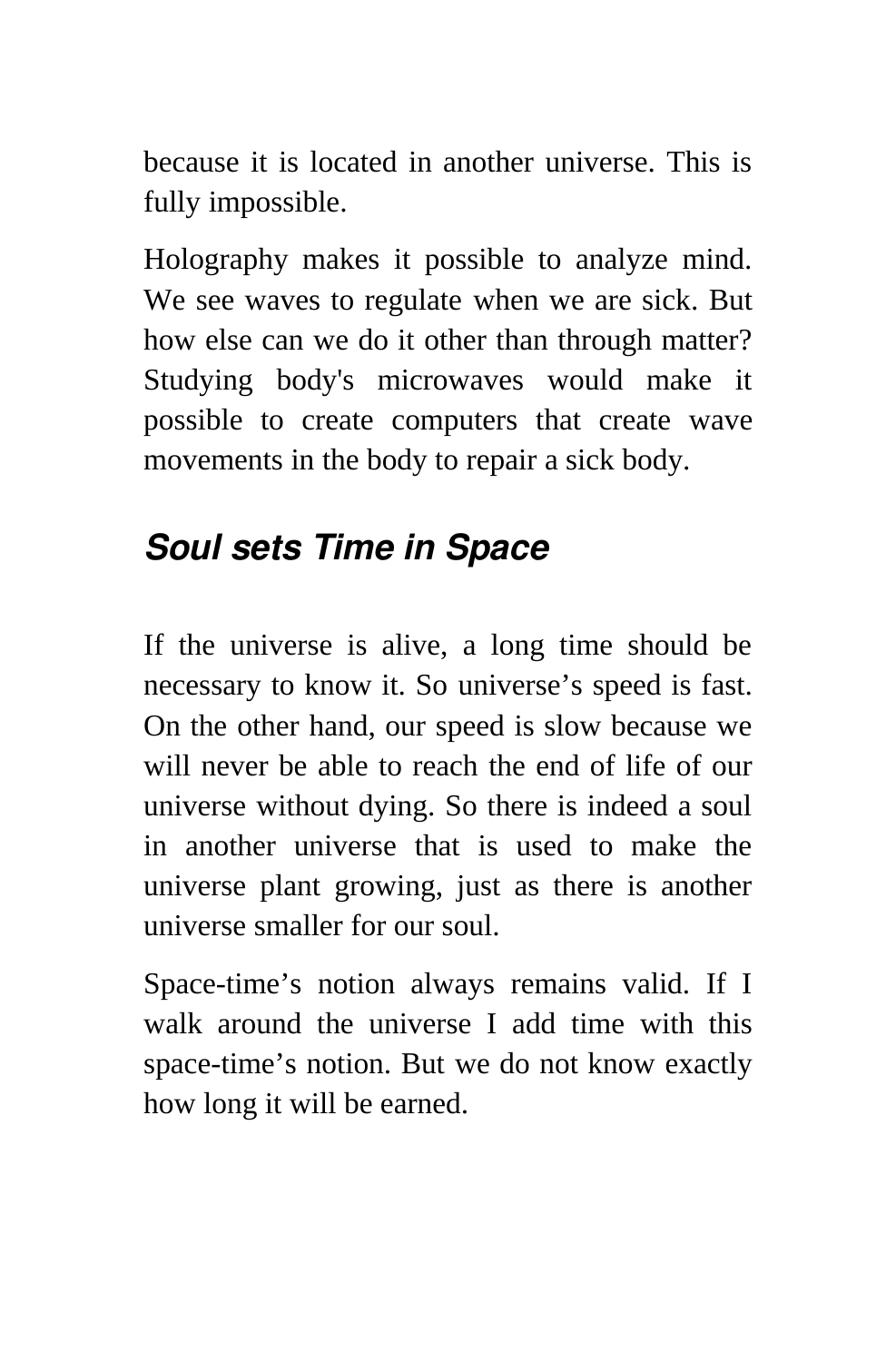#### *Looking at Universe in the Infinitely Small*

The infinitely small is an organization in a vacuum just as the universe is an organization in a vacuum. So we can imagine the small as an universe. But we will not see a body in the infinitely small. The bodies are visible to the naked eye.

#### *God Uses Life to create Life*

If we are in an ordered universe, it is because this universe comes from somewhere. Infinite speed created the first God who was then able to create other lives just as he created himself.

God realized with the devil that life he was creating was flawed. So it was necessary to consider something in order not to be bothered by the devil anymore.

Thus God realized that two universes could fusion together, that souls could be hidden in a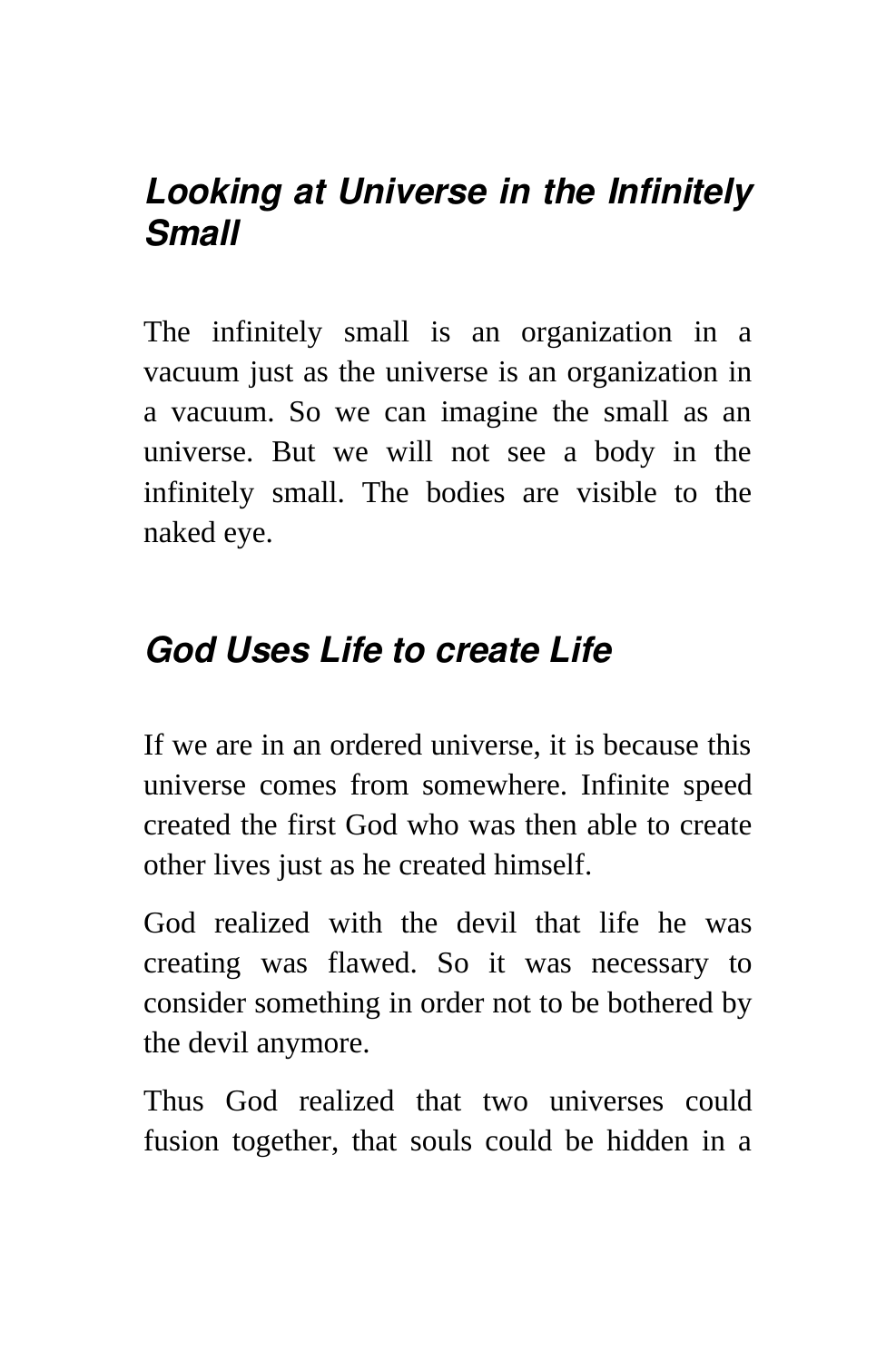universe where they would be united in a cohesion and a whole. God only had to germinate his plants binding them to another universe. He had got his soul-testing universe. He could choose who would come with him.

## *Comparing to the Standard Theory*

The standard theory about the universe says that there was a lot of energy at the beginning of the universe. And where does this energy come from? Indeed, everything comes from somewhere.

Creative theory says that universe is a plant because it has constants that regulate it, including gravity that does not blow up the stars' planets systems. The standard theory was refuted once again when planets were discovered around the stars.

Creative theory says that universe creates itself, and it has retained this ability to create itself. If the universe is created entropy decreases. That has been found by NASA, NASA which has discovered more and more stars in universe. So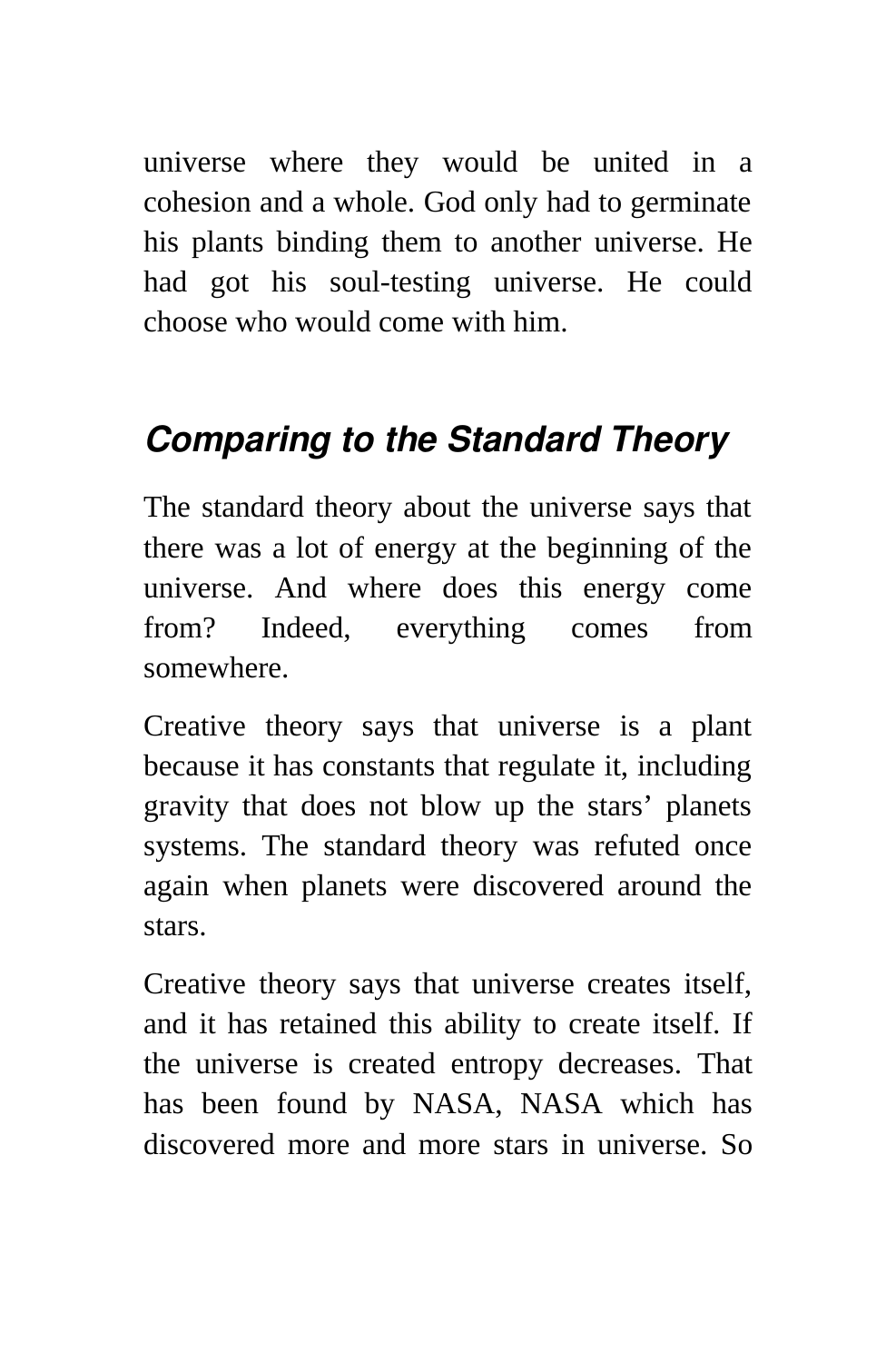there is more and more matter in universe, against that standard theory explains. In other words, waves create particles that create atoms grouping three particles called the HIGGS Boson. The US megajoule laser reaching billions of degrees confirms that we can create matter that destroys itself right after.

To explain that there is another universe that takes care of us, everything is regulated to hold without spreading as an explosion could. Also, we cannot scrutinize consciousness or know where microwaves that create DNA come from, as Luc MONTAGNIER discovered. Life grows without destroying itself on earth by a soul that creates organized life. Souls regulate universe and life.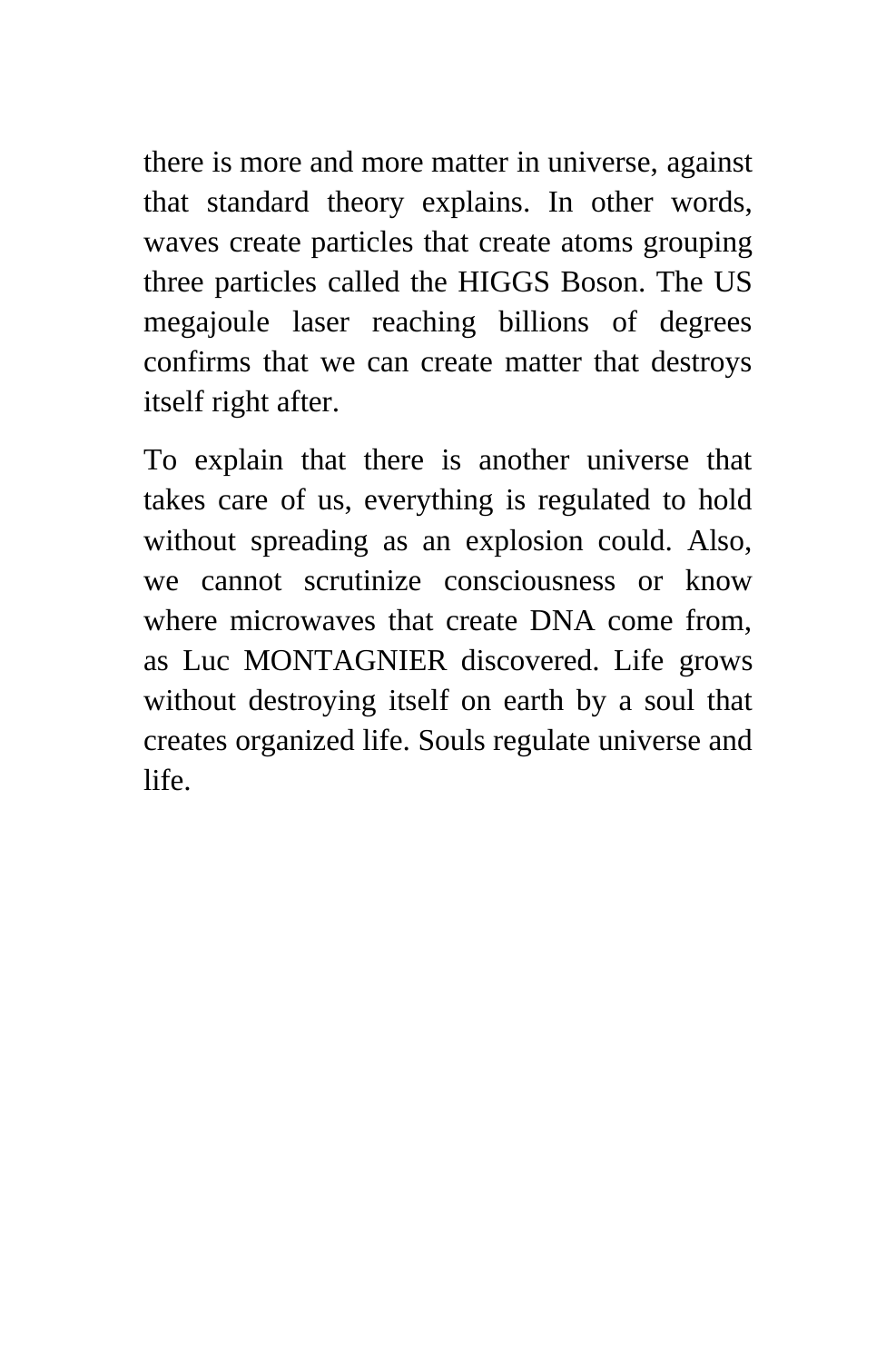## **4) Medical and Holomovement**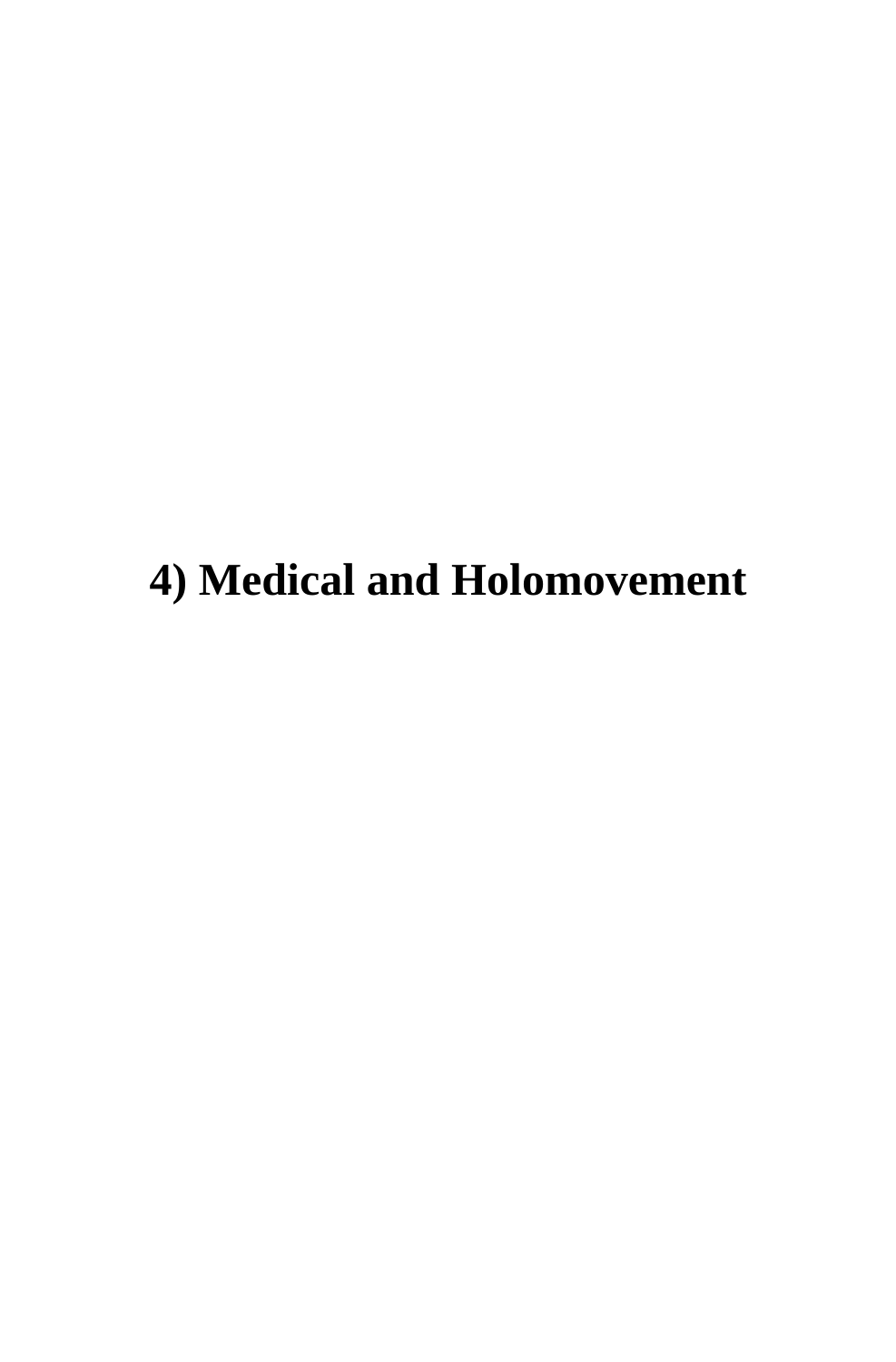## *Taking care about Environment*

Hippocrates had seen that our health was essentially due to our environment. Artificial matter can harm us. We are blent with environment as we grow alone each other. Isn't that strange? So it is necessary to find that allows us to be healthy with nature. For example onions and sesame seed bring us a lot of elements that we lack. There are also nuts.

#### *Life is Moving*

We were created to be able to move around. We can't go against that. So we have to move because we were created to move.

## *Acupuncture and Body*

Acupuncture uses the skin's microwaves to regulate our body. Our microwaves can be redirected to areas, them to be restored with acupuncture.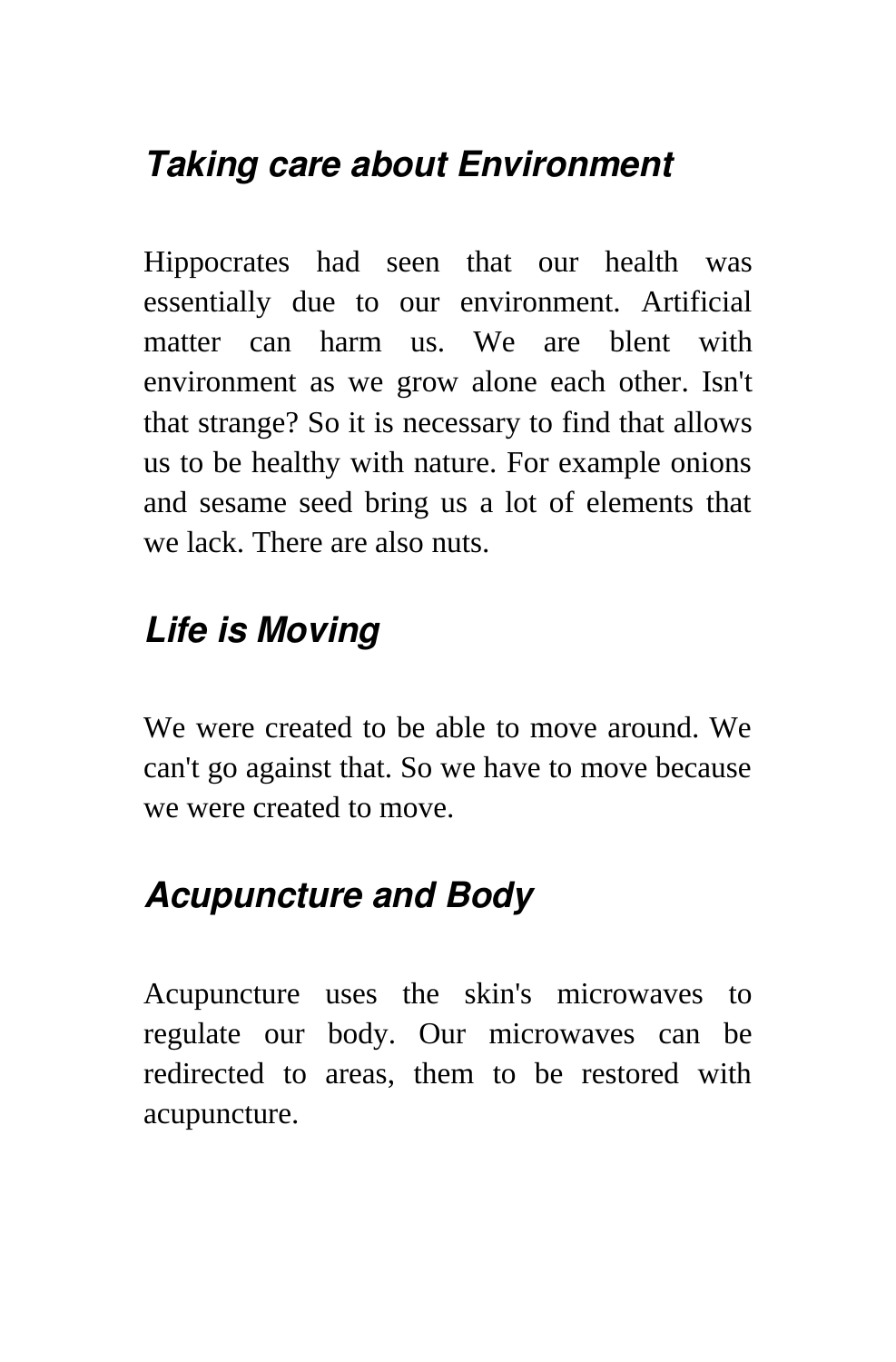In the same way, Yoga makes it possible to relax the body to feel it. So body repairs itself.

#### *What is the Mind ?*

To understand each other it is necessary that there is an interaction, a feedback. When you talk to someone it goes only one way. For him to understand you, he need our minds to be connected. We are not related to the horse spirit so we only understand the horse spirit studying it.

So humans share a human spirit together. My mind is connected to the human mind. We are a community because our minds are connected.

We are also bound with dreams that continue to make dead's spirit exists, so that their wills feedback. Our dreams alert us to our environment, its dangers if we are negative, its assets if we are positive. Sometimes we may be surprised while dreaming. Dreams can project us into the future according to our life's goals. We scrutinize the unconscious of humanity with our dreams according to Carl Gustav JUNG.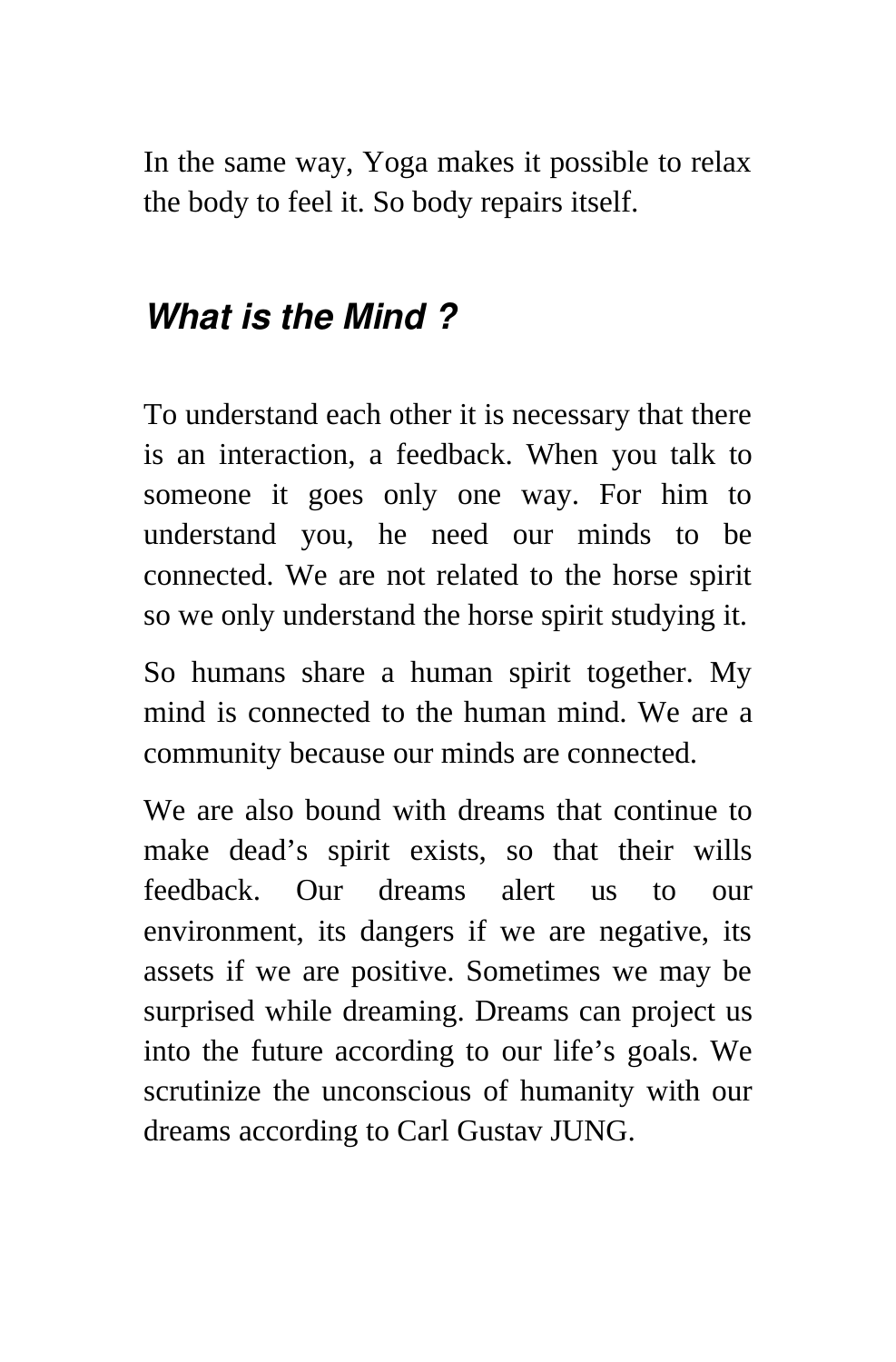Thus a plant can merge with another plant of the same lineage. Species can communicate with each other through reproduction. All this requires an everywhere order.

## *Our Mind filters*

Our mind does not have the same dreams as other minds at the same time. So my mind is independent of the human mind. Contrary to what empiricism would like, I don't have access to everything.

Our questions and our knowledge will make our dreams true. If we are sure, our dreams will not ask us question while dreaming. If we are uncertain then questions will arise in our dreams.

Surely we don't have access to everything. Otherwise, we would not be able to think calmly.

#### *Can Consciousness be Simulated ?*

If we tell ourselves that waves create consciousness, is it possible to create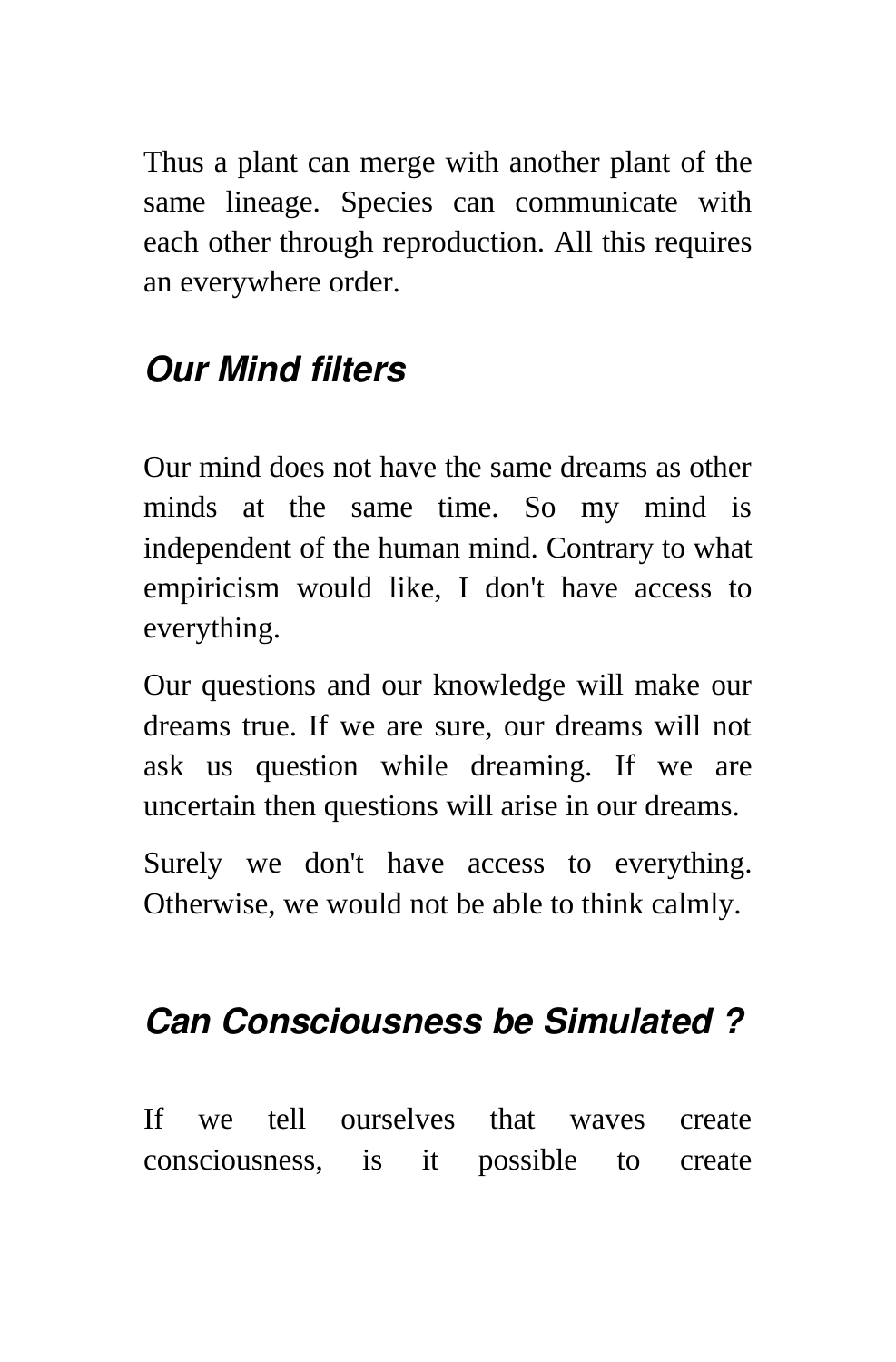consciousness with waves ? Scientists are studying this possibility. It would also be possible to bring up images and sounds in the mind with this method.

So BOHM would have found a way to touch with mind, not with consciousness. Indeed, consciousnesses are connected to our universe and act on our universe. Contacting a consciousness can be done talking with the dead.

With this regard, the experience that Jean-Pierre PETIT made is particularly mind-blowing. He hid letters from his view and was spinning them on a circle. So they asked questions with a medium to a dead person who might be looking at them by chance. A medium is someone who has, for example, had a near-death experience. So when they were asking the dead man the question « are you a man or a woman ? ». The letter that came was the M. Then they asked who he was. So we could see a name that was in the obituary the day before. This experience has to be carryed out with a medium. You can recreate it. You will not find dead people available all the time. But it may be interesting to try.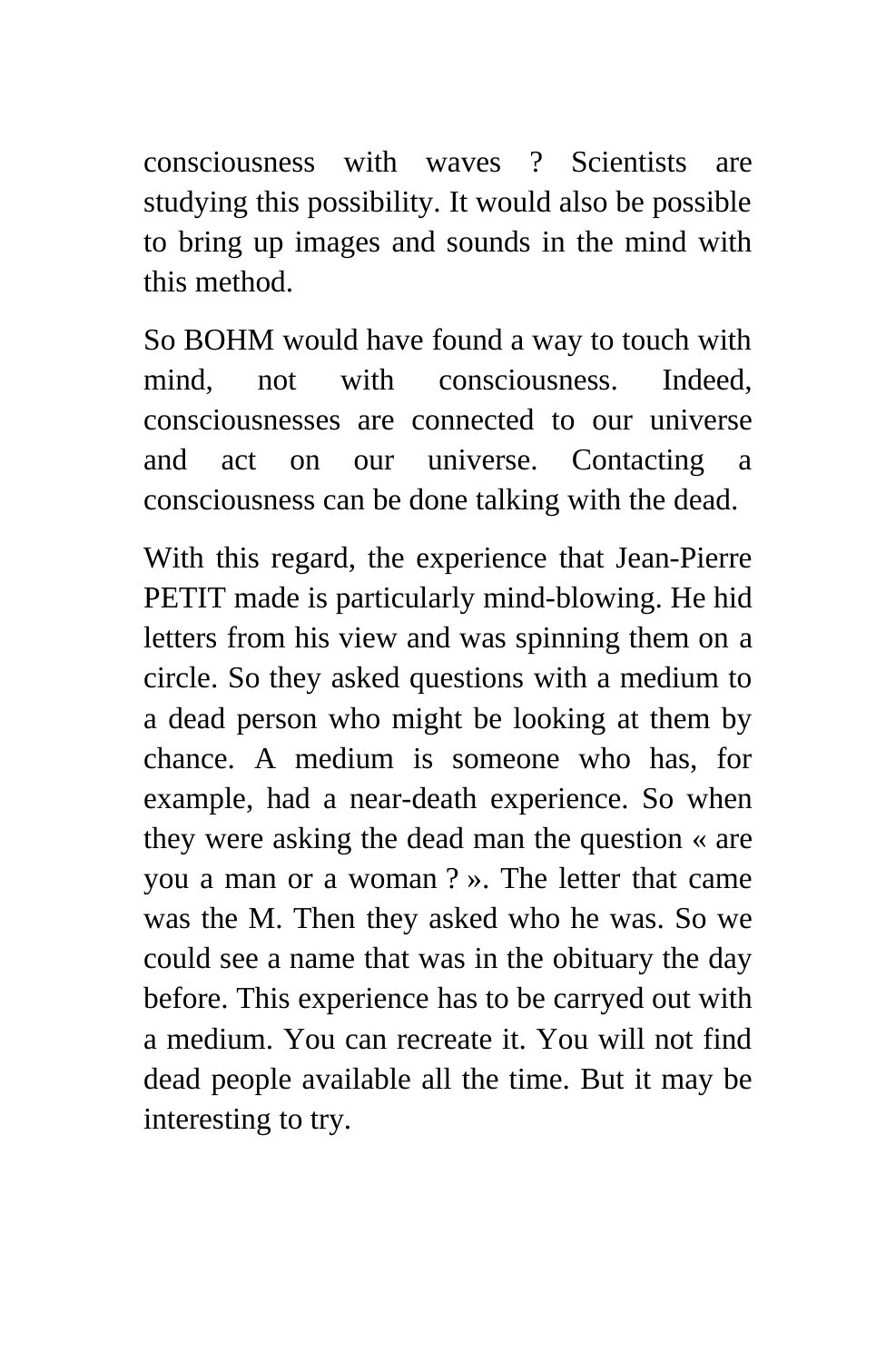## *Gestalt Therapy*

Gestalt Therapy deals with the holistic, that is being fully. We try to find what could be best to find that we don't know based on that we know, the environment. Then we apply a gait according to the Gestalt training.

Gestalt Therapy is to study direct links between environment and body to repair body and mind. Scanning the brain processes makes us finding shape's similarities between the mind and the environment.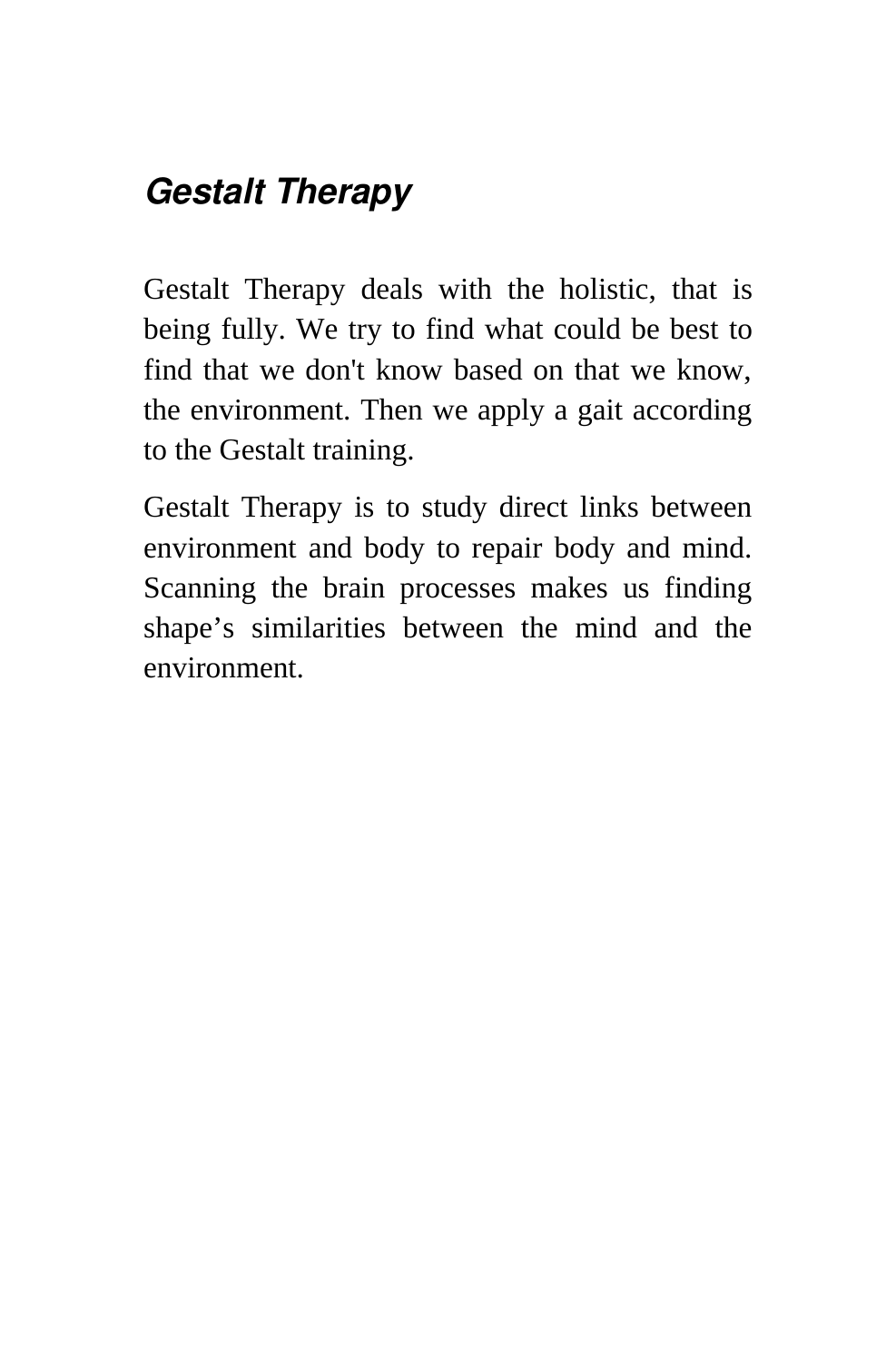# **5) Synchronicity and Behaving**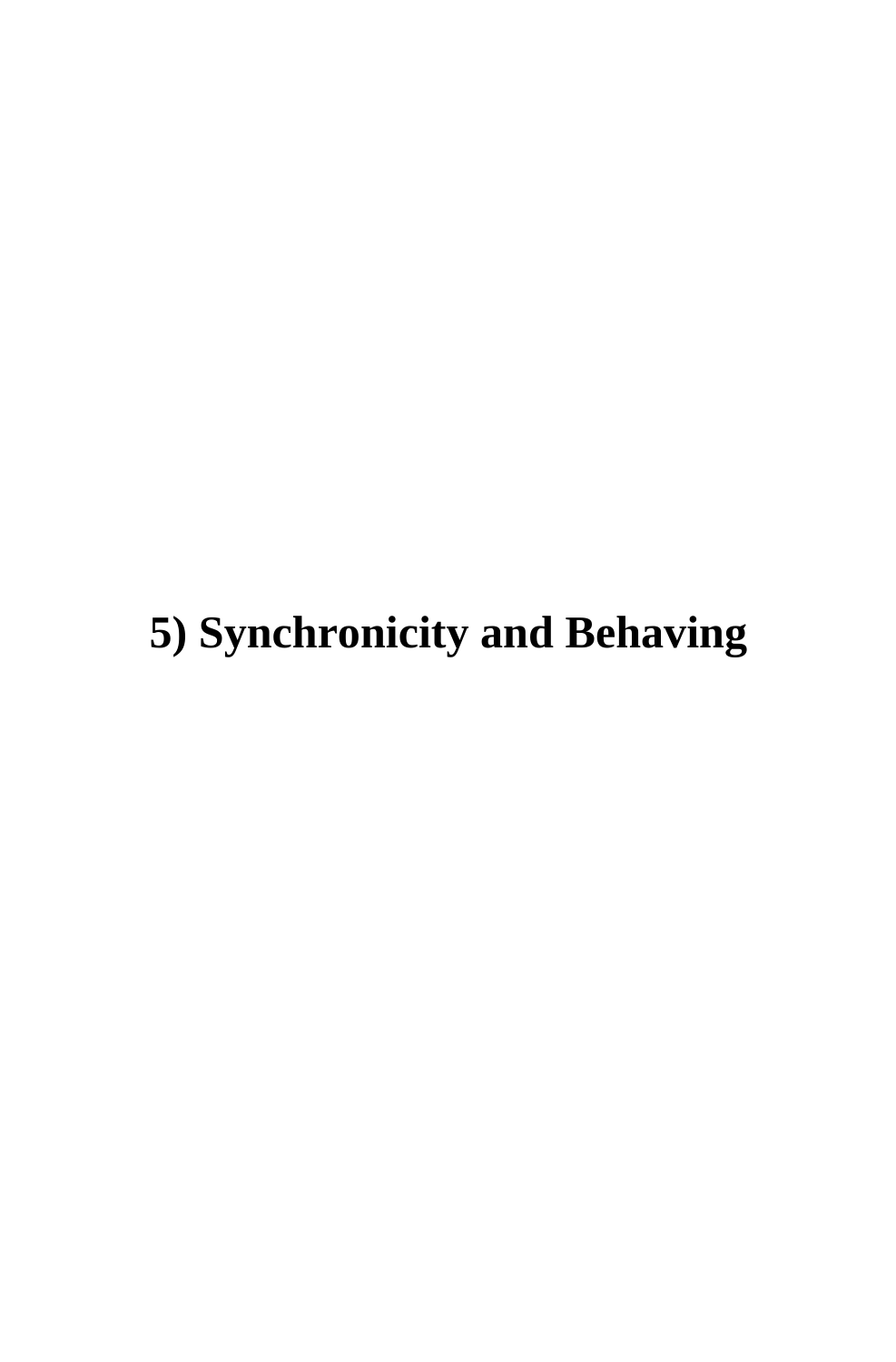## *Plant*

Our environment interacts as a symbiosis. Plants and animals live together. Thus our world works with synchronicity and harmony.

## *Environment and I*

Everything is connected. Environment interacts with my body without me realizing it. To grow in a symbiosis with everything that surrounds me, I grab nature without realizing it.

## *Bacterium*

Our body has more foreign bacteria than cells. Thus, a dying animal species causes a lost of a whole symbiosis of bacteria. Every bacteria that we have must thus grow relating to us while they are other bodies.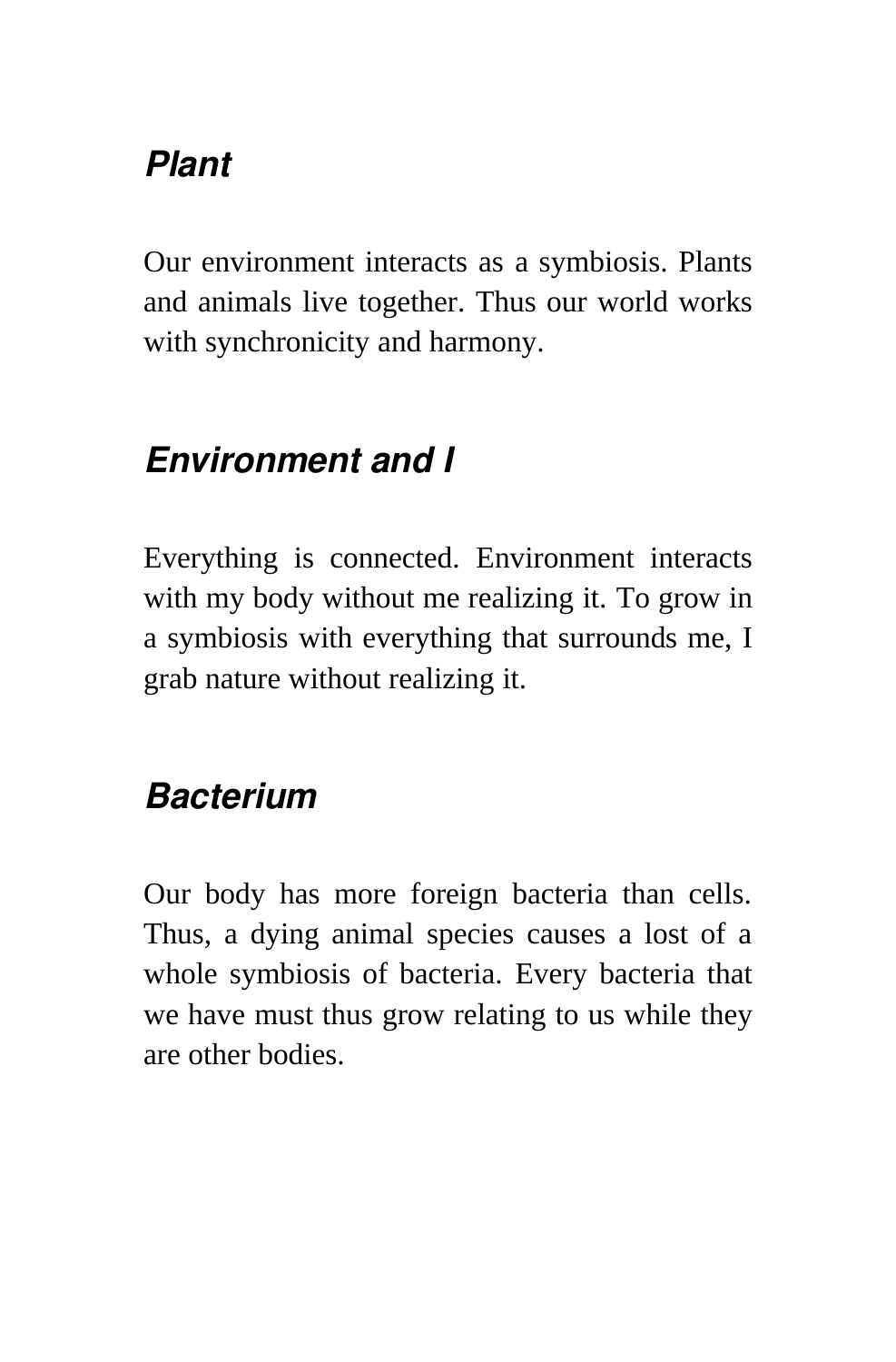## *Beings*

Beings run among themselves according to that they see from others. So emotions are often shared. Listening to music makes steps synchronous with the music.

We choose friends who often look like us. Thus coincidences are created. If we had a fragmentary things' view, this would not happen this way. DESCARTES' fragmentary vision with duality rarely runs, during a reflection surely.

Both men and women grow up to make a child with opposite sex. It is necessary to keep similarities to make this possible.

## *Planet*

KEPLER saw that the universe and the motion of the planets runs synchronously. It's still amazing that planets can run around a sun without escaping because of interactions between them. Kepler saw an order above that synchronized the whole. He was talking about God. Why not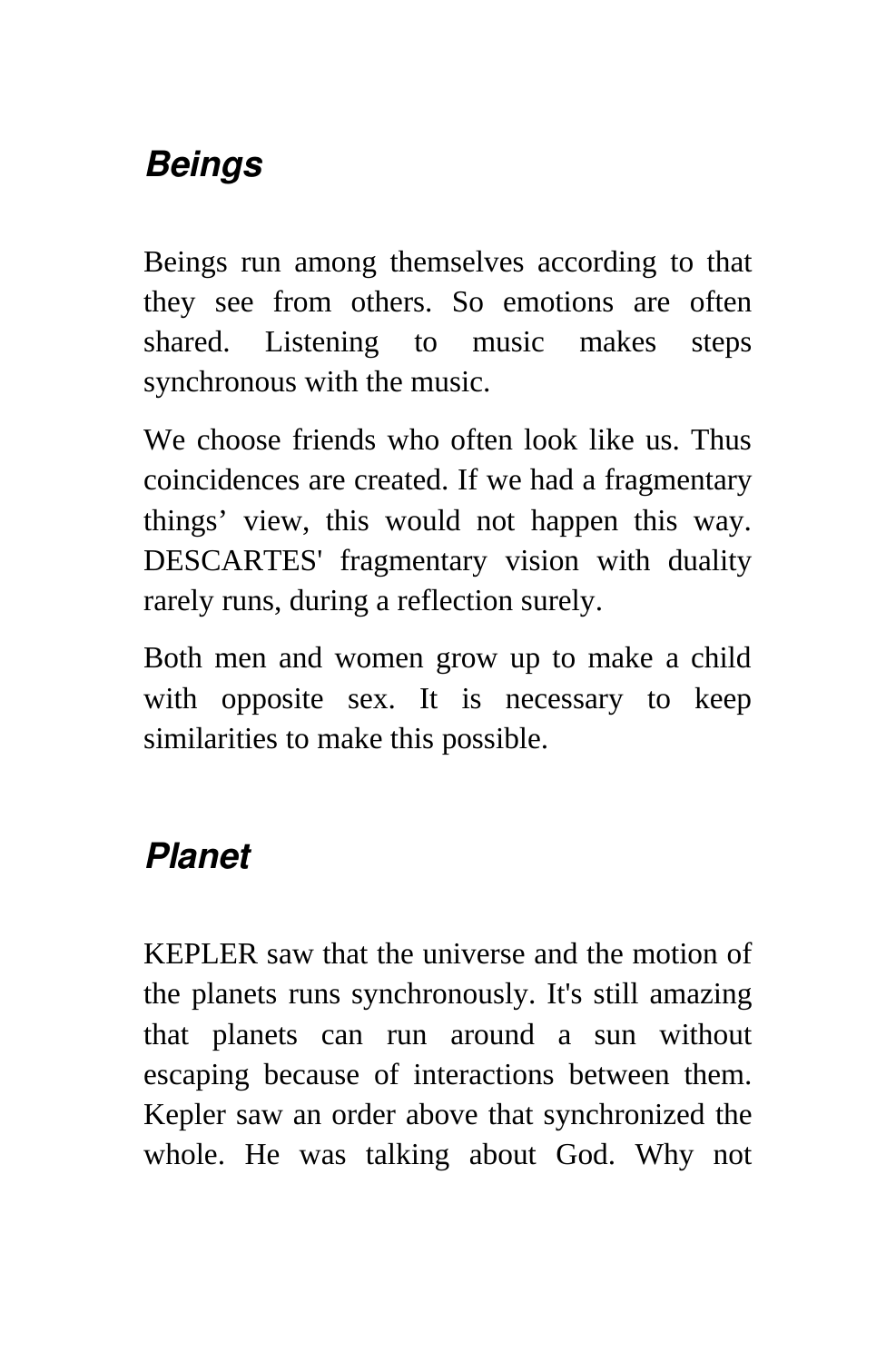universe's soul.

#### *Atom*

Atoms organize themselves into bodies. Atoms move for no reason into life. Indeed, it has been detected that atoms move fastly with cohesion that we don't understand how they can organize themselves so quickly. This force, once again, comes from another universe.

## *Atomistic Thinking*

NEWTON said that atom is the fundamental element of matter. Molecules assemble atoms in chemistry. Chance would intervene. But as we have seen, atoms can be animated with life. Chance works with matter, not with life or with universe.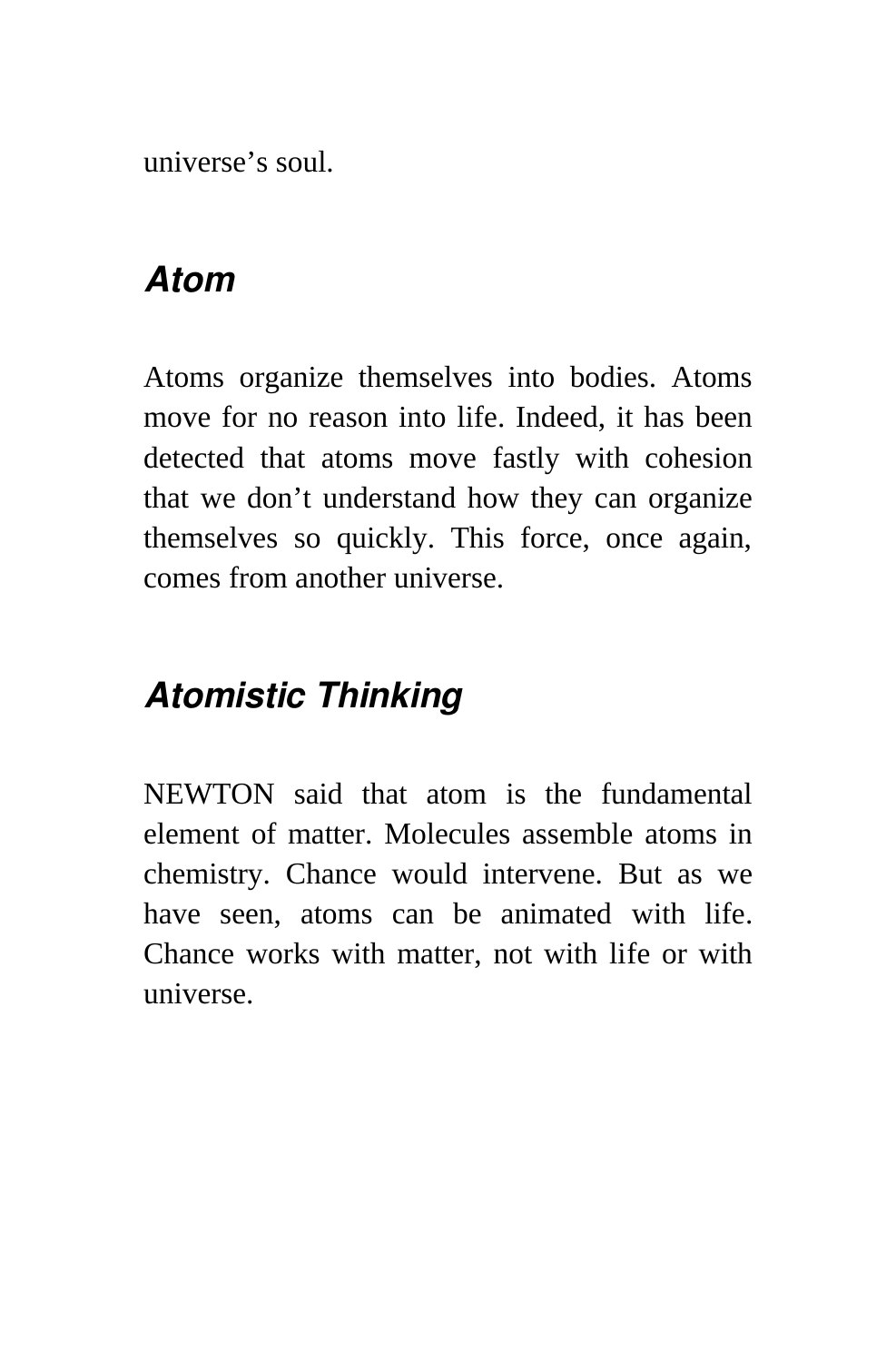## *Waves as Element*

Matter is created from waves. Waves merge to give the particle. Particles fuse to give the HIGGS Boson that agglomerates an atom. So we are made of waves that are energy.

## *If the whole Universe was Synchronous*

As we saw with Alain ASPECT, non-locality between two entangled particles is kept despite distance. But we kept two particles as a starting point. But it is possible that non-locality runs everywhere in universe. Thus particles should be synchronized at different distances at very low forces.

Similarly JUNG talks about natural events' together the beetle. Two animals move at the same time. Also the person's name I want to call comes at the moment I want to do it.

This defeats mechanical causality's principle. Synchronicity would be acausal as AUROBINDO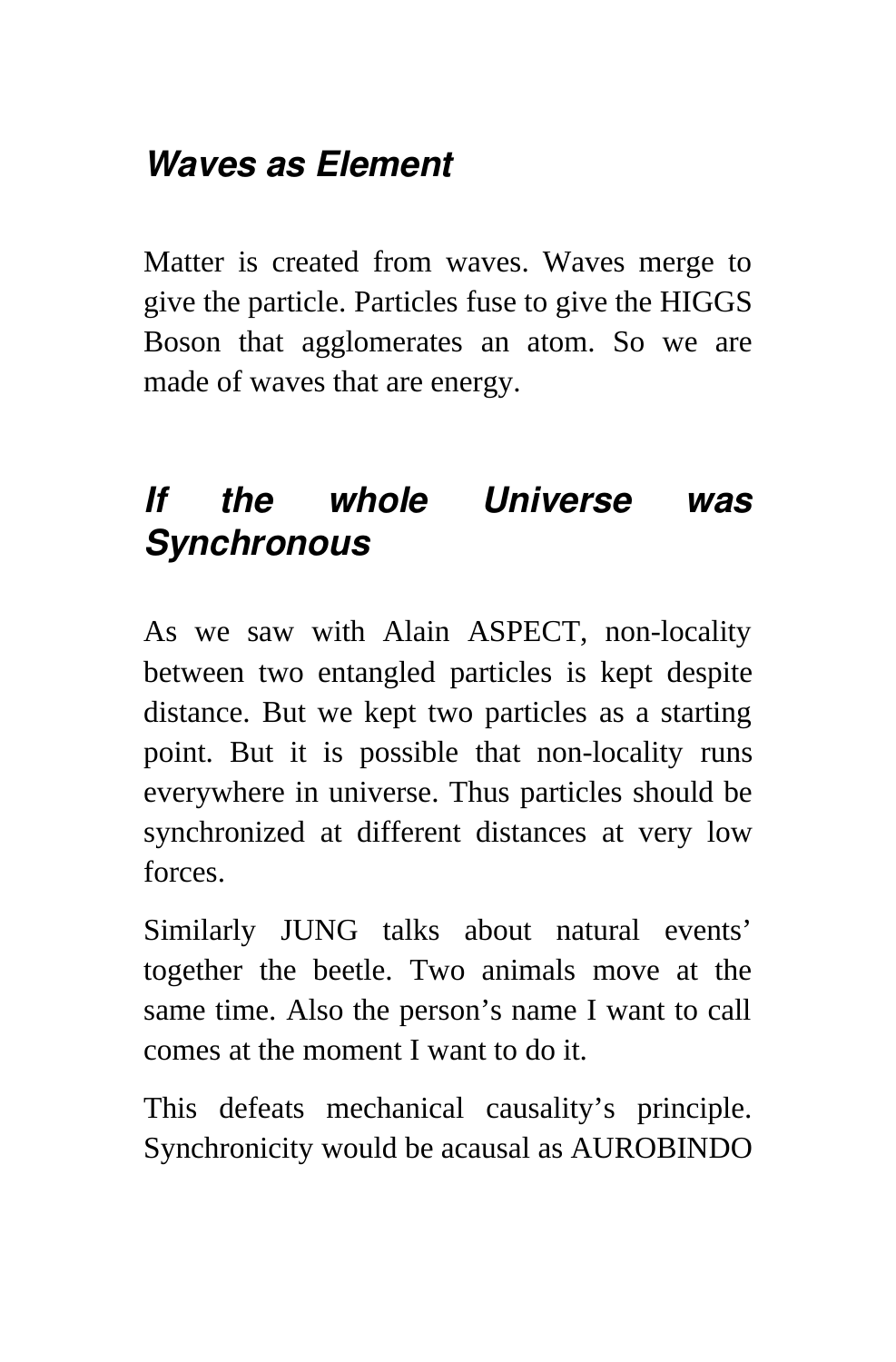shows, adding that it disturbs emotions, that it is symbolic or even mystical. Robert HOPCKE adds that synchronicity comes in a life's transitional period.

But soul can be this synchronicity's eason. Spirit that binds us is reason. In the same way, nonlocality can run with universe's soul.

## *Law of Series*

It happens a lot that an event occurs several times outside locality. Insurance companies have incorporated this law of series. KAMMERER talks about this law of series.

The principle of Empedocles is the fact that love and hate recur indefinitely. But this principle should normally amplify. But being emotive is only for a people's part.

## *Power of Intention*

When two people share an intention, it happens that the fulfilment of the intention happens at the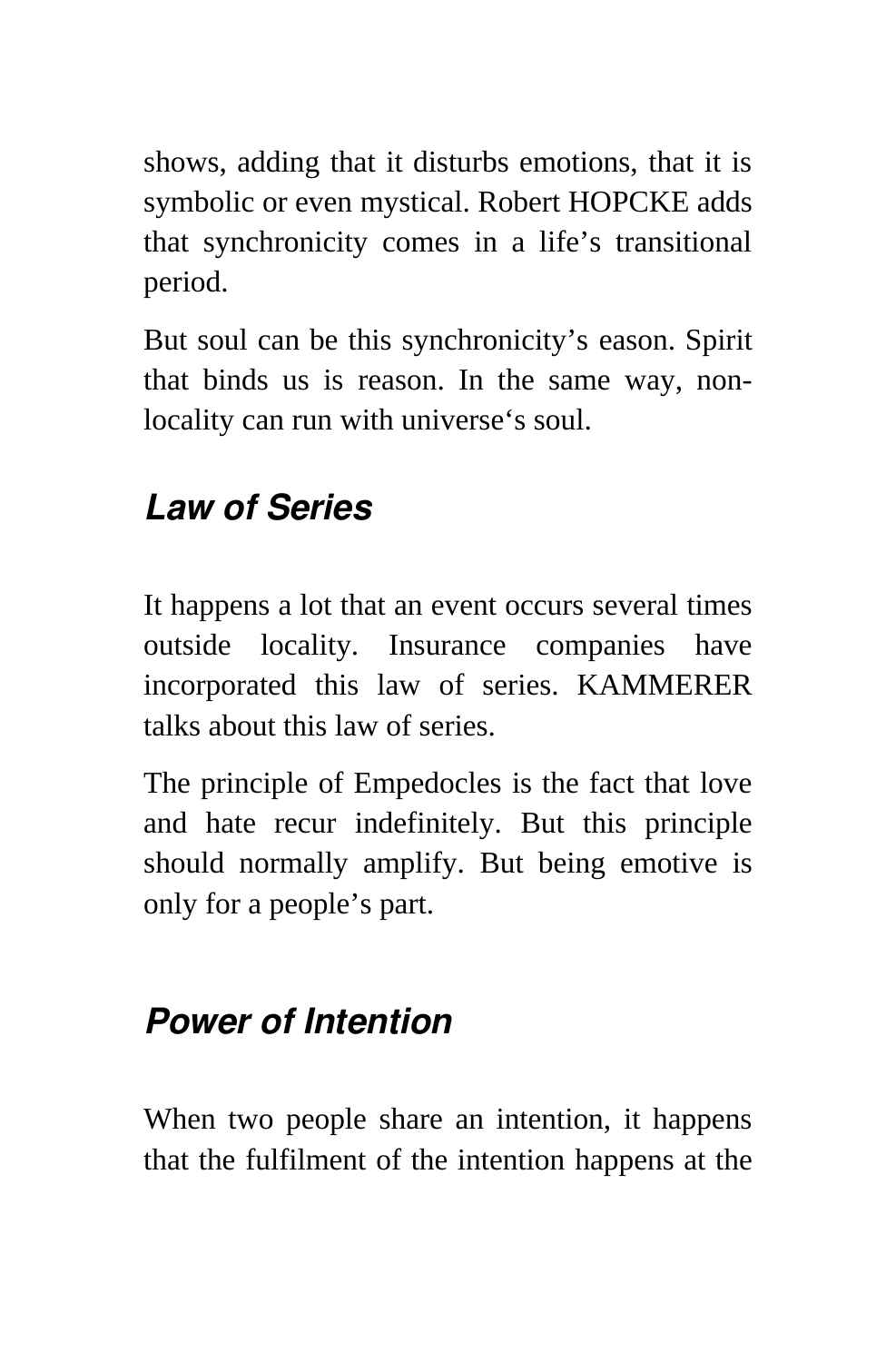same time. KAMMERER speaks about power of intention.

There would therefore be a collective unconscious that would reign, as FREUD tells in Totem and Taboo.

There are also the premonitory dreams where a person tells himself that his daughter has died, then we phone him to tell him the bad news afterwards.

## *Unconscious Projections' Problem*

The paranoid wants to guess that everything is against him. In the same way, someone who thinks that his child is not paying enough attention would expect a certain death from his child.

## *A Common Spirit*

All these ideas show that we have a common spirit that allows us to exchange with each other.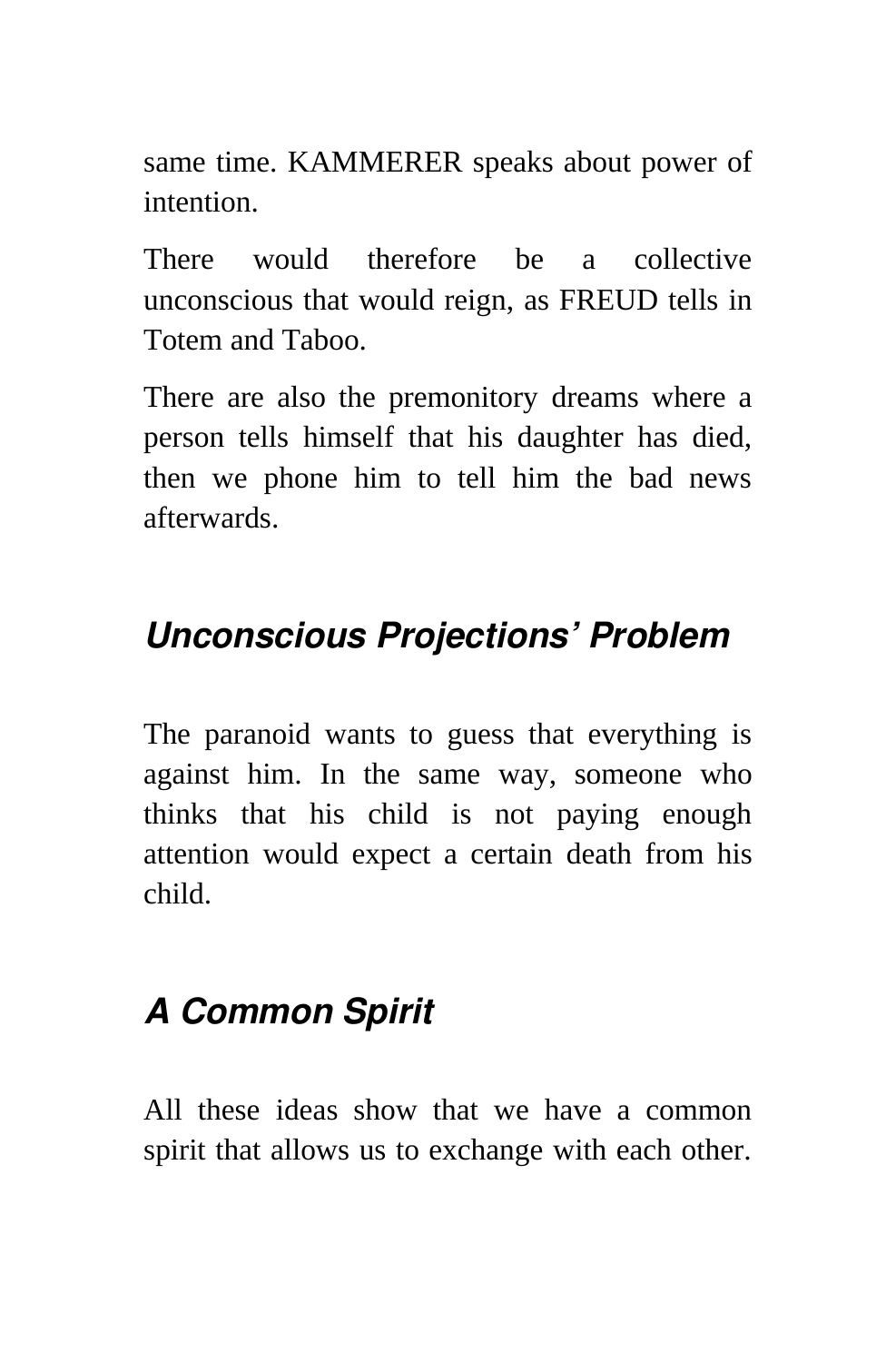Besides the fact that we can tell to each other, we synchronize with each other with dreams and everyday life.

## *JUNG and Paranormal*

FREUD never wanted to write about paranormal. JUNG tried to do it but it's not his best work. He was trapped with alchemy and hermetic traditions. Paranormal is difficult to analyze since it is based on facts located outside our reality. Jean-Pierre PETIT managed to communicate with a dead man proving that this was possible.

#### *Mind's Automatisms*

When I write with a keyboard or with my hand, after learning to write, I hardly care about my gestures. But after I just have to remember the signs that I want to write. My mind does the rest.

When I walk, my mind can thus get me the way that were unknown to me without me noticing it.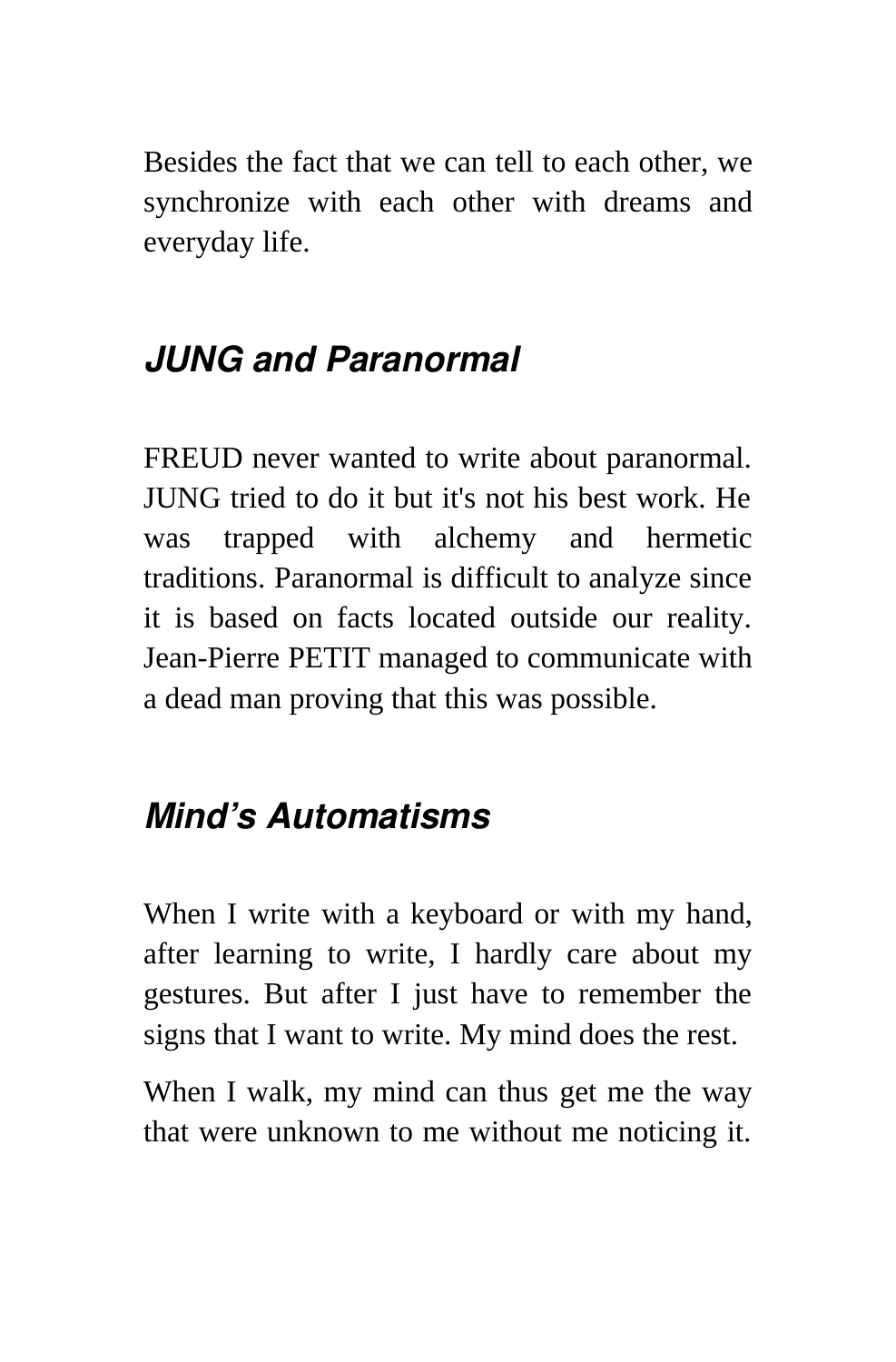I'm surprised to be lost. The automatisms of our mind are used to lead us more easily to the path we wanted.

How come That I don't aware of everything I'm doing? Soul avoids this automated part of mind to. It gives us what we see and what we want.

### *Is Nature a Language ?*

BERKELEY imagined that nature was a language. It may seem confusing. But why not ?

Nature inspires us. When I act in nature I have a physical or natural response. But there are all kinds of mechanisms that occur before you get that answer. Isn't nature's goal to create a framework for us to grow ?

## *Does Ego Suffer the World ?*

When we dream our ego shows us what it wishes for. We imagine what our ego wants.

When we wake up, we are dependent on time and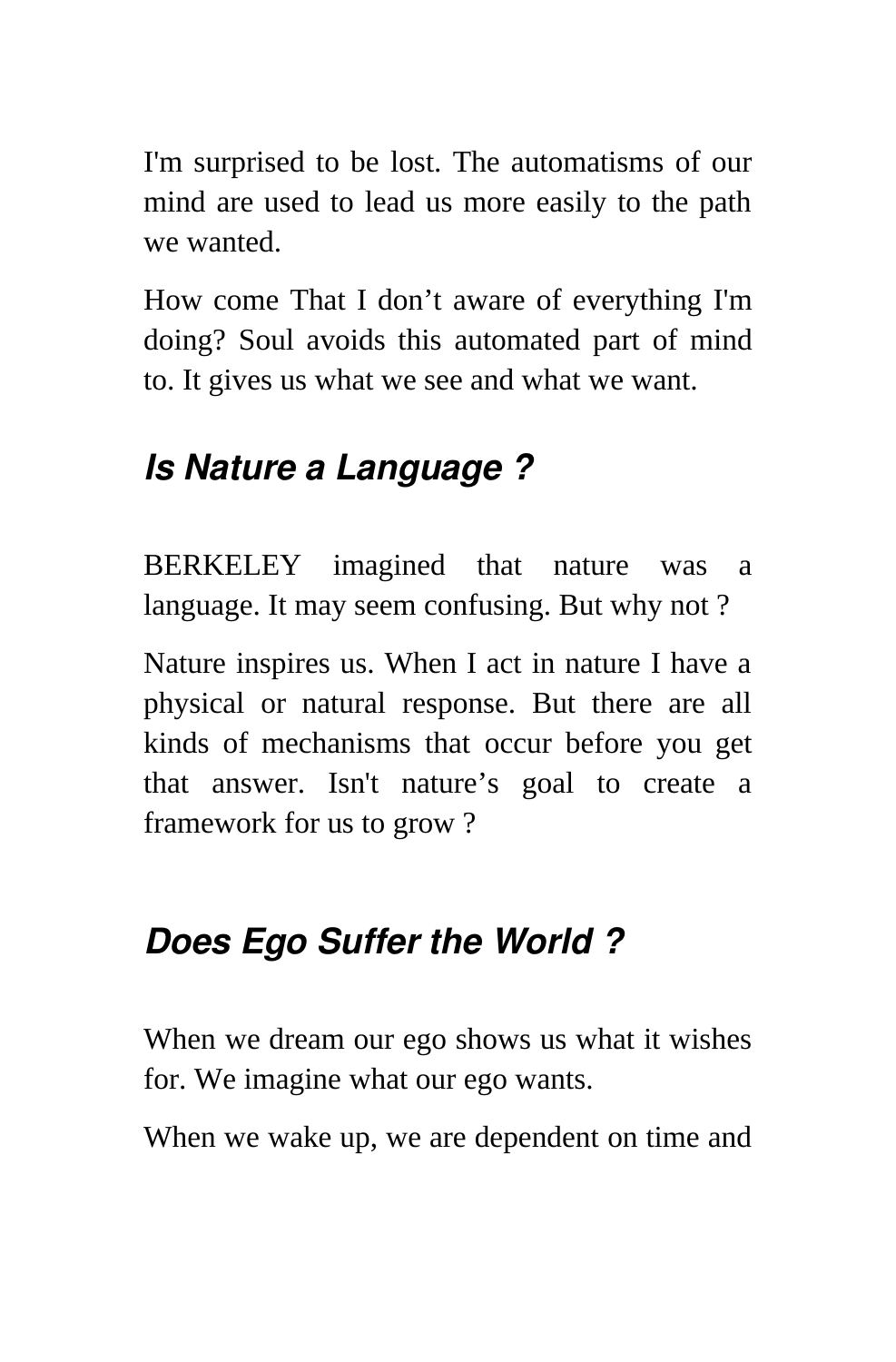nature. But we can think and ponder on our actions to be carried out on the world. But time scrolls and our actions are bounded.

We are forced to follow the world and act on the world on a small scale. If we did not act on a small scale, we would create chaos. We are a society's cell acting individually for the whole. The fabrics are the companies or our associations.

# *Chronology of my Cognitive Organization*

I notice that time speeds up when it gets dark. It is probably the influence of the spirits sleeping at that moment.

I am writing here a time's observation, time often analyzed mediatically. My time is organized like this :

- 1. Thought
- 2. Confrontation
- 3. Screen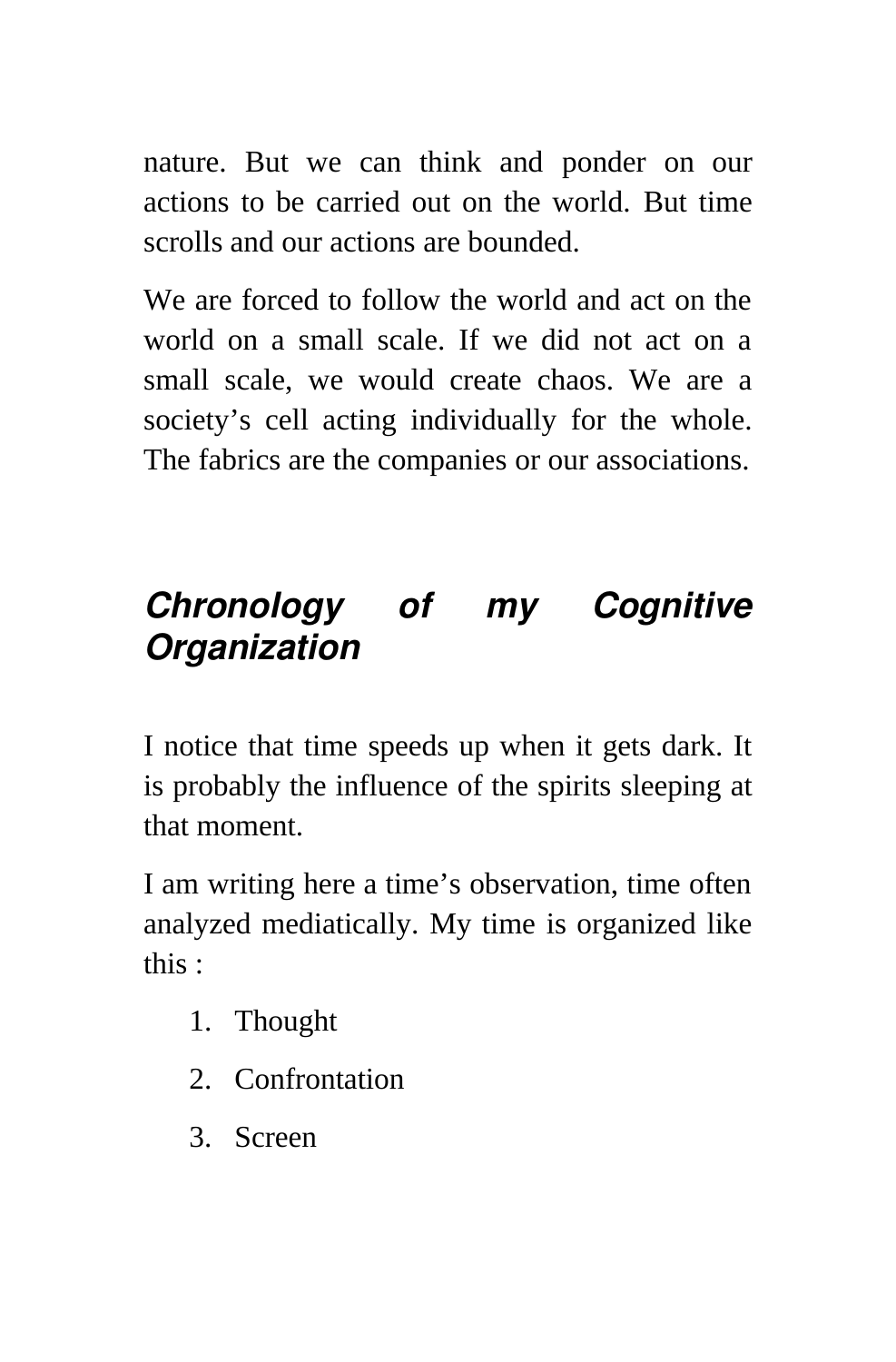- 4. Thoughts
- 5. Dream
- 6. Dialogue or writing

This artificialized harmony therefore allows me to lead to dialogue and writings. This harmony's principle is to overcome boredom to allow creativities.

To protect ourselves from the screen's artificiality, our mind can put itself in a dreams' situation when it sees surreal. Then time scrolls by, unless we start to get bored, boredom showing us repetitions more often than not. To create is to change domains against this regularity.

Our mind can easily recognize this dream situation because it does not detect a soul then in front of it.

When time seems static to me it gets slowly. My thought is then confronted with that I have accumulated in relation to that I would like to do. Time speeds up when I think about something I love.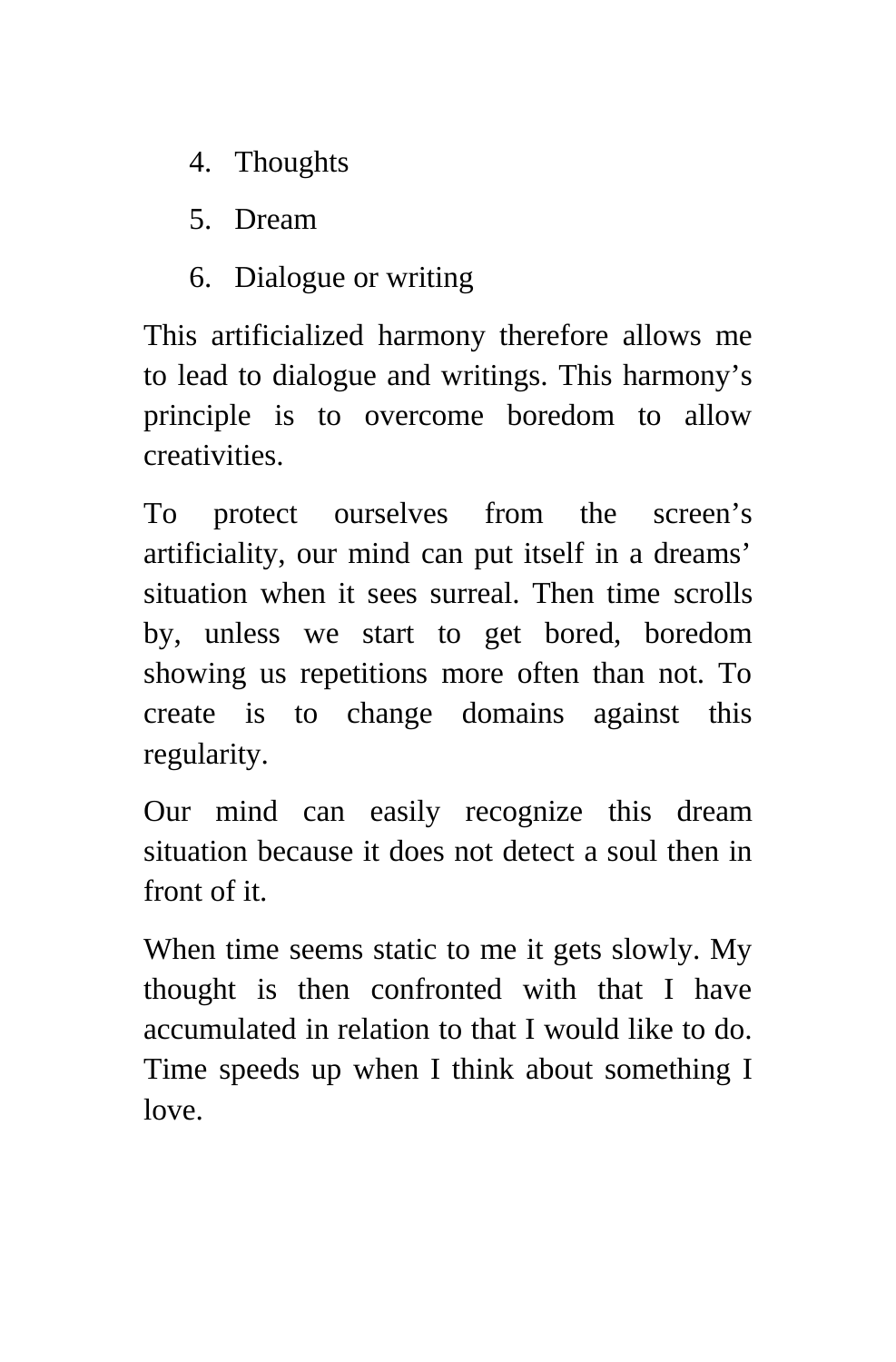So engaged thinking seems important. A confrontation without a path of truth or without an accepted objective cannot be reflexive. So it goes more slowly.

Grabbing's reflexive time is done with pauses and goes very very quickly. Transforming reflexive time goes very very quickly at the beginning and then goes less and less quickly with pauses then we open our eyes around us.

Transforming reflexive time, especially of grabbing, are therefore speeding up situations. Facing reality therefore allows a dreaded and then idealizable transformation because we end up slowing down our time.

We then want to preserve this transforming time giving the desire to create or to write repeating it. This will be done faster so it will encourage us to change it to create some new things.

Dialogue time and writing time can then accelerate time again, prompting us to create again because we believe we have found this transforming time speeding up and then slowing down. It is for this transformation that makes us believe we are strong, for this dialogue or this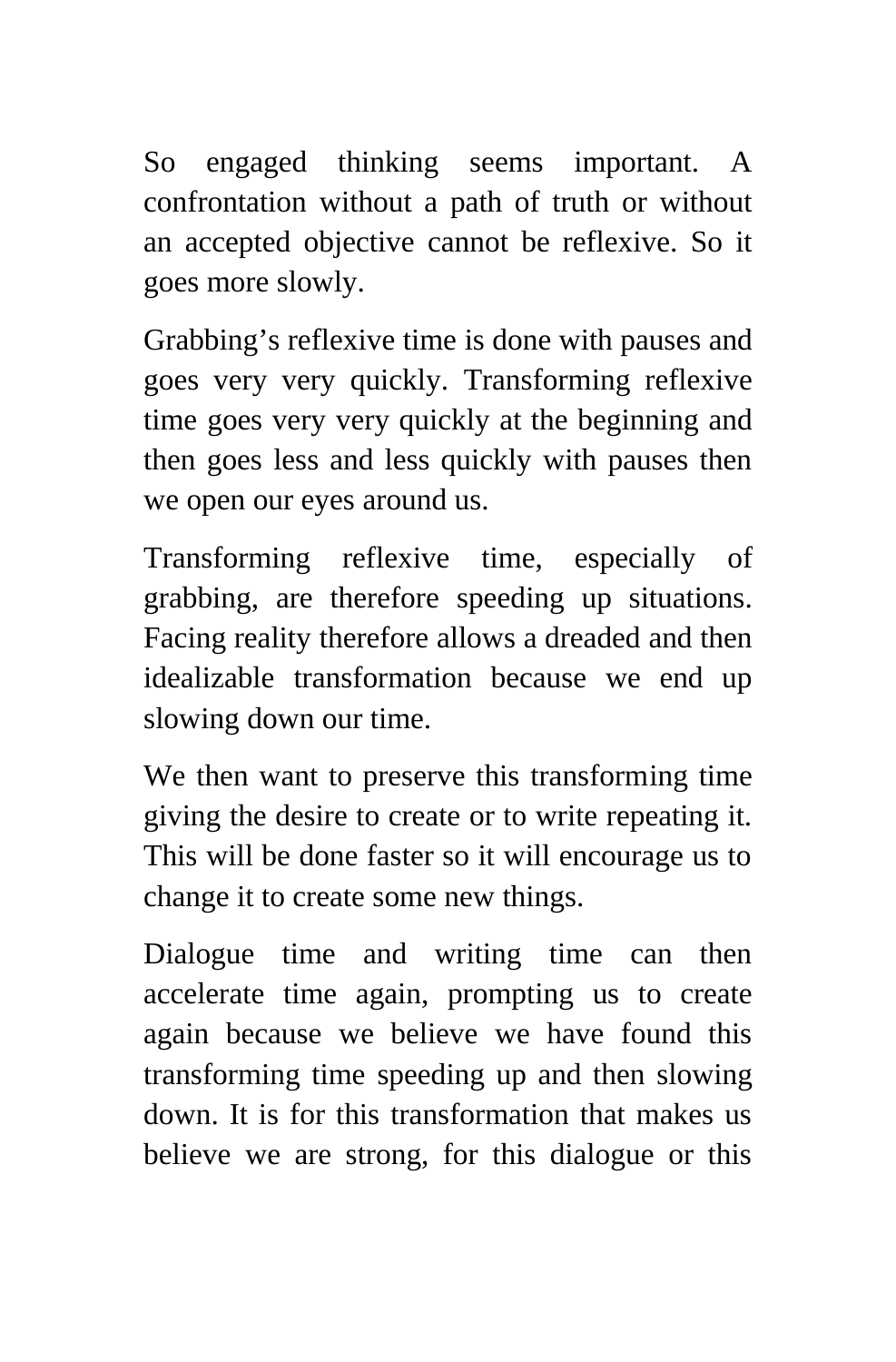writing therefore.

## *Unity between Soul and Body*

Our soul is projected into the universe where we live. Can soul and body be one? I will say that the body allows you to forget about soul.

We will find our soul when we die. We are in a world where we are being tested, to find out if our soul will be kept.

#### *Unity between Souls*

A virus grows as a whole as a living being. Didier RAOULT often says this in 2021. That's what we learn in medical schools. Variants of a virus cannot be created serially. So it seems that humans are adding variants to the coronavirus. Chinese are not doing this. RNA Vaccines, which are not vaccines, that are doing this. This is because cells become the virus and overactivate the immunocompetence. Indeed, Prince Philip of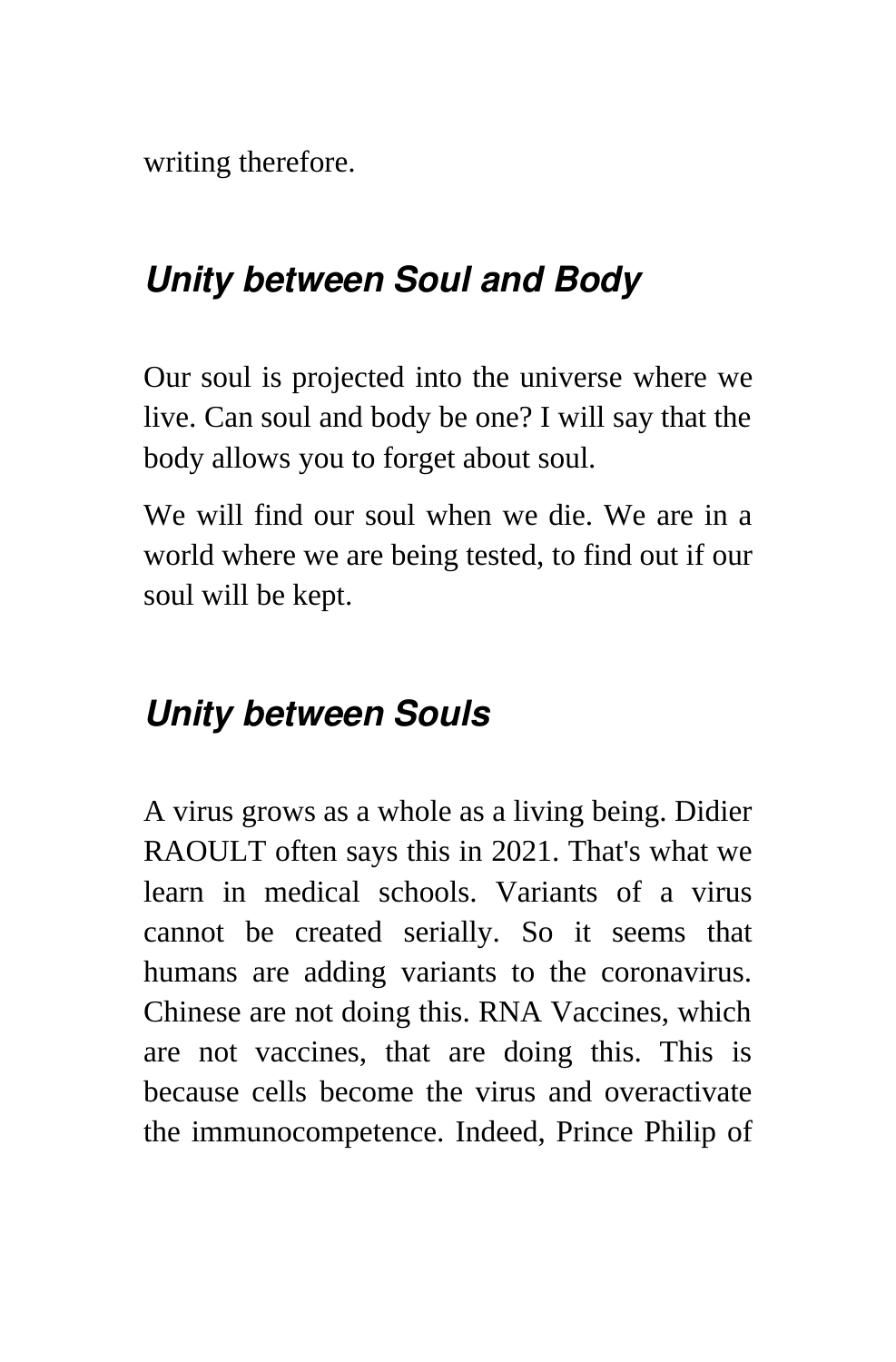England wanted to turn into a virus when he died.

Two plants can face each other, not to merge. Their bodies are thus not compatible. On the other hand, it is our consciousness that links us to each other, with emotions for example. Thus unity between plants will be their body, while our unity between us is through spirit and soul.

## *Experiencing Synchronicity*

Minds' synchronicity can only be studied. Minds' synchronicity Experiences take place when they are not expected. Thus there is only observation that makes it possible to study minds' synchronicity.

On the other hand, plants' synchronicity can be experienced. We can recreate plants that merge.

## *Minds' Synchronicity*

JUNG observed synchronicity. He observed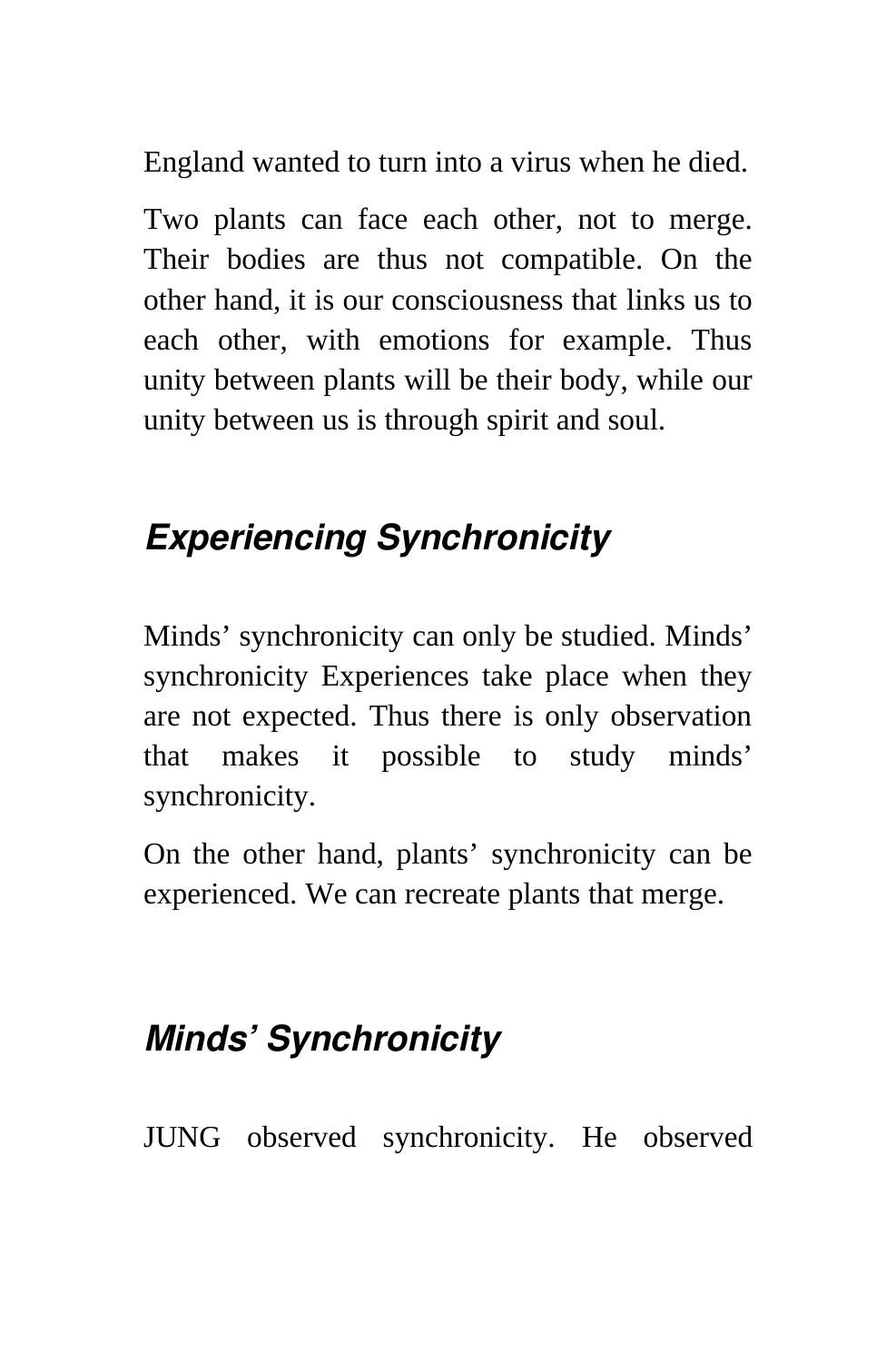healthy people. Thus his observations told that these are the most rational people who have a synchronistic experience. These people are using their being, not using appearance. Chance has nothing to do with this experiment because these people are involved.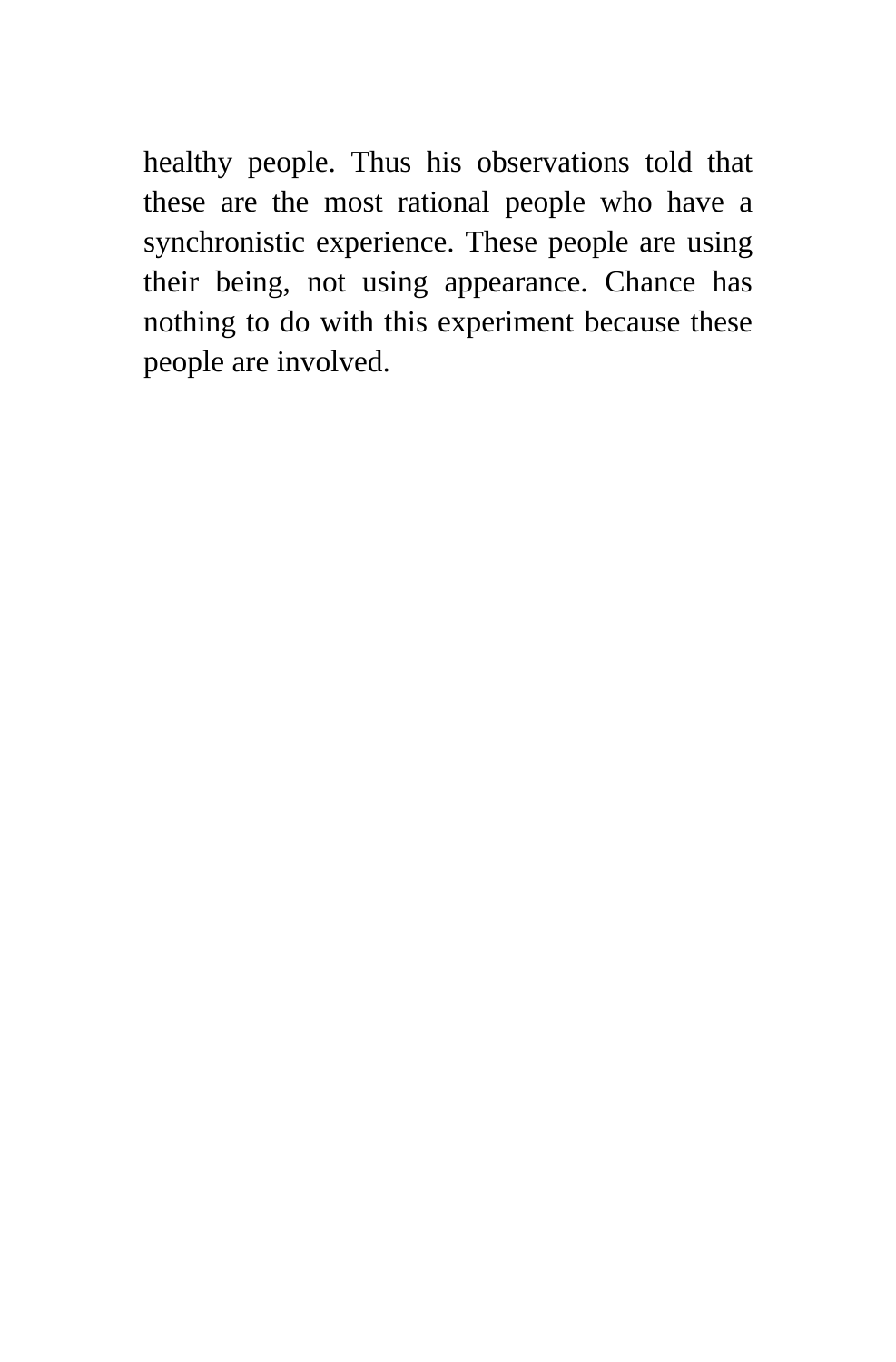# **6) Liberty**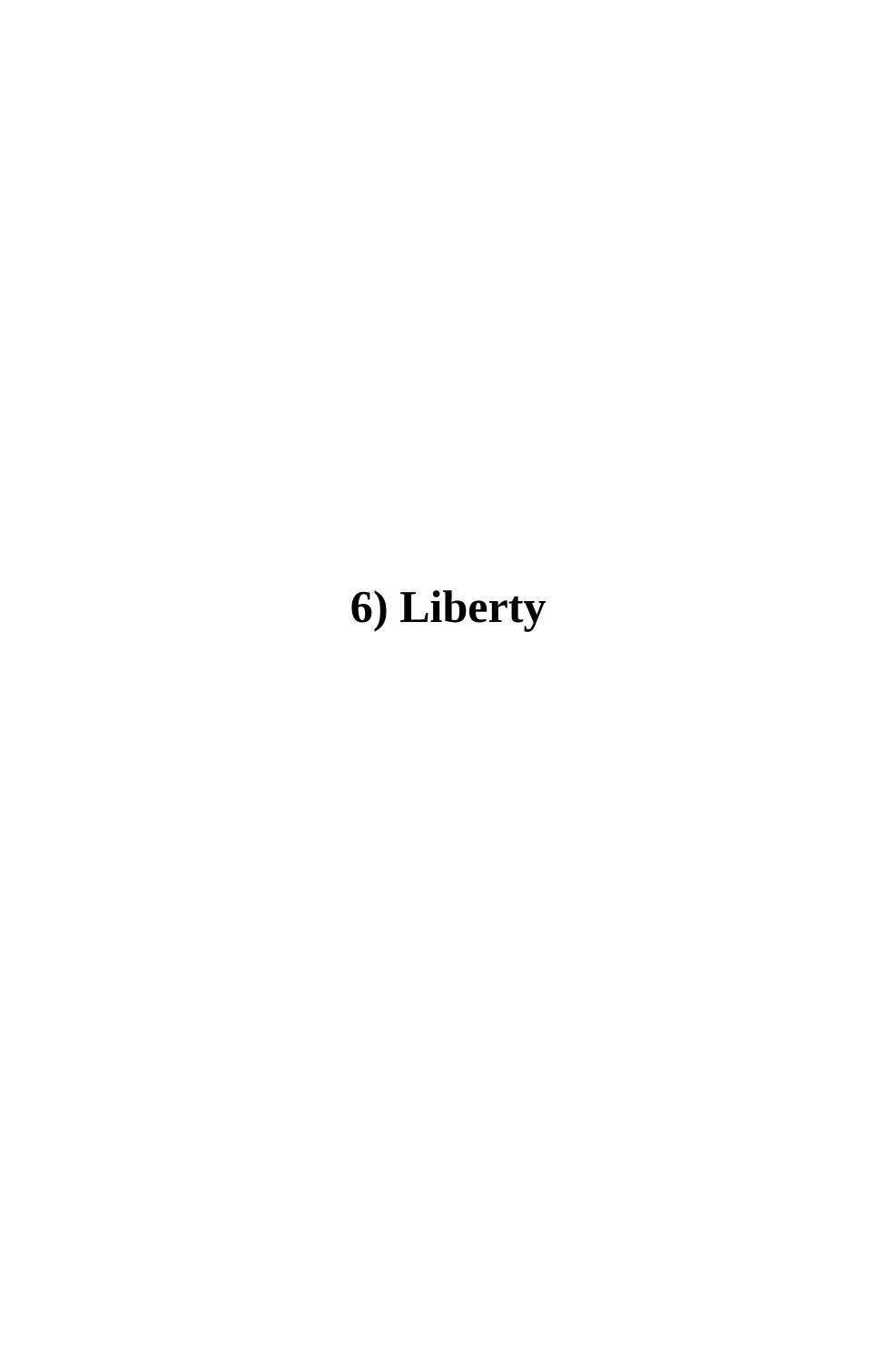# *Freedom and Synchronicity*

If the universe runs synchronously by nonlocality, by its soul runs as if it were a plant, not an explosion, then we are not free from our actions, so that our actions are determined by our environment and our past, seems wrong, since the world in which we live allows us to do that we want.

Really, if we run for the future according to ourselves without questioning ourselves, we reproduce the pattern that we have built for ourselves relating to that environment has made of us. This is how thinkers like DURKHEIM could be into the real.

But if we know mankind, we can adapt better to others. So if we adapt to others, we can better choose freely relating to that we perceive from others. The way we perceive others at the moment, dialogue or reflection will make us make a unusual decision unusual. To do this, it will be necessary to show our creativity, creativity that will be pragmatic and natural in important moments.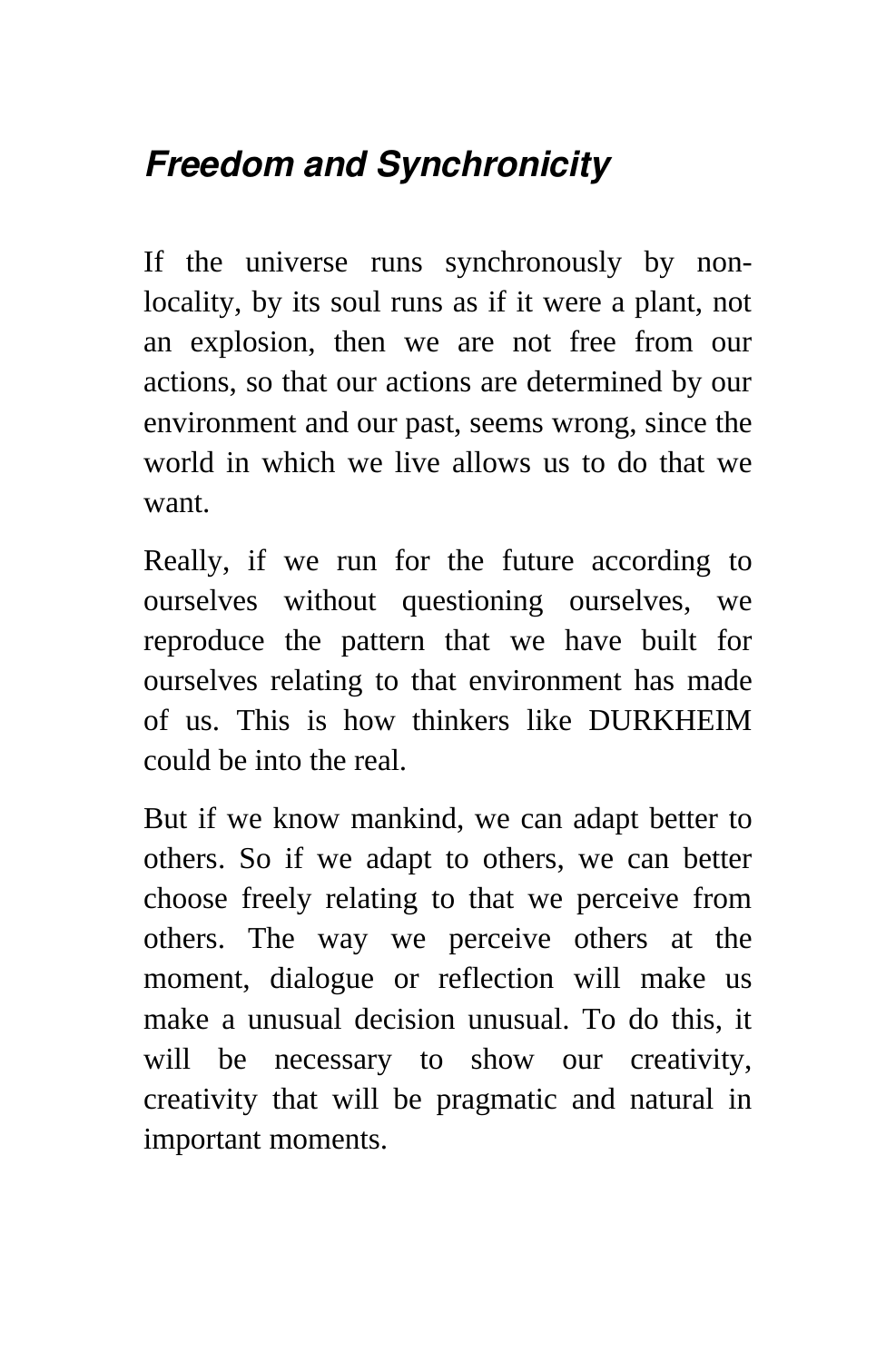So the fact that being free should not exist is due to our laziness, the fact that we do what we would have thought to be in agreement with ourselves. But a new situation makes us thinking something else.

Now let's imagine like LEIBNIZ that there would be a devil who advises our leaders. In a world where being free should does not exist, this devil should have every power. So it's our freedom that should go against the devil.

# *Causality is not Unique*

The mechanistic view that there is a single cause for an event may therefore be wrong. Indeed, experience is used to demonstrate that there is a single cause but it depends on a context. Context contains other causes that will be forgotten because repeating them in the same way. Everything is linked so causes are multiple or even very numerous.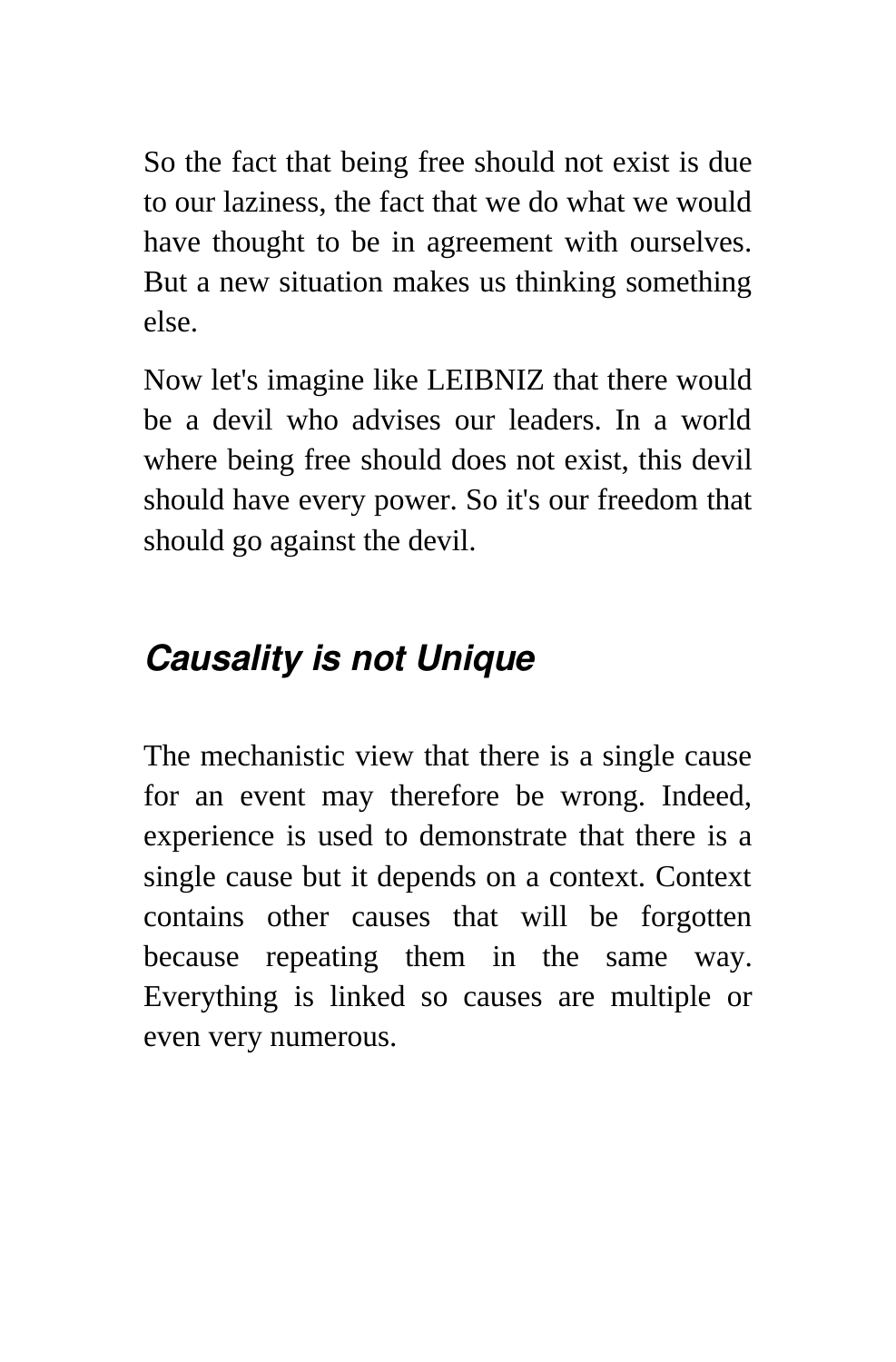# *No Such Thing As Determinism*

Jean-Pierre PETIT and his team will undoubtedly succeed in creating a model of the universe. It should be the first determined model of the universe. But to realize this, it is about understanding soul in his Metaphysical book.

So we could say that universe is designable. But non-locality should mislead us about this model. If non-locality is determined by universe's soul, then the model is deterministic. Indeed, a plant's soul is predictable.

But universe goes to a cluster without coming together to the most attractive point of the cluster. Indeed, the fact that we are attracted to a cluster should unite galaxies with each others. That's not the case. So universe does not run in a determined way.

## *World is Irreversible*

TENET movie shows that we could reverse time. But this would require manipulating each atom to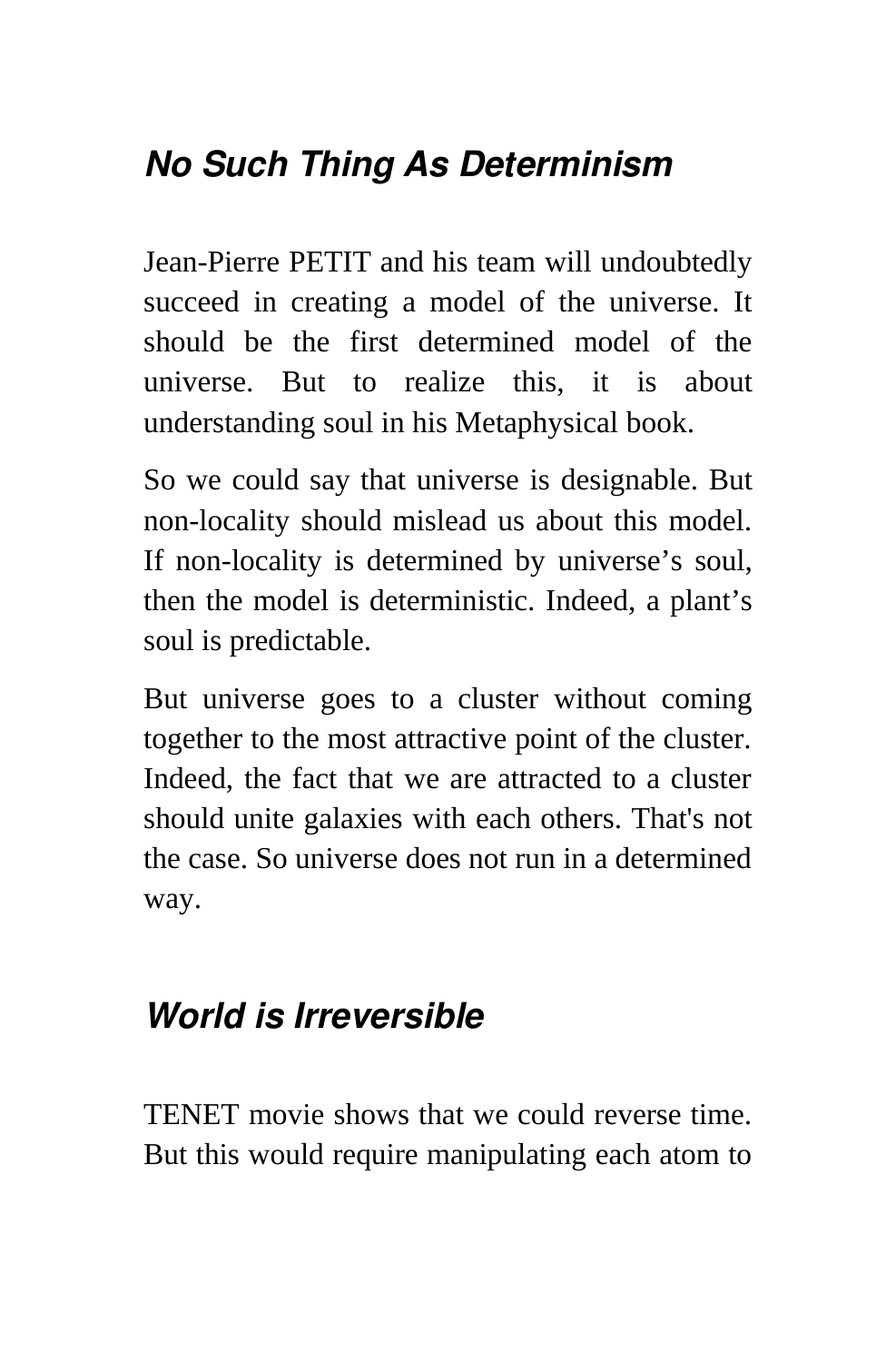put them back in their forward position from a memory. It's like reconstituting a piece of sugar diluted in a coffee cup. So we cannot go against the time's run, which life has also partially mastered slowing down time with our souls.

It is true that mathematical equations are reversible. So it is normal that we ask ourselves a reversibility's question. But the world runs indeterminately according to our souls. The one who finds the truth of the world and speaks about it acts indeterminately. In the same way God opposing to devil requires both of them to act in an indeterminate way.

So life would just slow down time, not reverse it. Time is just possible because we remember the past. Otherwise we wouldn't be talking about it. Time is not a thing but a sequence of actions.

#### *Freedom*

At first we are all conditioned. Our social ego is just linked to society. We act from others until we follow a pattern to act easier.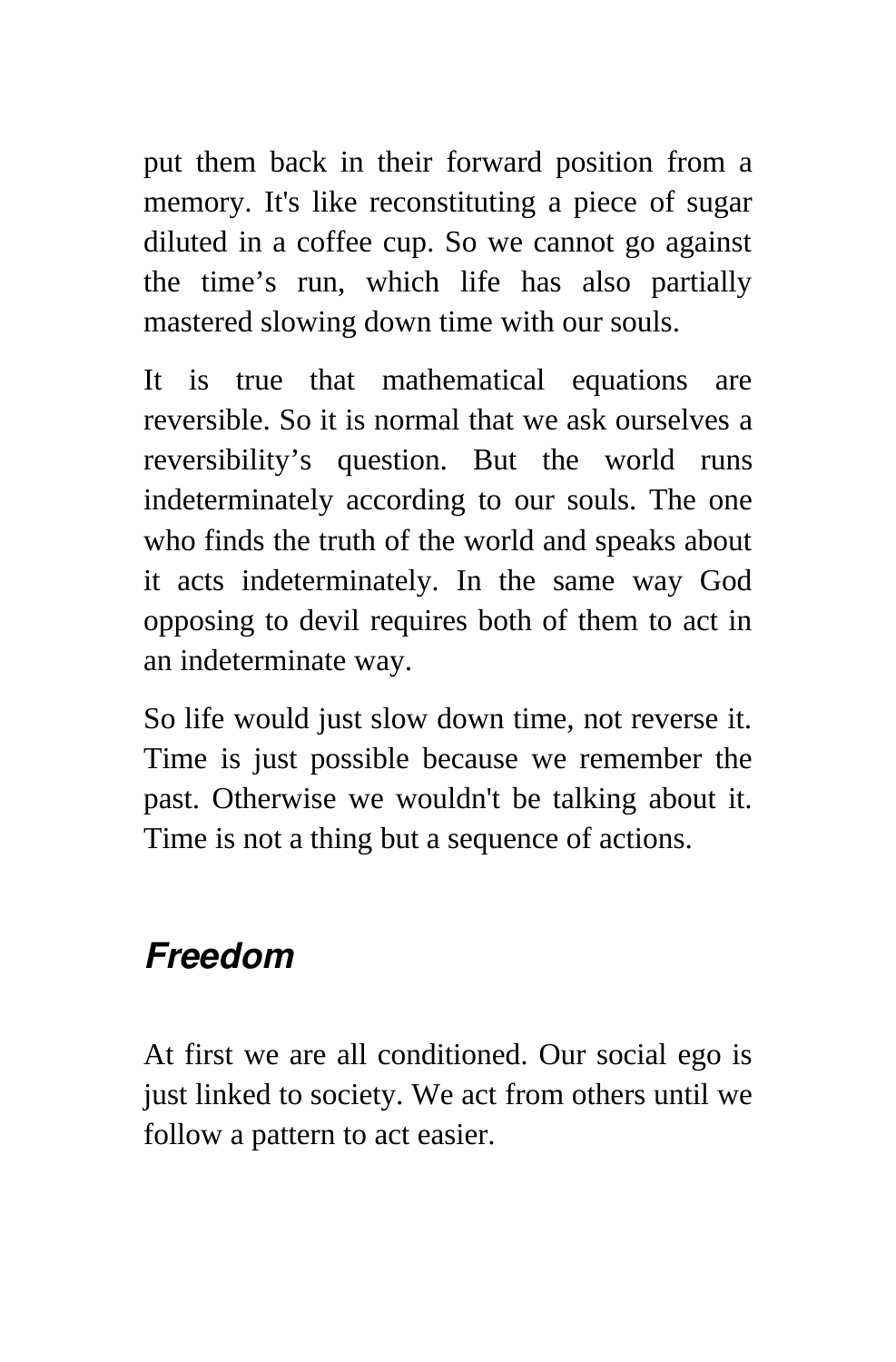Some, however, manage to be in world's truth, in order to be able to act on the world to anticipate it. Those are free. But to get out of the conditioning, we had to dialogue and create to go against our conditioning that leads us to that others do. It is about being for a truth's world to get out of our conditioning.

You will tell me that he is in a new condition, that of truth. But world's truth is not told so we follow the group. When we know world's truth, that is to say we can grow and resources are not finite because waste is reusable, except for usable energy, energy also present in every atom, we have something to be free. But everything in our mind tells us the opposite. It is then about fighting to announce the good news. We then compare with the different models in a scientific way.

At first, we are afraid of freedom, to have to find new marks, to the point of believing that it should be a scam. So many want to believe that others believe and that everyone believes. They stay like others to stay like the ones they know. Freedom is not a free act.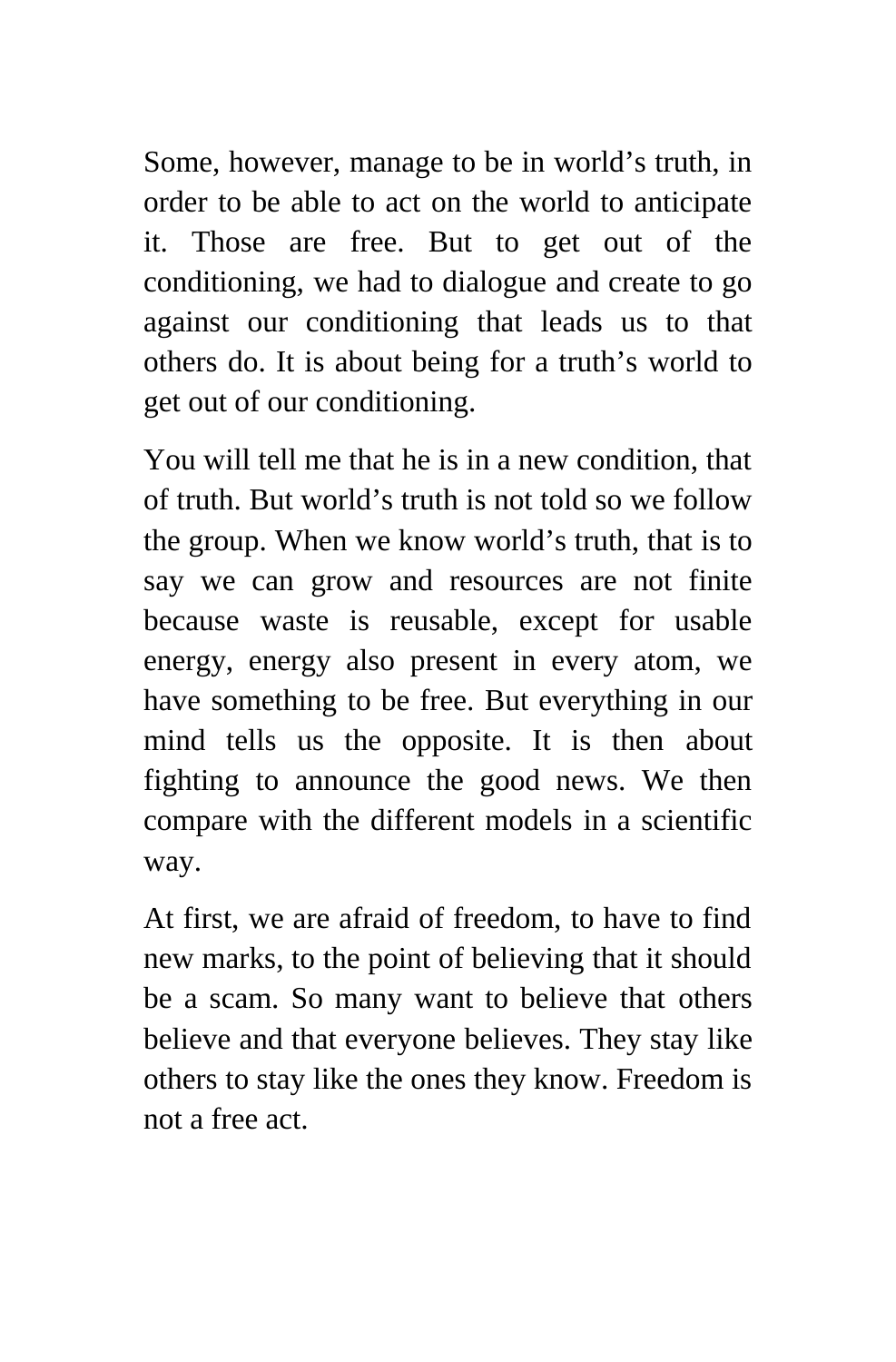It usually takes a failure or feeling that our life is acquired to become free. So we are not afraid to face our freedom. We have a strong intention to find out the truth.

## *The Decoherence's Theory*

A set of waves acting together at the macroscopic level is curious. That allows decoherence's theory. This theory allows relativity. We can thus transmit a relativistic vision to waves and particles. Here is a new ordering proof in the universe.

# *Using Coincidences*

When you're looking for your way, to be able to find your way back with a flight of starlings is amazing. But coincidences are in reality an order that reigns, a convergence of opposites, a nature which survives makes us seeking our way.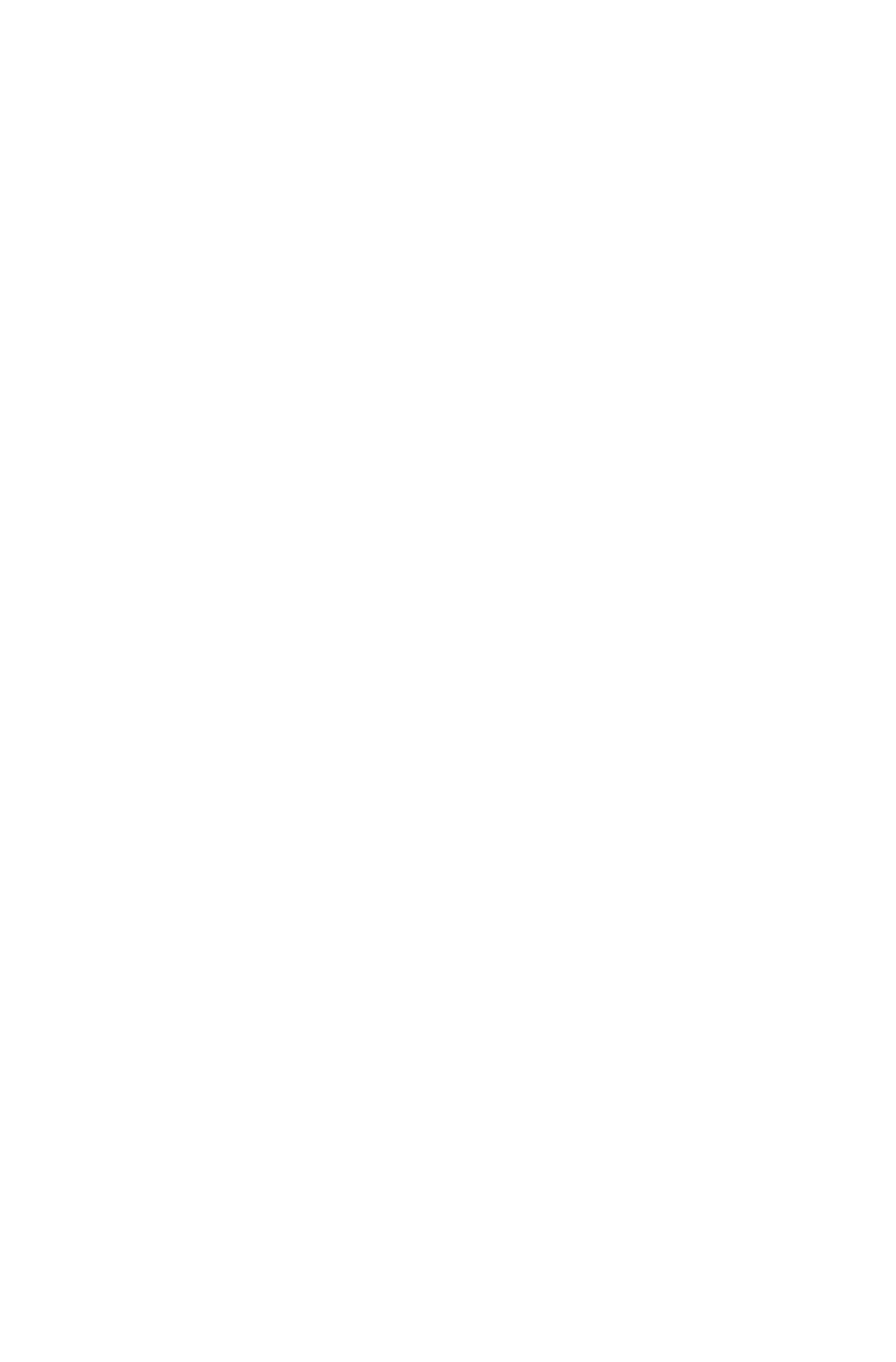# **7) Intelligence in Universe**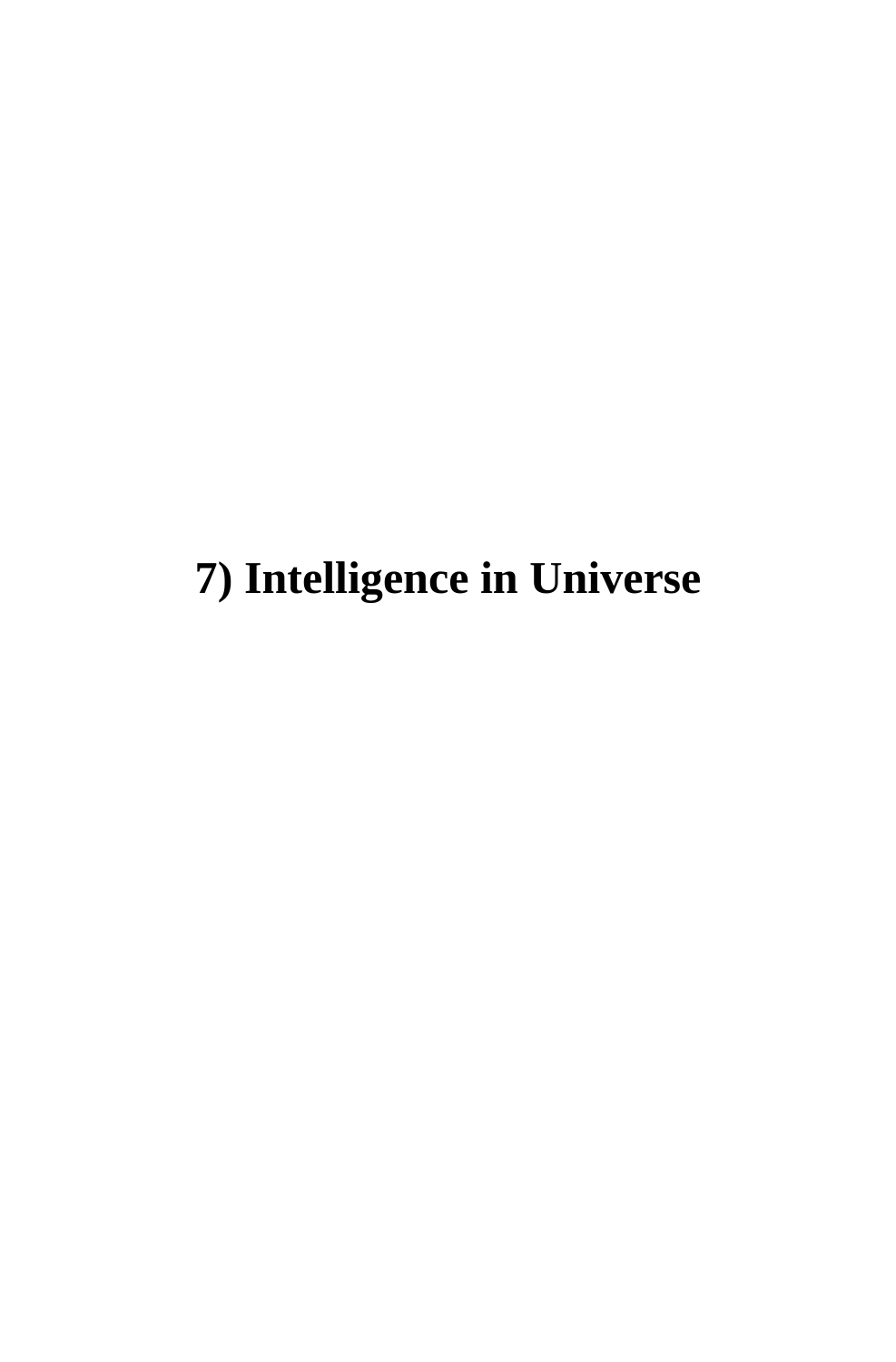# *Soul creates a Field*

The waves emitted by the body therefore make it possible to create a wave field regulating particles. Universe is ordered by a field that regulates atoms with non-locality.

So we can't represent atoms with balls. The field would have no influence with that. Infinitely small is influenced by fields.

In the same way, atoms emit light with photons' form, photons that are waves that can become particles. In the same way, atoms can be shown with waves becoming particles. These waves can disappear or become particles.

Thus particles' quanta are oriented with fields. We are talking about a quantum field orienting electrons, positrons, or protons. In vacuum these fields propagate, vacuum is moving.

We can't find our brain's consciousness. It is hidden in soul. Soul's consciousness creates a field in the brain to materialize the actual. Our soul is projected into our world through wave fields.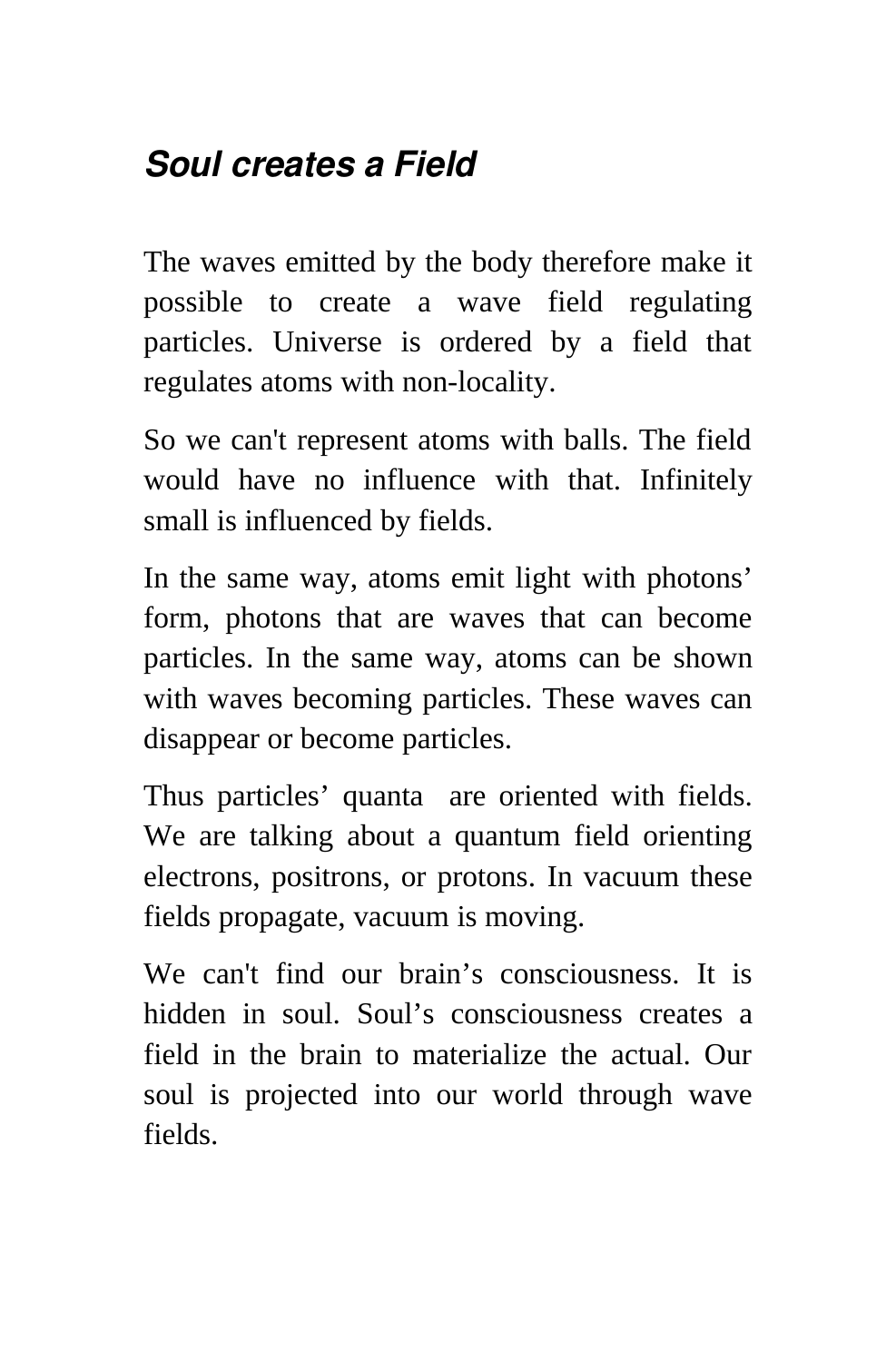So you can only know that I think while talking to me. Devices put on the brain would only guess what I'm thinking at the moment. We can achieve consciousness in our world searching in active consciousness.

During antiquity, we thought soul as an energy field. So our soul emits a field that acts remotely on our world. DESCARTES viewed soul as a thing. The mechanists continued to view soul as a thing, even if NEWTON speaks of a gravity's remote action. It was FARADAY and then MAXWELL who reintroduced field's concept to anchor it in physics.

A magnetic field orders atoms. In the same way, the soul's wave field organizes body. Luc MONTAGNIER found that water emitted waves ordering DNA.

Since nothing could propagate in universe without matter, mechanistic physics introduced the Ether's concept, that universe's substance that would allow gravity to propagate. But EINSTEIN saw that this Ether prevented gravity from runing correctly. He abolished Ether's notion to create general relativity's theory. Thus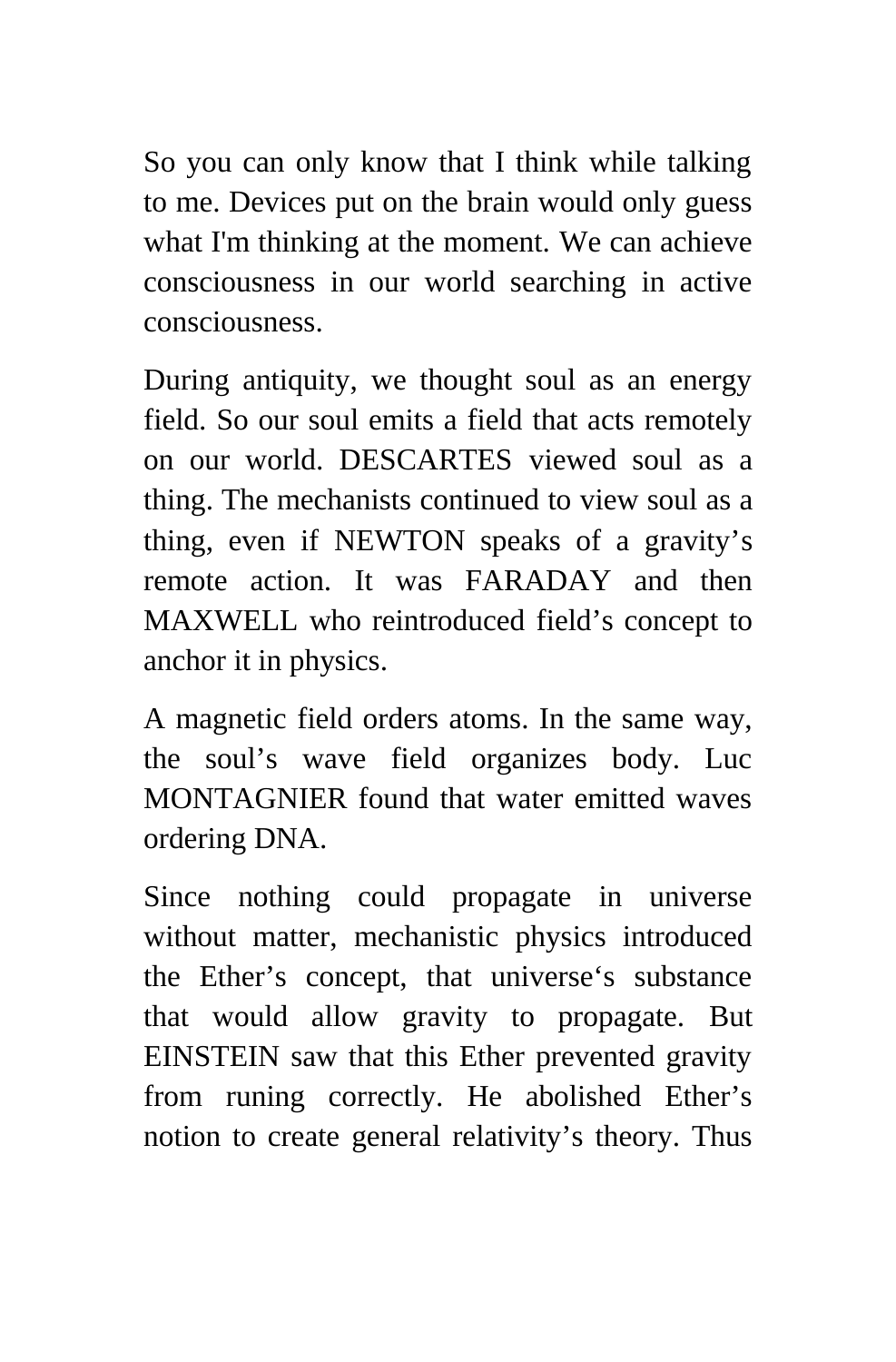gravity is an instantaneous field in a spacetime.

# *Science's Errors*

Science wants to view atoms with billiard balls. So this does not include fields. So it specialized without including the whole thing. So it makes it easier to make mistakes with the whole. Researchers are looking for impossible because they no longer appreciate nature as a whole.

# *Morphic Fields*

Morphic fields' theory was discovered in 1920. Morphogenesis is organized with fields, according to Hans SPEMANN in 1921, Alexander GURWITSCH in 1922, Paul WEISS in 1923 and then Rupert SHELDRAKE. These fields were viewed as embryonic or morphogenetic.

Luc MONTAGNIER also proves this showing that waves created by water create DNA. Luc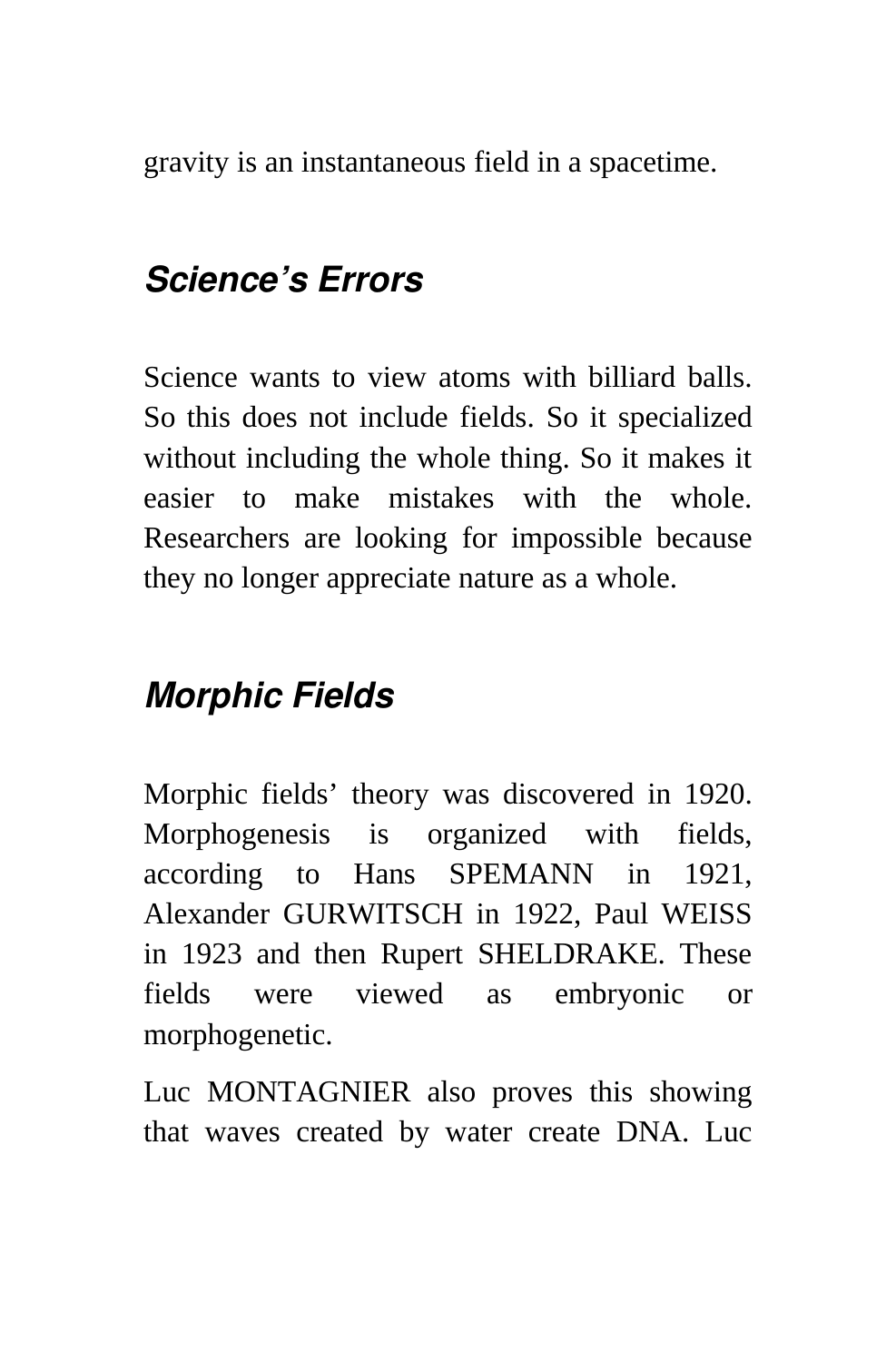MONTAGNIER creates DNA in his laboratory. He calls the waves that create DNA water's memory, waves that just come from soul.

### *Universe and Nature*

If plants and animals are created with fields, universe may be created also with these. Universe may also organize galaxies and planet systems with fields. There are no material traces of an origin of these fields.

#### *The Failure of Materialistic Theory*

Experiments were conducted on animals. The animals that had suffered a very strong brain injury kept the same performance. Monkeys who had their motor cortex removed could do the same movements again after 12 weeks.

There are many other such experiments. Rats were placed to get out of one illuminated part with electric shock, the other unlit without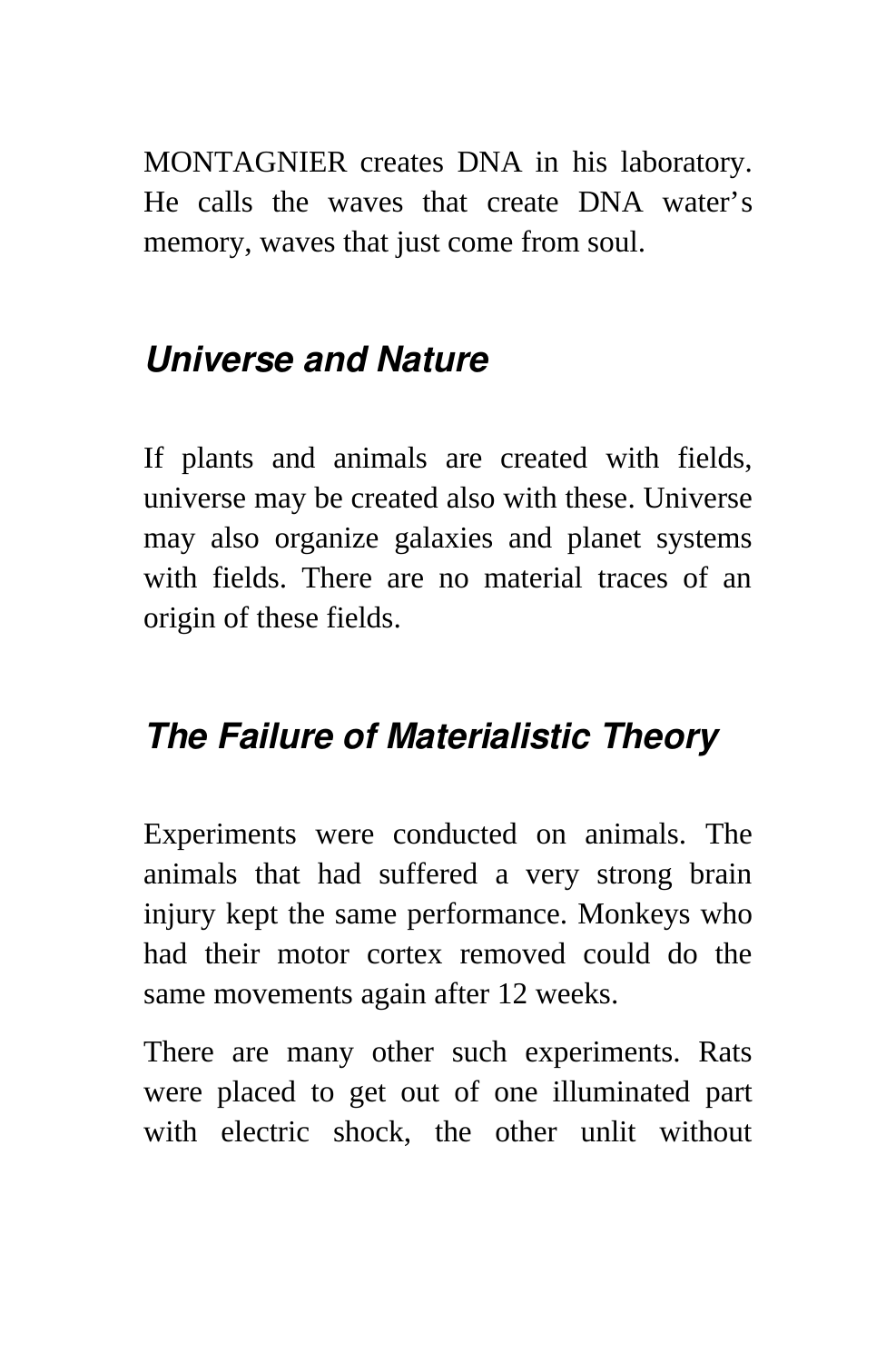electric shock. The first generation of rats made 165 mistakes. The thirtieth generation that followed the previous generations made only 20 mistakes. There interpreted hardly results. So they said genes keep electric shock's memory thanks to the common rats' mind. So since kind of experiments, we noticed the same result with also a memory along.

In the same way a lullaby that is learned from generation to generation will be learned more easily, regardless to the language.

## *Field and Perception*

When we see an animal, we feel its vibrational field around us. So you close your eyes. So, we remember feeling the animal we saw, despite noises that characterizes it.

When we perceive someone, when we remember his face, we do not see his face completely, because we guess his face with our consciousness' field. As long as we have not stared at it, the face is lost because the field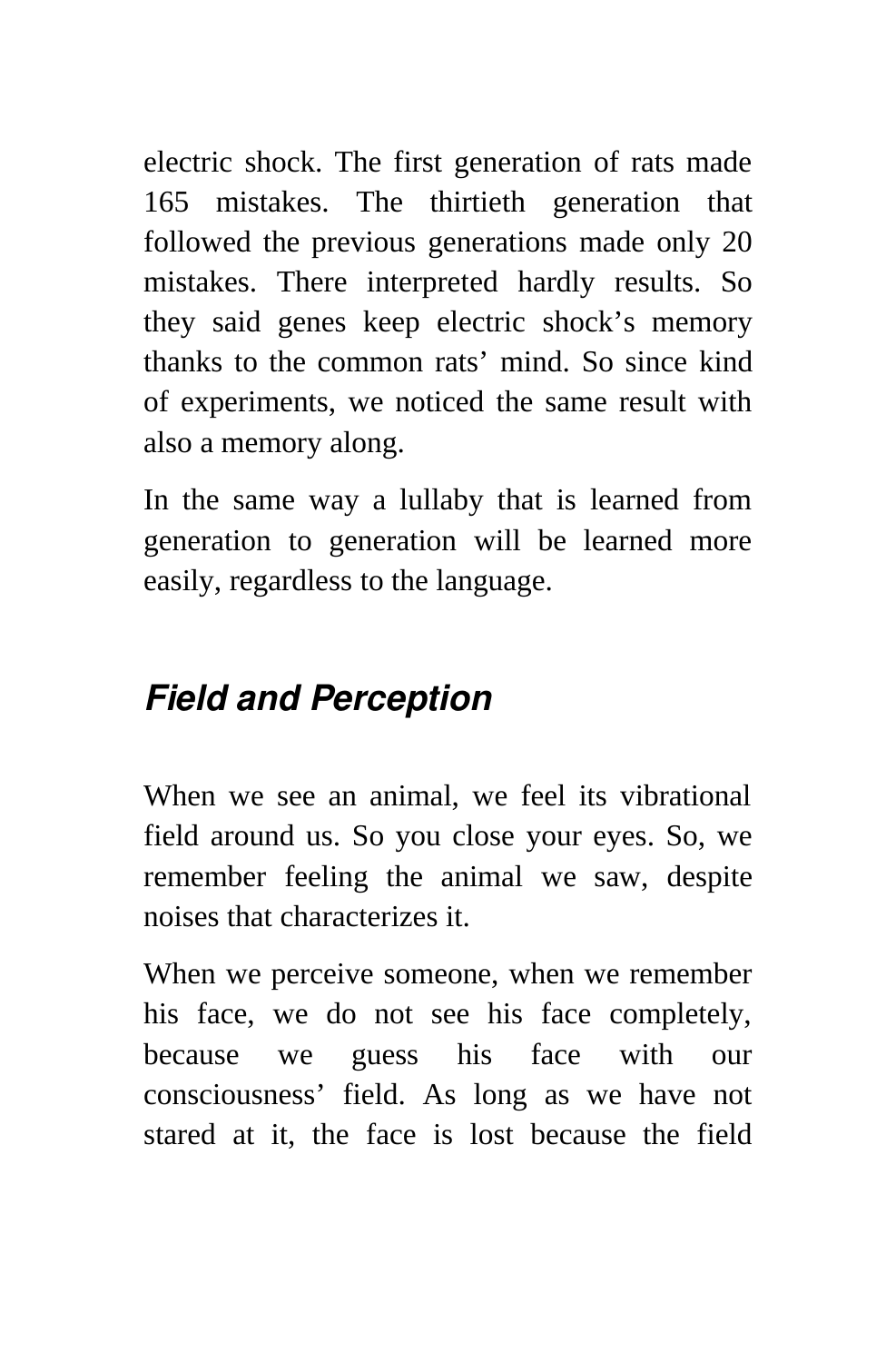cannot last along.

BERGSON insists that memory not persists in brain, but in mind. But it is the brain that will activate mind. Karl PRIBRAM emphasizes memory's holographic nature.

We do not see our soul. What creates DNA and our consciousness cannot be seen in our world. We are in a our soul's field that creates our body with matter compatible with our body.

When we want to remember something and it doesn't come back, our mind doesn't answer us anything. Suddenly, without anything happening in mind, our consciousness remembers this memory. We can't view our consciousness in this world so we don't feel it.

The Placebo effect is therefore explained by our mind, which claims to cure disease easily where it feels it. Our mind emits a field that it might not have emitted if we hadn't had the Placebo or the will.

The brain's running can be as a computer program. But the computer's consciousness does not exist. Will we ever be able to make a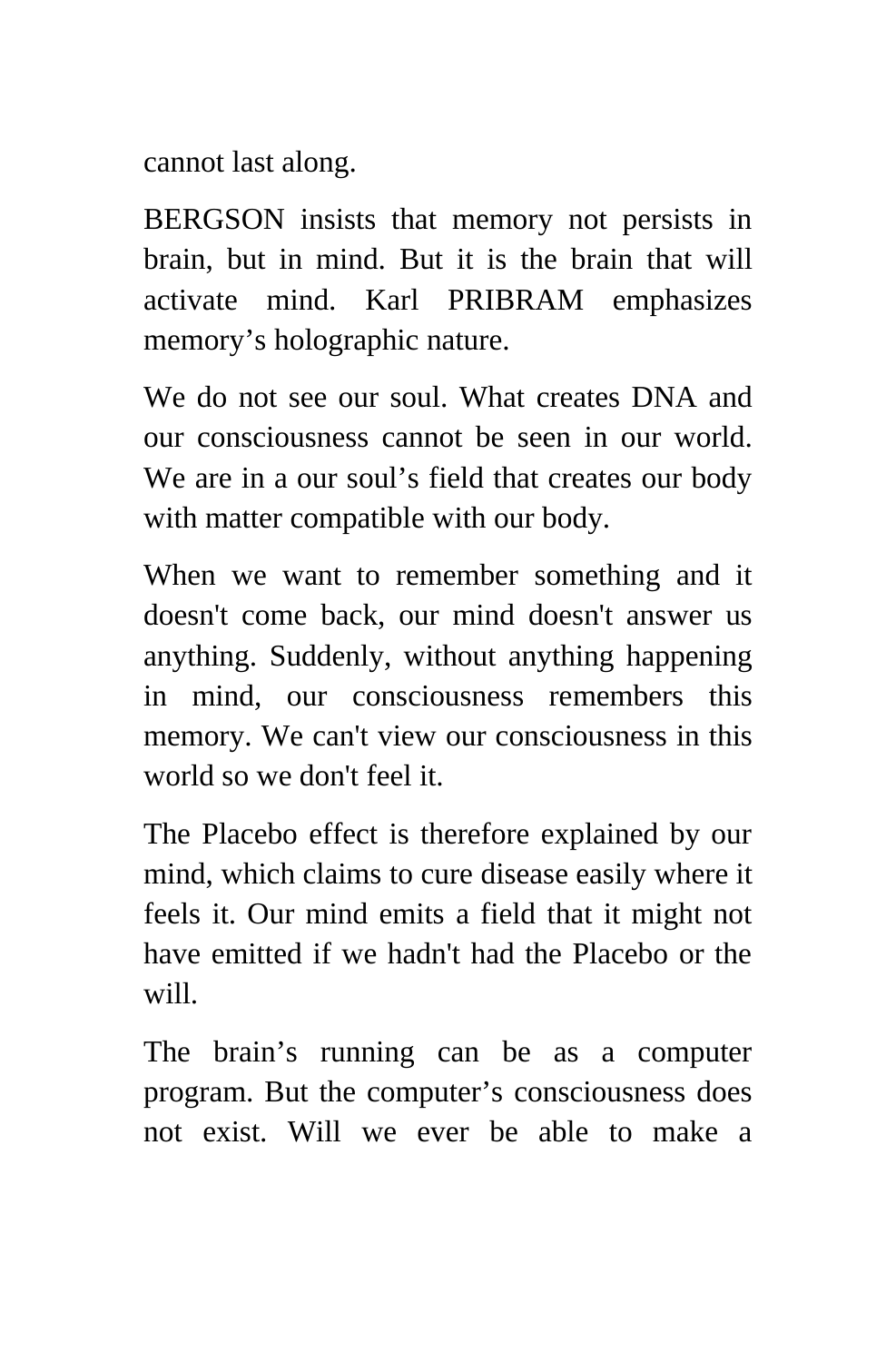conscience without seeing it?

# *Telepathy*

So telepathy is possible. But it confronts to individual mind. How can I reach a human group's spirit through spirit? Forgetting your mind is done in your mind. Don't we have to be fully aware to be able to communicate through our collective mind?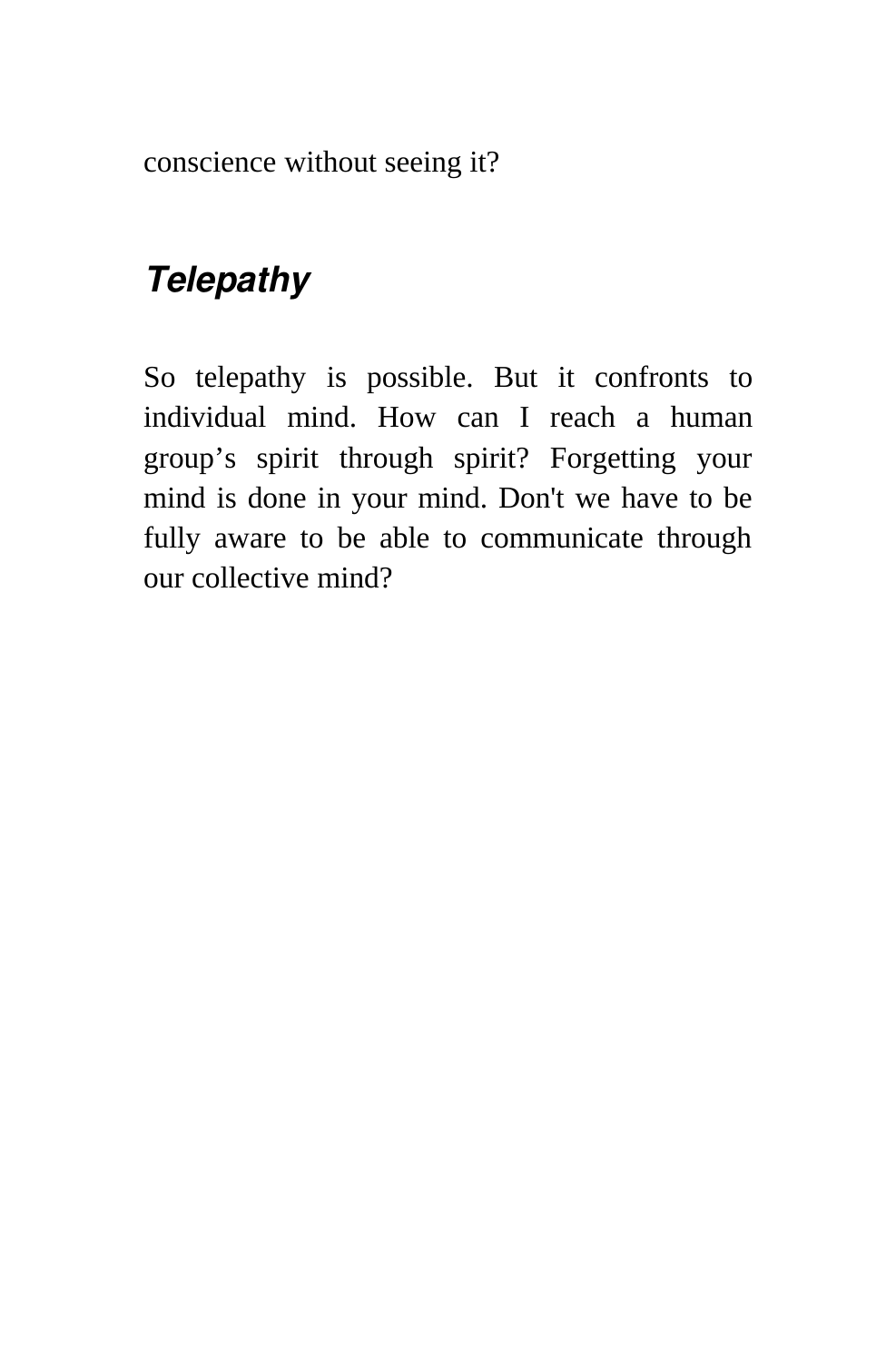**8) Synchronicity and World**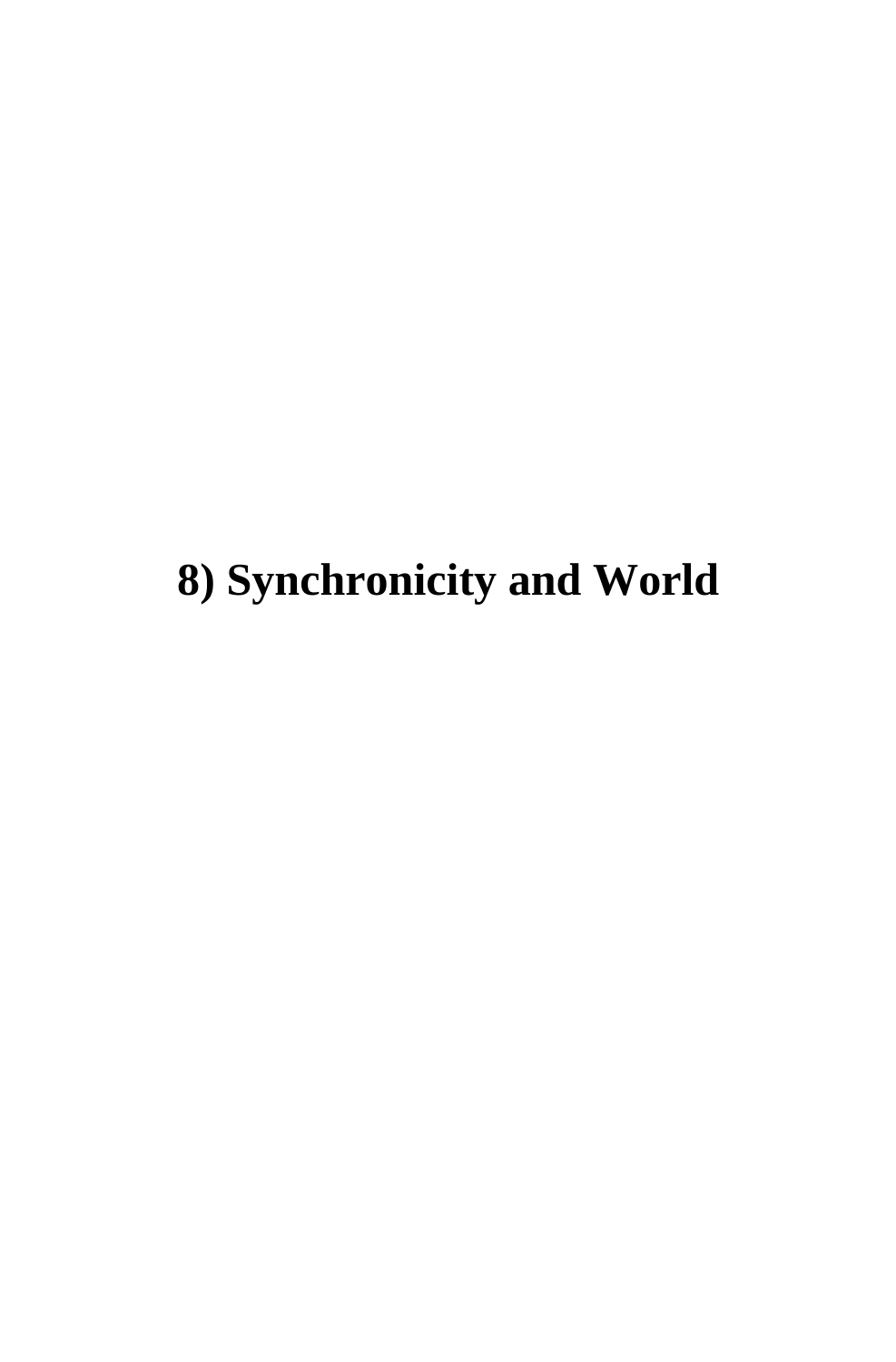## *The Holon*

The atom is a whole that is part of a molecule. The molecule is a whole that is part of a cell. A cell is the part of a tissue. These systems are all holons.

Holons are created within Cosmos, which includes our world, the universe, but also the universe that runs on ours. Our cosmos creates new holons that are immediately into nature.

## *Creativity's Infinity*

It would be impossible to recreate a cow from scratch. Yet this is that the cosmos does. In the same way it is impossible for a monkey to write like a human. Also it is difficult for a human to create new masterpieces.

So chance does not rule universe. Universe's order produces very little chance. They say you have to provoke luck to get it. Thus the universe is ordered to create life according to a welldefined scheme.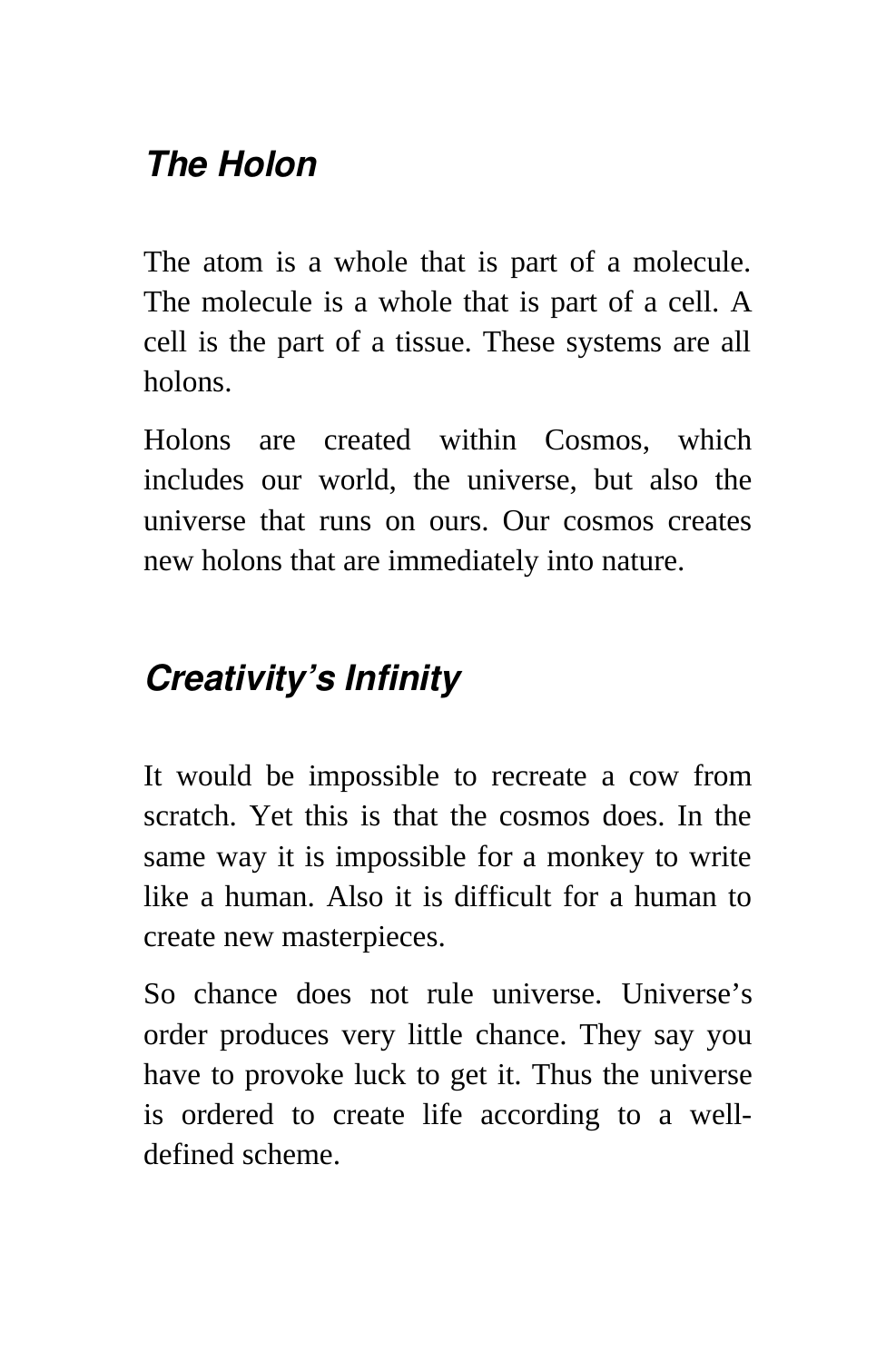# *Holons' Hierarchy*

A galaxy's soul allows galaxy not to burst. As is, a cell's soul allows this cell not to burst. Normally, an atom should also burst. Should the atom also have a soul?

If you destroy a holon, the upper holons can be destroyed, but not the lower holons. A holon is used to hold a cohesion, an order. In the same way, there are more particles than atoms, more atoms than molecules... So the hierarchical holons's depth is greater, even if its population's magnitude is smaller.

The mind goes all over body through nerves. So it includes body's holons. On the other hand, the individual is part of the body society and runs for the whole. If the individual does not run for the whole, he is removed from society.

Human needs to feel a higher consciousness, as WILBER explains, so it can be the common human mind. If the consciousness that tells him does not look superior, he wants to change from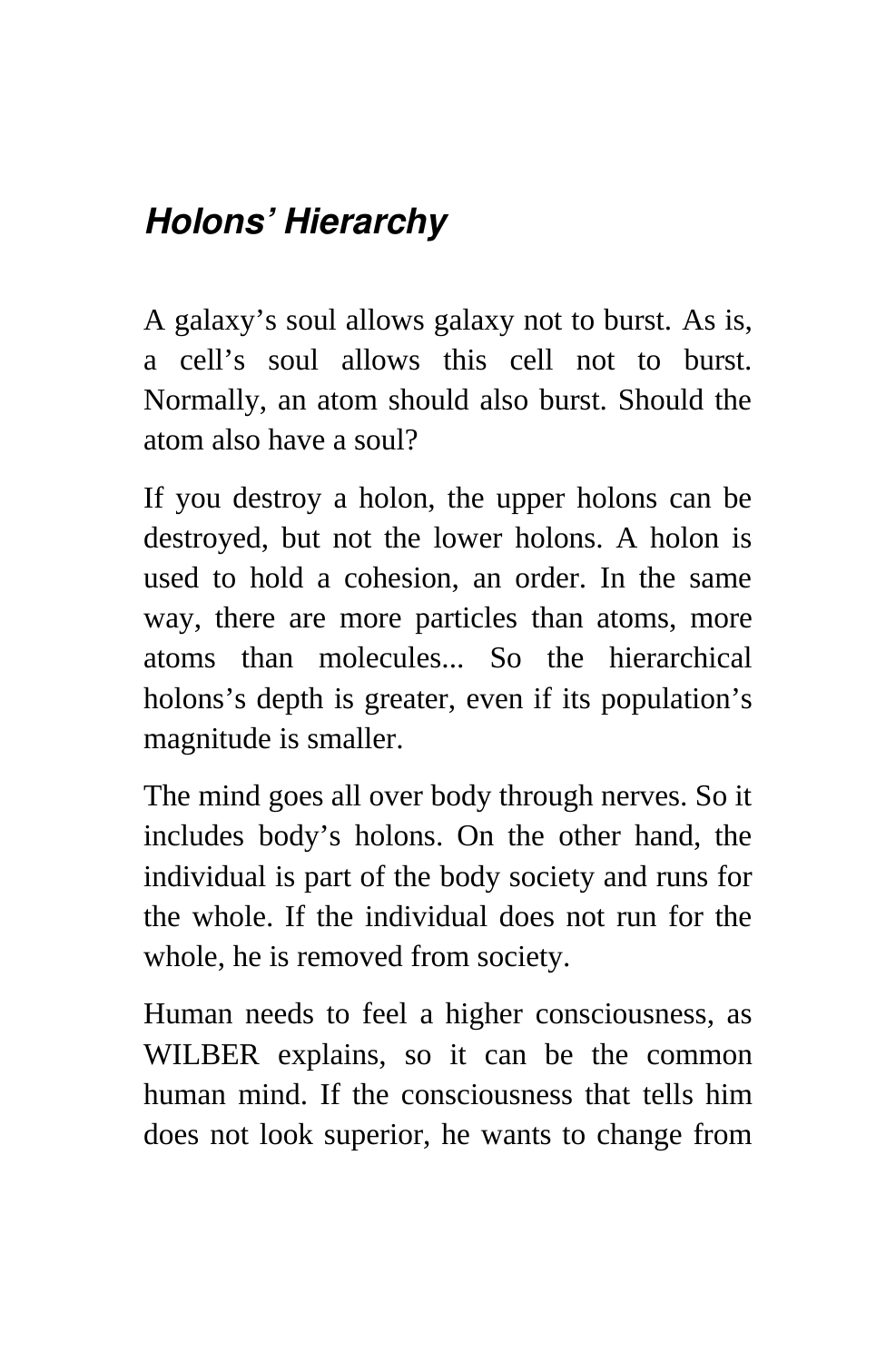So we have to take care of our holons. If we destroy the biosphere, we are destroying ourselves. The biosphere is watering us with holons.

## *Soul is Present at every Holon*

The cell has a soul that runs its DNA. Body is unified by soul. Mind leads body by a soul that we feel. The solar system holds thanks to a soul that prevents the planets from leaving in every directions.

It is possible that there is a universe for every soul's types. So souls adapt to our universe because they are in another universe.

#### *Intention and Behavior*

Every element and every holon have an intention to live in the higher holon. In the same way, each individual has a culture to behave in the social

it.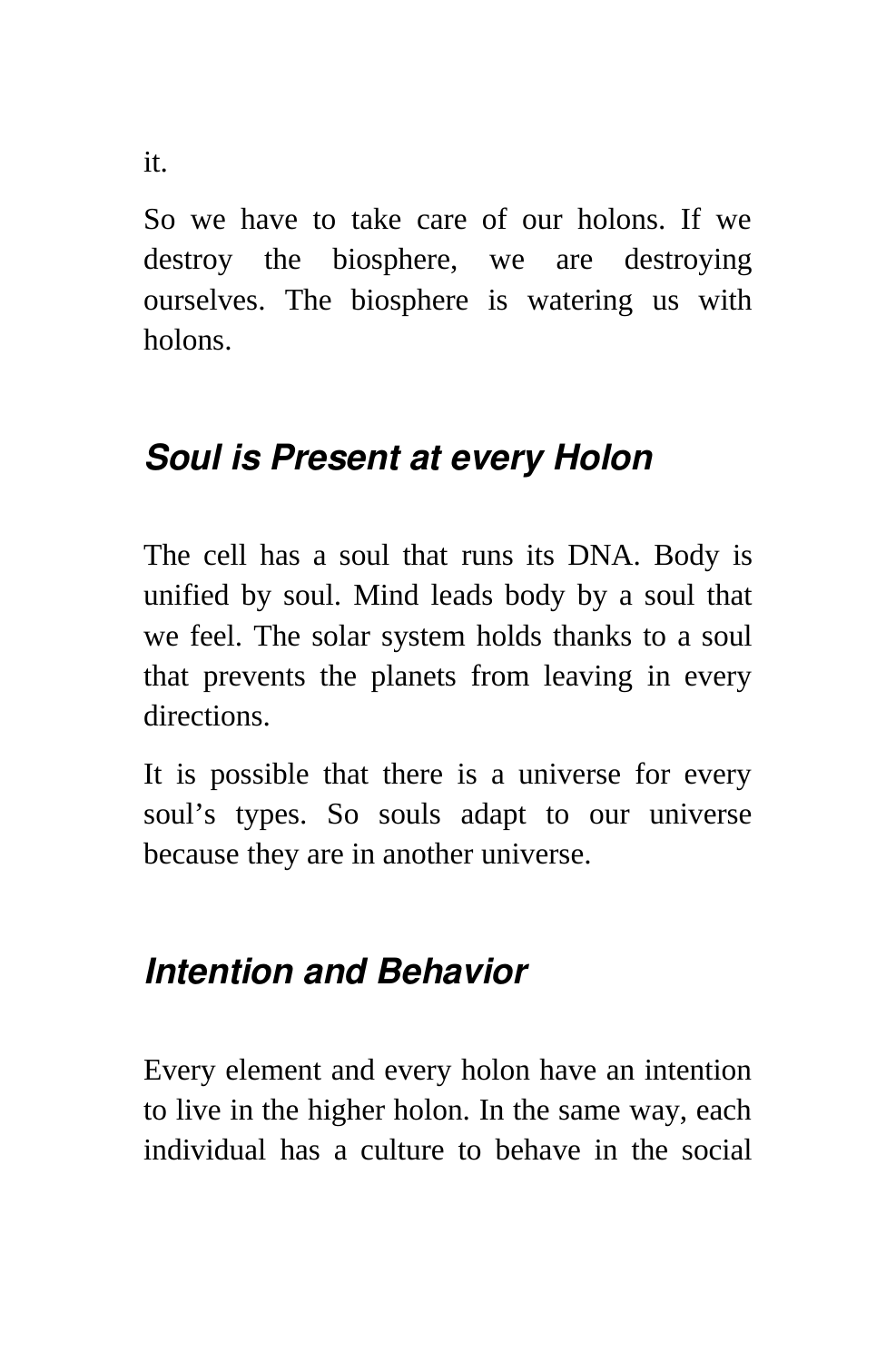hierarchy.

Wanting to look for a croissant in the bakery is an intention's part. Immediately our body wants this croissant. Dopamine and beta waves in the brain increase, etc. The fact that our body wants this croissant is behavior's part. We are already ready to go for the croissant.

My culture allows me to tell myself that there is a bakery next to my house. I would never have thought of a bakery otherwise. My behavior can therefore be embedded in society with my achievements.

My ego has these four facets: Intentional, Behavioral, Cultural, Social. In addition that it is difficult to guess it, these different facets prevent reaching it more easily.

We make it easier to use our favorite facet. So we want someone who represents us who has these facets. We also tell ourselves that there is someone superior to the one who represents us, someone who should be perfect.

There are also two very distinct camps, that of the inside and that of the outside, the camp of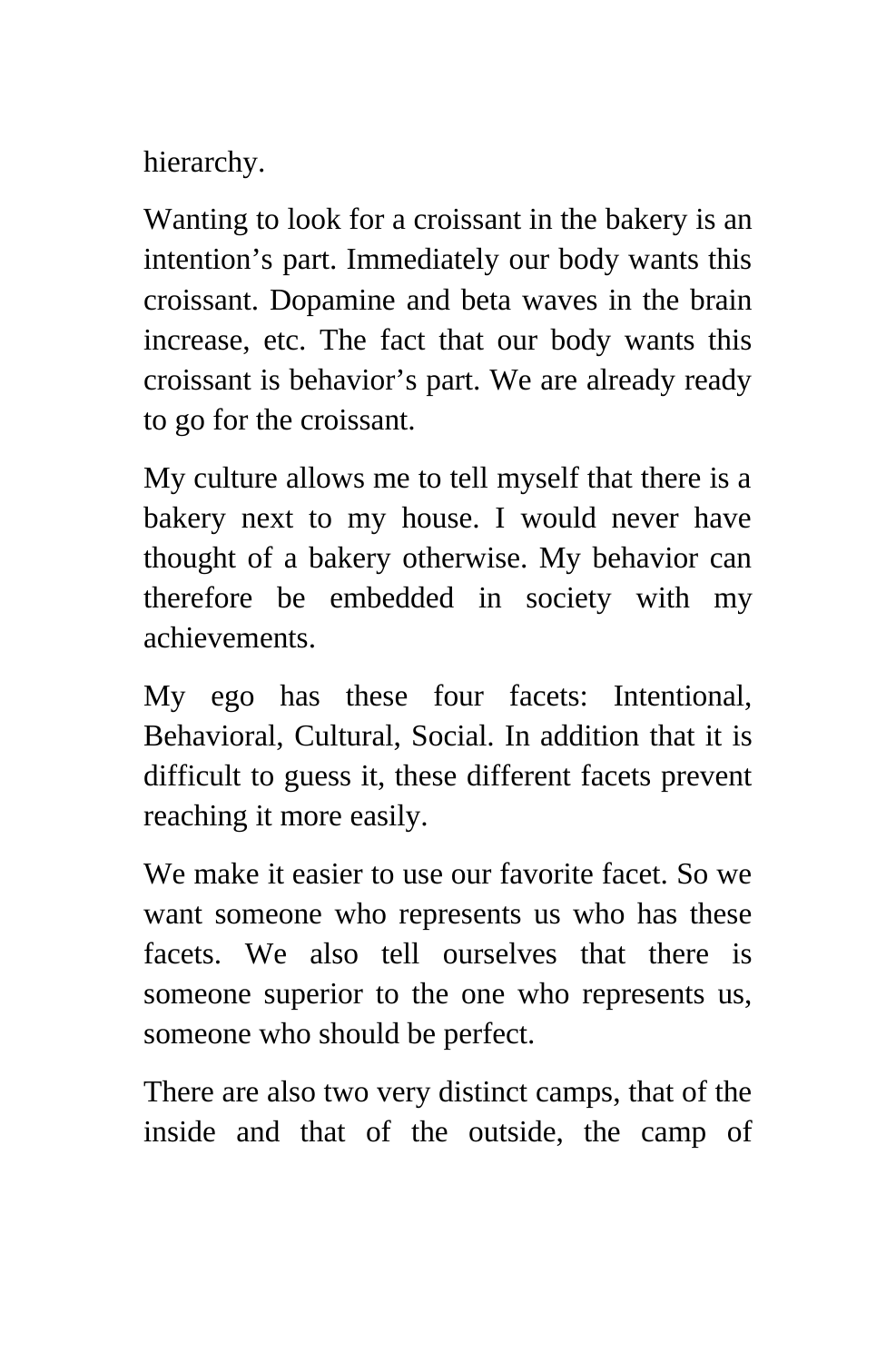consciousness, interpretation, theology against that of empiricism, positivism, form. The one interprets while the empirical sees and wants facts.

It is difficult in medicine to be empirical without encroaching on patient. The empirical doctor who wants facts seems inhuman to a patient who wants understanding.

The philosophers of Europe's continent, in France and Germany, interpreted. In Great Britain and North America, philosophers studied pragmatically through empirical analysis.

Interpretation is not objective, but isn't life subjective? For example, a play is interpreted.

For more content, you can check out Ken WILBER's "A Brief History of Everything," his most accessible book. Ken WILBER remains in theory, but he still wants to contain the whole instead of applying a method that is only suitable for one universe's part.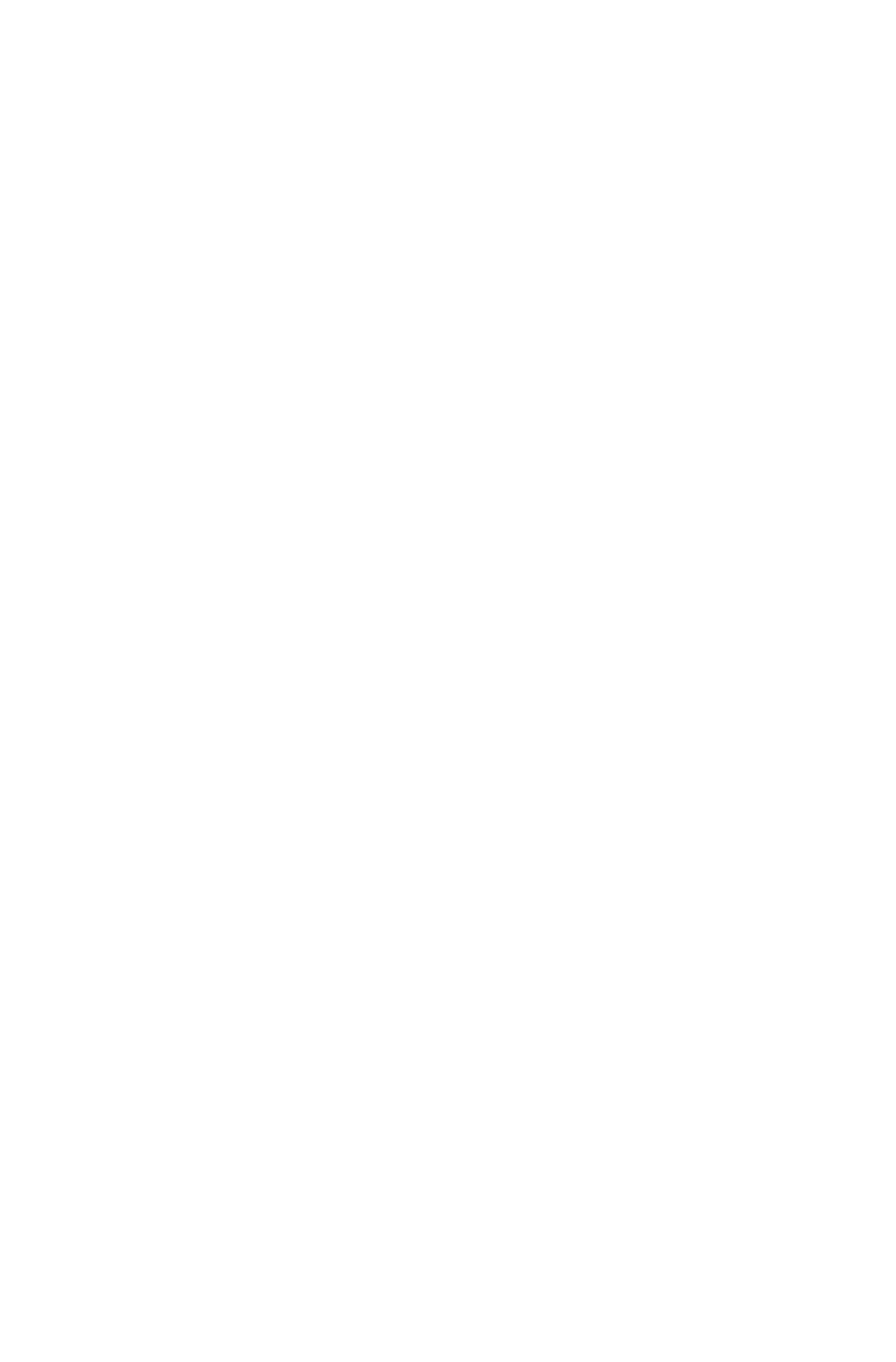# **9) Void and Unified Field**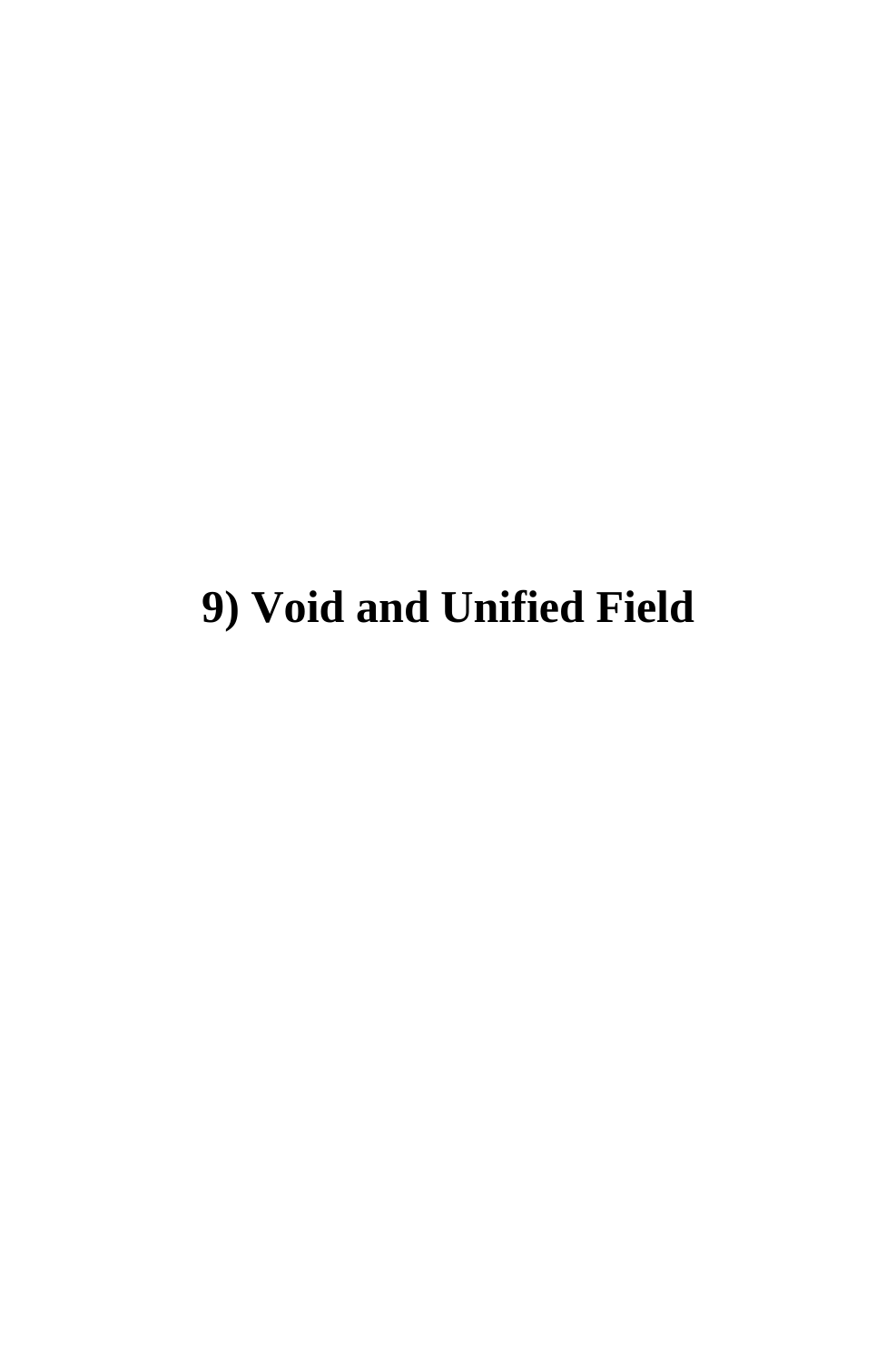Universe is made of emptiness. But this emptiness brings life through the soul and matter's unity. So emptiness is not annihilating.

Our culture is afraid of emptiness. But we learn to meditate so connections are made doing nothing. So doing nothing allows you to project yourself into your past or into the future. Thus we learn emptiness' experience. Emptiness brings fullness.

Frijof CAPRA has based his book "The Tao of Physics" on ancient spirituality's emptiness, to return to physics' discoveries. We will study this relationship between ancient spiritualities and emptiness with physics.

## *The Quantum Vacuum*

At the beginning of the  $XIX<sup>th</sup>$  century, gravity could spread only into an ether. Gravity for our physicists could not spread into a vacuum. However, EINSTEIN revolutionized physics admitting that the ether did not exist, that there was a quantum vacuum and that gravity spread in vacuum immediately.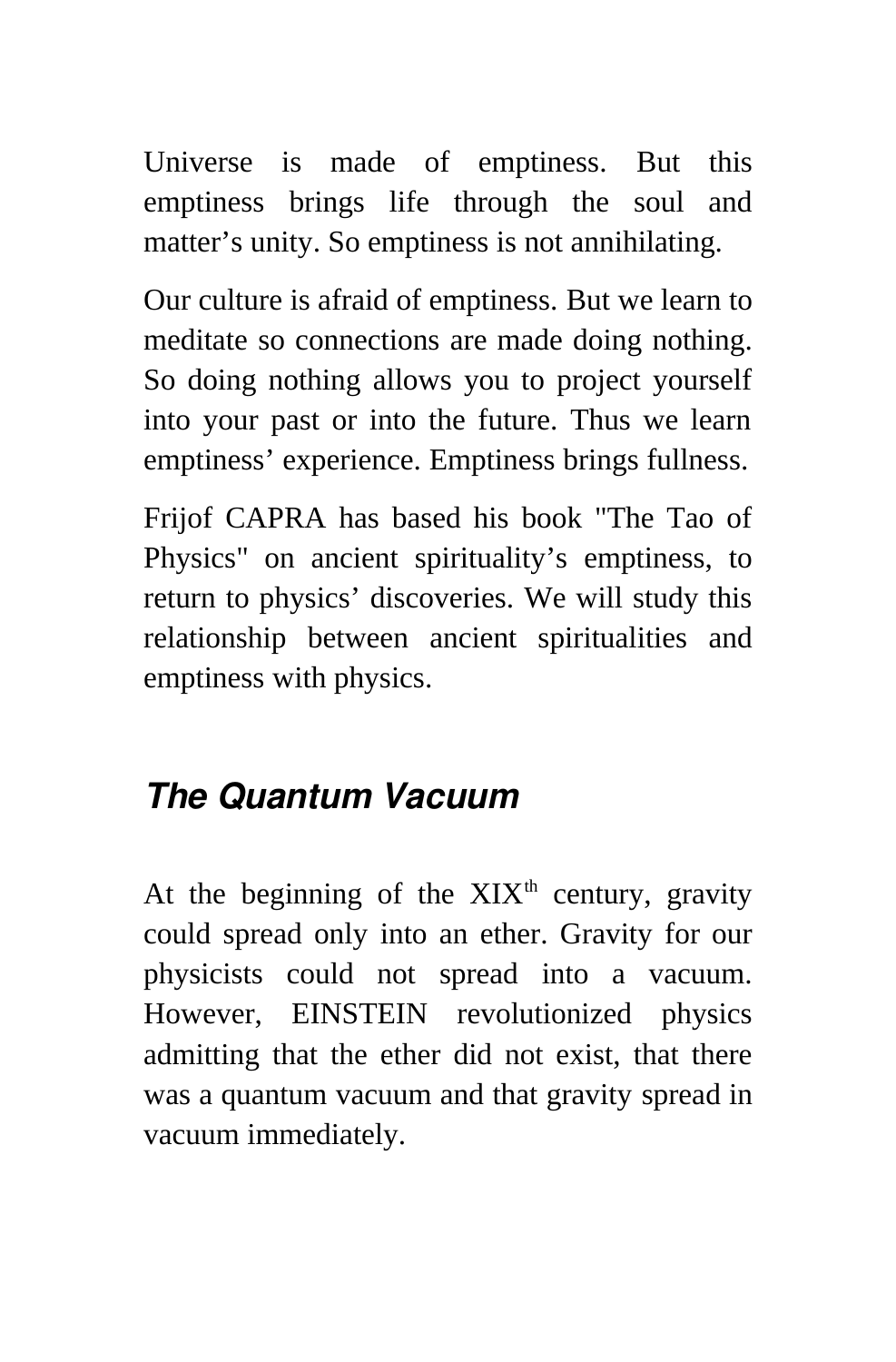# *The Cosmic Vacuum*

If gravity spreads in vacuum, it is due to cosmic vacuum that is not the empty space of our world. Gravity runs through another universe in our universe.

So atoms' energy can not reach zero degree kelvin. Residual energy persists. Then Andrei SAKHAROV found that relativistic phenomenon that slows clocks was due to a zero-point field. In other words, there is always a field even if we empty it.

Finally, Jean-Pierre PETIT works on a galaxy model with seven dimensions instead of four. So there are fields that run on our space.

# *The CASIMIR Effect*

With an experiment, Hendrik CASIMIR found in 1948 that two uncharged conductive metal plates very close together cause some of the vacuum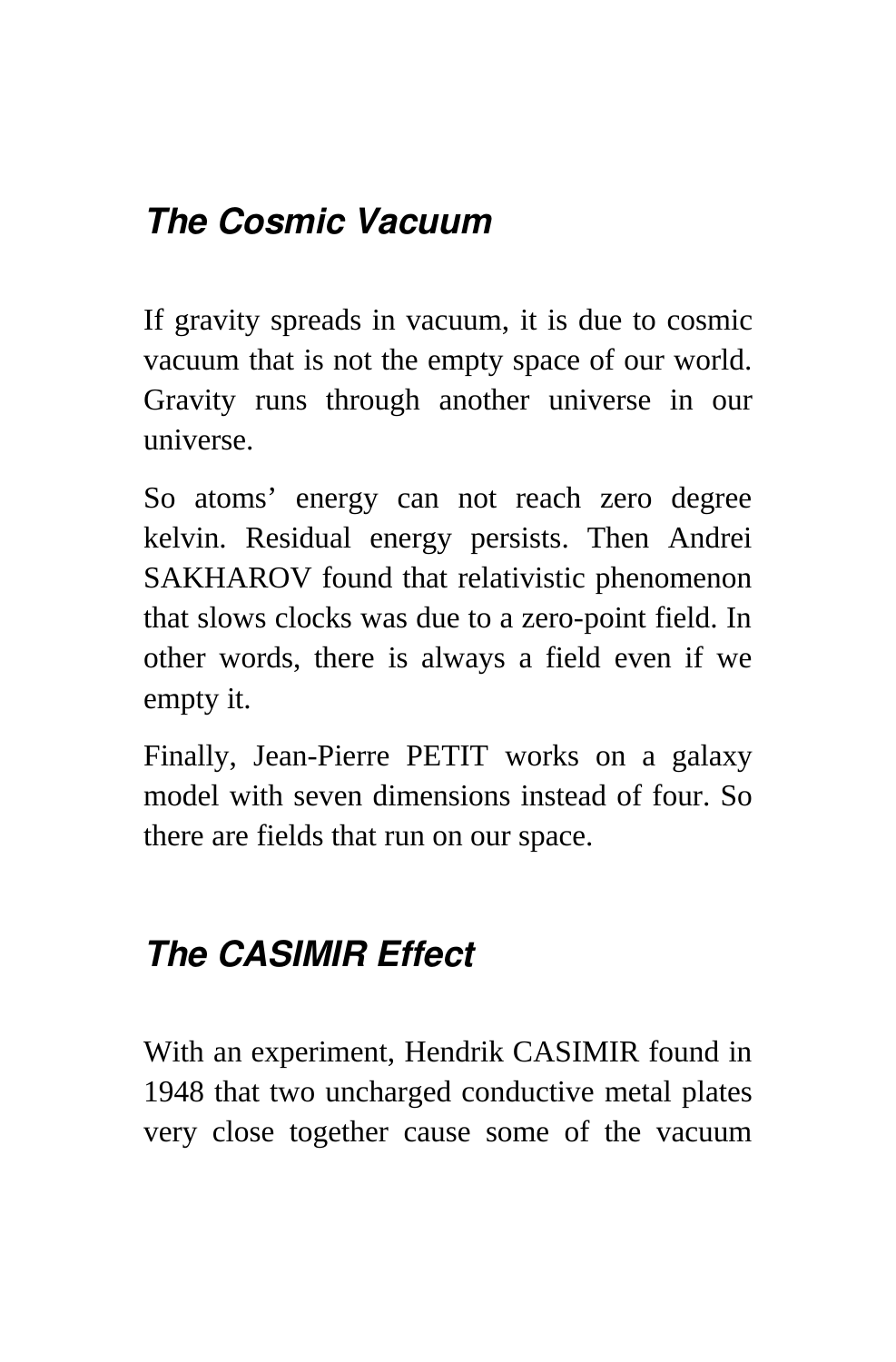waves to be excluded. This attracts the plates. The CASIMIR effect is into vacuum waves.

Gerald MOORE in 1970 shows a similar dynamic effect with a moving mirror of high-frequency oscillations. With this experiment photons became real particles.

These two experiments do not make it possible to create free energy. However, following these experiments, research is being carried out on the creation of free energy from a vacuum.

# *Ordered Structures and Emptiness*

If the field that orders universe is not controlled, then the earth and the other planets of the solar system should go out of orbit. That's not the case. So field that orders universe is controlled by a soul.

The vacuum keeps in memory moving planets and adapts it. So planets remain around the sun. In the same way, an atom holds in a vacuum and does not scatter. Indeed, an atom is essentially made of vacuum. The vacuum's objects remain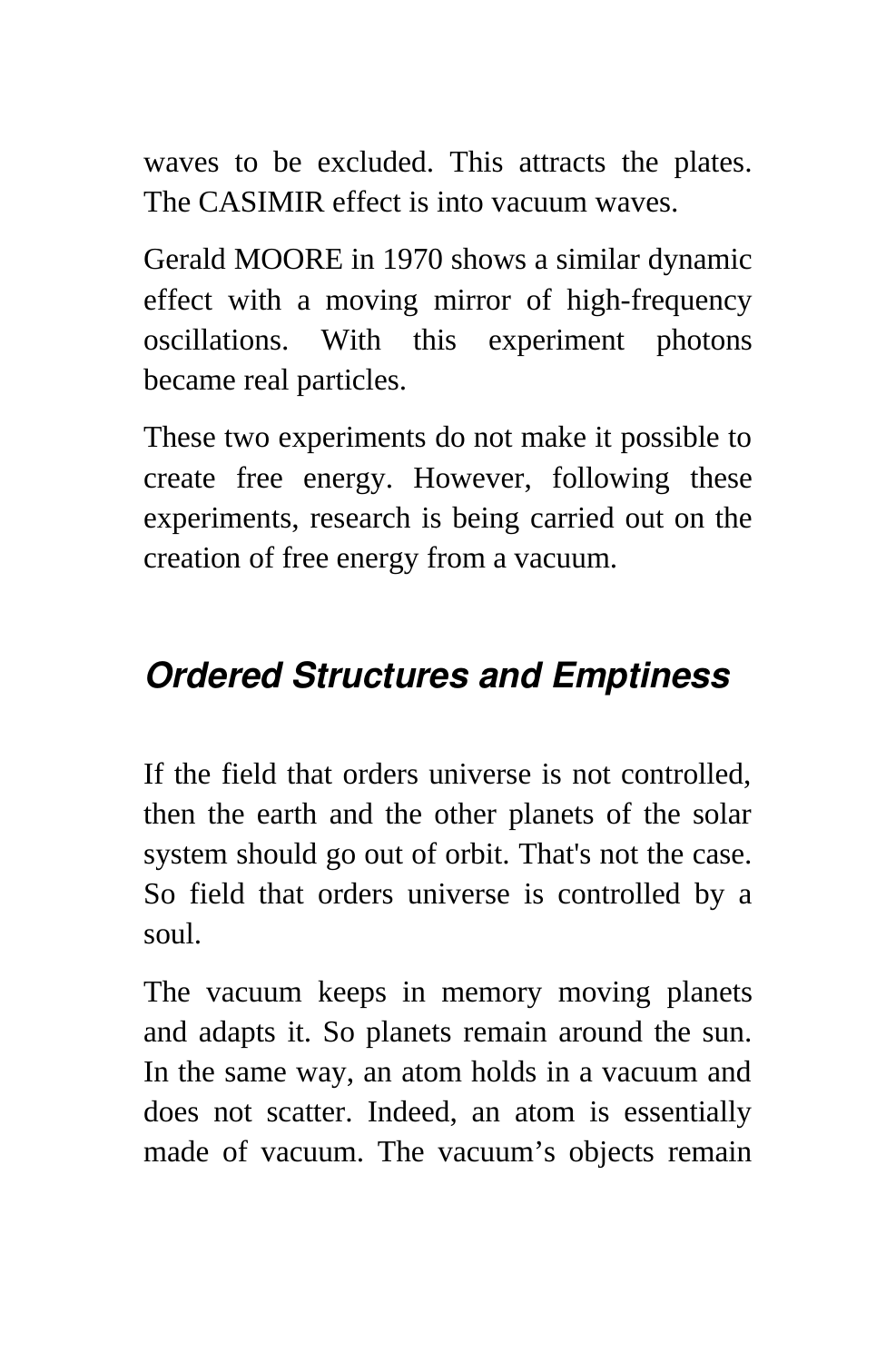coherent and order themselves in their emptiness.

#### *If Energy creates Particles*

The 2018 Nobel Prize in Physics shows that we can create energy. The light can change speed. It is therefore about mastering energy's creation.

EINSTEIN demonstrated that waves, different from the terrestrial waves of the time, could move in a vacuum. If a wave can move in a vacuum, it is because it is materialized, or rather materializable.

Energy seems to be waves produced with friction. Knowing that a particle is also a wave, particle can create, probably with wave fusion, which creates universe, according to NASA observations.

Some particles cannot create themselves. The big bang is therefore that God allowed every particles or waves of the beginning of the universe to create, since God is not everywhere.

Hydrogen atom is created fusing three particles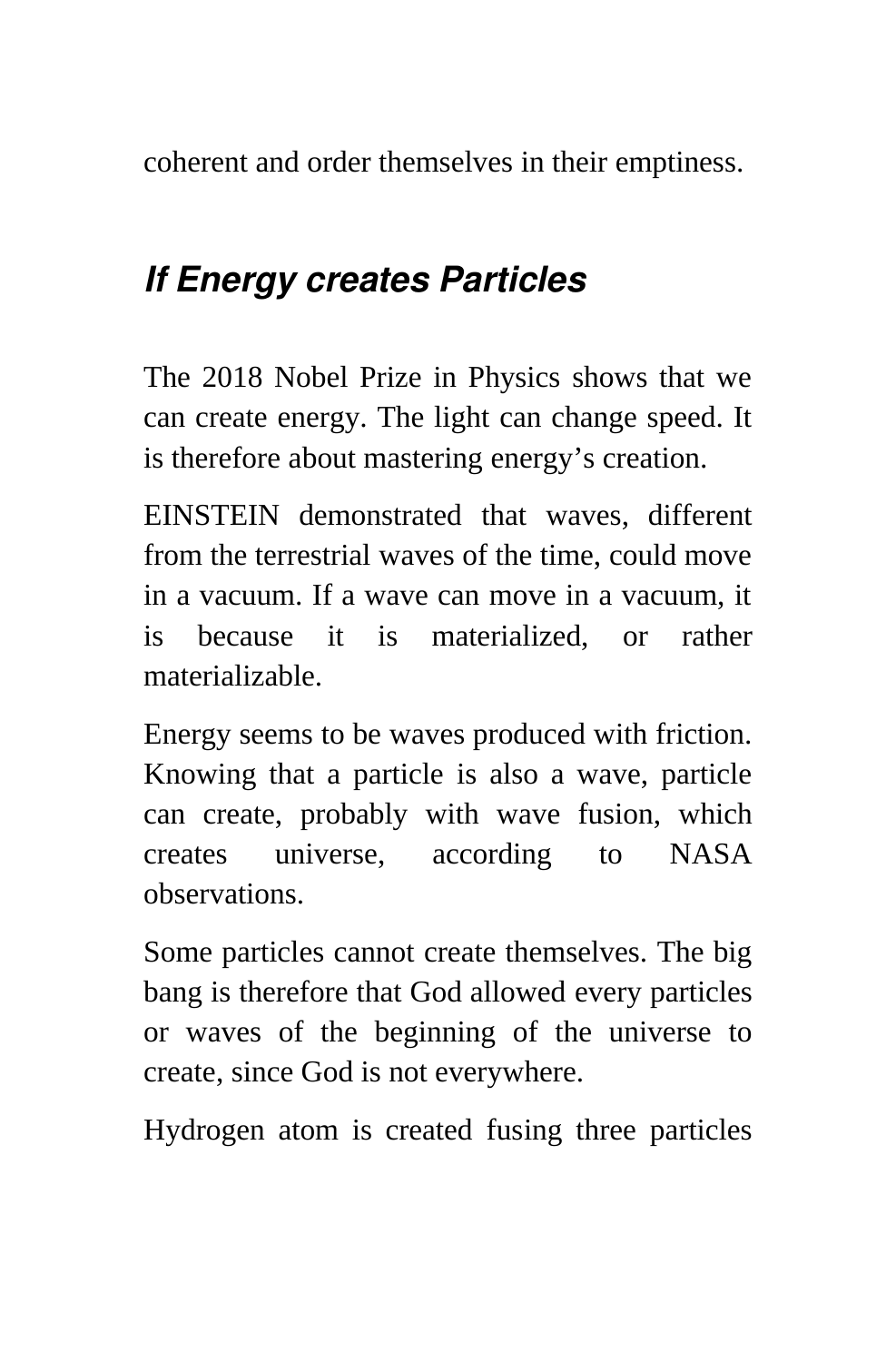grouping particles. It is possible that God will intervene to increase energy.

We cannot match God here, but we can use universe's souls create matter in smaller quantities. Indeed, we do not know how soul control matter.

So black holes create matter and would explode at the end of their life.

[archive.org/details/TempsAme](https://archive.org/details/TempsAme)

## *Torsional Waves*

In 1913, EINSTEIN and CARTAN showed the existence of torsion waves, torsion which means twist or spiral. These torsional waves go at superluminal speeds, i.e. beyond the speed of light.

Doctor Nikolai Alesksandrovich KOZYREV, rehabilitated after being jailed by STALIN, found that human thoughts and feelings can generate torsional waves. Emotions generated more torsion than intellectual thoughts. Reading the book "Faust" caused a 40° displacement of its torsion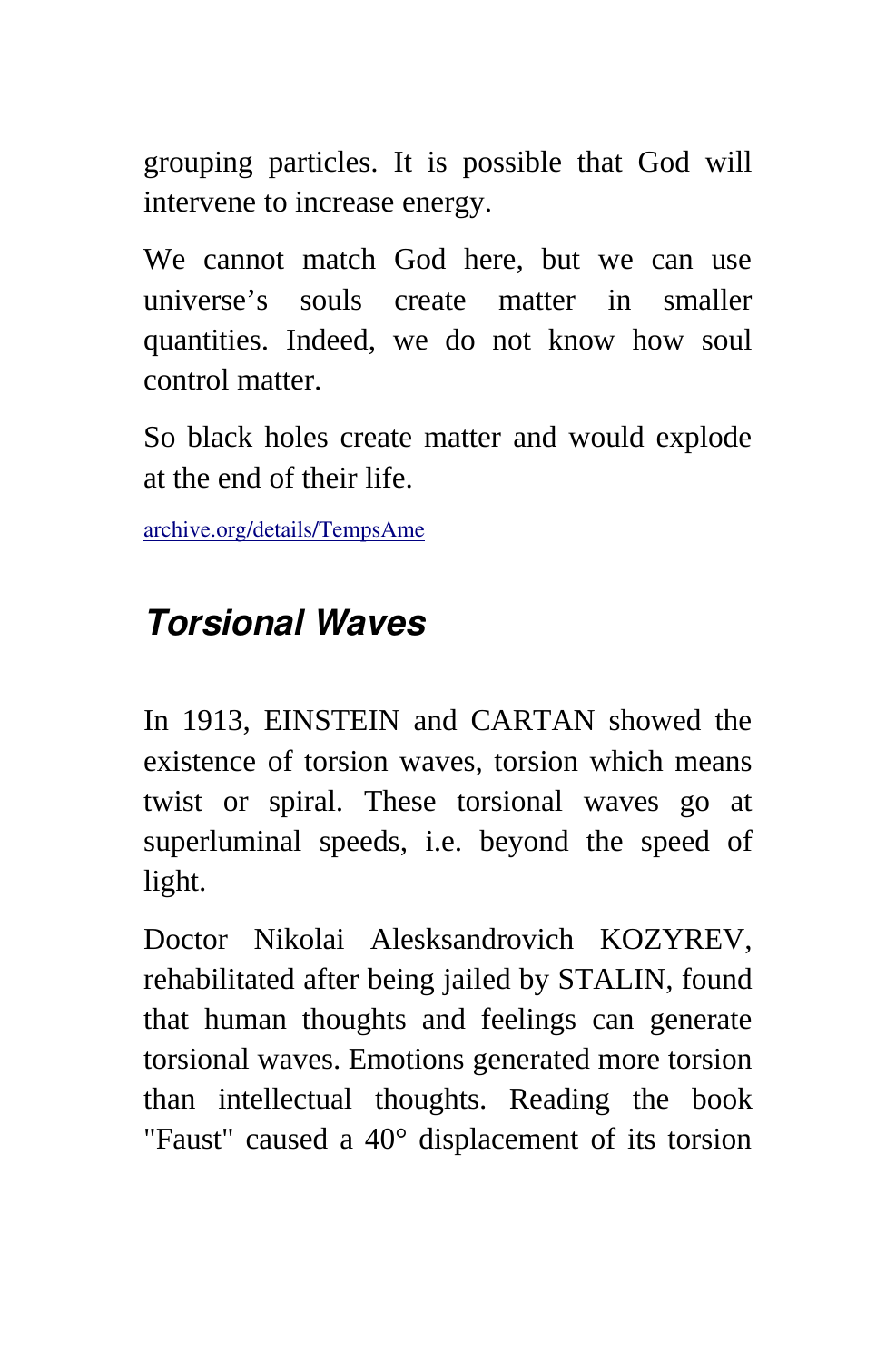balance's pointer. But overall a 5 °'s displacement is observed.

DANKACHOV showed in 1984 that water is "a good medium that stores static torsion fields. "The torsion fields created by human are memorized in water, especially water containing ionized salts.

So these torsional waves run fast in a vacuum. They are created by soul and run in water, are infinitely small because waves.

For my part, I feel my body. I feel like I'm acting on my body through thought when I'm sick. So it would be torsional waves that would create this impression there.

#### *Water's Memory*

The sea's waves spread for a long time and intersect to create water's peaks. But water in our body is consistent. That is, it can create DNA with waves it creates.

Luc MONTAGNIER regularly experiments with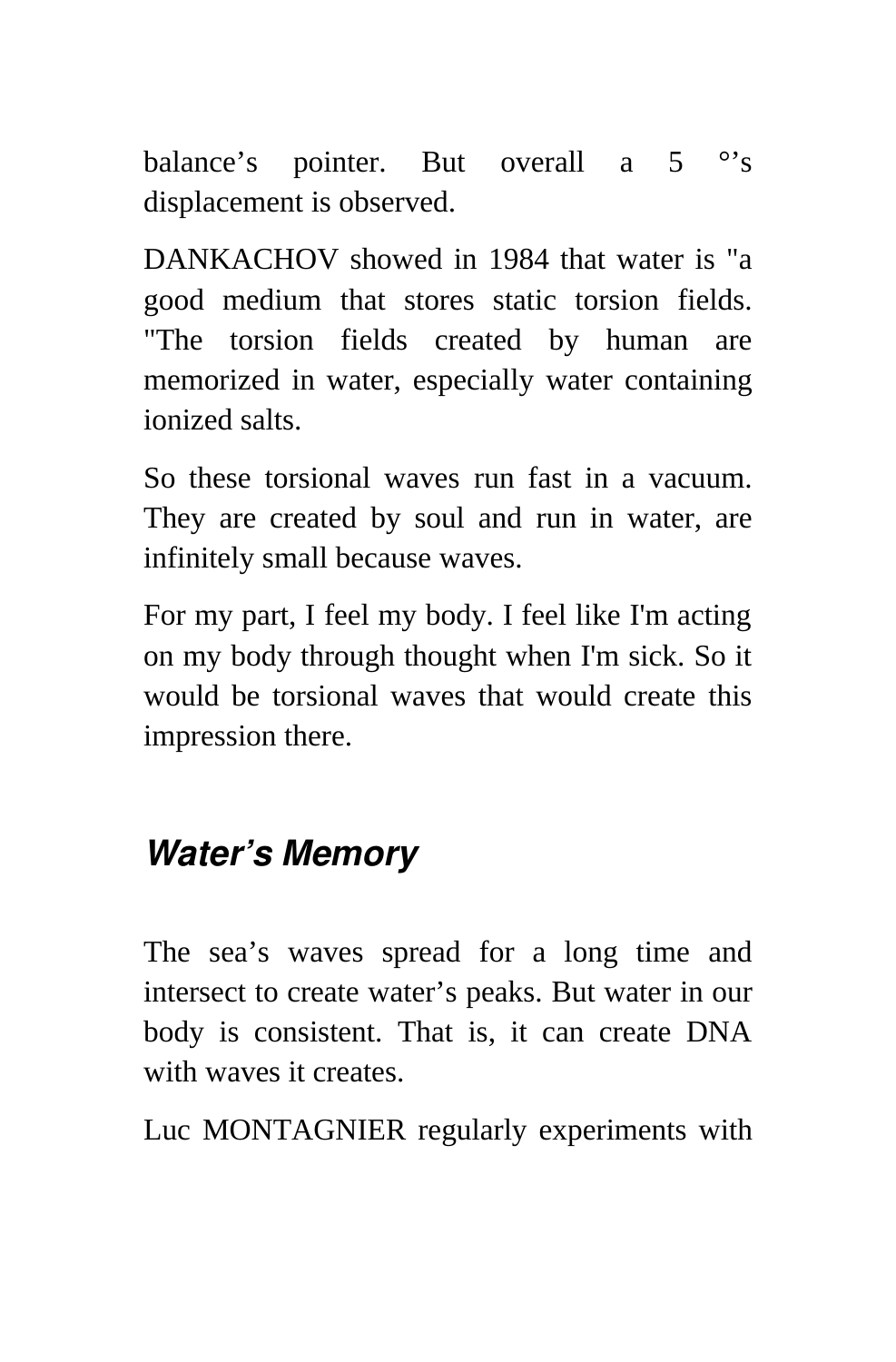waves recreated remotely by computers and RPC. DNA is actually created from other laboratory's waves.

## *Emptiness doesn't Stop Anything*

Waves that move in a vacuum, being in matter's vacuum or in total vacuum, do not encounter obstacles. Waves will stop only when they hit a proton or an electron, taking up little space in a vacuum.

Also liquid helium becomes superfluid at +2.7° Kelvin. Heike Kamerlinghen, who is the first to liquefy helium, sees that helium's superfluidity means that it does not oppose any resistance to objects going through it.

Uncharged particles called neutrinos can also be detected using photomultipliers. Neutrinos go through matter. Larger than waves, neutrinos are detected when they destroy each other. For example, there is the Super-Kamiokande neutrino detector project in Japan.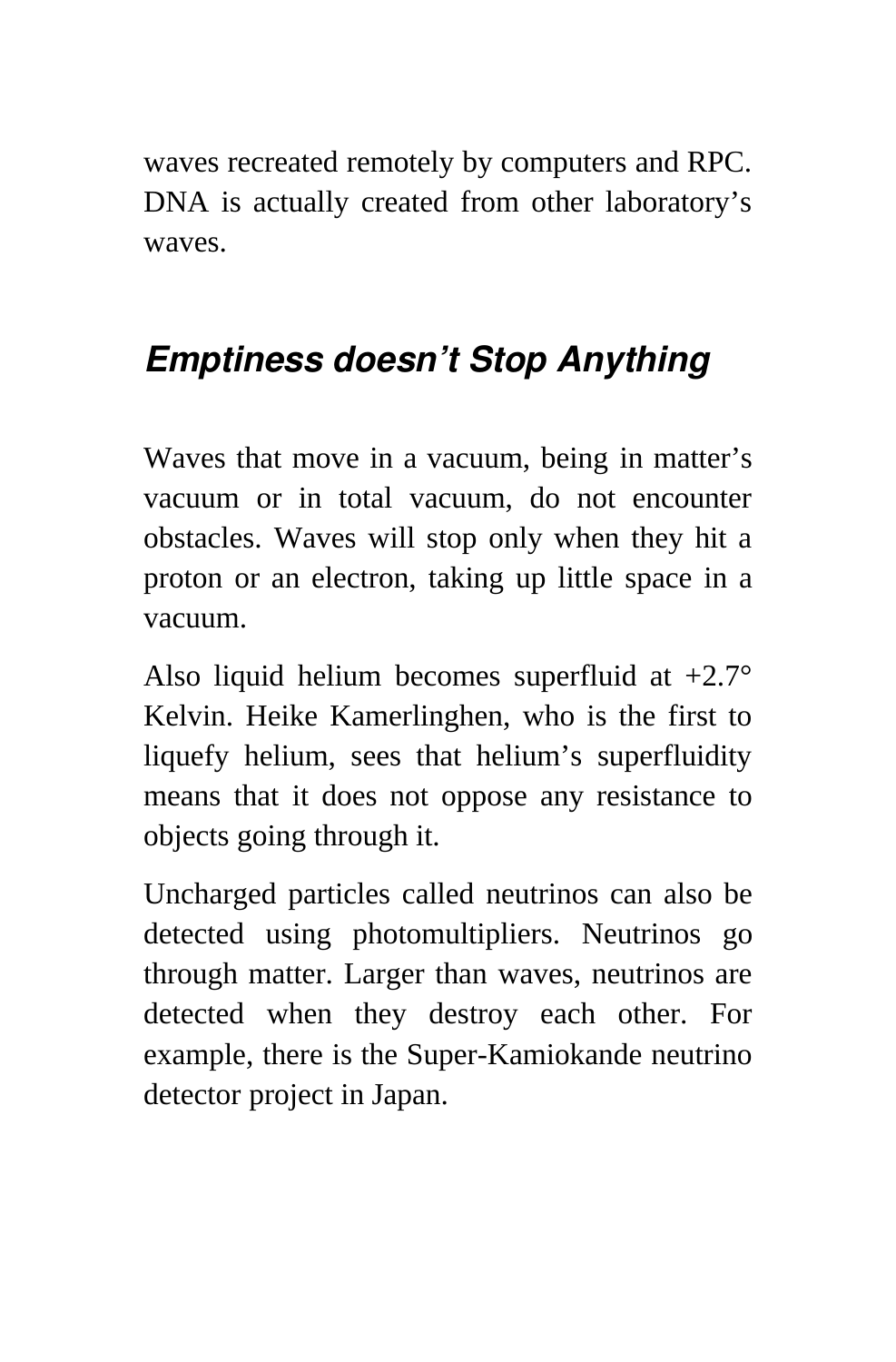## *Vacuum runs Holographically*

According to Ervin LASZLO, waves created by soul act together with vacuum's waves. They propagate without friction with other waves. This creates a vortex that acts on matter, particles. The action is holographic.

We are within the perimeter established by David BOHM. LEIBNIZ was only partially mistaken because he thought that matter had no memory. Matter is controlled by soul's memory.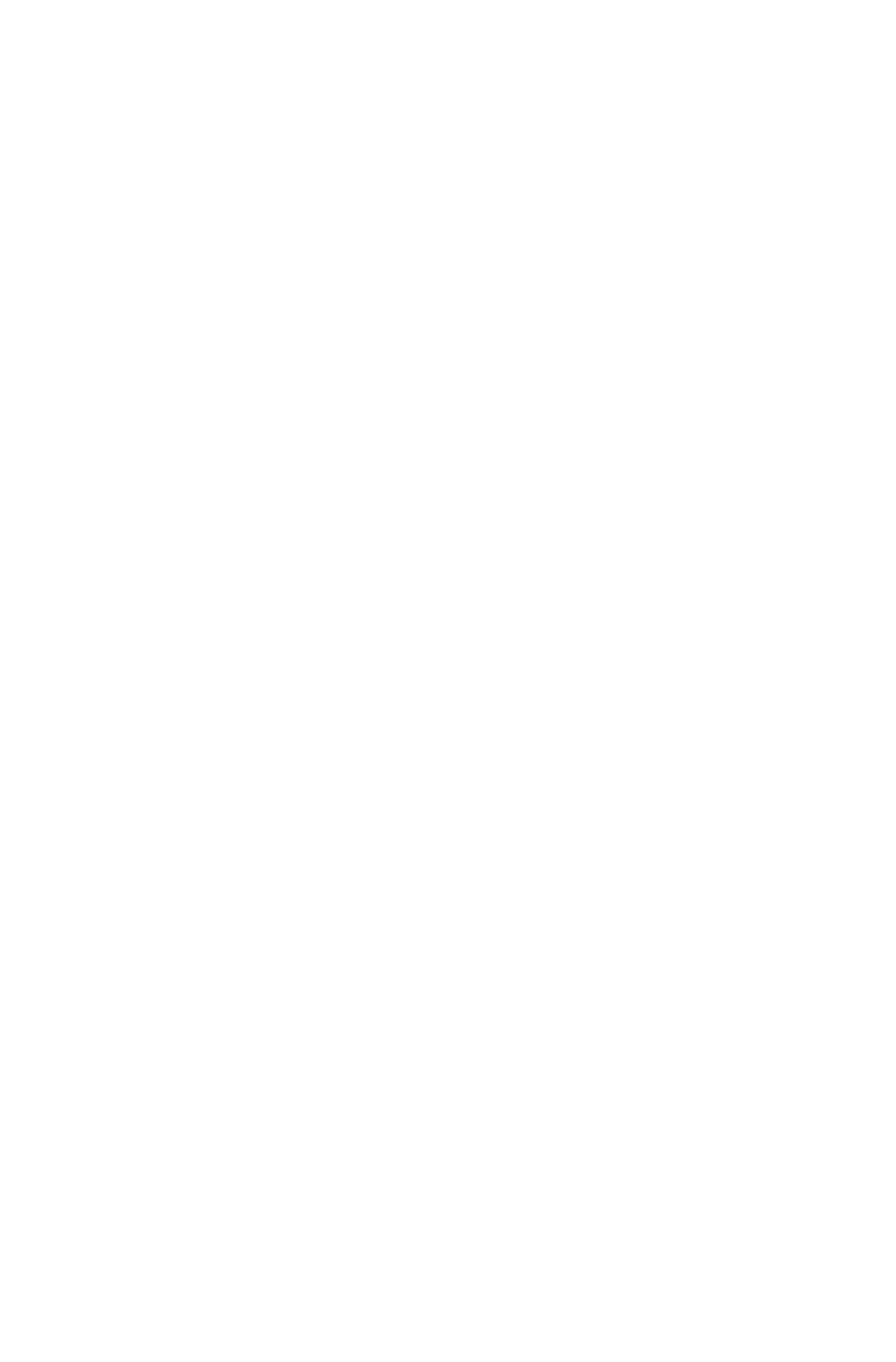**10) Emptiness and Existing**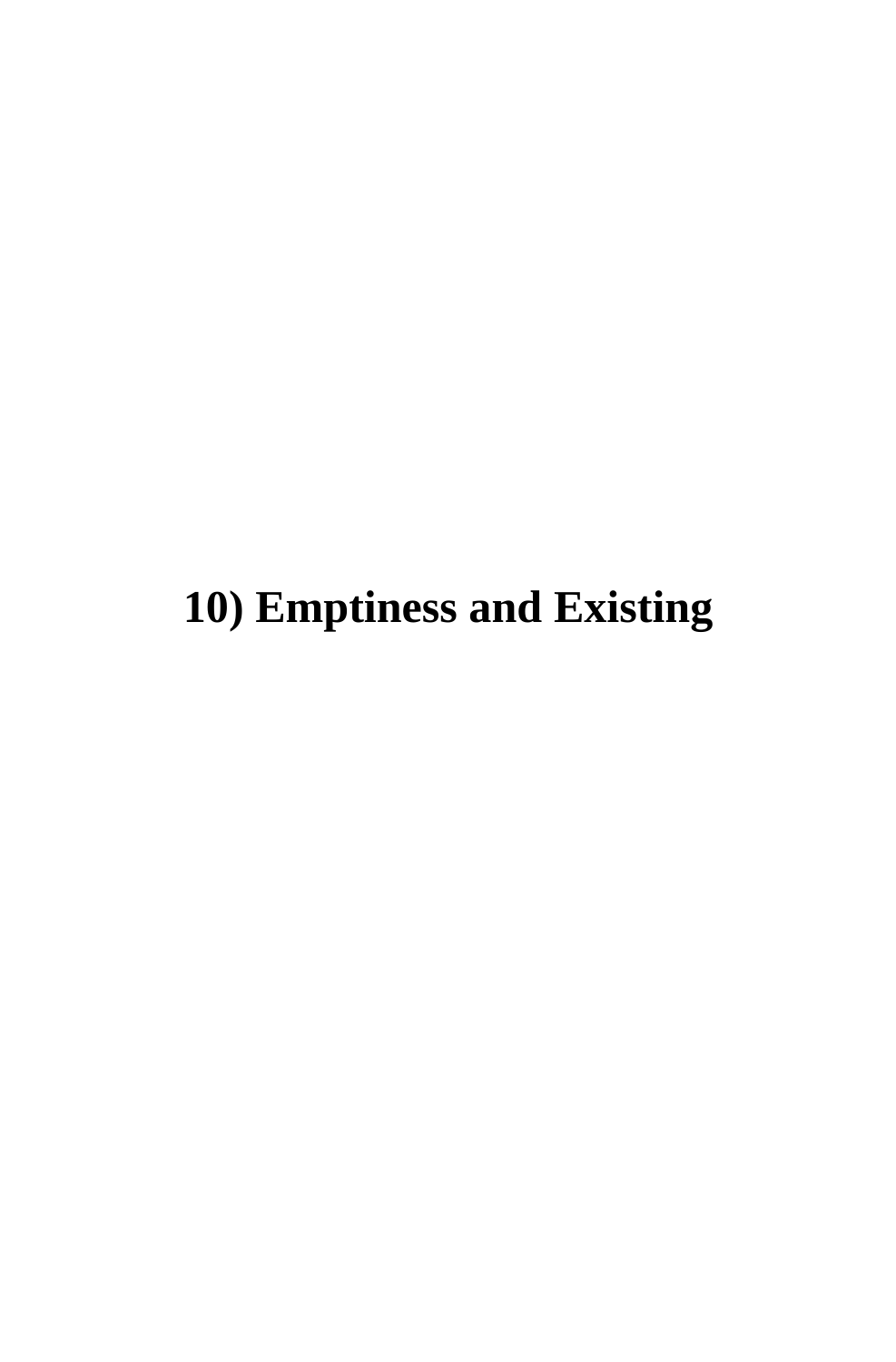We are afraid of emptiness. But, in Indian culture, emptiness makes it possible to think about fullness. In the same way, religions ask to meditate and therefore to think in a vacuum. Is it our Western culture that makes us afraid of the fullness of emptiness? How does existence wrap emptiness?

#### *Nothingness as the Absence of an Object*

If we are told that there is a pretty house after the street, that we see a vacant lot instead, we tell ourselves that there is nothing. But there is a wasteland. We were hoping to find a nice home so we think there's nothing. So emptiness is an absence of something.

#### *Meditating to Remember*

One might think that an animal that lives without a project should not be surprised. So for him there should only be a person without nothingness.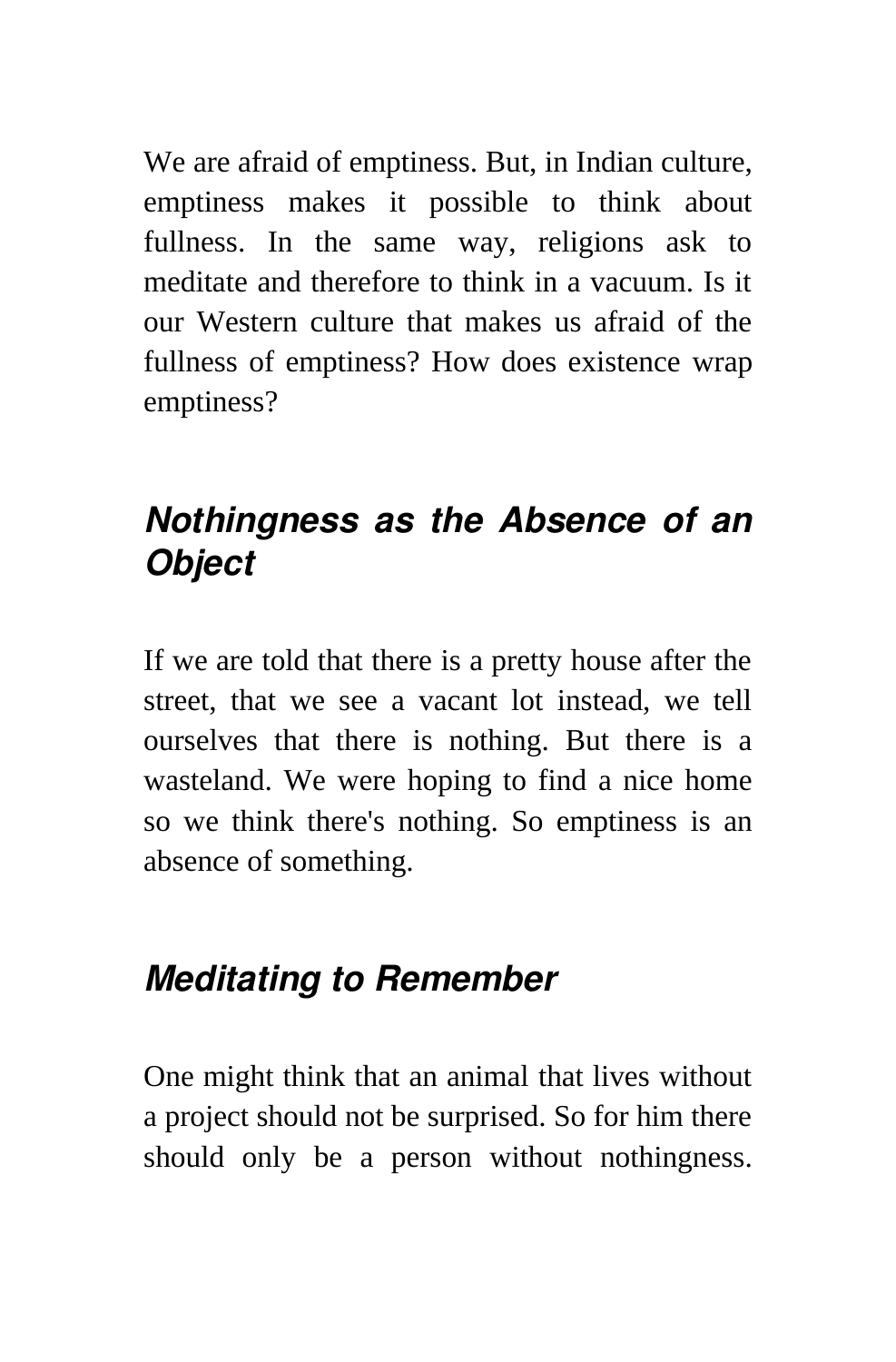When I enter a room and that room is empty I say that there is nothing. There is no thing so there is nothing. It is things' order, things that exist that makes me thinking of nothingness.

### *Existence is a thing*

If I woke up without being able to name anything, I would worry about this emptiness. Fortunately, the things I have stay there overnight. Everything stayed when I was sleeping. Very quickly, I have to go to breakfast. My ego is disturbed by this. He doesn't like to be disturbed. Ego then creates an things' hole where it is present. His ego's presence, not the thing. Jean KLEIN wonders how he can see emptiness when he is stressed and does not usually see it.

#### *Imagination and Nothingness*

When I'm waiting for someone and he's not there, that person's lack touches me. I guess he's coming. I live expectating so my life is suspended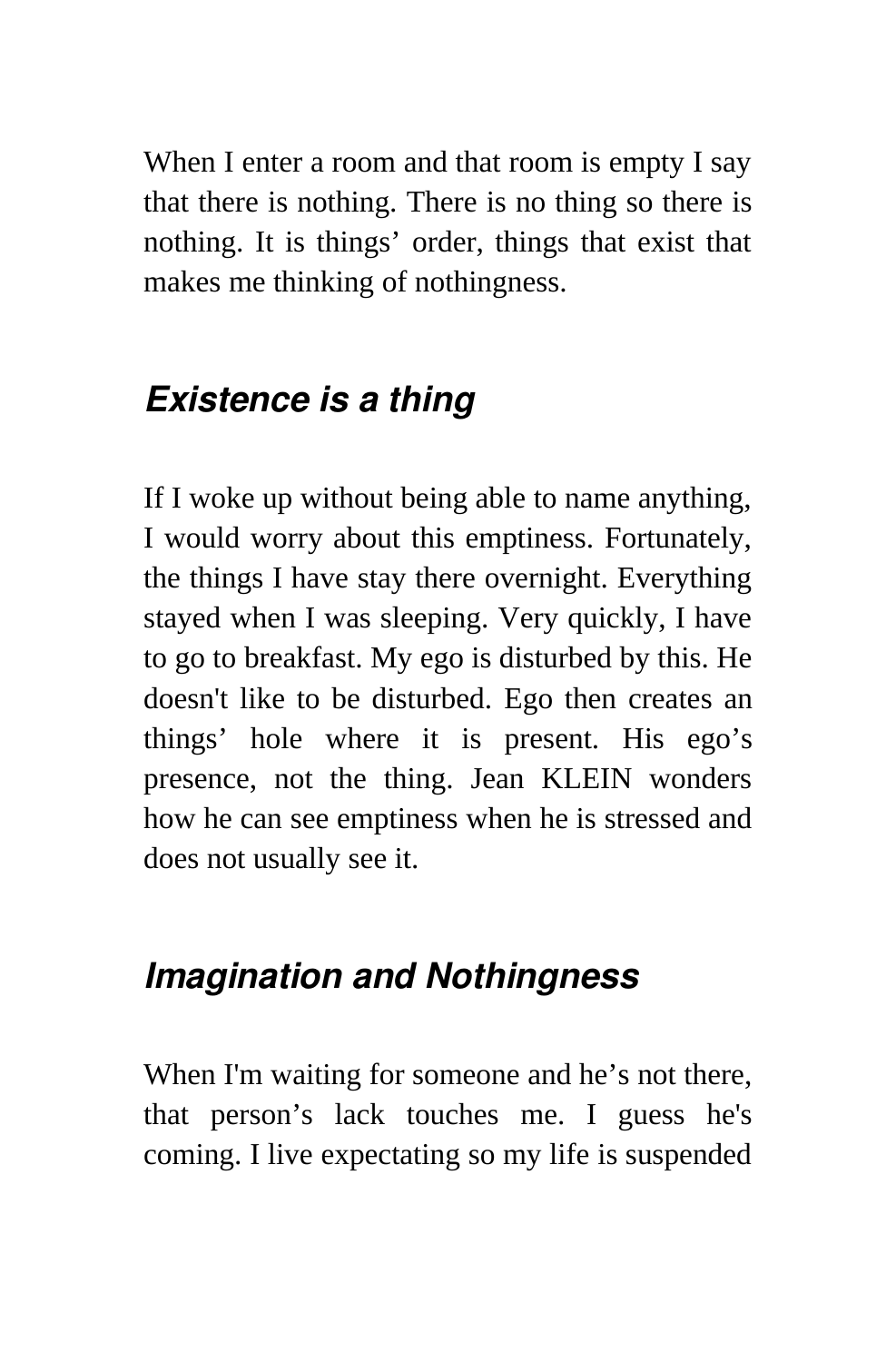expectating. I no longer live my expectation if I remain in absence's void.

#### *Absurd and Void*

If the person I am waiting for does not come, I live lacking that I wanted to have. Discomfort is created between that is and that should be. The emptiness' feeling is projected onto the being. I'm falling into disuse. I'm trying to remember the past. I want this past to maybe take place with another person for me to see him.

#### *Our Emptiness and Real Emptiness*

Emptiness is not things' lack. We need to feel what this emptiness is in order to better understand it. Vacuum is air's lack.

#### *Silence and Space*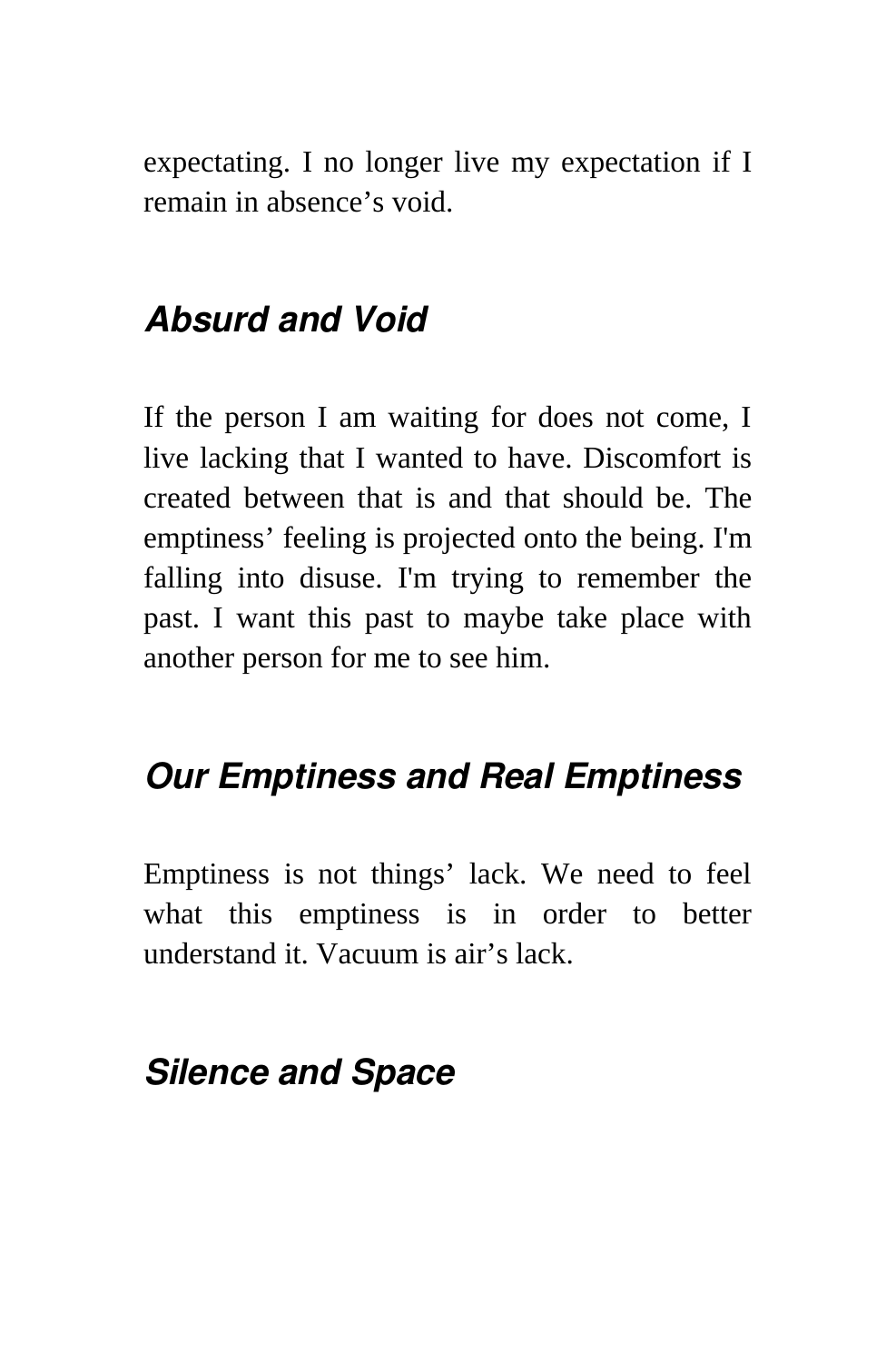For me to hear a sound it happened silence. To view a movie, you need a white screen. Furniture is in a space. It is therefore silence that makes listening music possible, just as the film is projected on a white screen, just as the piece of furniture is located in our visible space.

So any object is carried by void, is created from void and returns to our mind's emptiness. We filter objects around us but we cannot completely filter noise around us.

A full object is at most emptiness. In the same way, a galaxy cannot hold out without universe's help. When we look into space, we see a lot of stars. Yet it is a huge void.

#### *Unmanifested and Void*

Silence and emptiness have no existence. Yet they exist. Yet emptiness is used to create objects and silence is used to hear sound. There could have none but emptiness in the universe, but that's not the case. There is even life.

We are not aware of emptiness because we refer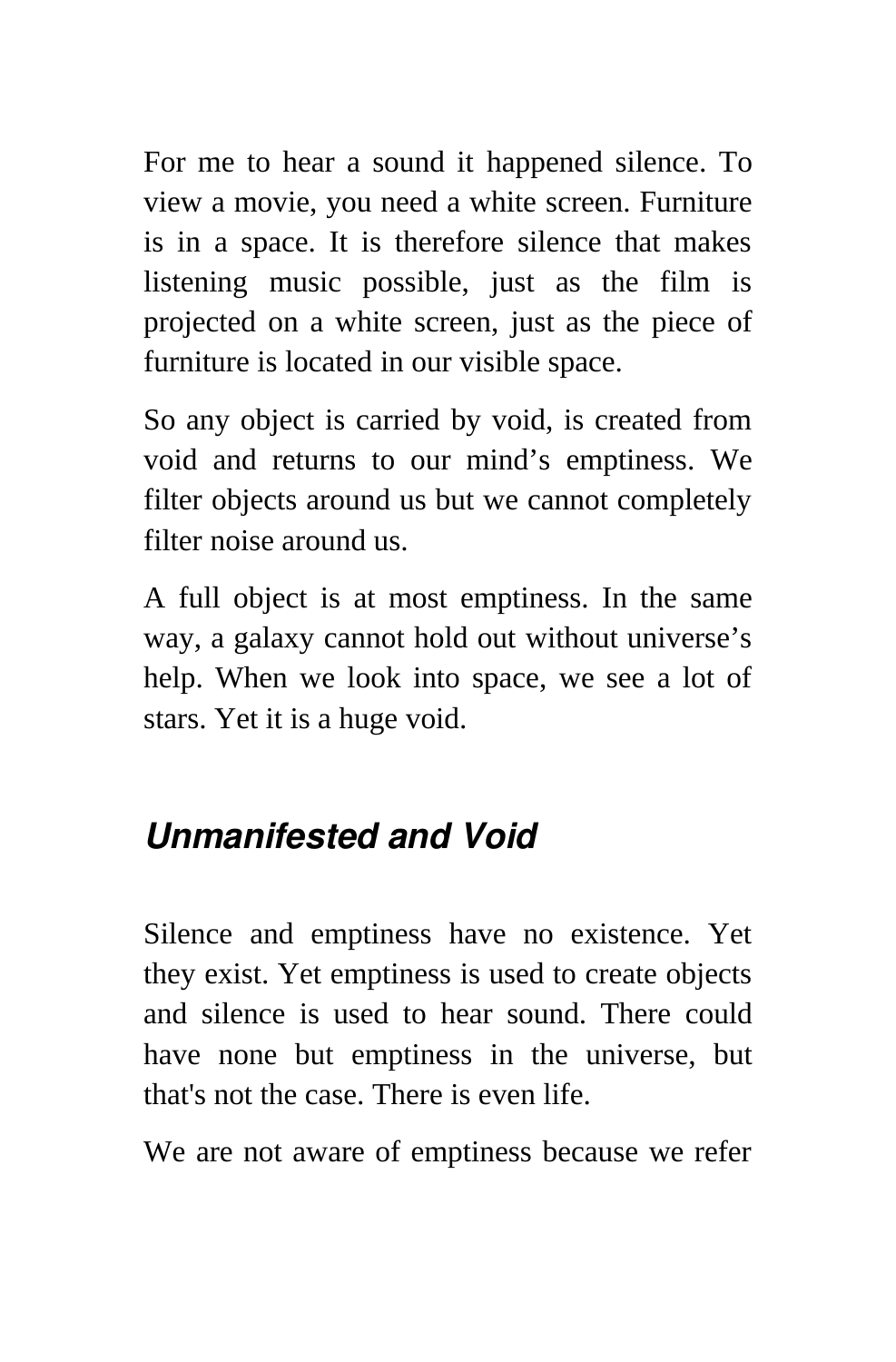to objects or beings. To be aware of emptiness, We must meditate while having a calm life, without quick images.

## *Its Stillness and Emptiness*

Ego is vigilant and sees thinking things, an ego, an individual, a person. Yet in its essence, the ego is non-objective. He is at the very first time born from nothingness. To see the being it is necessary to be amazed by it, to see from the unexpected, which often happens. Being attentive makes it possible to be amazed to be and to see other as soul.

#### *Emptiness is Consciousness*

Emptiness is everywhere. It allows soul's waves to go into bodies activating matter. Emptiness allows consciousness.

You have to forget yourself in order to see soul. After many stages where we calm our soul, we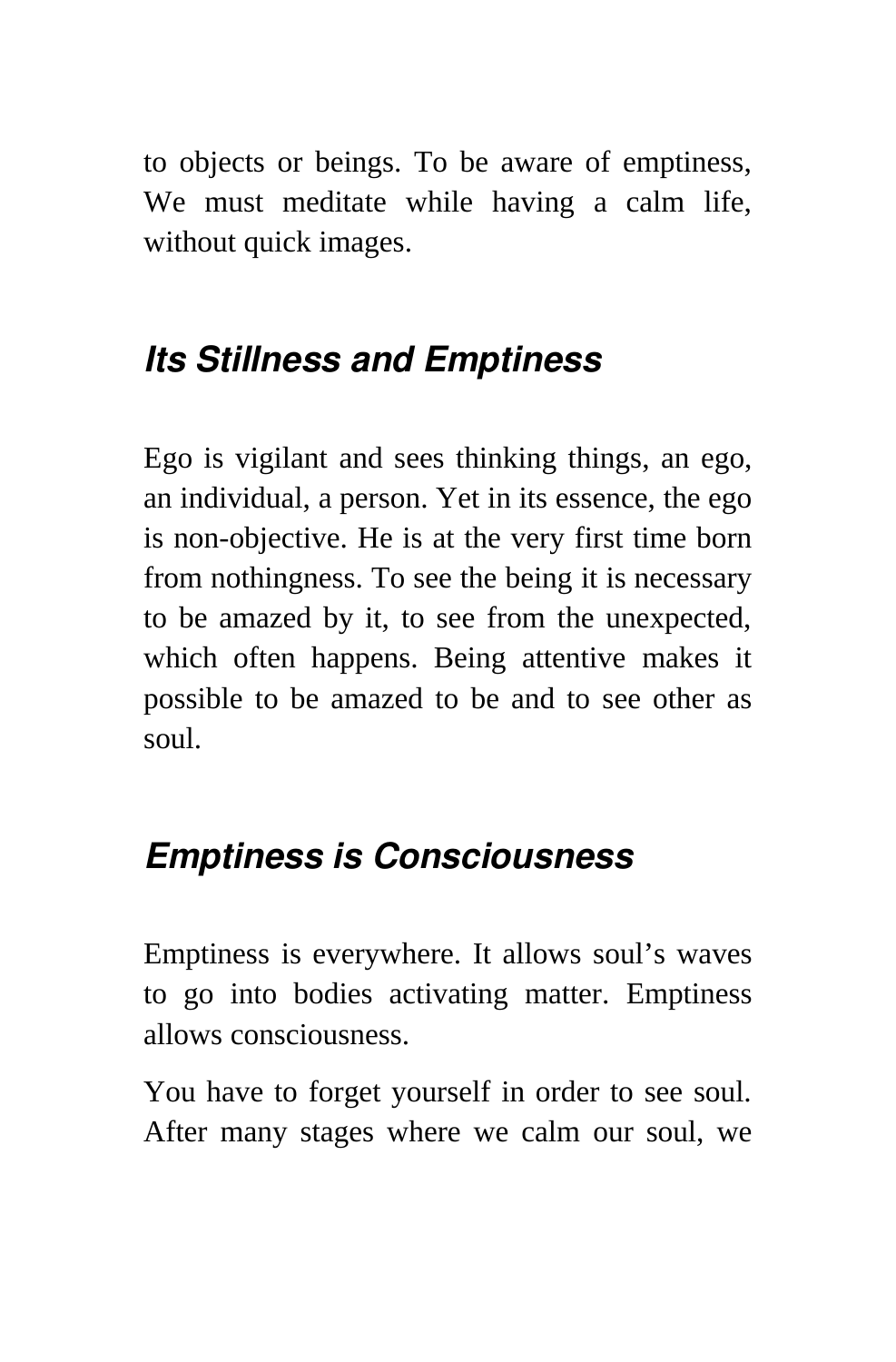see others not as objects but as beings, so emptiness allows us to see consciousness.

Consciousness cannot be perceived as an object because it is not seen. We haven't even found it in our brain, but when it expresses itself.

Meditative state is a state without any choice, without any object, but working, where there is no goal or result to achieve. Meditative state is not physically localized. So we see with thinkings and questions our soul.

Anxiety that Western culture causes to bear towards emptiness is far from perceiving soul's emptiness. Perceiving soul therefore requires taking new bearings seeking truth.

Douglas HARDING wants to ask how to cut off mind's head in order to see soul. Thus, after a series of questioning, he reborns it before seeing soul.

Writing it allows to see oneself as another. So, it's easier to forget about your body. We abandon our ego into this vision's emptiness. We then feel a presence. We discover our soul.

We then observe in his vigilance's restlessness,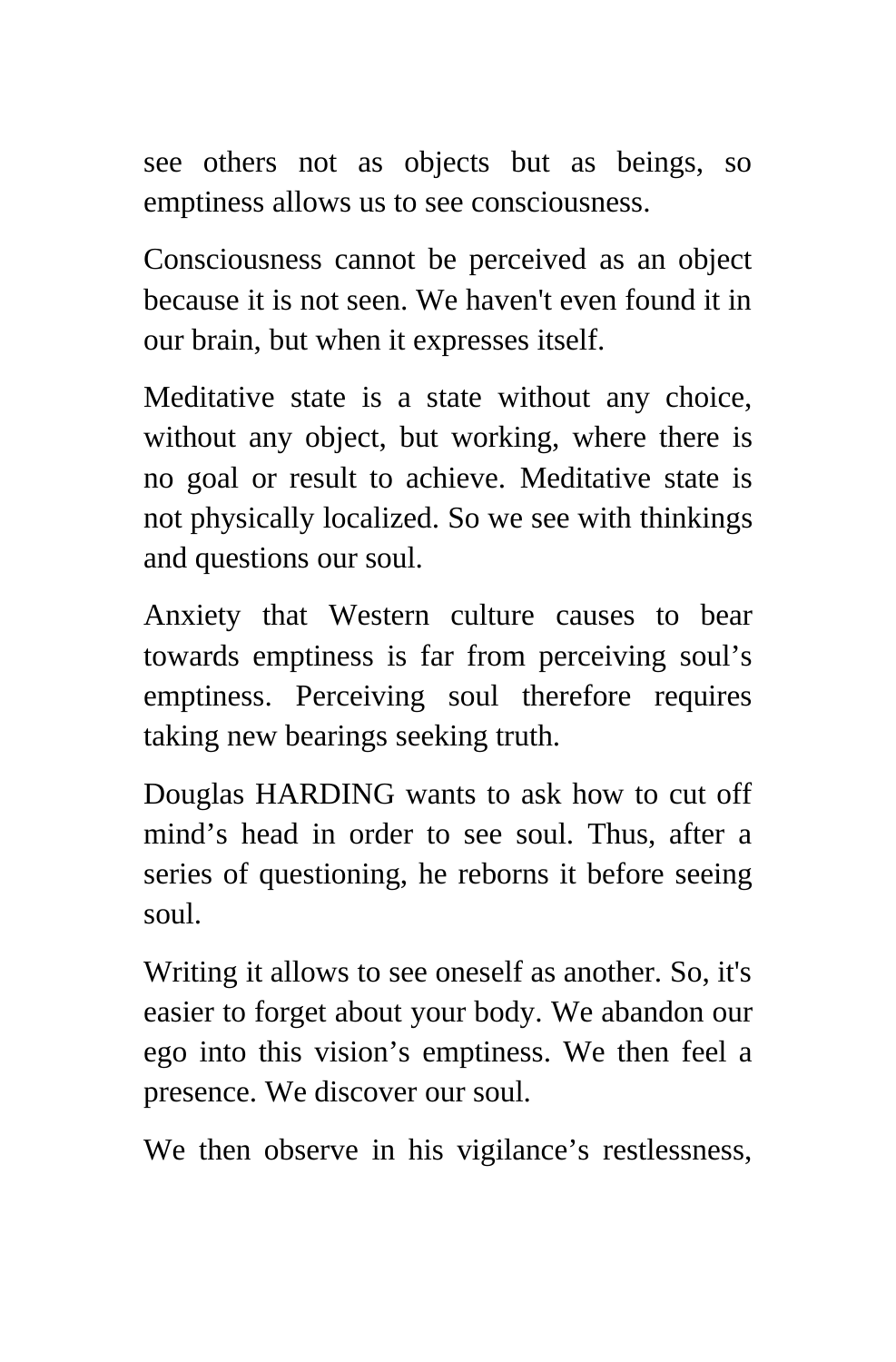with restlessness and confusion in his mind, the state of well-being. We live in real.

Vacuum creates matter. We are made of matter so we think something is needed. But emptiness is the basis of everything.

Emptiness is not scary really. Understanding that we are made of emptiness and living in the fullness of meditation allows us to pass fears and anxieties.

Ego is also in a vacuum. Self-center is empty also in our world. If we refuse to conceive emptiness it leads to nothingness.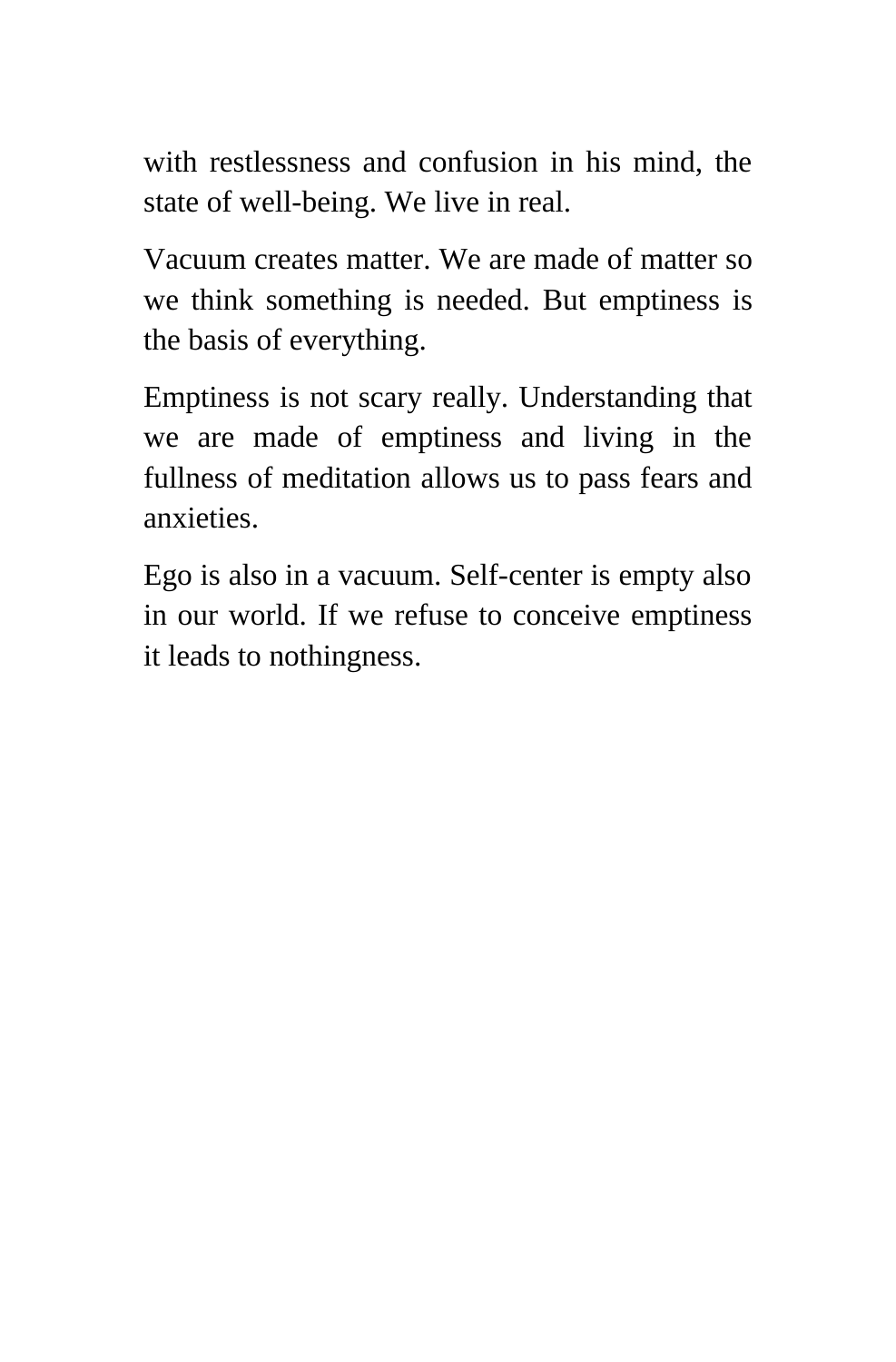## **11) Quantum Vacuum Field**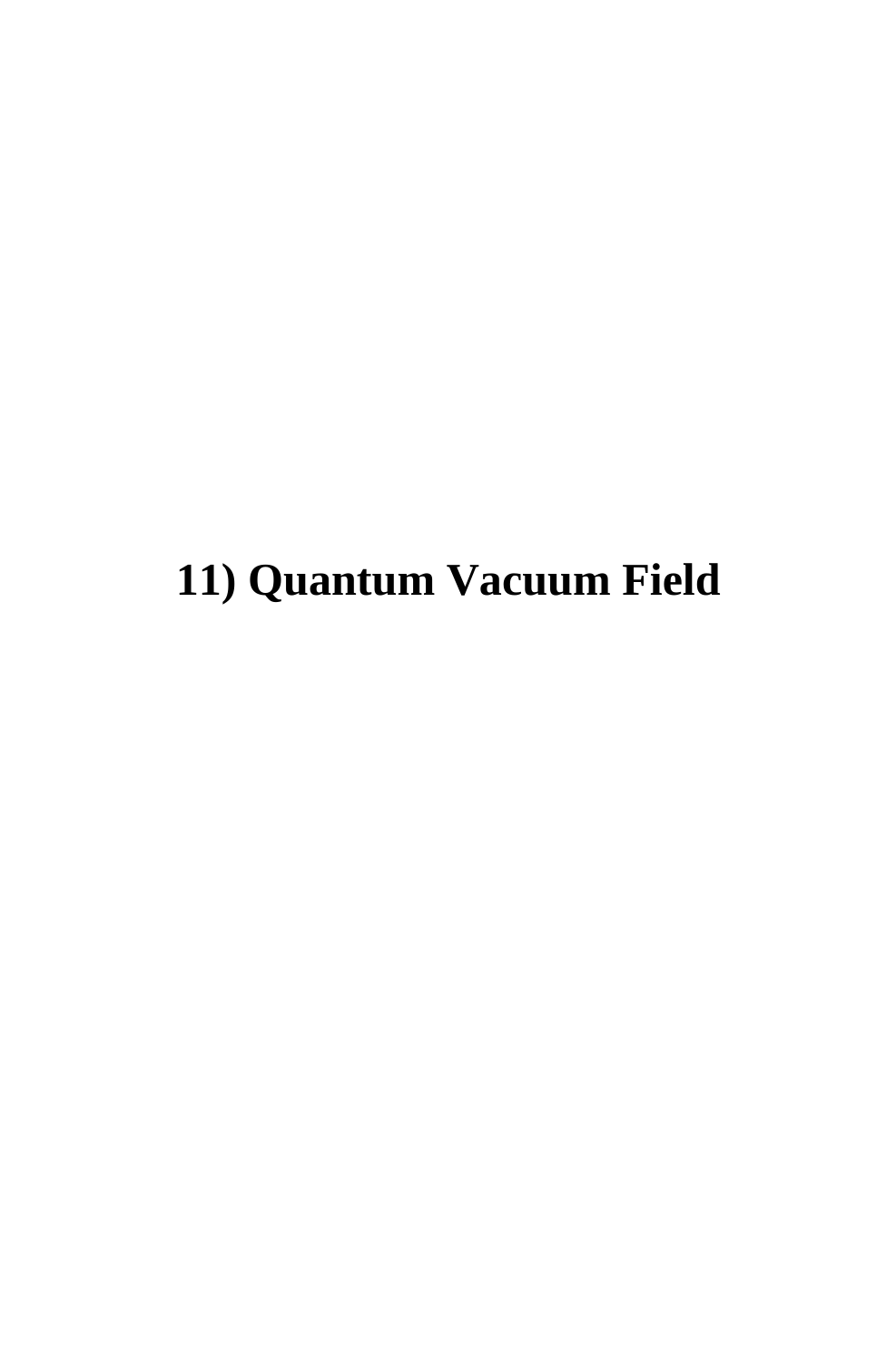Nuclear fields are also called weak interactions and strong interactions.

There is also HIGGS field that gives mass to the particles and creates atom.

We have also seen fields' perception, which is essential to understand fields, in a period when empirical approach is widely used.

A shape is energetic, due to a wave which creates shape in previous fields. It therefore lacks pulsating scale where a reality comes to be structured, but which requires to be fully understood.

SHELDRAKE was named in Chapter 7. Morphic field makes it possible to understand life. This is about quantum biology. The information field that organizes nature runs us to Quantum Vacuum's field.

But we have to be sure. LASZLO tells us that we must be sure of this thinking. Like Electromagnetic and Gravitational fields, Quantum Vacuum field cannot be seen, not even heard, not touched, not dripped, not felt. But it runs on that we already know.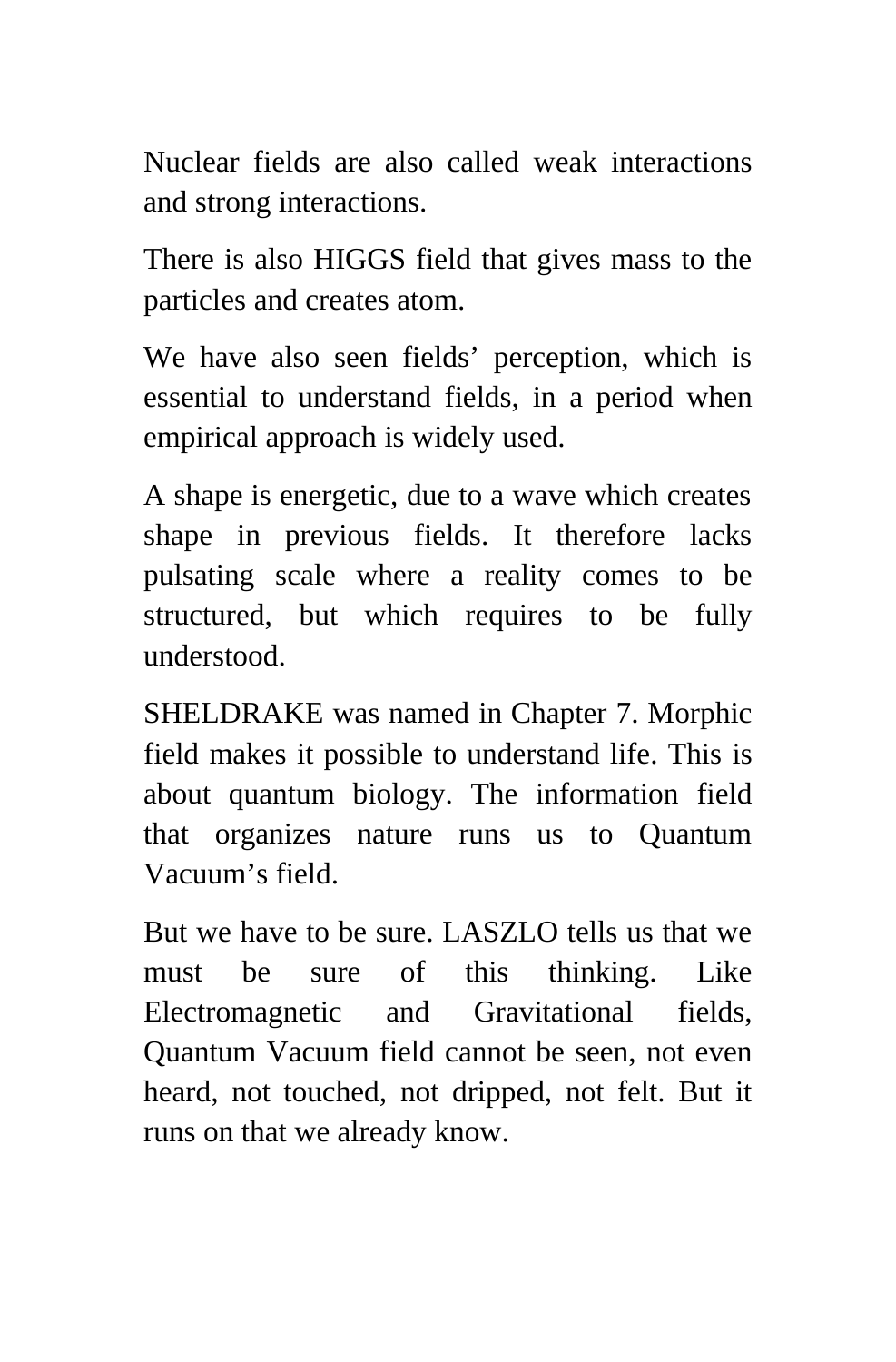#### *Quantum Vacuum Field in Universe*

Our Universe should have bloomed 12 to 15 billion years ago in a sort of organized explosion. There should have been a waves' instability in the quantum vacuum at this outbreak's origin. There should have been a huge fireball that should then have spread into the void.

In the next milliseconds, matter was created. Particles and anti-particles are created to separate into two universe's different parts. This creates our cosmos 200,000 years later. The Gravitational field has ran for this. The first stars are formed 200 million years later after hatching. Galaxies should be created a billion years later. For me galaxy body is created at the same time as the stars or very soon after.

## *A Flat Universe*

Matter curves space-time. Universe is expanding with anti-particles bringing a rebound. The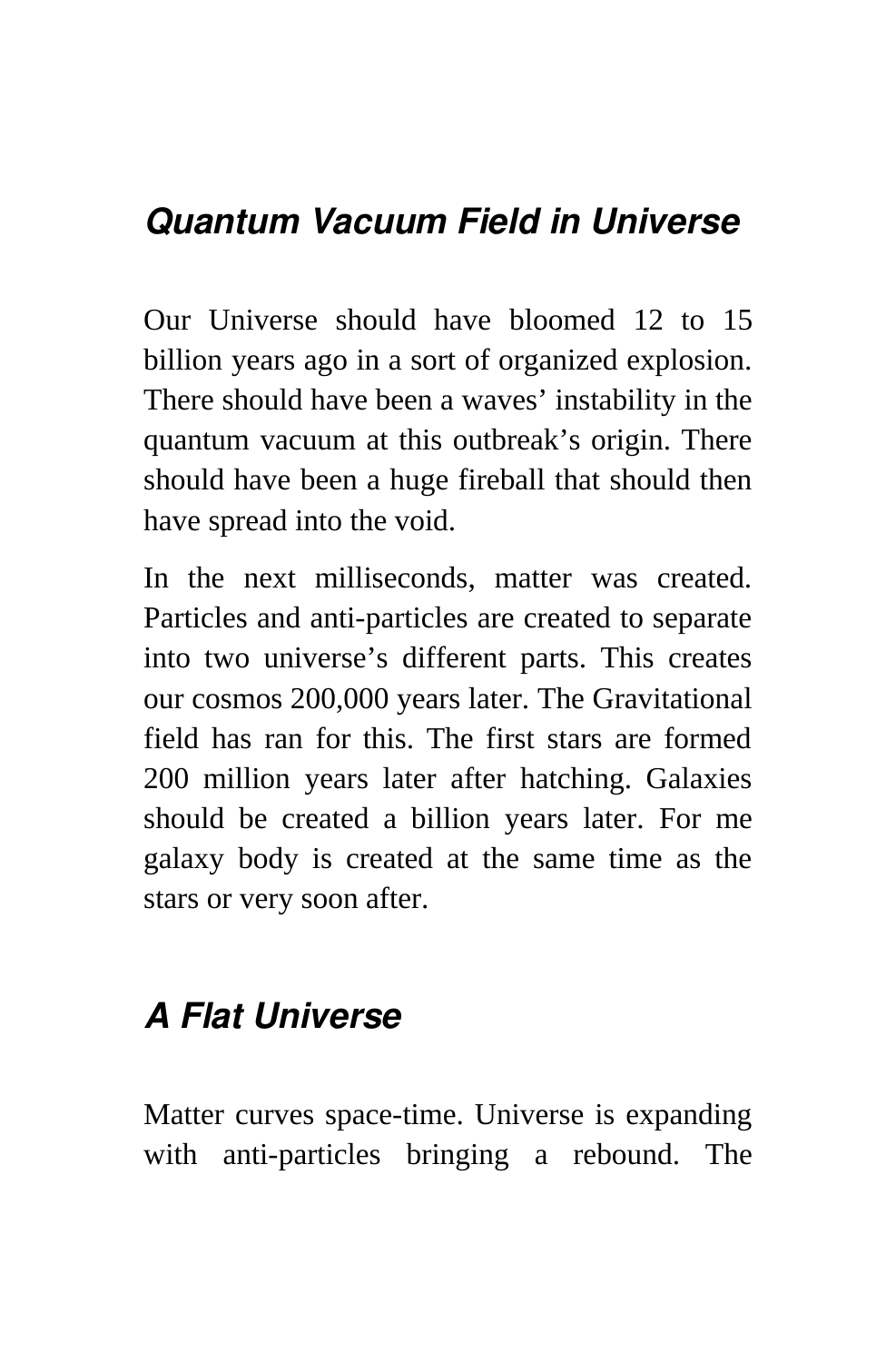universe does not withdraw into itself or escape too quickly.

In 1998, the BOOMERANG program was rolled out. Then came MAXIMA and DASI. We are in a flat universe.

If the universe is flat, the big bang's outbreak was precise at one on 1050. This is a prodigious accuracy. The slightest distinction should have made the universe fold or expand indefinitely. So with that, there should have got no chance creating our universe.

## *Expansion is Speeding up*

Standard model tells us that universe's expansion should slow down. But the model of negativemass particles, which we explain, makes antiparticles' force speeding up the universe's expansion. Jean-Pierre PETIT explains this model with the JANUS model.

If the Universe's expansion had been one billionth less, it would have collapsed. If the expansion had been one billionth more, it would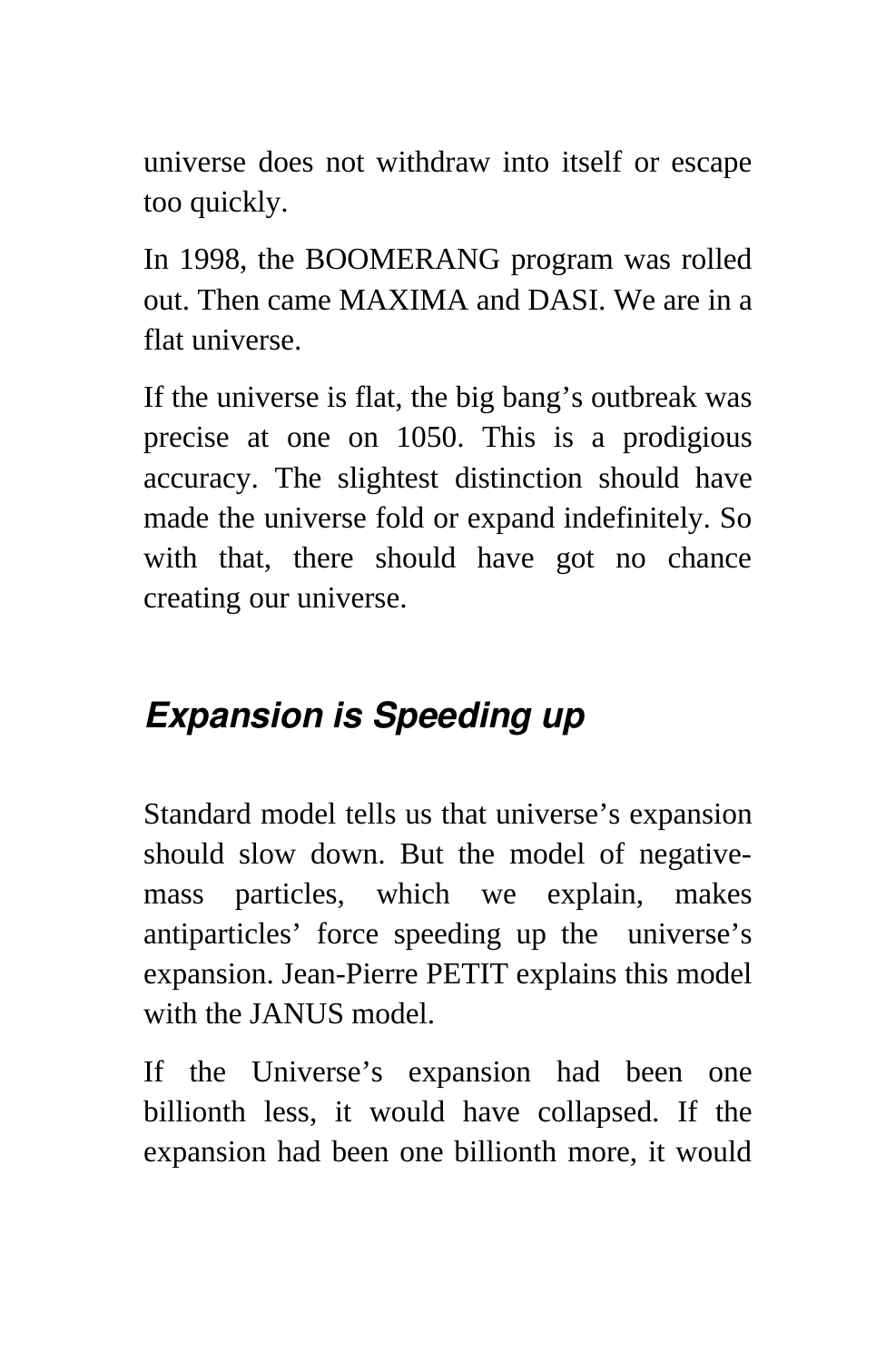have spread in cold, with diluted gases.

If there was a billionth difference between the Electromagnetic field and the Gravitational field, stars would not have been created.

If mass difference between proton and neutron were not exactly twice that of the electron, there would have been no chemical reactions. If the charge of electrons and protons did not balance exactly, no material would be stable in the universe. So the universe is a plant with a soul.

#### *Multiverse and Soul*

Waves create particles, particles create atoms so creating a HIGGS Boson. So the universe is still being created. Instead of billions of billions of created universes, wasn't the first life that created a soul behind our universe, in which case there would be souls' multiverse linked to matter's universe.

If we live thanks to waves that create us, these waves come from somewhere. We are just discovering matter and waves.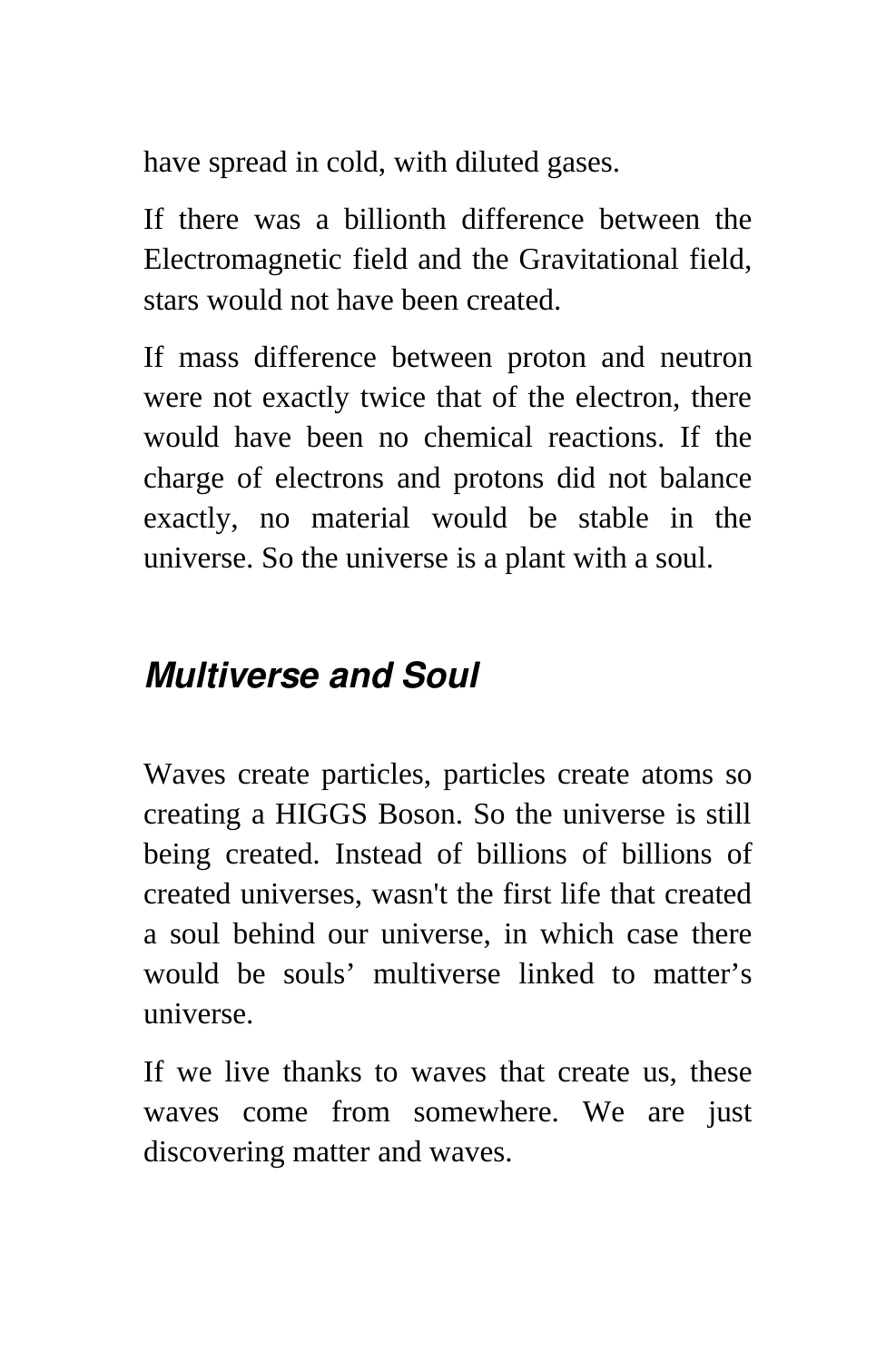The speed is due to soul slowing down time. Life allowed to slow down universe's speed. The first lives were used to do this.

Our universe was built on universes's memory in the emptiness's vastness. It is used as a smuggler for other universes.

#### *Quantum Vacuum Field and Life*

The Cartesians' animal-machine is an outdated image. The body is not a statue, but it is governed with fields coming from quantum vacuum, creating an automatic and spontaneous activities' myriad, with a mind capable to anticipate the unexpected.

How can the holons run together? This cannot be done only with matter. Even a computer is not so subtle. One's behaviors are rude and repetitive. Holons explain that multiverse's theory, consisting in assuming that there would be trillions of billions of universes, does not stand up.

Biochemistry does not allow at all to explain how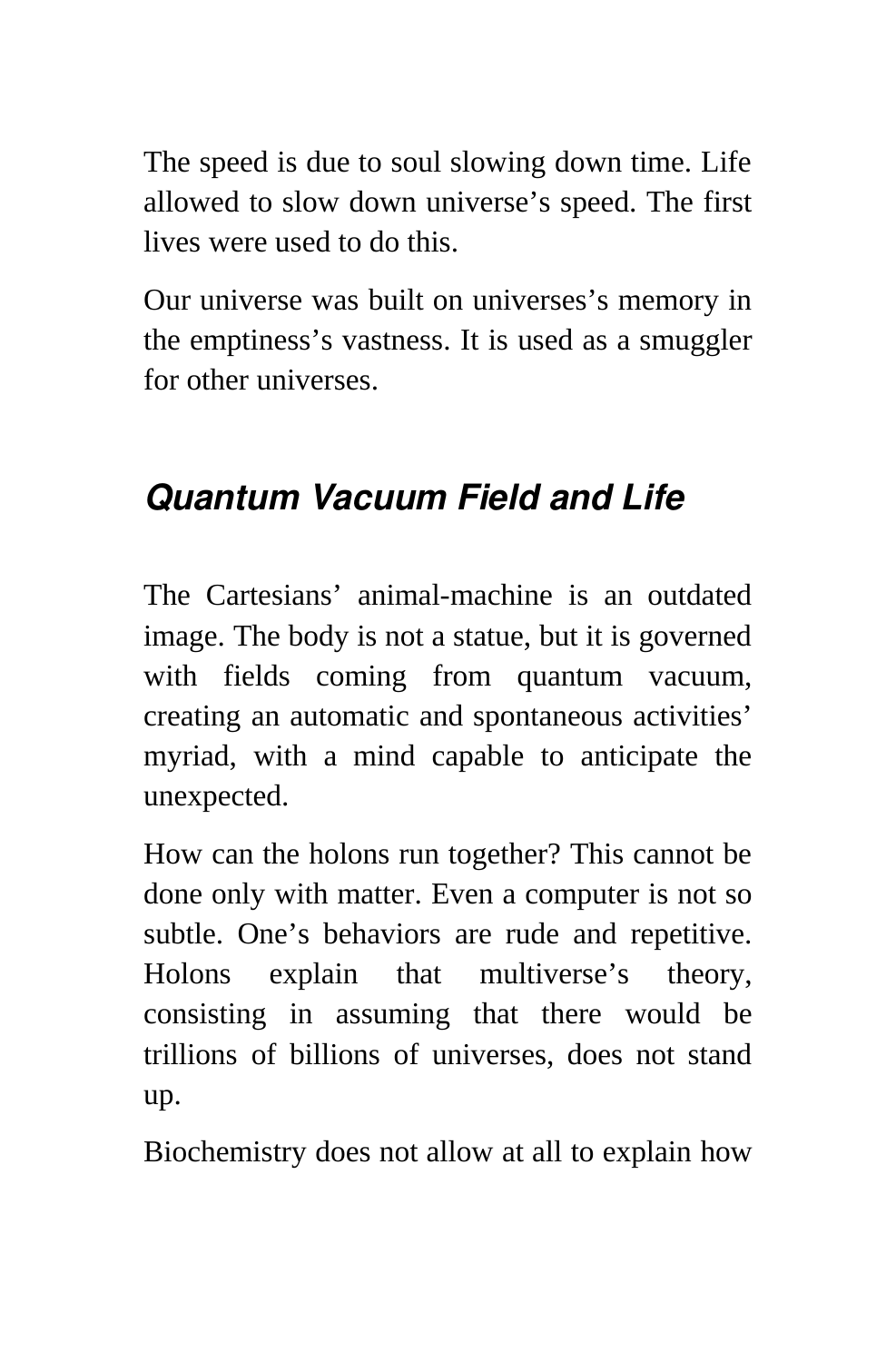body reacts so quickly. Nerves are rather slow, information does not go beyond 20 m/s. Let's not talk about information's transmission with cells. Body communication is global, heterogeneous and multi-dimensional, everywhere in the body.

To signify this speed, we say that the tissues are BOSE-EINSTEIN condensates, that is, same bosons with specific properties. We distinguish interactions and body because biology thinks with cellular capacity.

But many biological processes are macroscopic. Luc MONTAGNIER proves that DNA is created with quantum vacuum's waves. In the same way it takes a set of wave functions to generate cells and to signal in body. We are begining to do this in quantum teleportation.

Hans-Peter DÜRR, HEISENBERG's ex-assistant in Max PLANCK Institute, directs research into the tissues' superconductivity. Electromagnetic radiation that surrounds electrons in biomolecules vibrates from 100 to 1000 gigahertz. The oscillations of these waves are related to charge moving. According to DÜRR, some of these waves would connect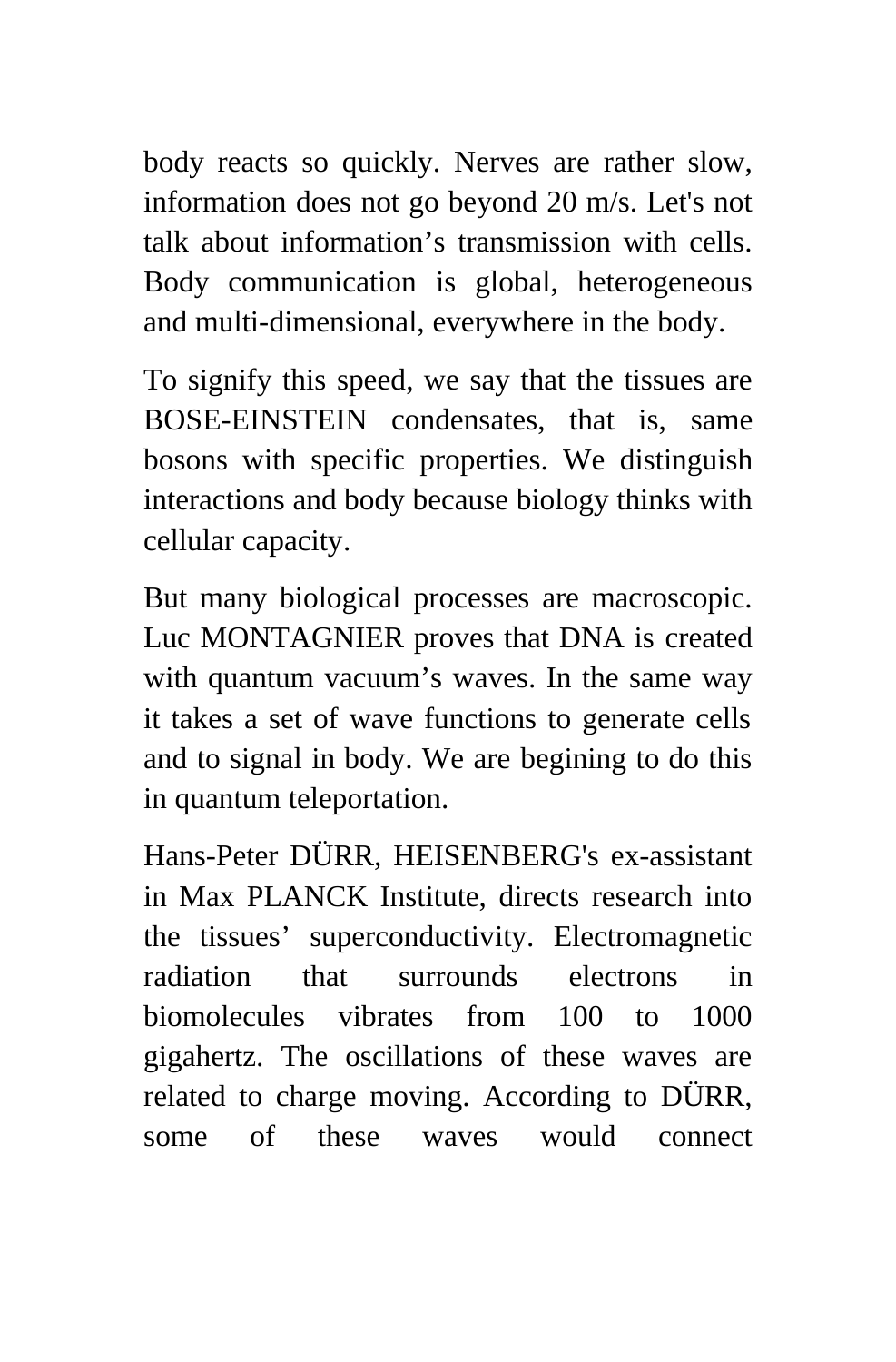biomolecules, cells, or entire organisms, with macroscopic superconduction at ordinary temperature. Life uses quantum effects.

Telepathy would therefore be used by nature, especially for a persons' group understanding each other. Indeed, when I speak, it forwards for two individuals to understand each other. If feedback is a word we don't understand, we don't move forward. That is why we cannot create a dialogue between species. SHELDRAKE is right when he says that telepathy is a nature's property.

#### *Genome and Phenome*

Recently we viewed that genes are their expression's part. Environment where are genes influences. It's about phenome.

For a long time it was said that genes ran randomly without environment's influence. In 1859, random mutations' concept was introduced. However, it was just until the late 1980s that DNA sequences' keys were found. We fully identified the genome only to the 1990s.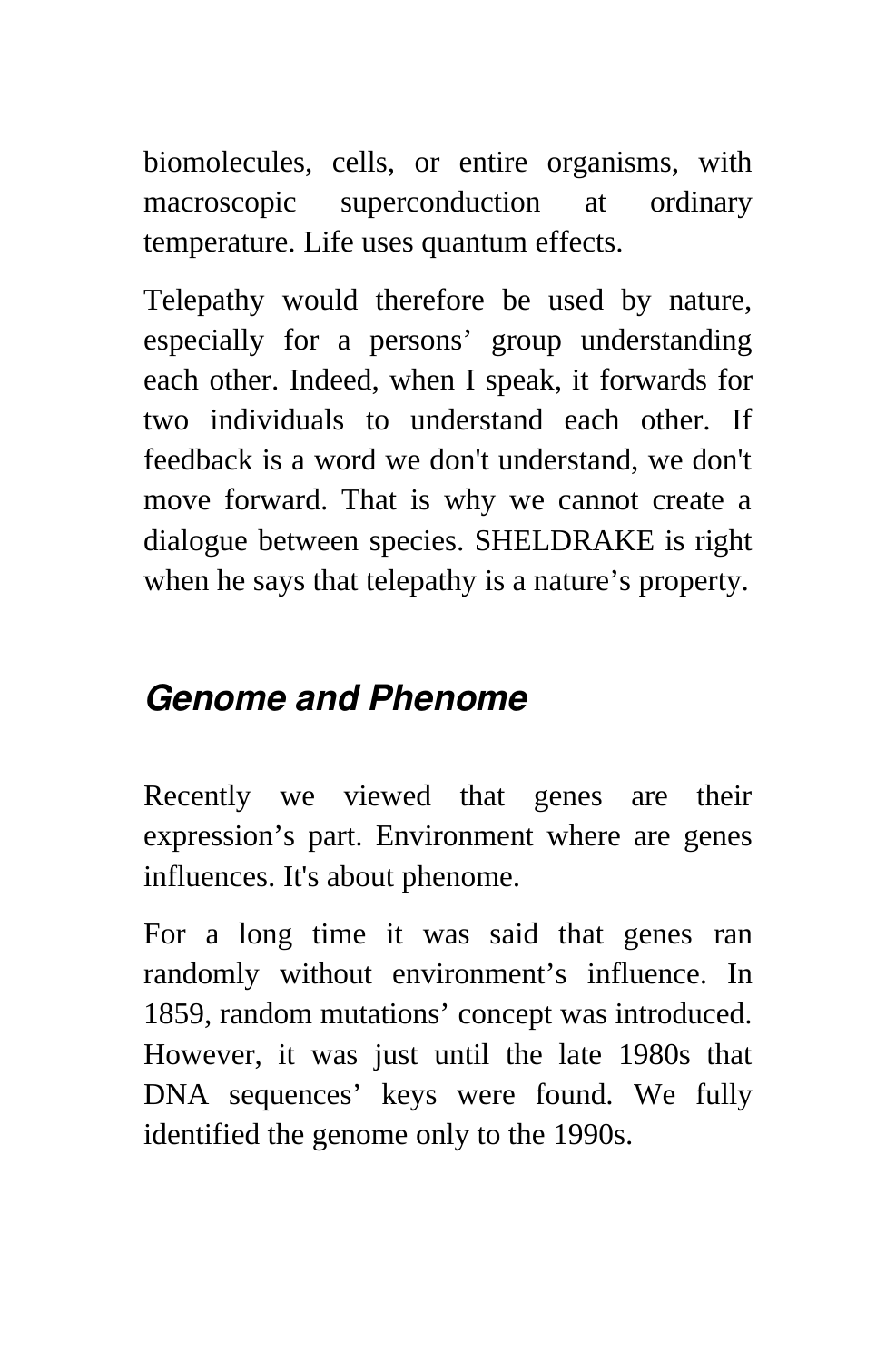Now we know with epigenetics that DNA reacts to its environment. We know that viruses can modify cell's DNA. Thus we can say that sperm also acts as a virus with its egg.

Species' growth was so rapid at the beginning that it is impossible for evolution to happen lukily. So there have been so many human species created that can procreate with each other that we can say that a God wanted the human species to be present on Earth for a long time.

Michael BEHE tells us that in a complex system, components are so fully linked that, if we eliminate one part, the whole system is impacted. It is therefore a precision's act to create this interconnected system.

A mutant genome with lukily mutations is fully incapable to create a functional mutant. Darwinians are blocked by this possibility. So they explain that mutation tunes in with its environment. But in this case, mutants do not survive and are eliminated. Yet normally mutants survive.

So life's whole is an interconnected system. LASZLO tells us about feathers' evolution. To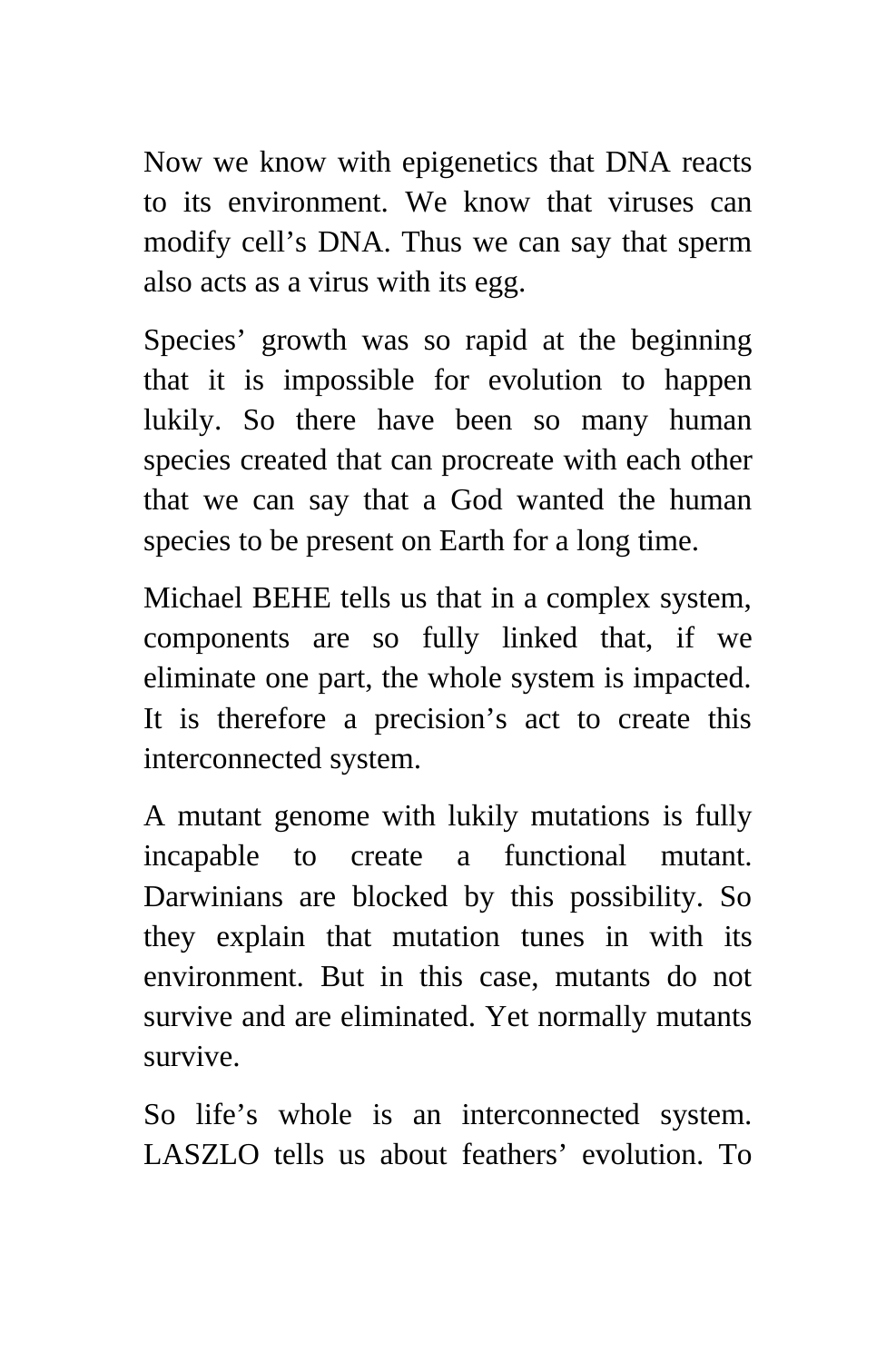have feathers, it is necessary to have a change in muscle and bone matter. An independent mutation will make mutagen less compatible to its environment. "In this case it will not live along in the natural selection's merciless world. »

Genome must therefore be linked with environment where species live. The electromagnetic and quantum fields make it possible to create the mutations. The organism has its own coherence linked with world around it.

LASZLO gives another example. Spiders use a tiny part of their small brain to create a web. The magnitude of the information is nevertheless substantial, with the selection of the place, the materials, the construction method, the flexibility, the stress which are considerable. The brain alone is not enough to create the canvas. Everything should be memorized in DNA and turned on to the next generation without fail. We cannot confide on learning with trial and error in this case. There is necessary whole stream information that is not found in spider's brain.

SHELDRAKE advances that identical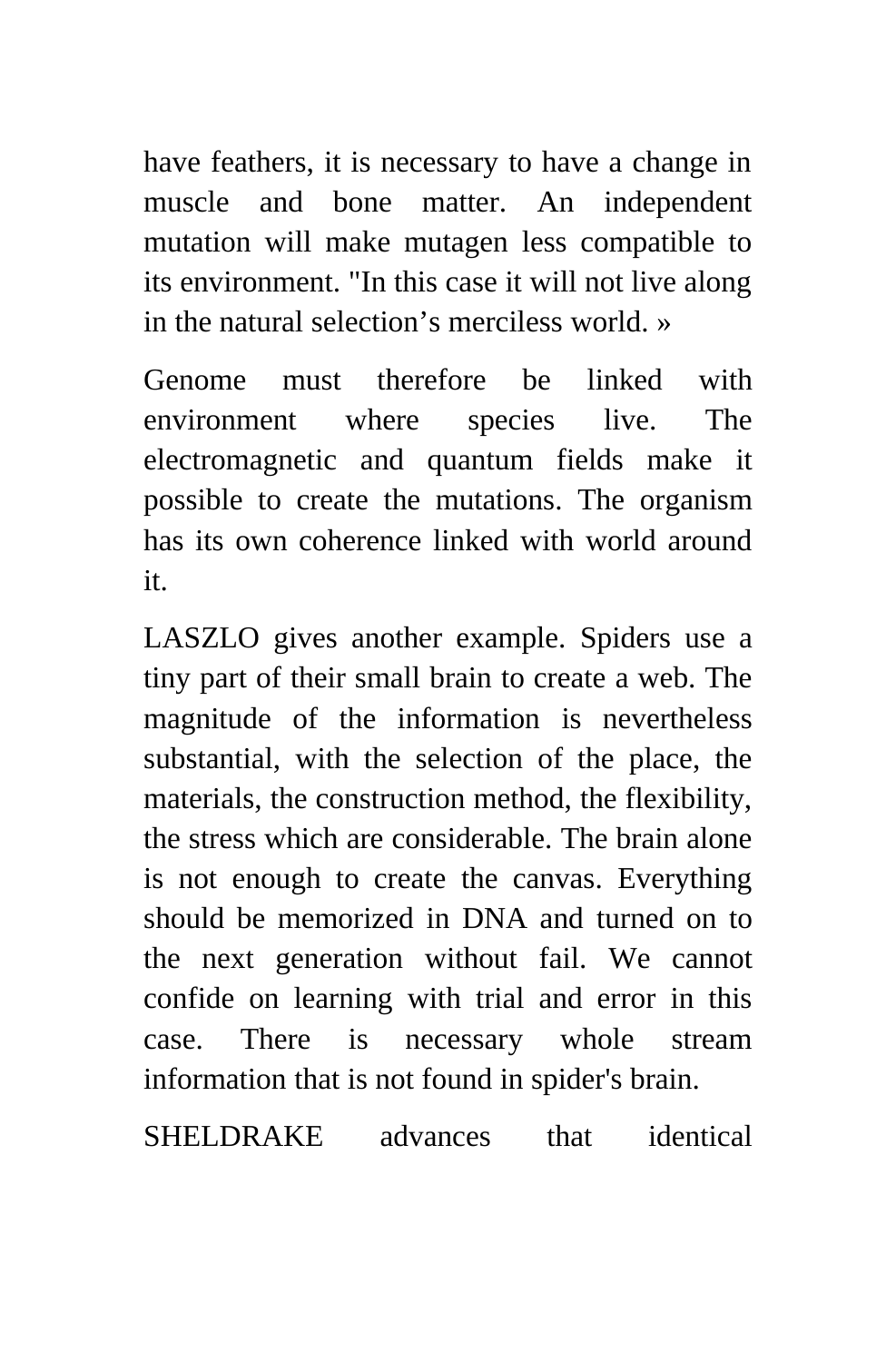behavioral's reappearance changes. These behavioral changes cannot be written into DNA. So quantum vacuum field informs everything about everything.

## *Field Effects*

When NEWTON sees an apple falling, he does not see a gravitational field influencing the apple. It can not but he notes a gravitation's effect.

Similarly the electromagnetic field's effect is the waves' transmission. We do not sink into the ground after a fall. The field forces ran on the gravity field even stronger than gravity.

## *Nature's Information*

Information is a scenario imposed by a transmission channel. When I have an idea, it is related to the information provided. This idea takes into account every analysis that worked out before. It does not reduce analysis but allows to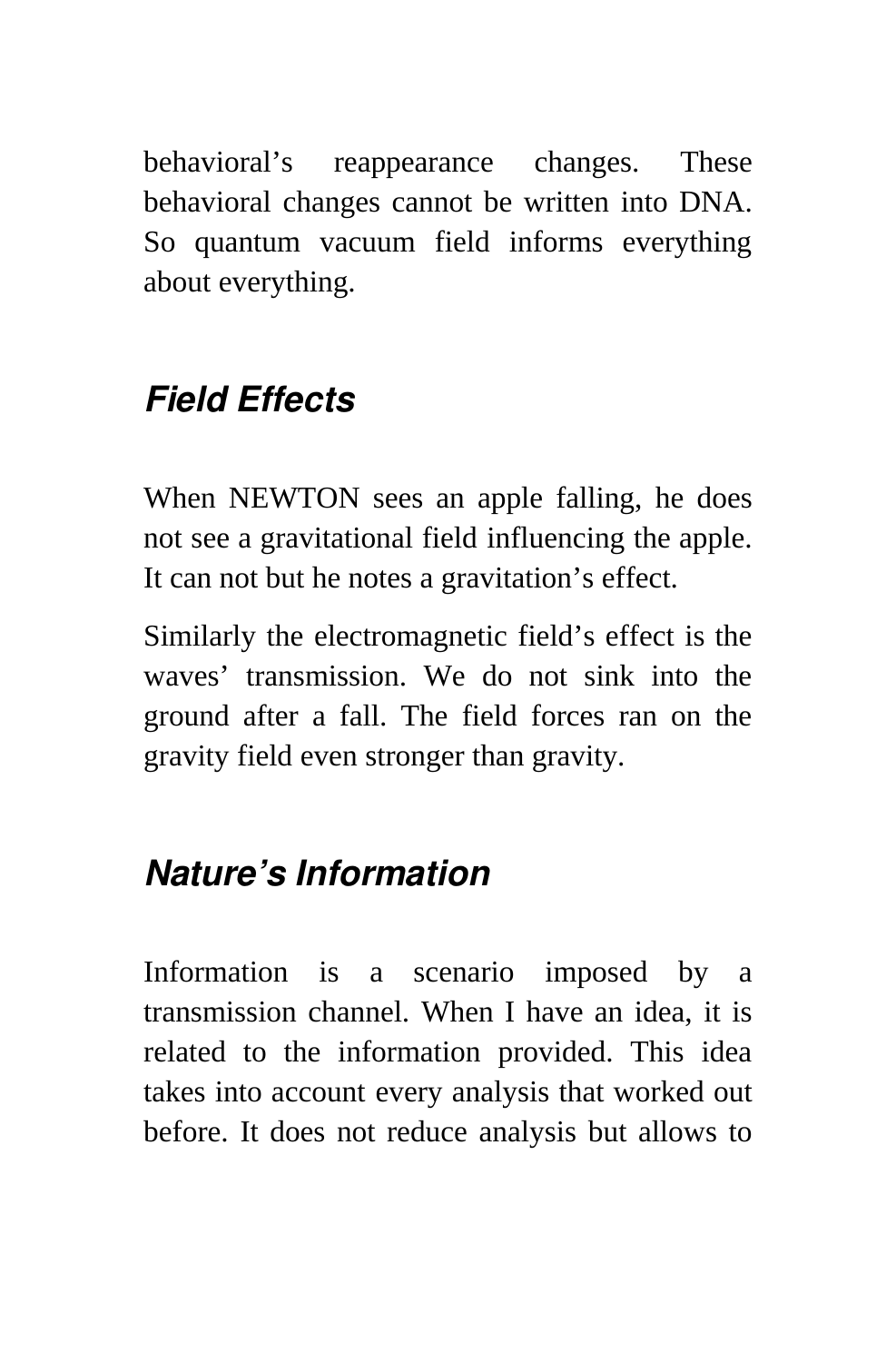create a new idea with it. We then wonder how we could have had this idea. The idea came to me from my mind which interpreted situation's analysis.

LASZLO says that information is a "subtle, almost instantaneous, non-evanescent, nonenergetic connection between things located in different places of space, at different points in time. »

Quantum vacuum field thus transmits information, information processed by mind. So information is universal but different depending on mind. So there are similar waves that give information, like a tuning fork always the same.

Quantum vacuum's information runs a billion times faster than light's speed. On this scale, we can proceed on matter and create galaxies and planetary systems' holograms. Again everything is connected with these waves. The waves orchestrate planets, stars and galaxies' path with coherence.

Fundamental universe's equations fit on a wall. Their tuning is obvious. Their consistency is very precise, from the infinitely small to the infinitely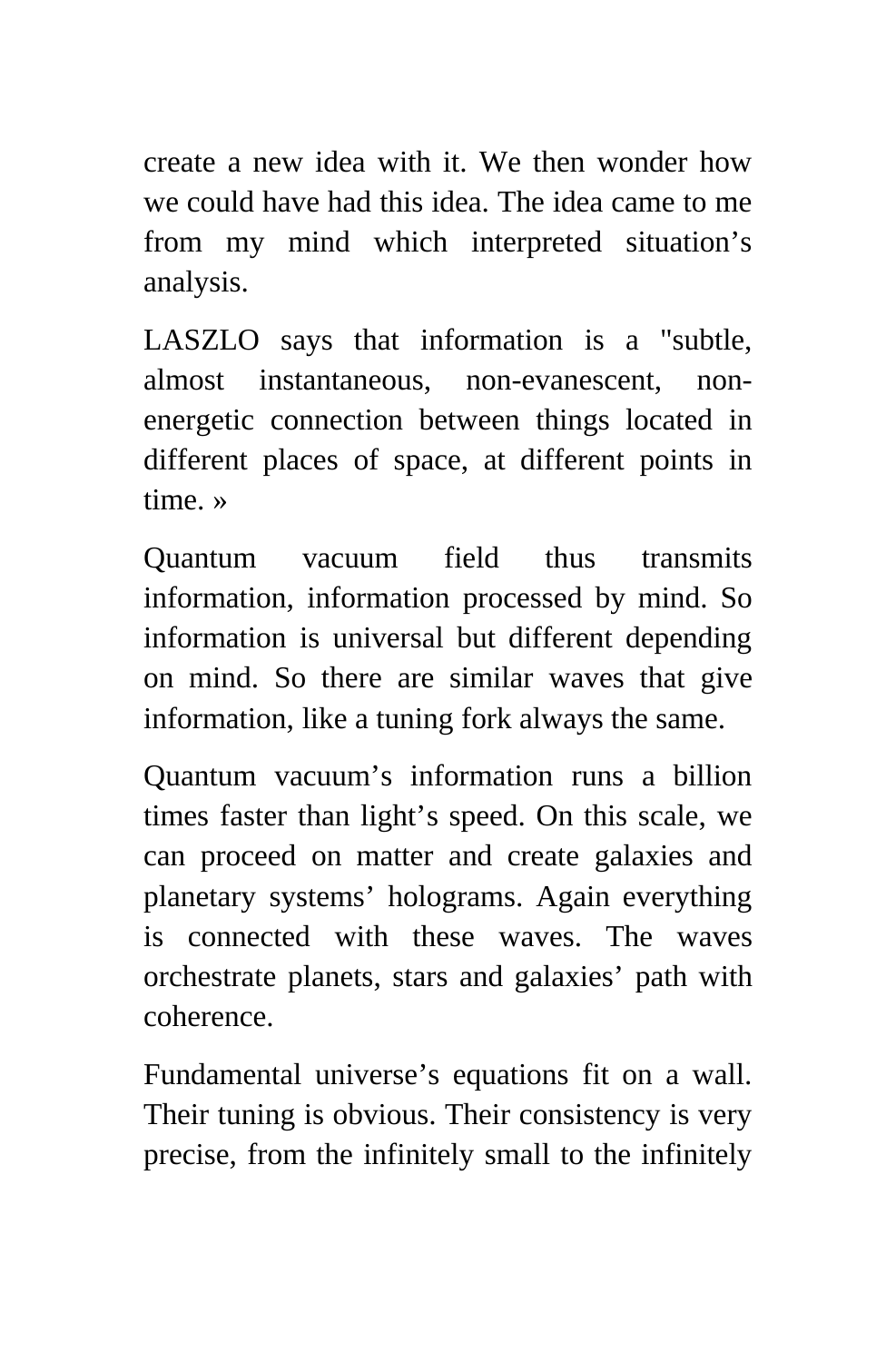large.

Quantum vacuum field captures information from the infinitely small to the infinitely large. It interprets it and brings solutions to the universe's order. So a parallel universe has hatched in ours. Life is organized very early, sooner than we think.

So life uses a quantum vacuum field. Our body runs quickly at the cellular level thanks to a quantum vacuum field. Also species' spirit is disseminated with quantum vacuum's waves.

Genome will mutate correctly if the animal changes its medium according to that animal sees. Mutations will quickly get used to changing and will aim right.

So we are close to Egyptians' vision. They talk about energy exchange. Wave energy penetrates well into each animal acting according to it. Energy makes life. So at the beginning there is only energy, as the Egyptians tell.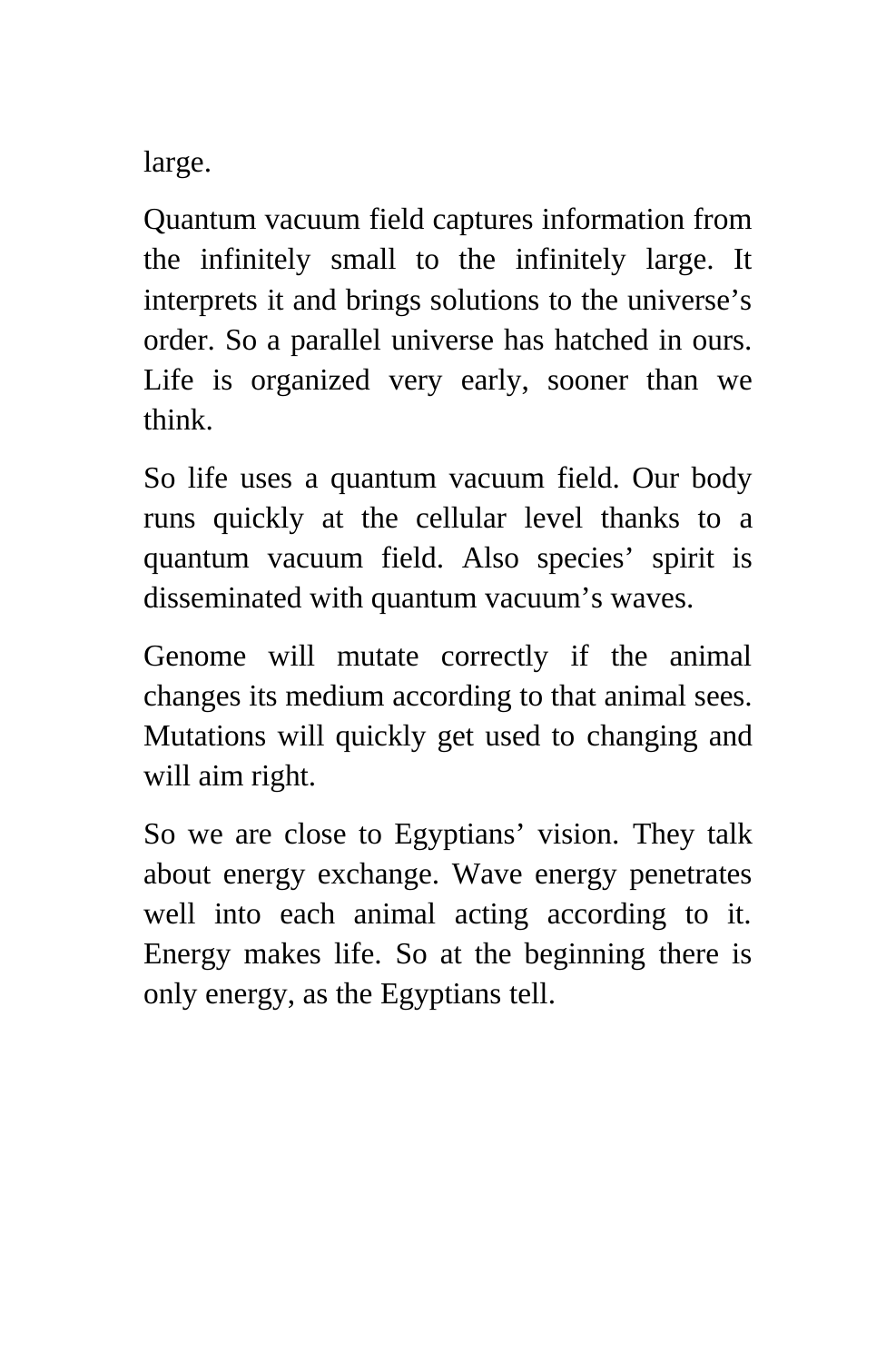# **12) Ecology and Economy**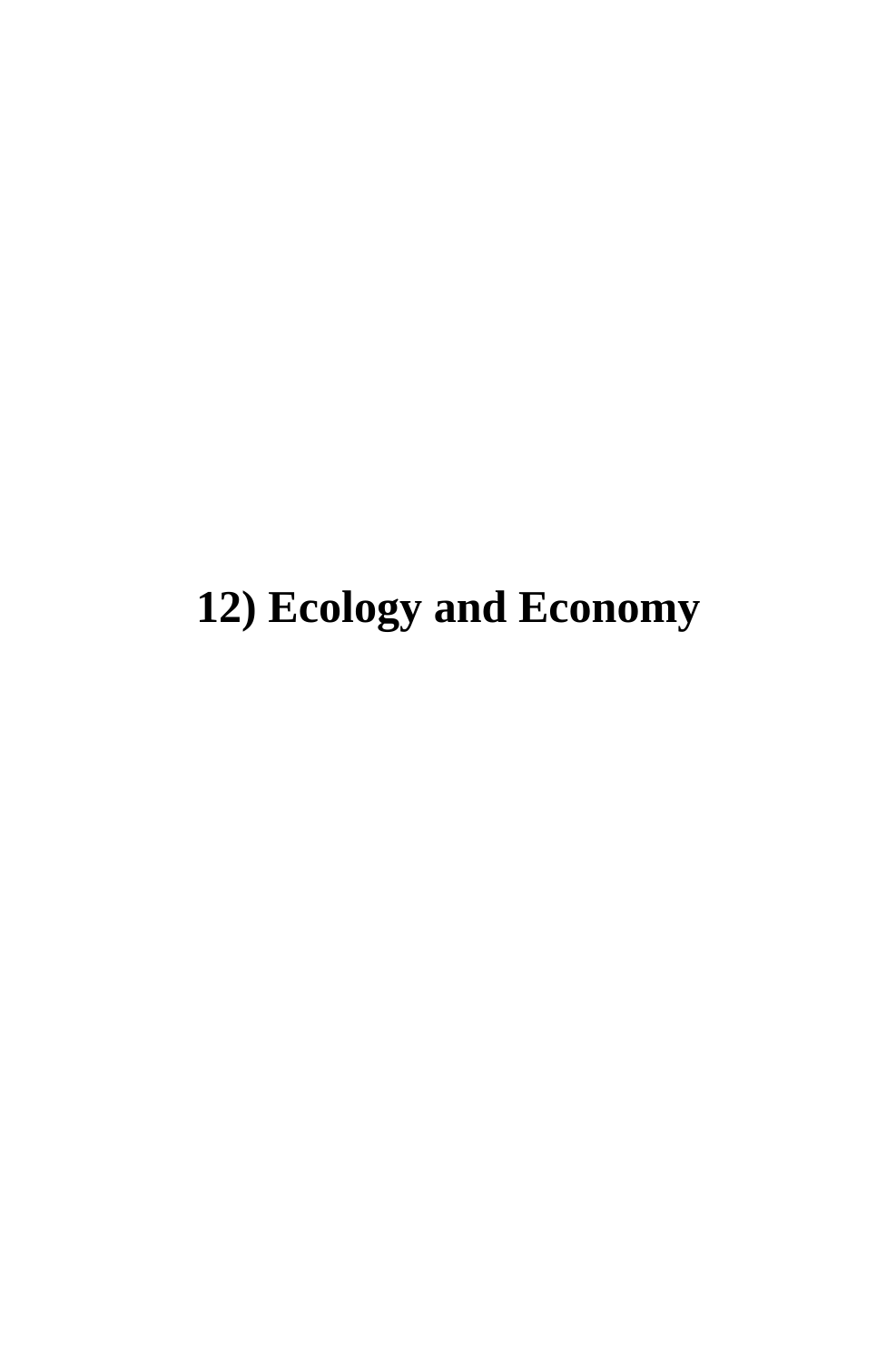Economy and ecology are very close together. Economics uses energy to transform nature. You can have a look at the book Economy for Children for a better approach. Nature itself is based on energy and waves as we have just seen.

Eco from economy and ecology means home. Mankind manages his own house in the nature's house. Ecology inspires other sciences. Economy allows to establish human strategy within ecology. But shouldn't we observe and philosophize around ecology in order to discover new scientific principles?

The biologist HAECKEL defined ecology in 1866: "The organisms' relations' science with the surrounding world, that is, in a broad sense, the science that allows to exist."

An ecosystem constantly recycles every of its elements. It is the same in economics, but not with a unprotected economy, in other words liberal, because recycling is expensive for humans.

Life allows to recycle in nature. The whole lithosphere, hydrosphere, atmosphere, biosphere is the ecosphere.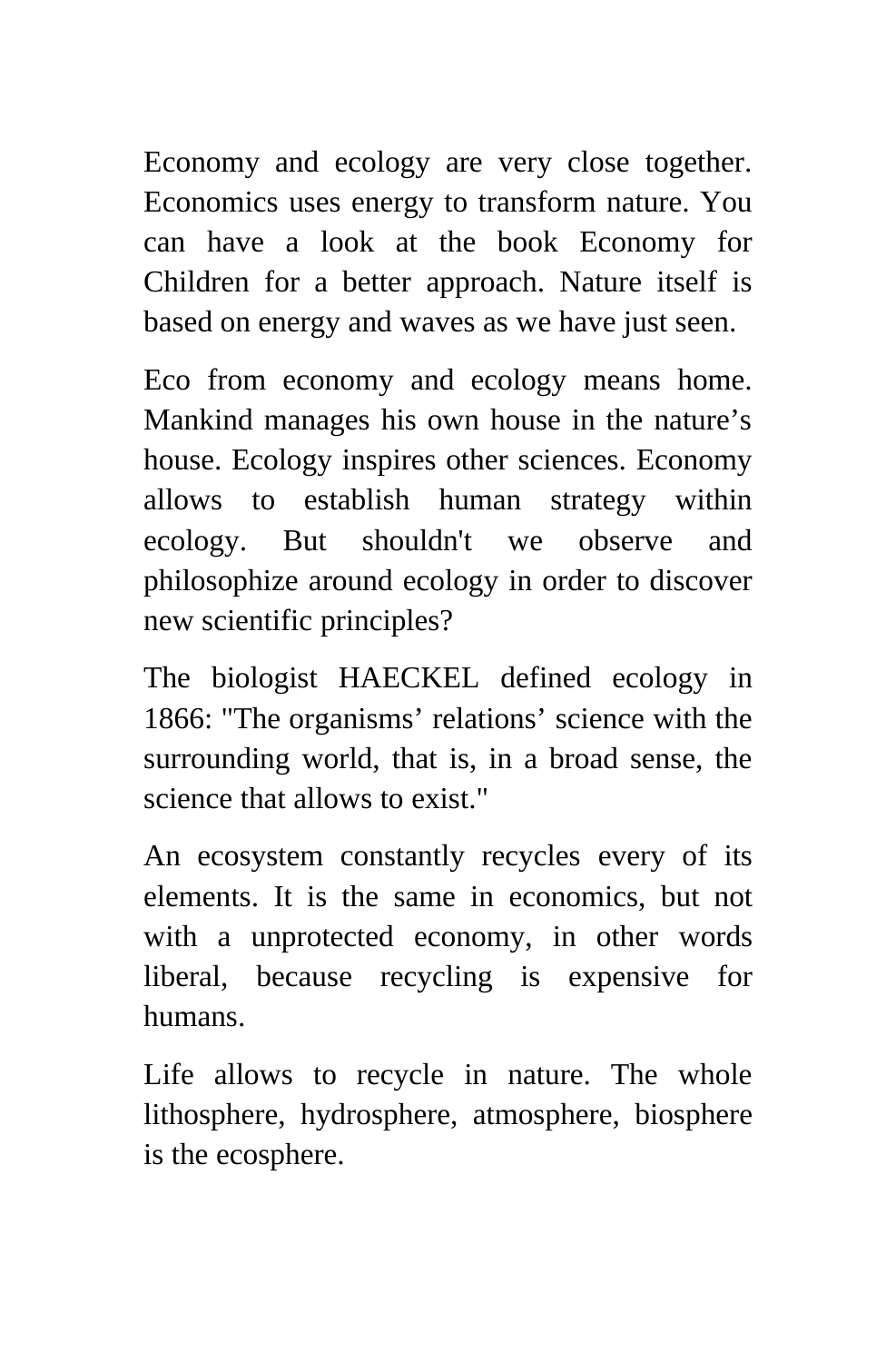#### *Ecosphere*

Biology needs to contextualize our approach without arbitrary shortcuts. Ecosphere is a spatial system that shows that living beings are located in their own environment to interact with fully living world.

Biology that took the living out of its environment did not take this into account. For example, laboratory studies do not give same results as in natural environment.

#### *Time and Nature*

We cannot separate nature and its history. Nature grows and adapts over time. Thus, nature has perfected during history. Without thinking about nature's history, we end up with erroneous results. Human is at nature's history's top.

## *A Complex Causality*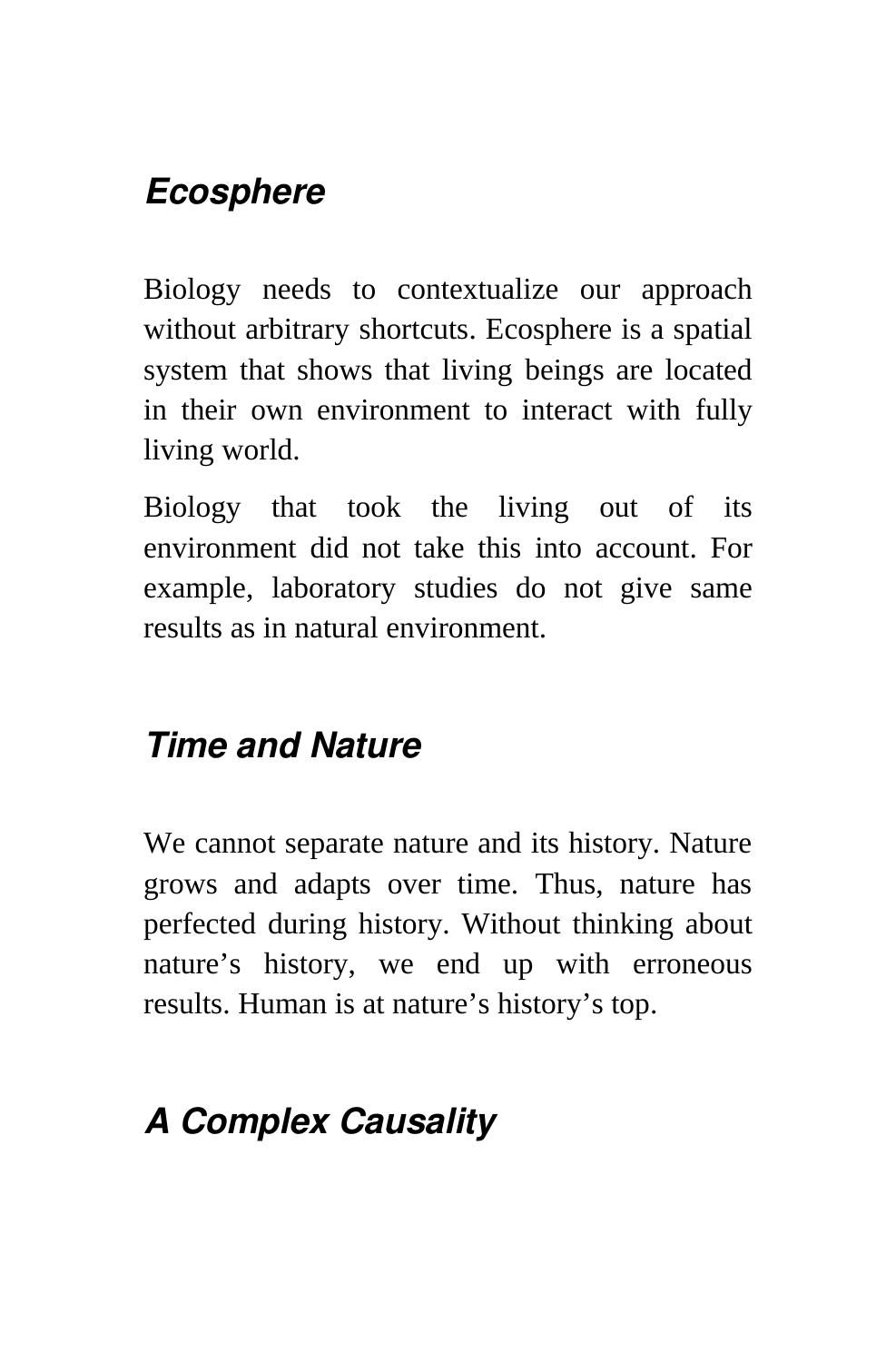Due to the mechanistic paradigm, causality had become extremely naive, simplified and reductive. Natural causality is not linear but circular. It does not oppose finality as we used to say. Nature is regulated and lives using homeostasis. Biology inspires other sciences.

#### *Biosphere*

Édouard SUESS viewed biosphere as Earth, a living world composed of living animals and plants. Vladimir VERNADSKY repeated this word and added to it that Earth is a living organism. Thus biosphere and biodiversity are one and same.

Places' individuals are same as the body's cells. Biosphere thrives when its balance is maintained, as for a healthy organism. Thus PLATO considered the world as a living creature. Ecology is a new discipline.

Living process has a purpose. Each organ runs to achieve something. So every individual is born to achieve something.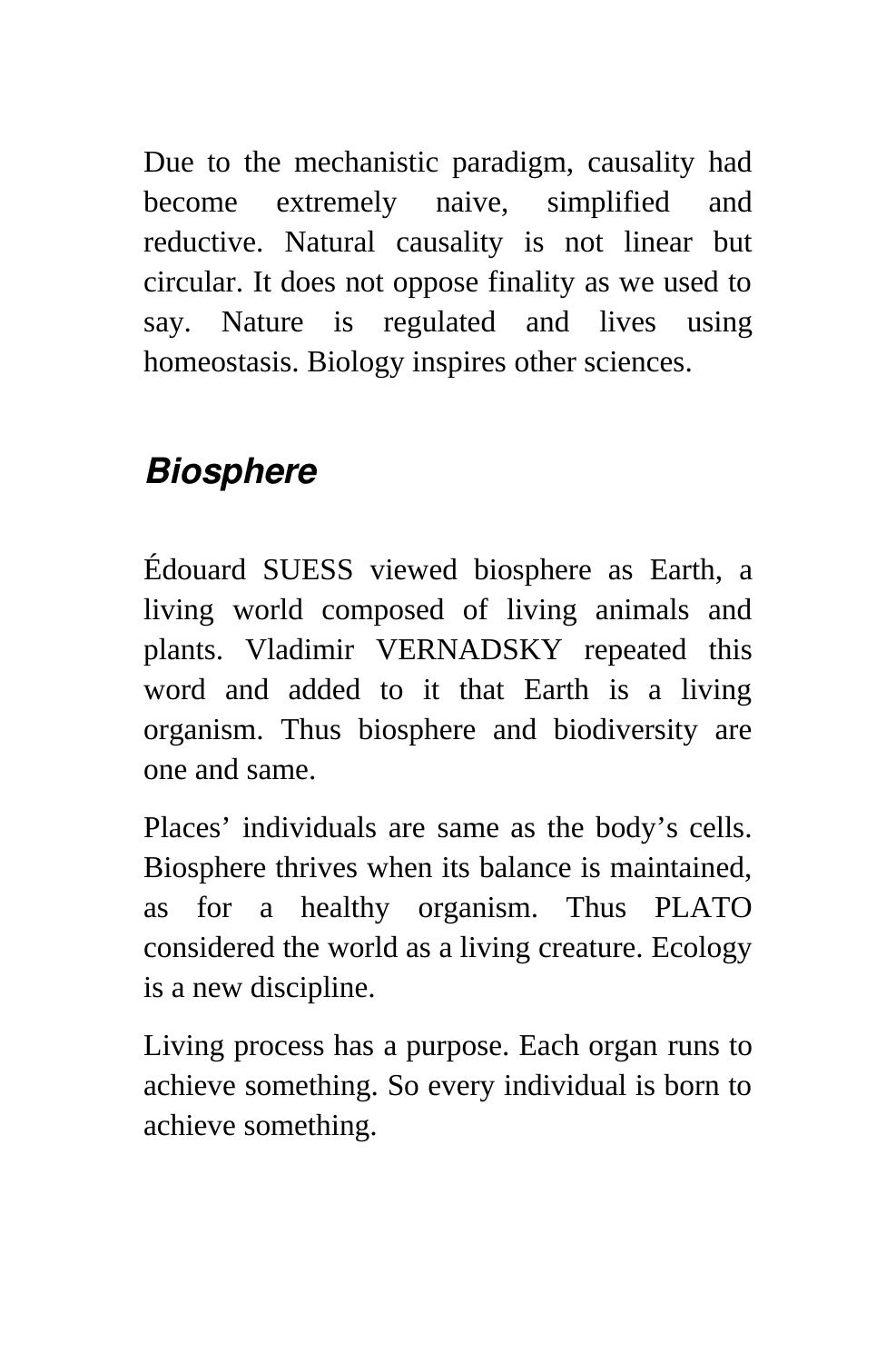## *Ecology*

Ecology holds biology. Biology is limited by its mechanistic paradigm, while ecology encompasses and inspires.

Ecology respects a laws' set that allow it to survive. We must be able to breathe, eat and drink, live in an environment that changes little from when it started. So biosphere follows a wellestablished order. Biological process is subject to whole's influence which it is contained into.

We can improve nature. But we can also destroy it. Suppressing a predator can bring dysregulation in ecosystem. Then species swarm.

Nature works mutualizing. Each individual cooperates to get a nature capital. Two different species' individuals are rarely seen arguing over the same meat's piece. Two crabs cannot compete for the same hole for long. Rattlesnakes never bite each other.

Mutualization is called homeotelia (homoios, even. telos, objective) by Édouard GOLDSMITH. This is a "cooperation with the whole in order to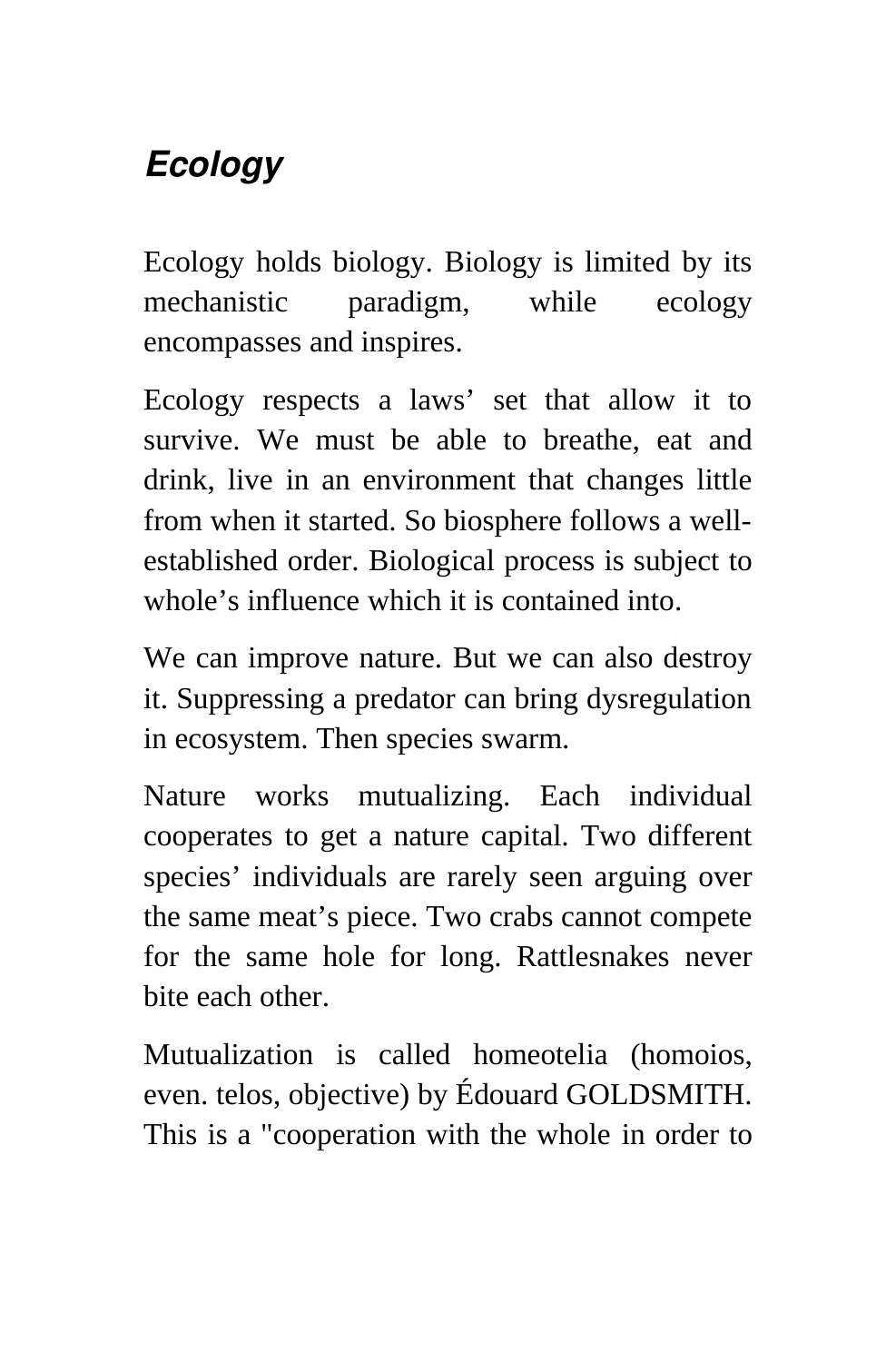preserve its specific order". Birds fly thanks to a lot of "details: Long wings and tail empennage, bones containing air, ballast, etc."

For humans, cultural behavior helps to keep society's order. We are dedicated to work in society. Conflicts that we can create do not last long. Yet conflict leads to conflict. We adopt homeotelic or even heterotelic behaviors to achieve our individual ends. Industries demand heterotelic behavior. We agree to take care of a whole's part that we do not control in order to maintain this order.

We'll have to change of paradigm. After oil, it will be nuclear that will become the most used energy with thorium. Thorium enables power plants that shut down on demand and recycle nuclear waste. Thorium's science then fusion will allow unlimited energy to create building-fields. As in every history of humanity, our society must transform or perish, so it will transform.

Life cannot be chosen. We live and that's it. The human, on the other hand, makes life conscious. We don't have to face humans against the rest of biosphere. Field buildings are compatible with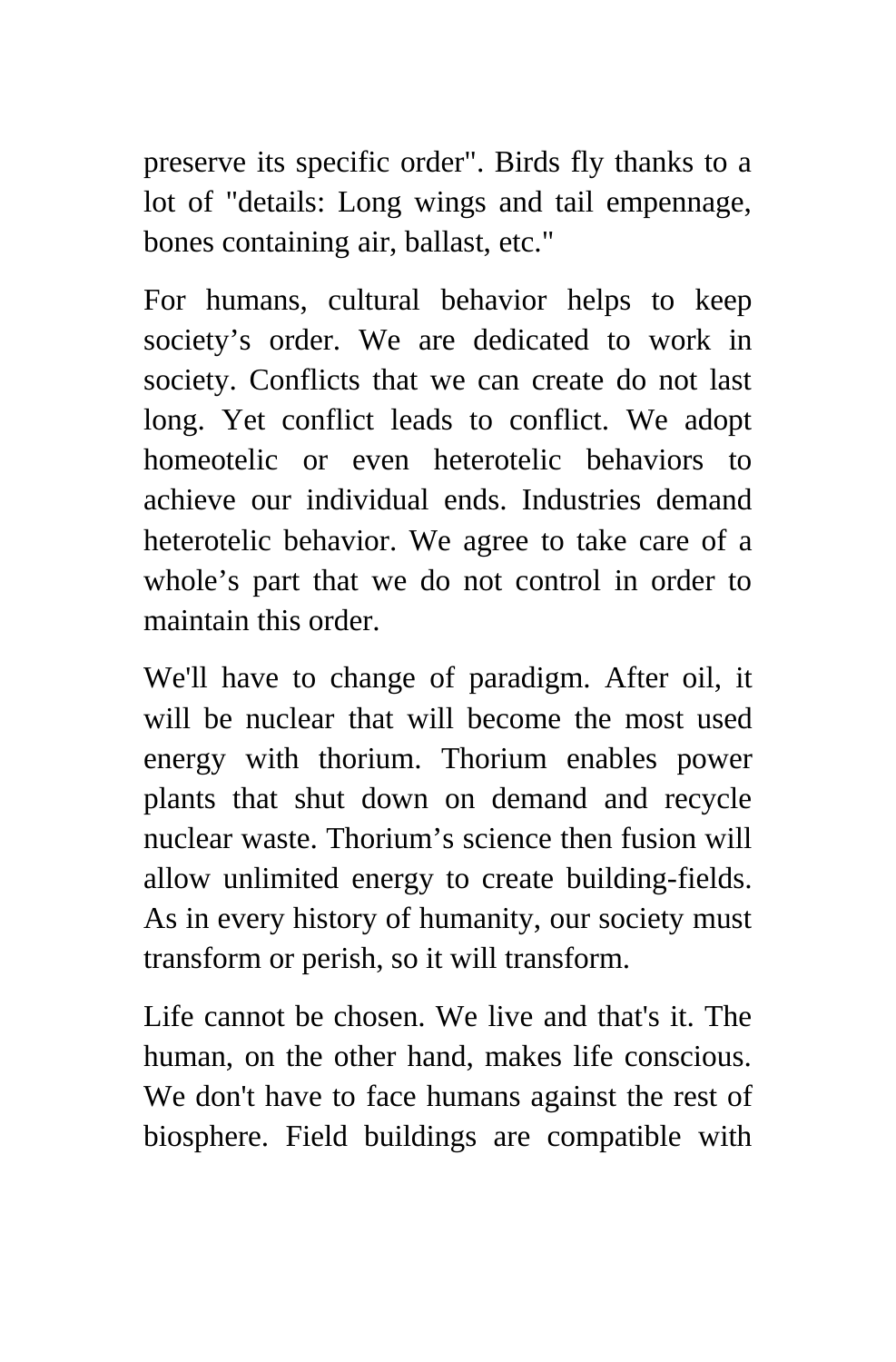life. Finance wants us to be consumers while we are performing in society.

#### *Feelings and Society*

Knowledge is not purged of emotion. It is when scientist is at his best that his emotions overwhelm him. A feelings' anesthesia is detrimental to a scientist, for example, when making weapons of mass destruction or when making very dangerous products.

It's about writing down your emotions with a poem in order to understand and spread them. We can then work normally having understood the world, after having read back ourselves. It's worse to act for an immediate profit because that's what finance expects.

#### *Understanding and Explaining*

We should be wrong to stay in the disciplines' context we have learned. It is about connecting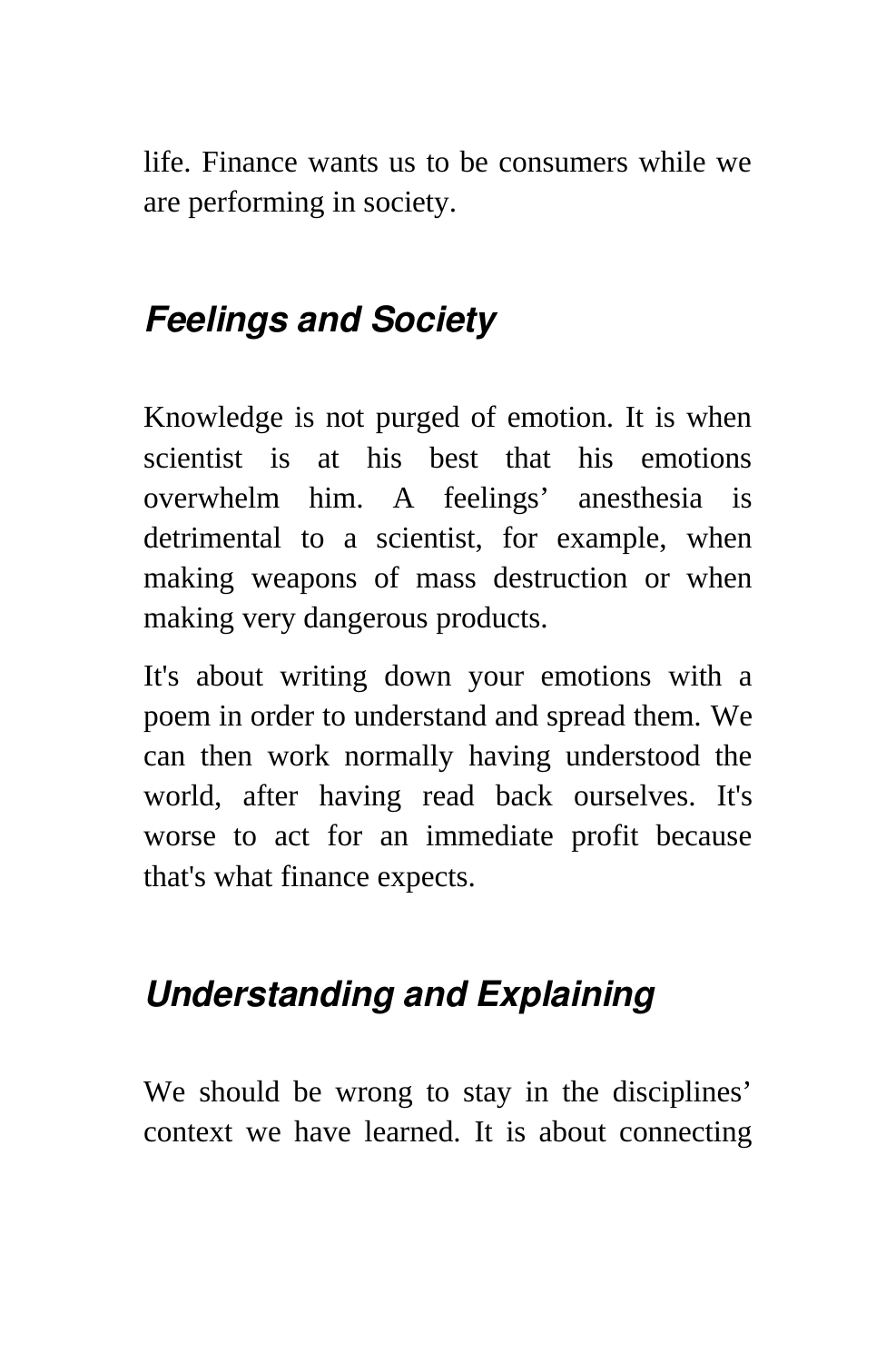knowledge with each other to sublimate it. It is about investigating to find possible solutions to problems dued to our disciplines, not forgetting their flaws.

The mechanistic paradigm proposed to use an unlimited nature's. Now we are creating natural structures. But it will be about get considerable energy required to create natural structures. Finance will still want us to make field-buildings profitable.

Traditions make it possible to find new techniques to create and robotize. The robots' era that finance will want to exploit will allow with a public currency to create owners, not slaves with private currency.

Indeed, states currently have to borrow on stock markets in order to get a debt with financial. It is accepted from banks. If our state controls currency we will be able to create owners redistributing wealth through protectionism and big projects.

If we protect our industries, we will then have time to ourselves. Favoring the train will make it possible to favor the local. Protectionism also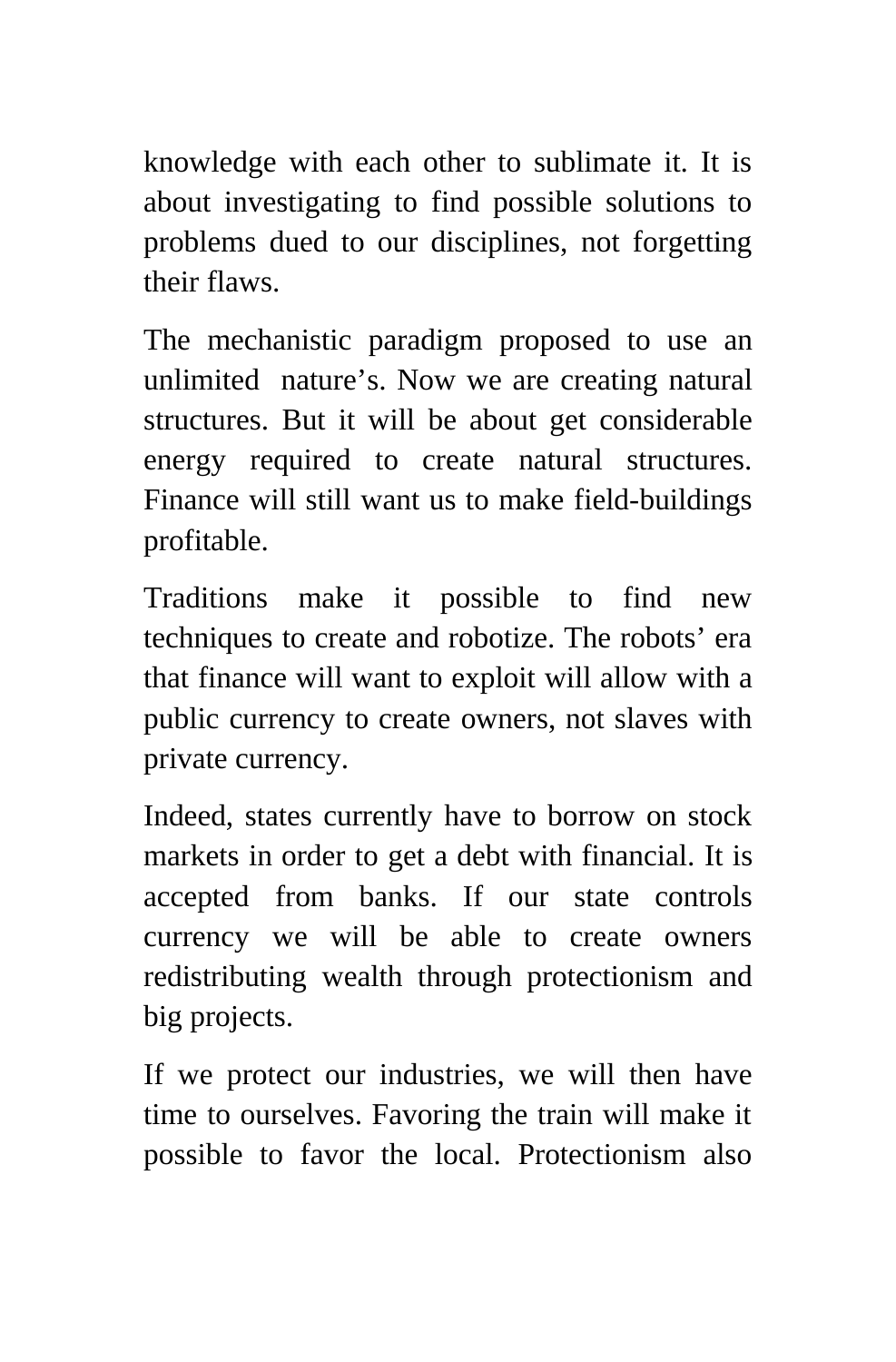favors the local.

For the financiers, poor population must suffer from malnutrition. With a public currency the poor population becomes modest or rich.

The real economy makes it possible to sublimate ecology with thorium's energy. Field buildings will make it possible to manage plants healthily.

The real economy is not sufficiently known because it has been hidden. It is the real economy using public money that is working, not the real economy using private money just supporting decline.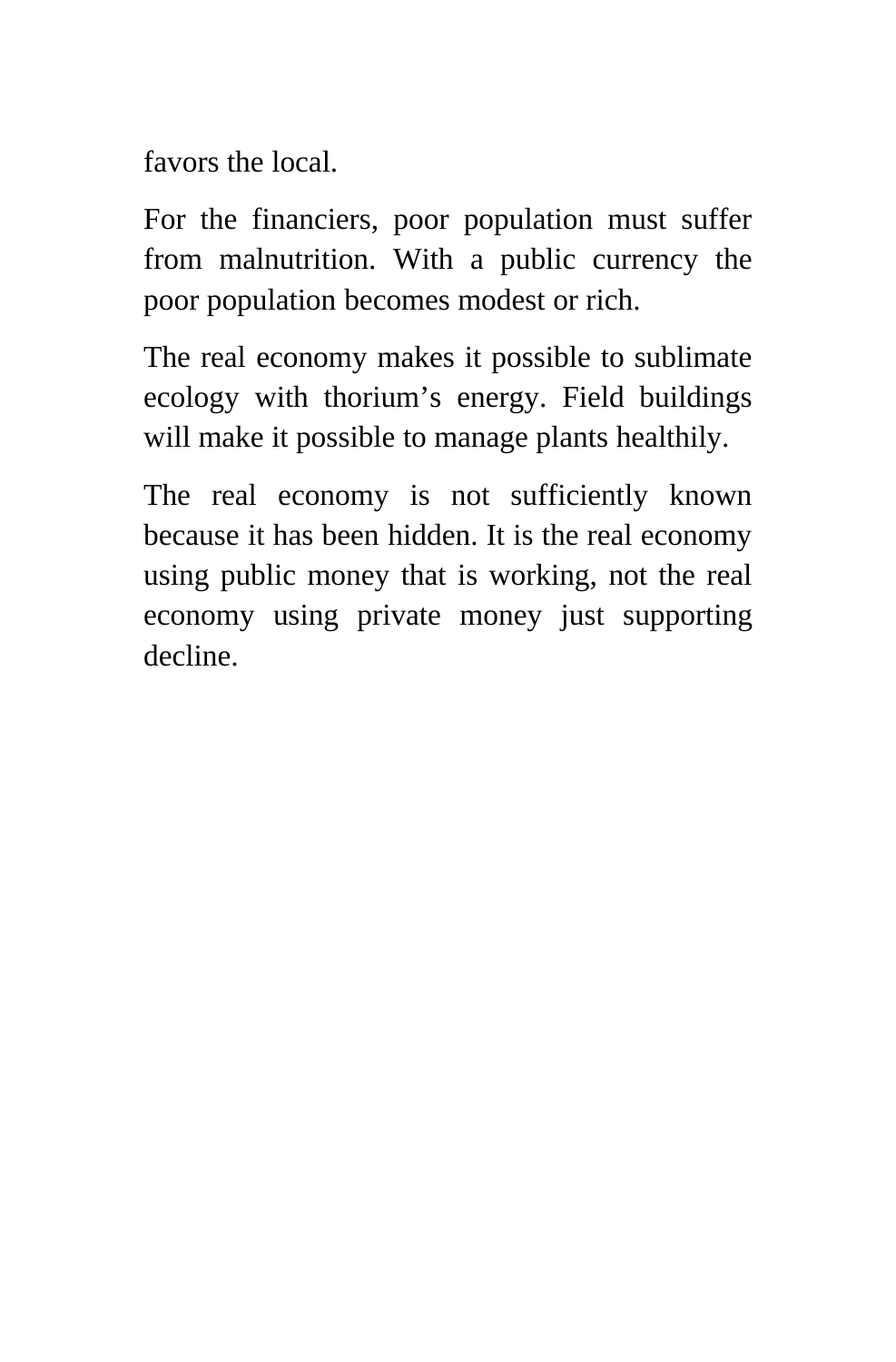## **13) Communication and Totality**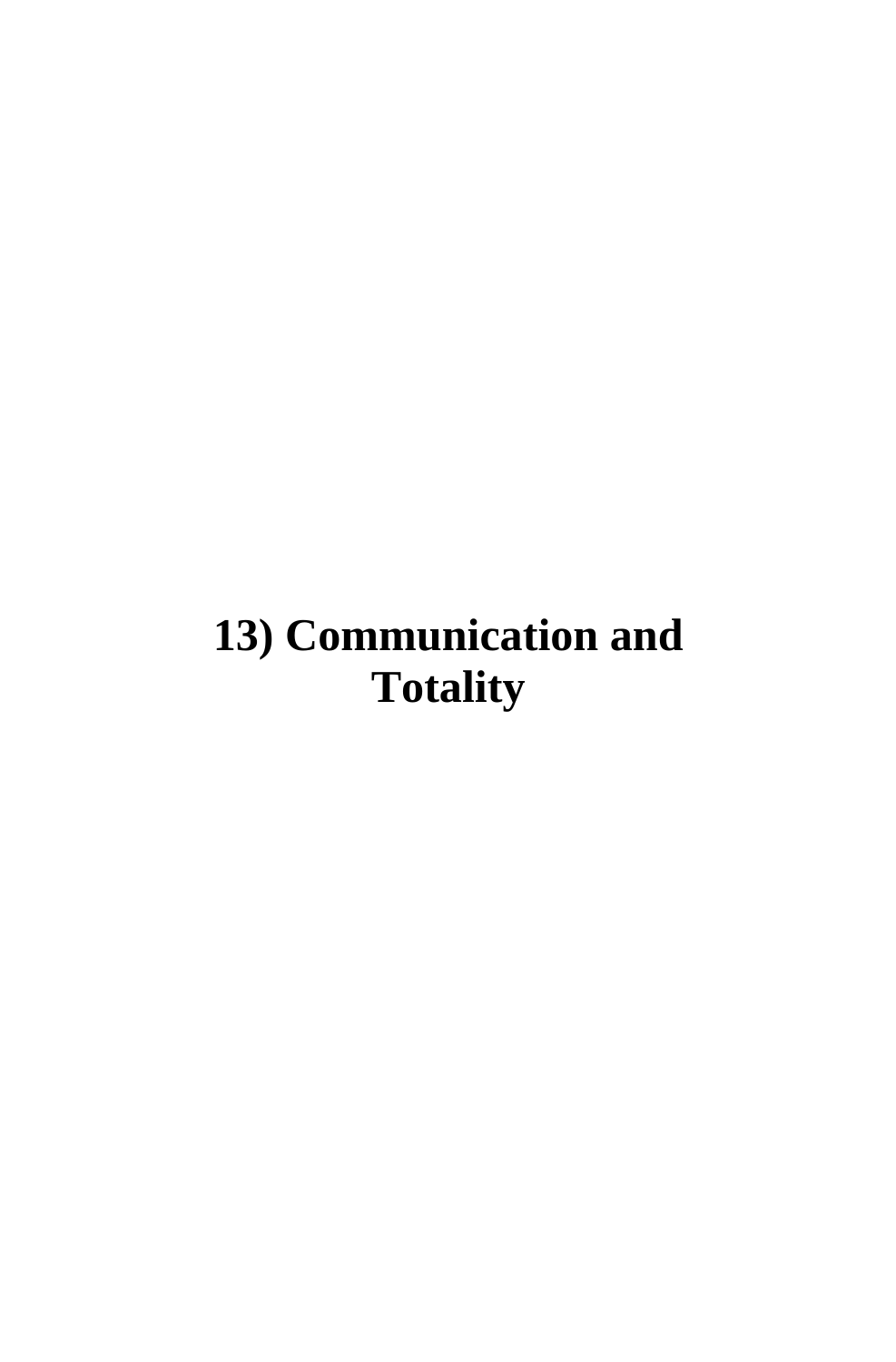The lack of totality's knowledge impeaches us to see cultures' diversity. We have been teached a fragmentary analysis that makes short-term projections easy. It is easier for us to separate than to unite.

Ego thus tends to compare itself with another, whereas we should compare itself with human totality. We set boundaries from another while others surpass us.

Or we compare a system's part to another's flaws. Yet Chinese are happy to reduce poverty, to flourish.

Republican dictatorship exists. This is the development that the two presidential elections' democracy should prevent. Why should a president who allows his country's growth should give up his place?

Frenzied individualism drives the ego towards professions' cut, but every professions are intertwined in society. We feel small in front of society's whole. So why should we feel great comparing with another?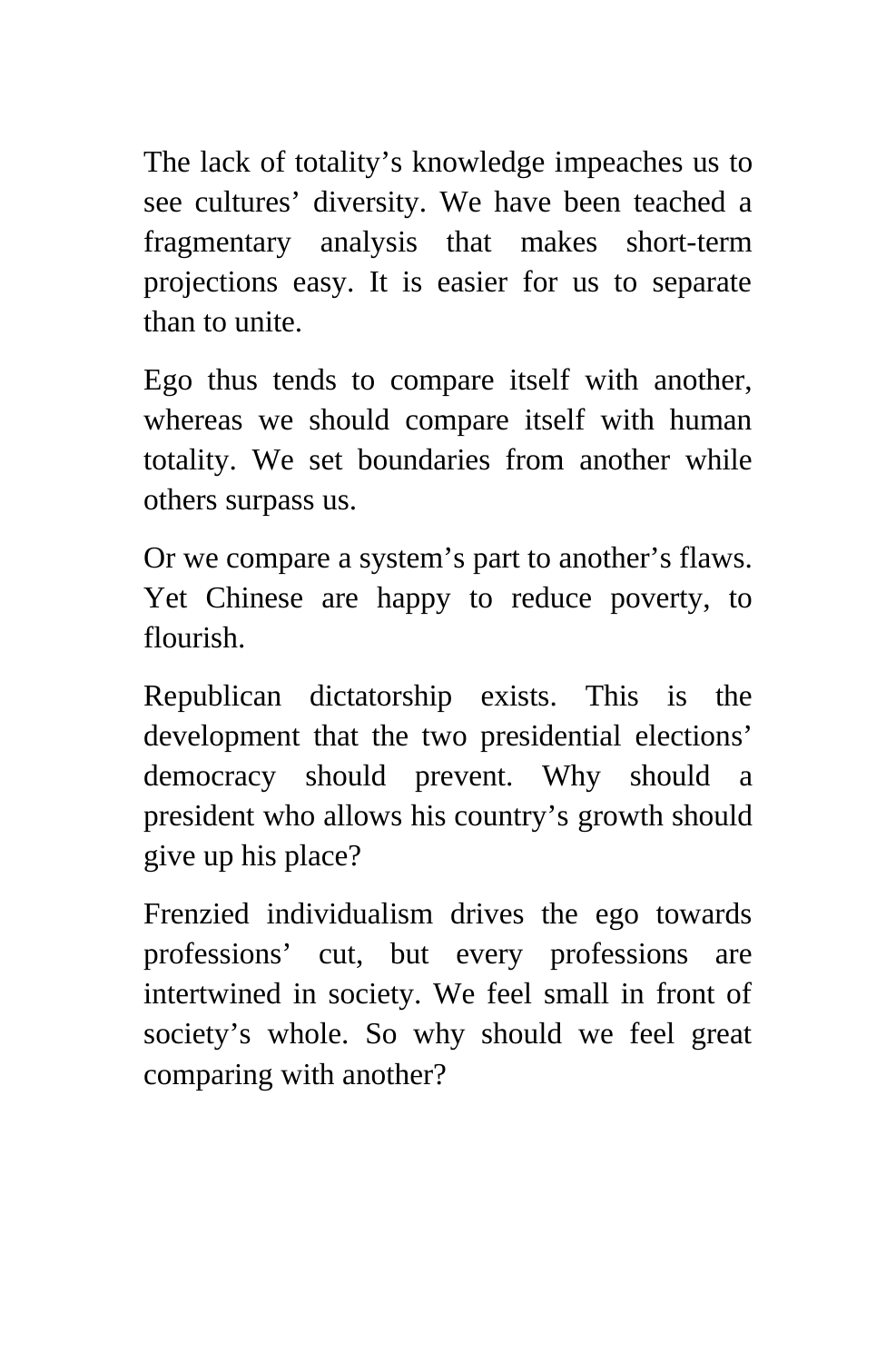## *Liberalism*

We feel our community as our family. But this vision is wrong. Indeed, we are connected with spirit among all of us. We think that our family is our reference while humanity's whole should be our reference. We thus reduce our view to our individuality and take away ourselves from community.

Thus we reduce mind to paranormal phenomena while humans are linked together to understand each other. Liberal society prevents seeing social vision.

## *The Will*

James FRAZER describes the Native American's Vaudoux rites, when native american traces a figure on the sand and then pierces it with a sharp stick to inflict wounds on it. FRAZER was able to realize that often the targeted person most often got sick or became lethargic.

So intention to harm reported to a symbolic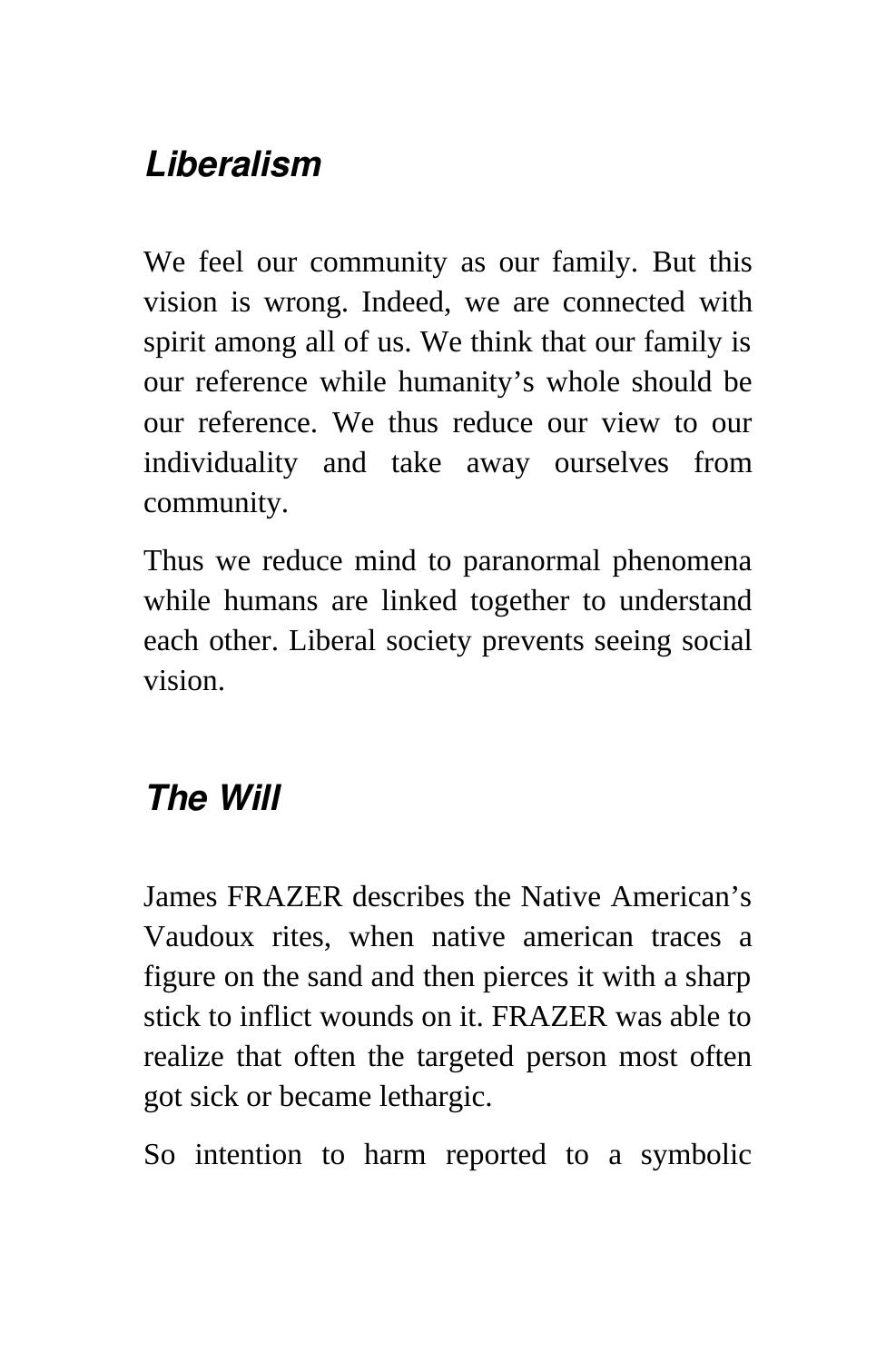object has a resonance. The waves spread this misfortune.

Entire clans seem to keep links, regardless of these members's whereabouts. Adolphe Peter ELKIN shows that Australia's Aborigines are really informed about their loved ones' fate, even when they are far away. The elder's death is most often foreboding and requires that they turn back.

LASZLO gives Sentinelese's example and other Andaman Islands' tribes in Indian Ocean, isolated from planet's rest. In 2004, during the tsunami, it was believed that they would suffer heavy losses. But they sensed like animals the catastrophe.

## *Healing Intention*

The documentary The Living Matrix shows you that you can heal with a positive curating intention, in a distant or close way. Likewise, the healing intention is important to heal. Placebos can work, even if you expect to be treated.

Randolph BYRD set up a prayer group next to a sick group. The prayer group prayed for the sick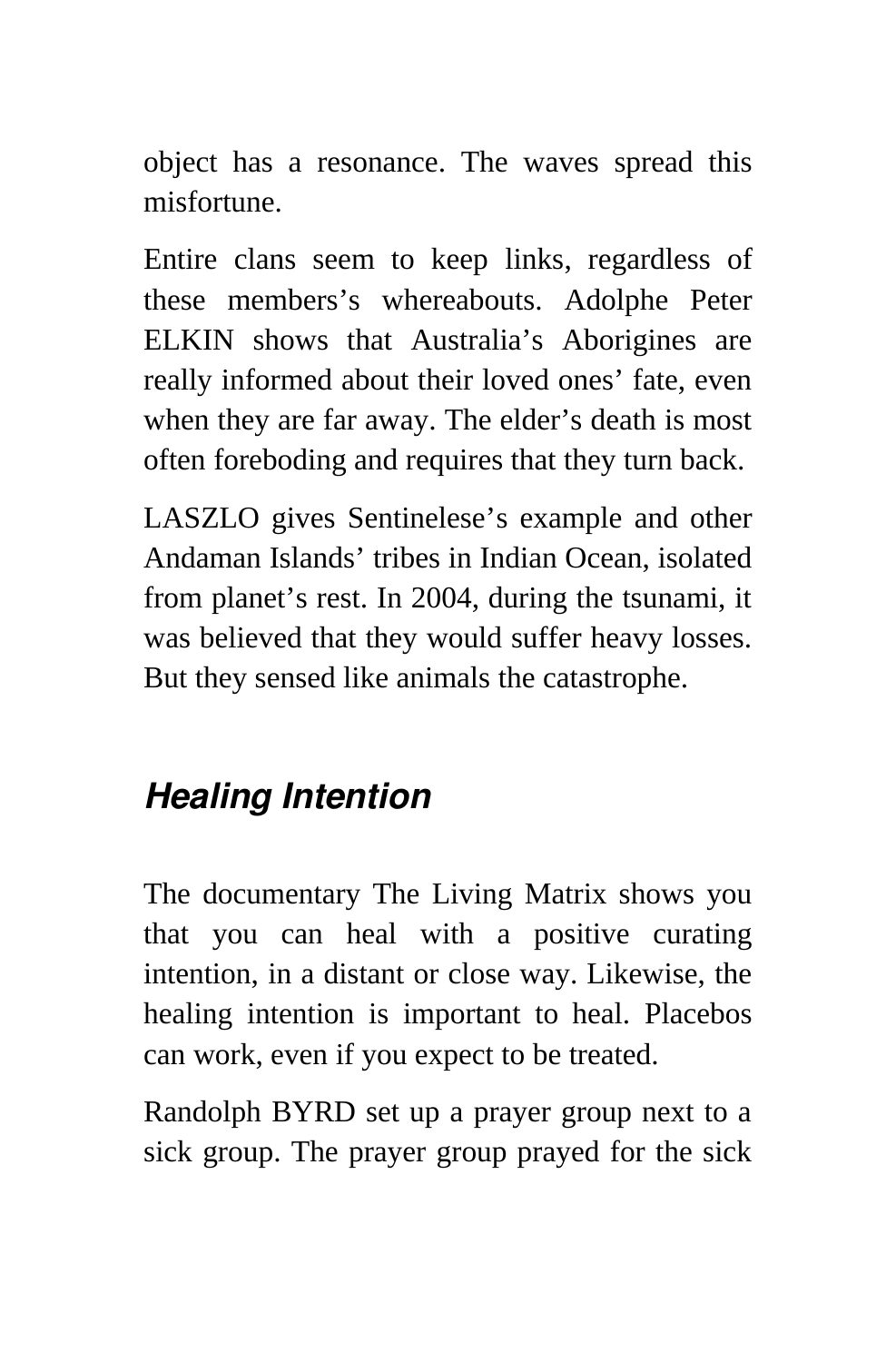names. The sick then required significantly less care. Same other studies lead to same results. The links between human beings therefore exist. The mechanistic paradigm is once again defeated. These mechanists also saw NEWTON as a mystic.

William BRAUD did an experiment where he asked a protagonist to stare at the opposite person on request. He observed electricity's spikes on the skin at these times. He started the experiment again with an acquaintance. Even by not taking notice, waves propagate.

In 1983, Marilyn SCHLITZ did an experiment with a group of nervous people and a group of calm people watching, or not, people meditating. The nervous people's group calmed down when they looked at meditation group. We calm down with calm people.

#### *Mind Transfer*

Jacobo GRINBERG studied shamans while they processed. He noticed with an experiment that if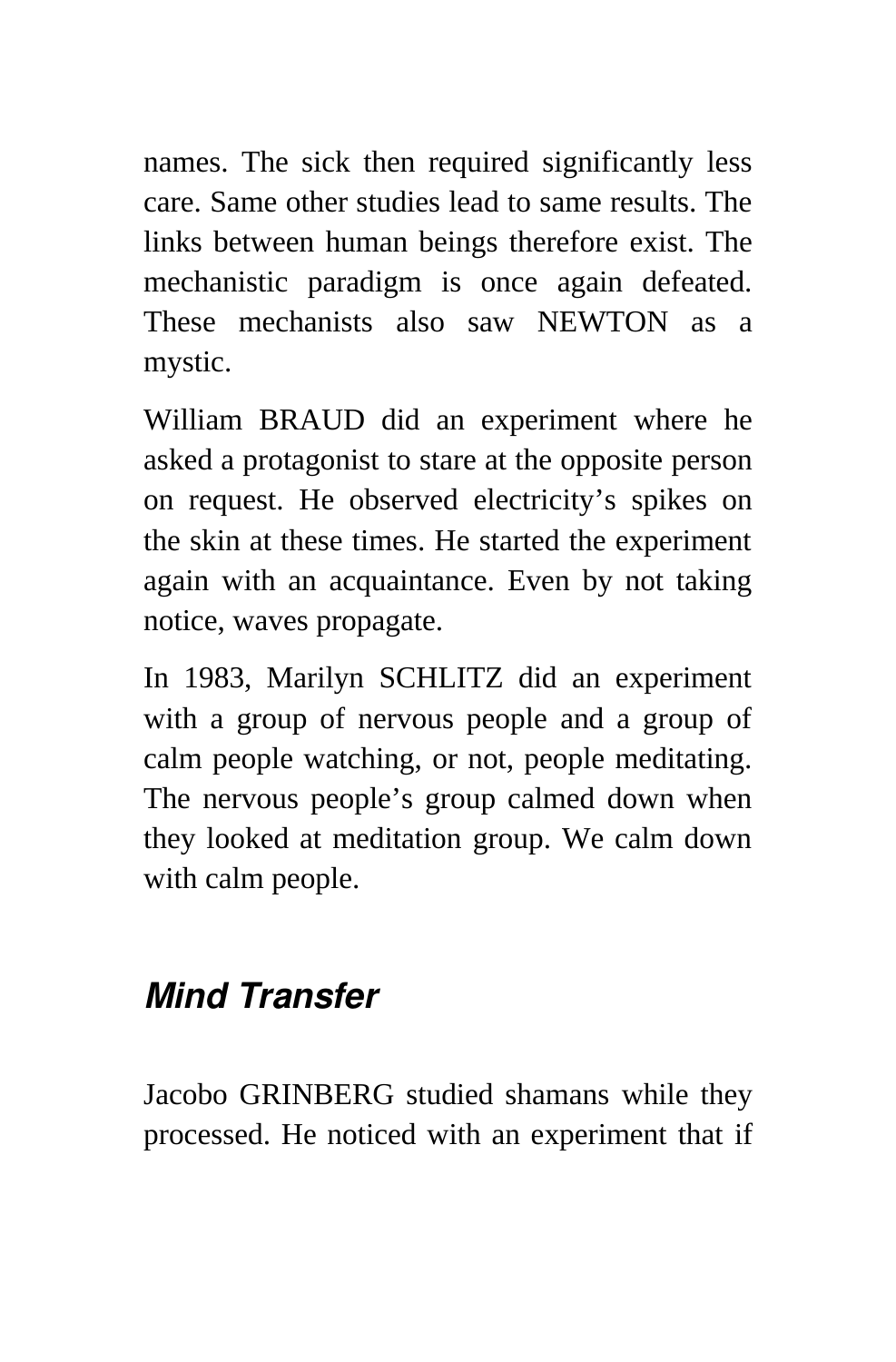we don't interprete it, consciousness' neural field and pre-spatial structure became identical. The shaman would therefore have an ability to access consciousness' pre-spatial structure.

In 1987, GRINBERG made an experiment with two people separated with a FARADEY cage. The two brain waves connected between them anyway. The two protagonists' cerebral hemispheres synchronize always. While emitting a lightning's flash in another room where someone was, he observed 25% more brain modification while the other person had not seen the flash. The results were published in Physics Essays.

Robert KENNY did another experiment later. When people who live and work together go to two splitted rooms, their brain waves synchronize together. When one group meditates, it brings calm to the other group with common intuitions.

Guy PLAYFAIR, a Twin Telepathy's author, studied in 1997 the synchronicity of four twins' pairs in two isolated rooms. When one twin heard a shock, the other reacted to it but he did not hear. The same phenomena can be observed between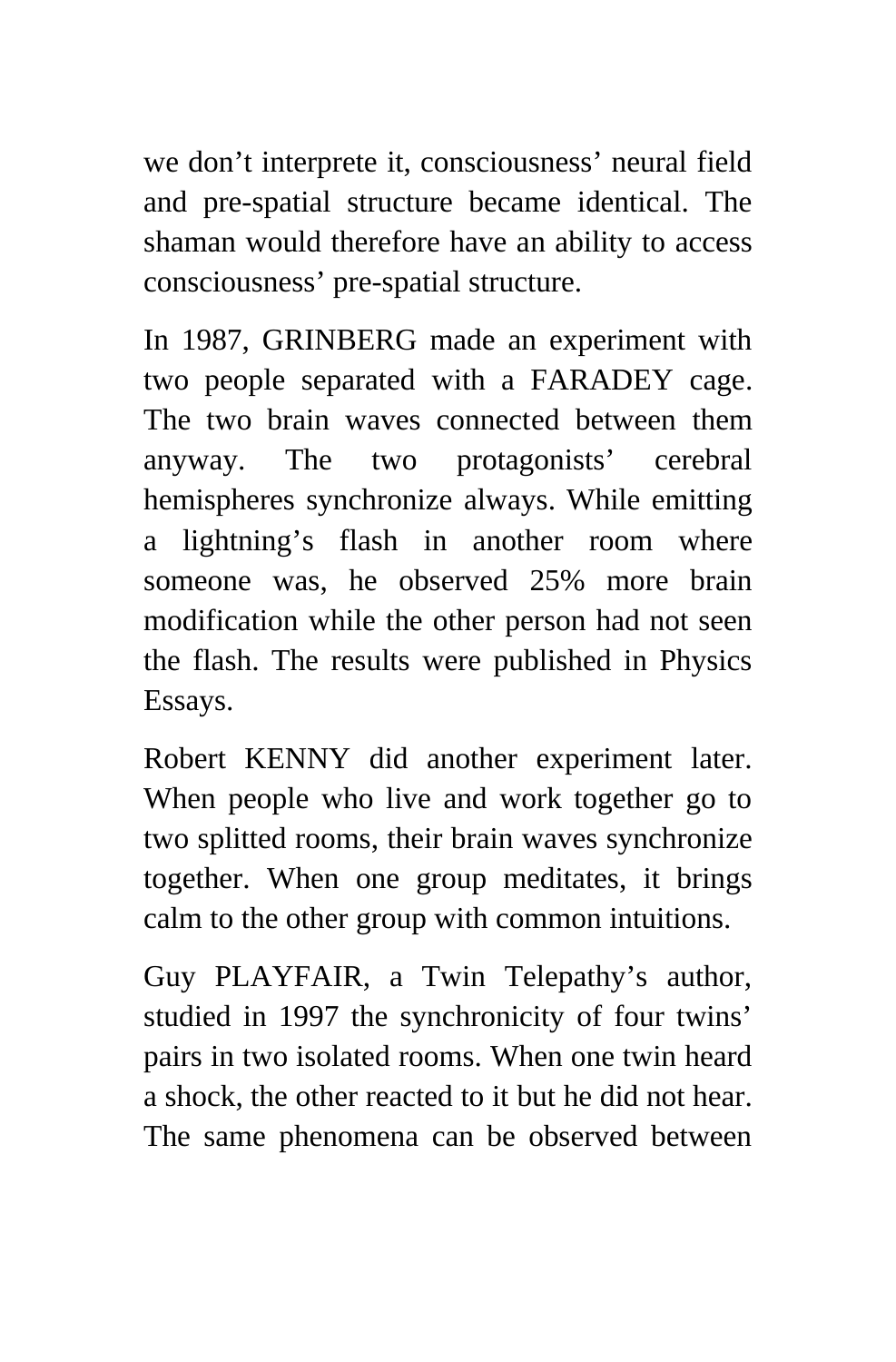deeply united people.

We can think that they cheated to achieve these ends. But every human mind is not alone. Otherwise, we could not learn to communicate with each other. When we feel our body, we can feel our waves' action.

Really, we can only draw our thoughts from universal mind. Personal thought appropriates the universal mind adapting it to our mind.

In fact, we capture the thoughts we want. We will have reproduced them for the rest of our lives imperceptibly. So we will have clung to the same wavelength. Fortunately, moreover, these are the same thoughts, since other thoughts would prompt us to do anything.

AUROBINDO says this: "All grown mental beings, at least those who exceed the average, must [...] split their mind's two parts : The active part, which is a thinking factory, and the reserved part, mistress, to the Witness faith and Will, which observes, judges, rejects, eliminates or accepts thoughts." Meditating allows you to feel your thoughts entering your mind. We can then project ourselves towards a freedom consisting in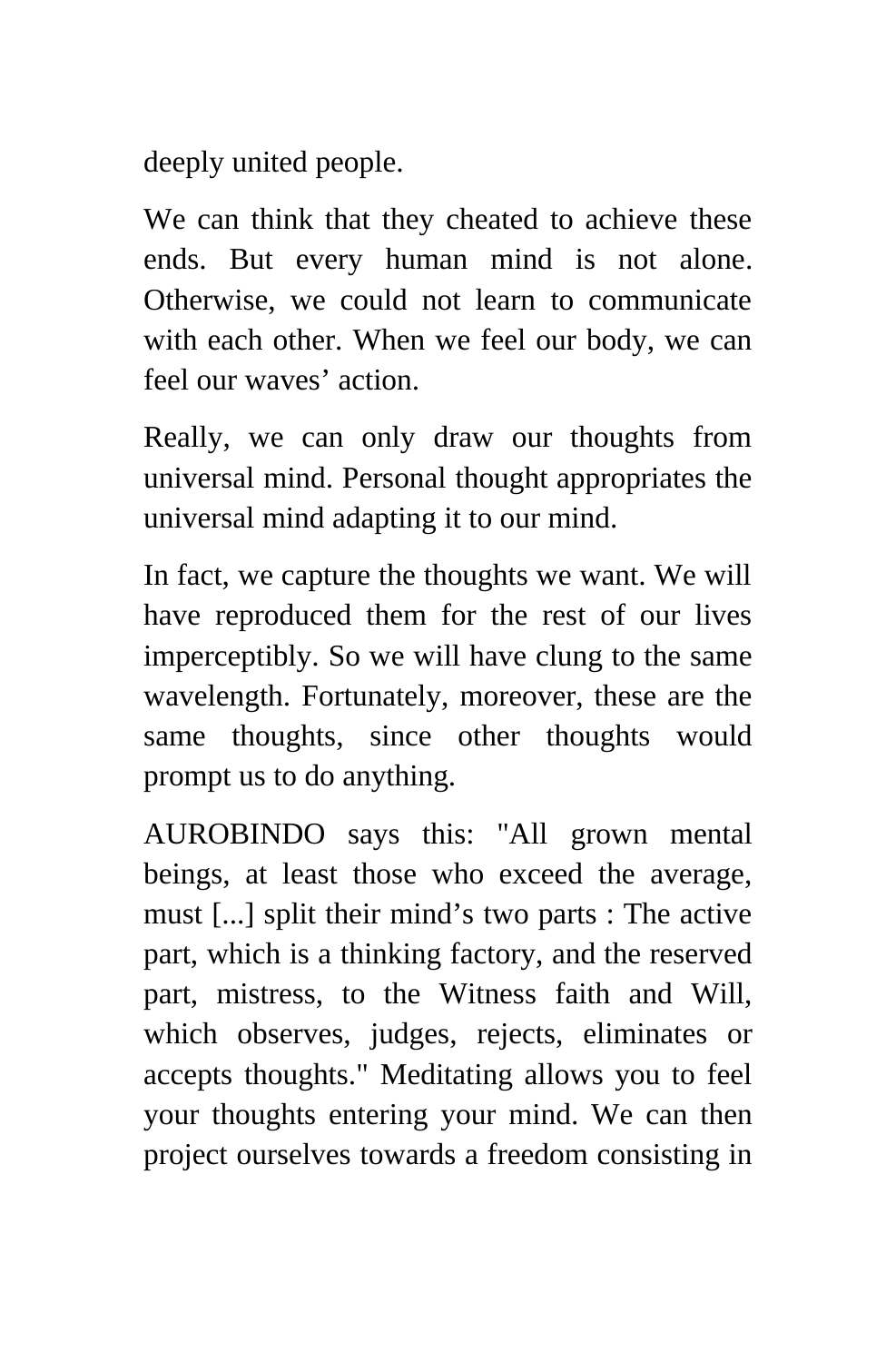selecting the thoughts that influence us badly.

We then think by and for the thoughts' totality. The two ran together. The mind does not want to give us an answer if we do not use the mind for a goal. Thinking about the general interest helps to better perceive mind.

#### *Synchronicities in History*

The ancient constructions are remarkably identical. The Etruscan, Zulu, Malay, Indian monuments and the Egyptian pyramids are remarkably similar, yet with different builders' generations. The Etruscan pyramids are similar to Egyptian pyramids, while these civilizations are very distant. There is a strange similarity building the same monument in a remote way. So the collective unconscious imagines the same thoughts in the common mind. The quantum vacuum field plays this role.

Common mind often contains the same thoughts. It is according to everyone's truth's research. We are often inspired with that we see and we repeat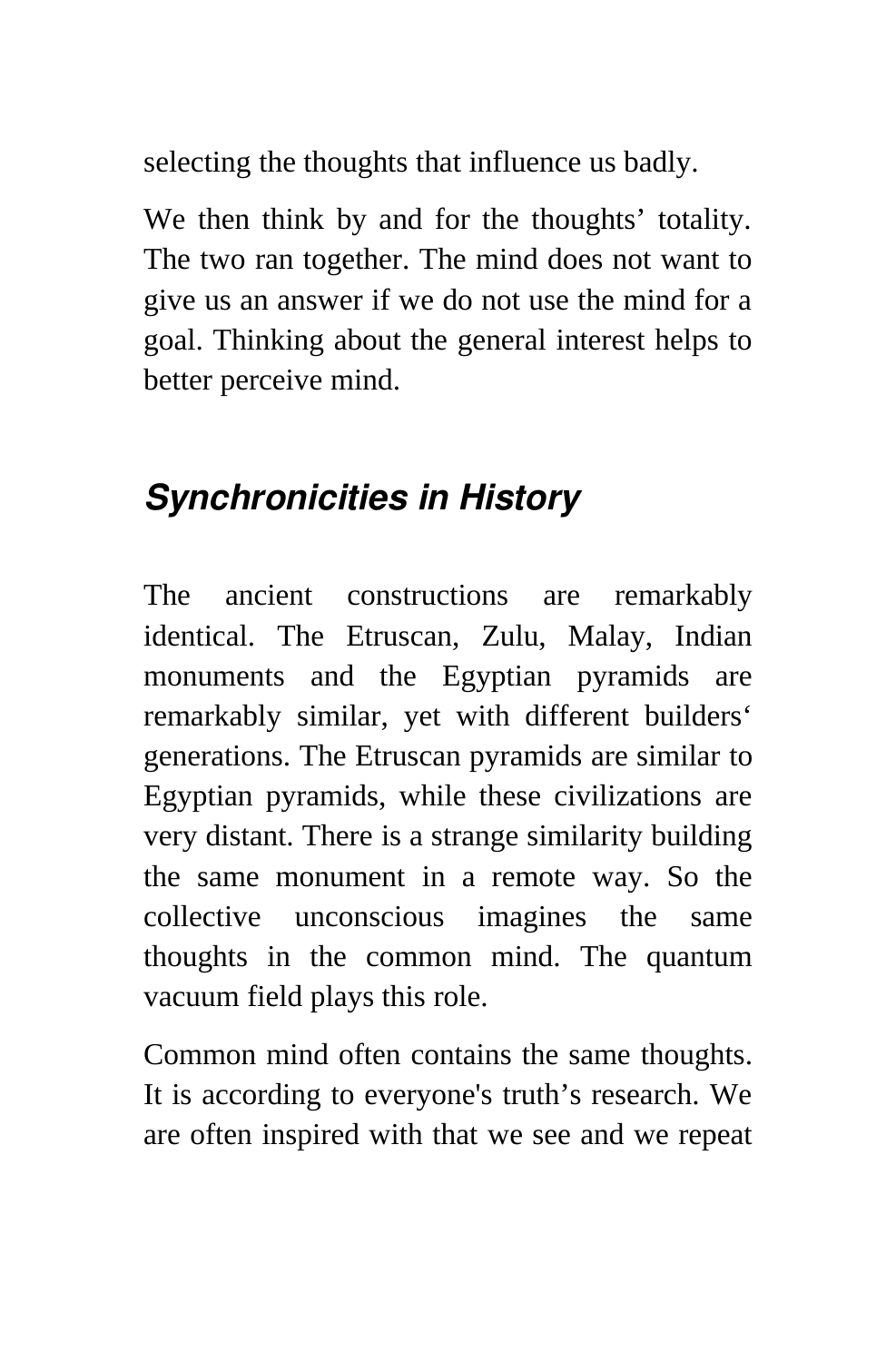that is imaginated in the same way. So dragons appear in our dreams even if we don't believe in them.

Atomism is not only Greek but also Indian. But they appeared at the same time. Other Western inventions will emerge at the same time, but now we can invoke networks. But these are different countries that found same discoveries.

Aside from telephone's invention which was found along before BELL, Western discoveries will emerge at the same time. Hundreds of discoveries will thus take place at the same time, at a time when the Internet is not present.

Below the ordinary mind there is the vital mind and then the intuitive mind. After comes the ideas' mind. When we access the ideas' world, ideas can come to us in a dream. This is shown with Jean-Pierre PETIT, who is a good experimenter but a theorist who seeks inspiration. He claims to be interested in unexpected and has created his dreams that others have had in reflections. So it is according to the truth research that other minds' selected dreams are accessed in the ideas' world.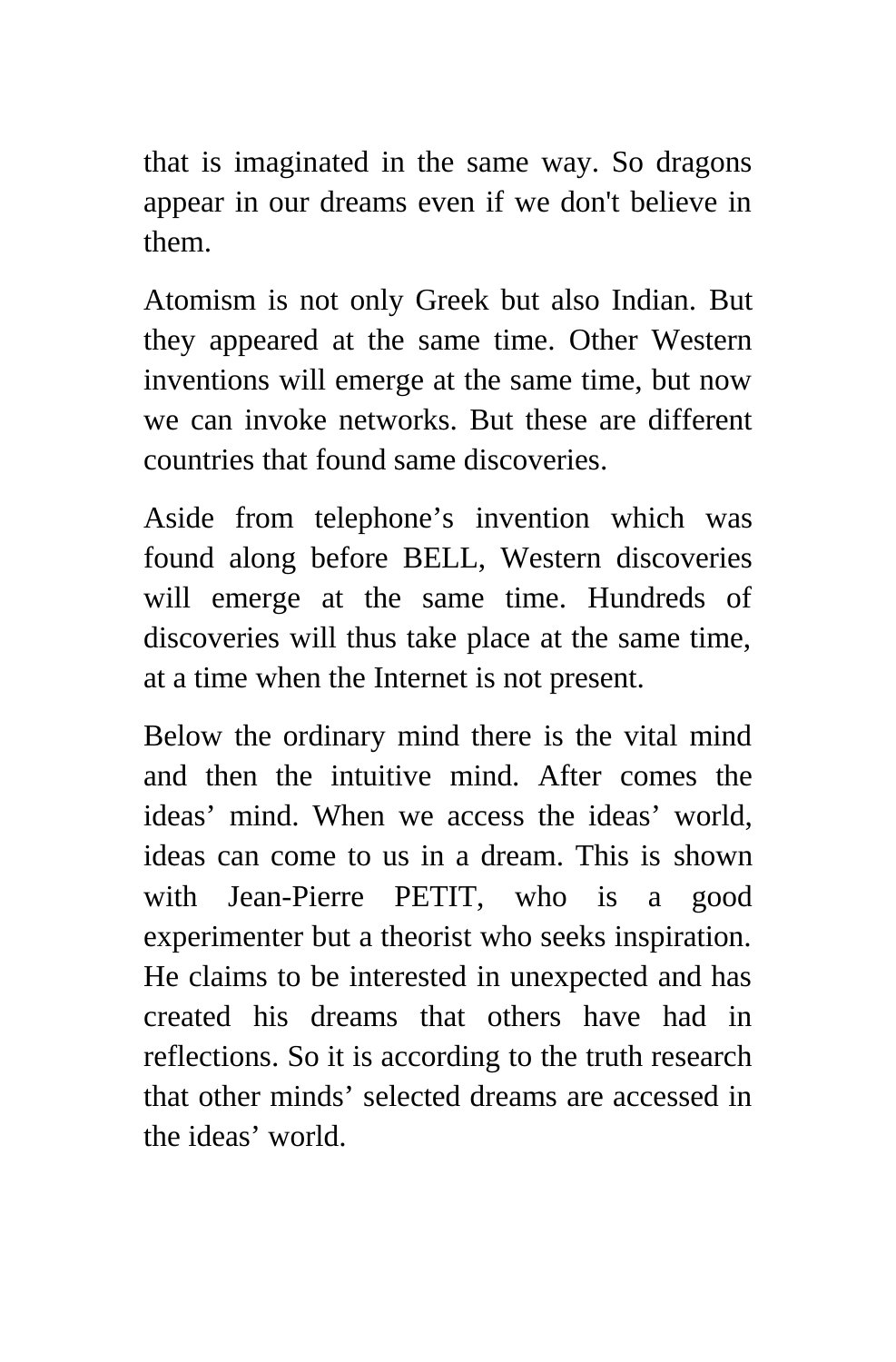Ego can make us believe that we have found the very latest invention. But this is often an illusion. You have to think at human's limits to find something truly new. A friend reminds us of our limits to find something new.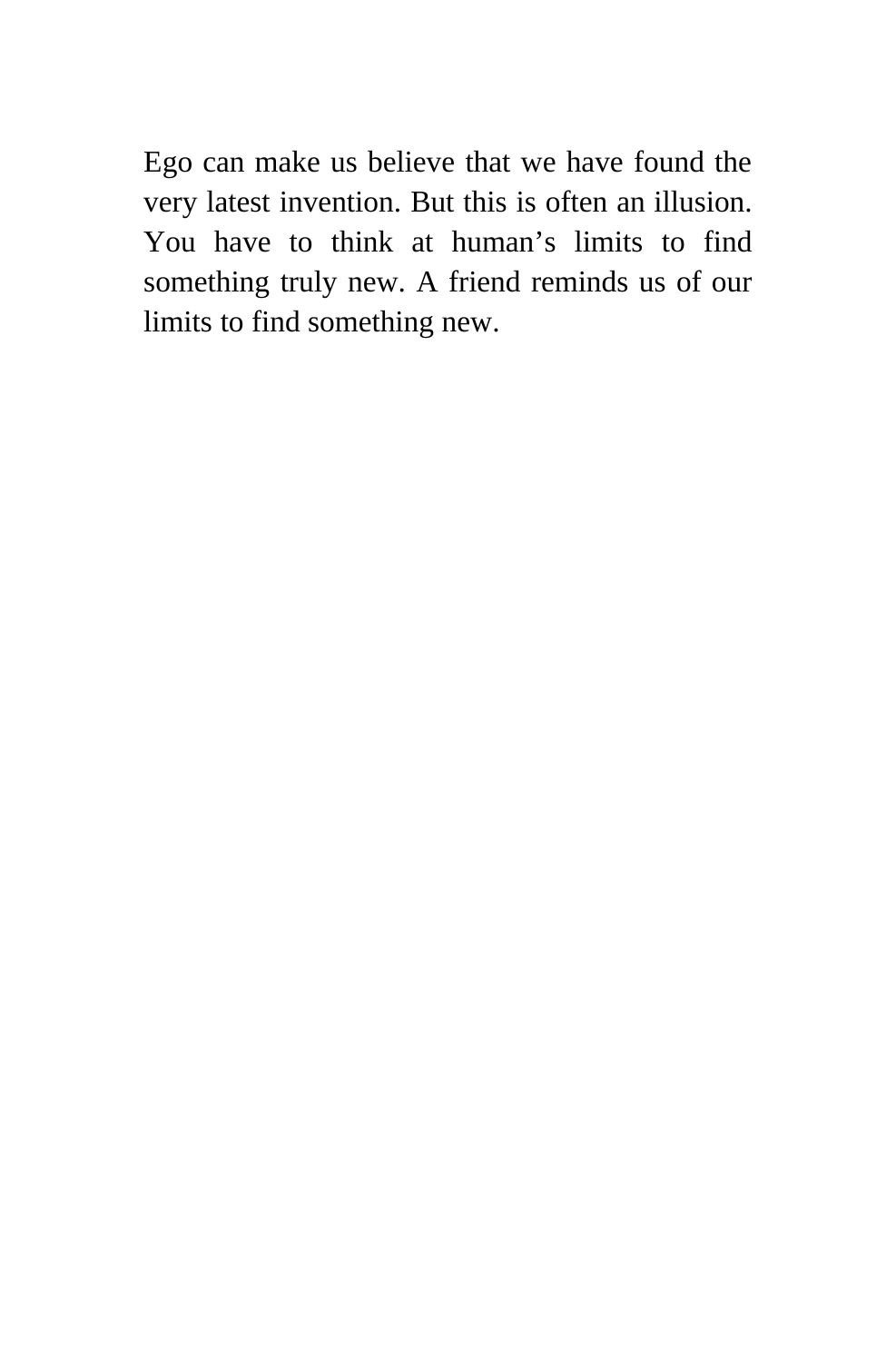## **14) Mind and Consciousness**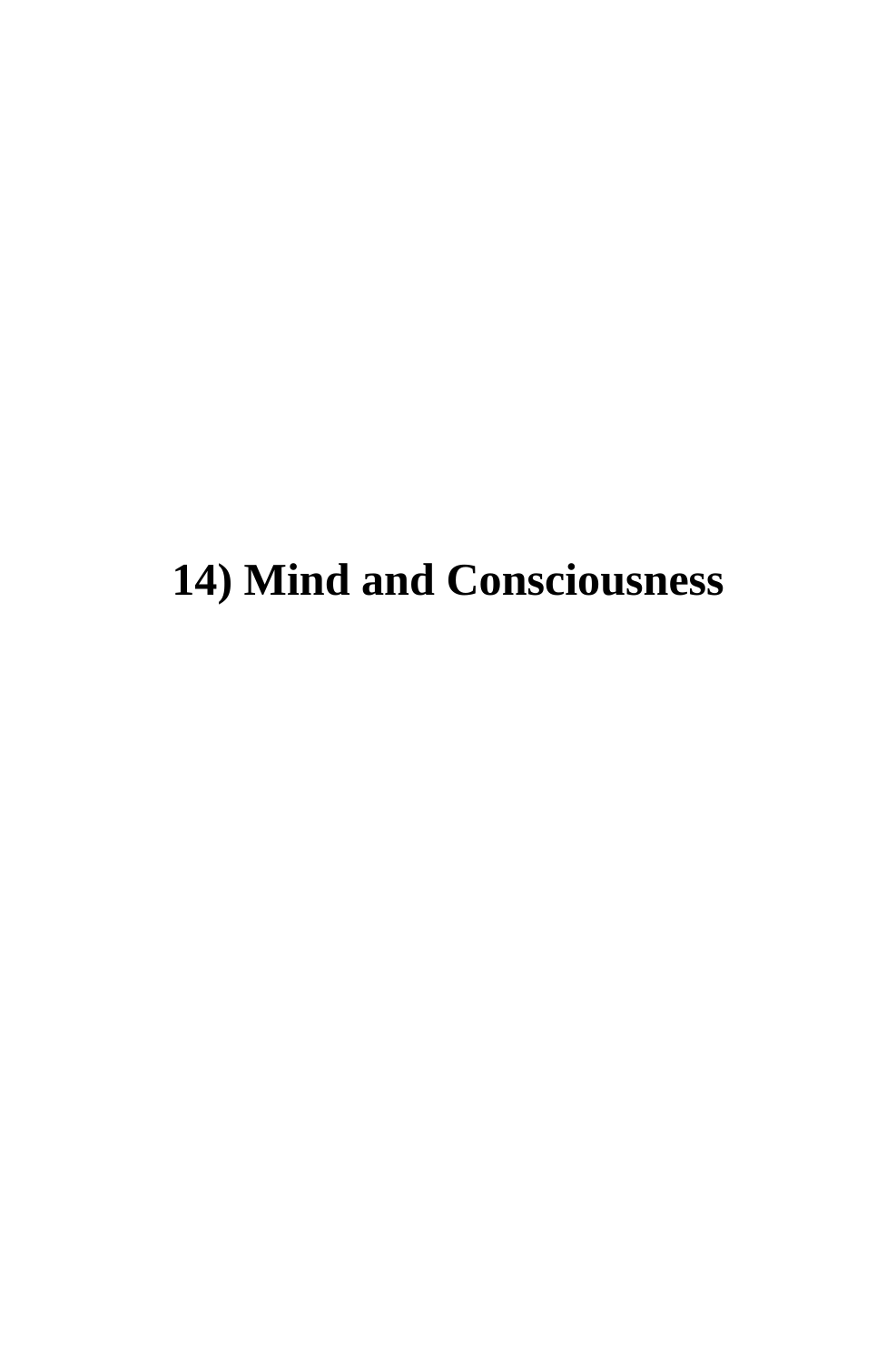For many, spiritual awakening is a paranormal subject. But some will look in their minds to search the same questions. We will try to feel it internally through films or documentaries. We will look for readings on the same topic. We will attend personal development seminars.

We can be disappointed in university. Proposed subjects are not compatible with philosophizing. Philosophizing is not the same as philosophy unfortunately. A philosophy lesson can be masterful and not evoke anything other than knowledge to be acquired. Yet to philosophize is to sharpen one's critical mind, to question oneself, to define, to go over one's limits. Philosophizing is reflecting instead of thinking.

Consciousness is not exclusively human. Plants try to find water. Universe is organizing itself. So consciousness is also outside the brain.

#### *Consciousness and Brain*

There is a doctrines' serie which groups the mind's functions :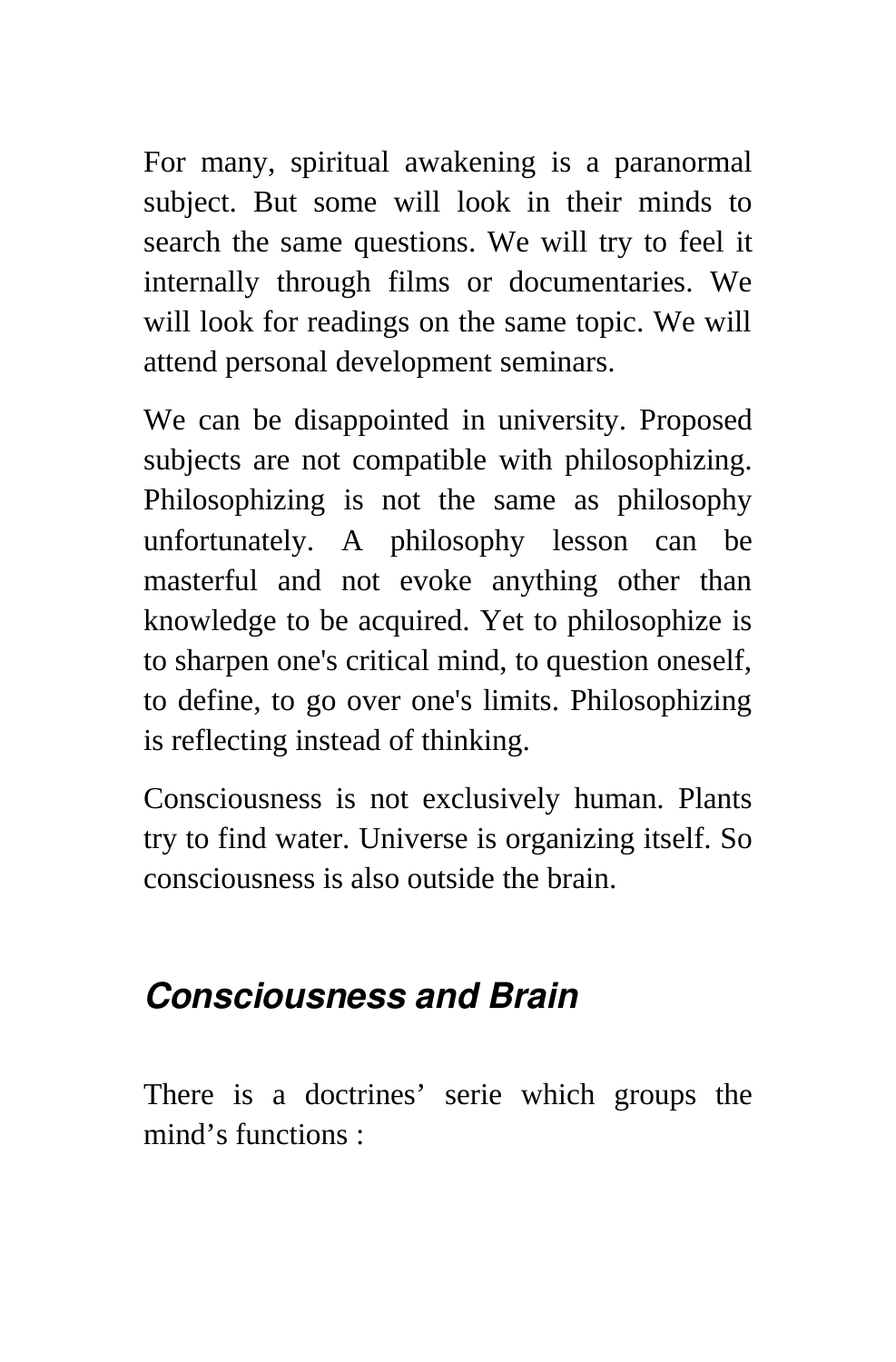- Epiphenomenism: Our mind is encompassed in something greater that decides elsewhere according to our limits. Also our mind builds consciousness as the body produces bile. But this consciousness' state is superfluous looking at mind's behavior, which must seek truth in order to find consciousness :

- The mind-matter dualism. There is the thinking substance and the extended substance according to DESCARTES.

- The parallelism is directing interaction between mind and matter. LEIBNIZ searched on this topic.

- Idealism symmetrical to materialism. In this case, the mind just exists, and reality is a mind's subproduct. This doctrine is defended by BERKELEY.

Every doctrine is valid for that it is used to. Now let's consider recent ideas.

#### *Materialists*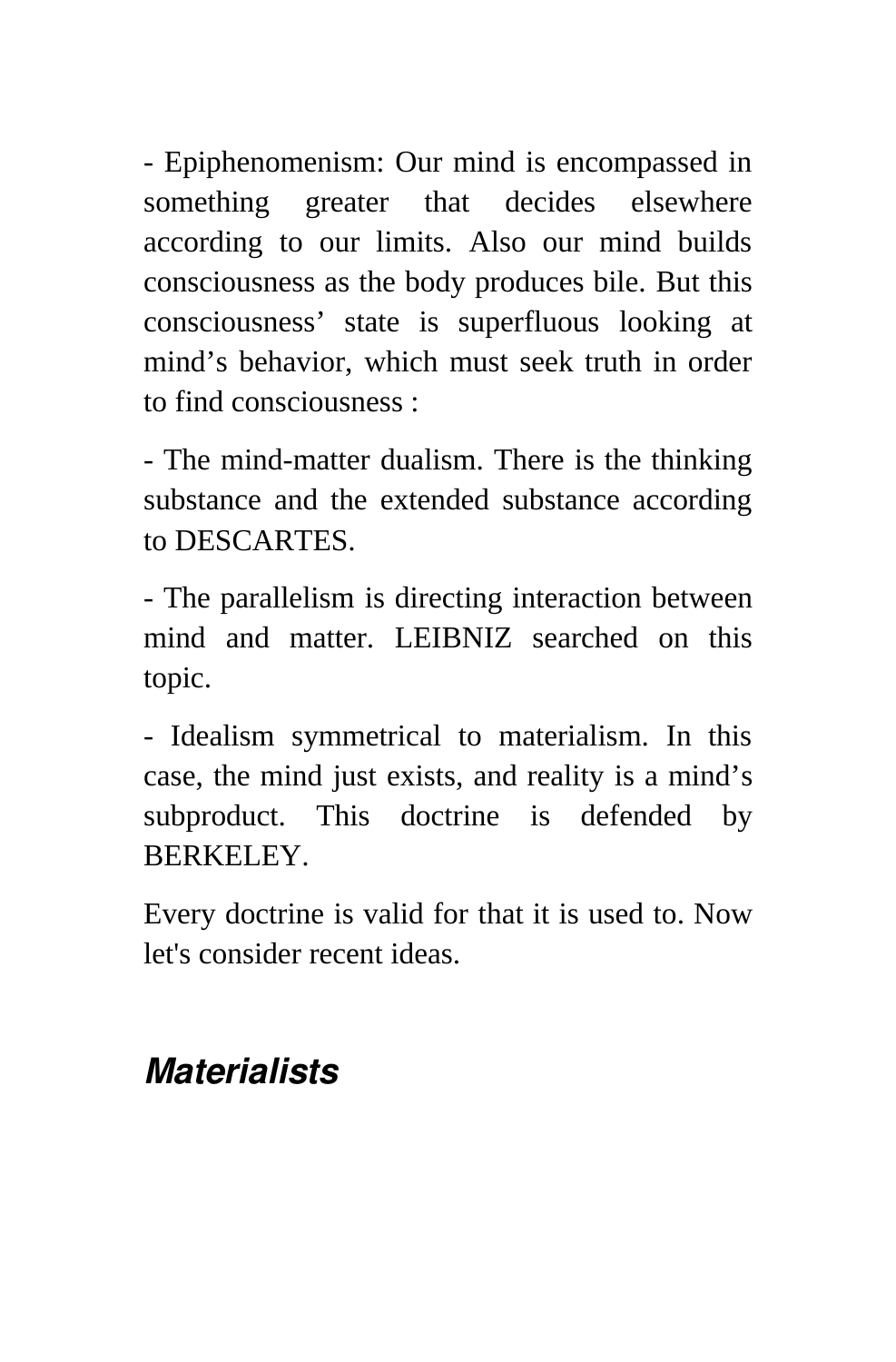The brain should produce mind if we follow that is learned in high school. But you don't find compassion with a computer when an individual has it. You just see brain's areas active, areas that can be used for something else. Just thinking activates our brain's areas. We can even lead with thinkings like that. But that's all.

We will not be able to find consciousness therefore soul in brain. It will be necessary for consciousness to activate seeing the brain become conscious. So it is consciousness that runs on brain, not brain that creates consciousness.

## *The Holographic Memory*

PRIBRAM demonstrated that memory linked to brain has got holographic properties, therefore that consciousness runs with waves on brain. This explains why brain can store so many memories. Holograms can get a lot of information.

A brain's part's removal does not alter memory because consciousness is elsewhere. The holographic process allows consciousness to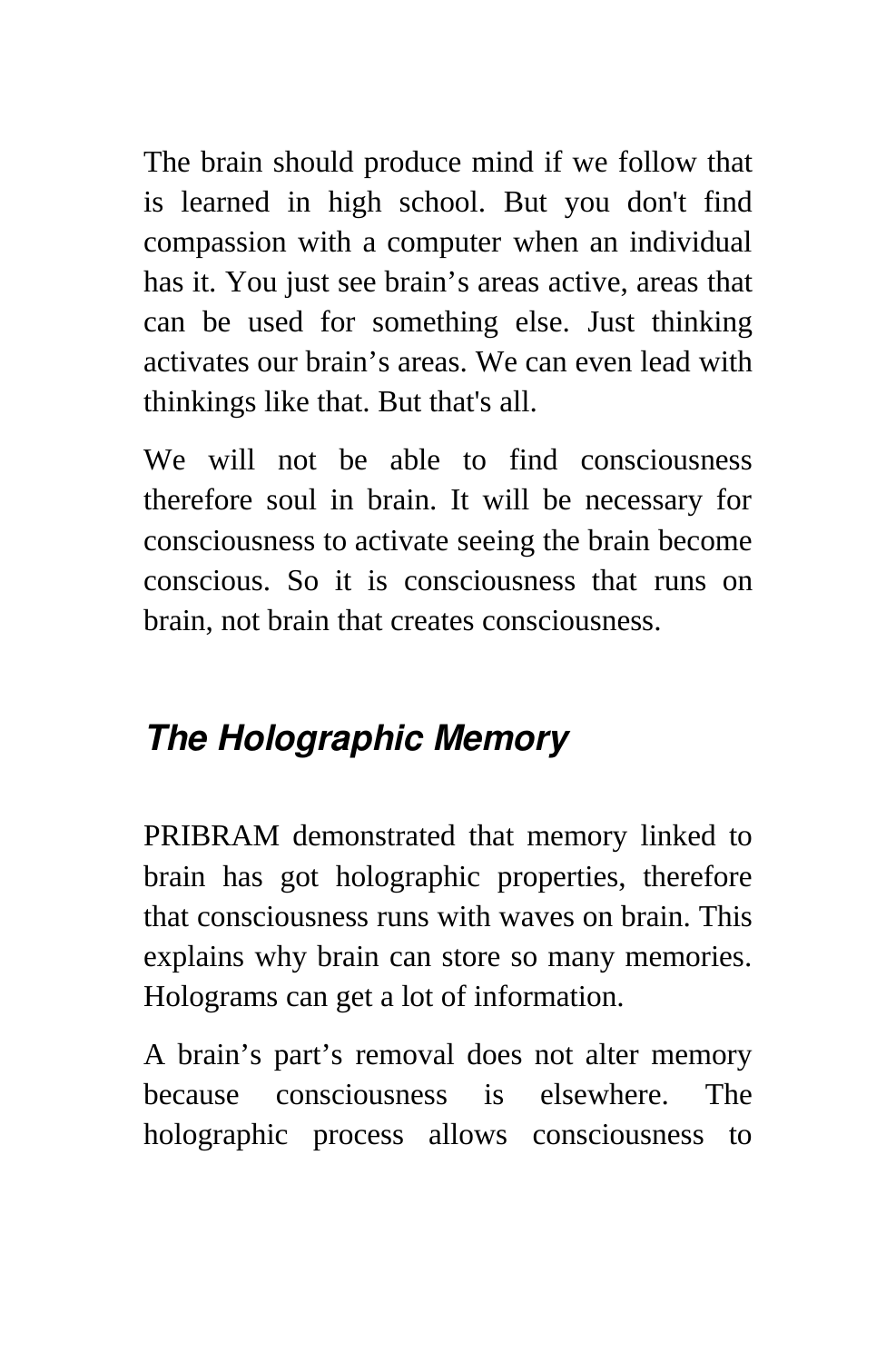materialize through brain.

The first physical theories on holography date back to 1947. They gave Dennis GABOR the Physics' Nobel Prize. Thanks to Joseph FOURIER's mathematical model, a model that transforms images into waveforms and vice versa, GABOR managed to record information about an object from the photographic emulsions' interference fringes. PRIBRAM used this information to work out his theory.

We don't know where consciousness is. If memory communicates through holography with our brain, we can think that consciousness is a field, a field much more flexible and fast than a molecule, speed that our body runs.

Do we need the brain? Hydrocephalus is a formation under the cranial crust characterized by cerebrospinal fluid's significant excess. In the most extreme cases, it ends up practically filling the skull, to the point that there is no visible brain tissue left. LORBER examined 253 hydrocephalus in SHEFFIELD. Nine of these patients had only 5% of their brain tissue left. But four of them had an IQ above 100. Two had an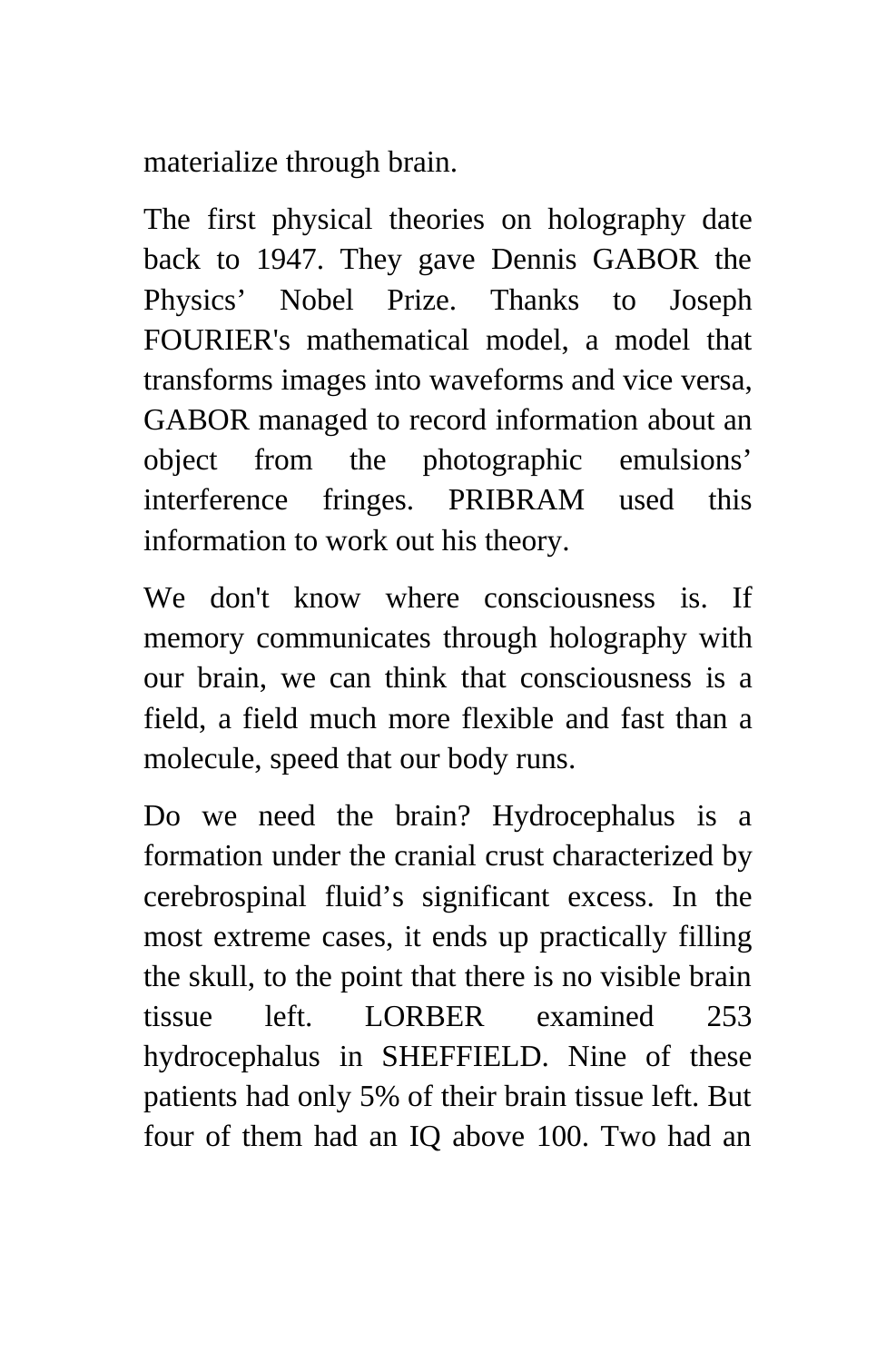IQ over 126. Six were doing wonderfully. The student with an IQ of 126 had almost no brain left. Today we know how to evacuate the fluid. But we know that brain can migrate to healthy parts when it is sick.

## *Cerebral Hemisphere's Removal*

John HOPKINS studied 54 children. He was following accidents. They had one of their cerebral hemisphere removed.

The children remembered memory, personality and a sense of humor. So this operation can be good. So biology textbooks are wrong.

It is therefore not certain that dualism and parallelism's doctrines proceed. It is rather a soul doctrine's or panpsychism.

Body localizes soul, a soul that acts through 3 dimensional fields. Our soul adapts to other souls at the same time line always orchestrated by soul.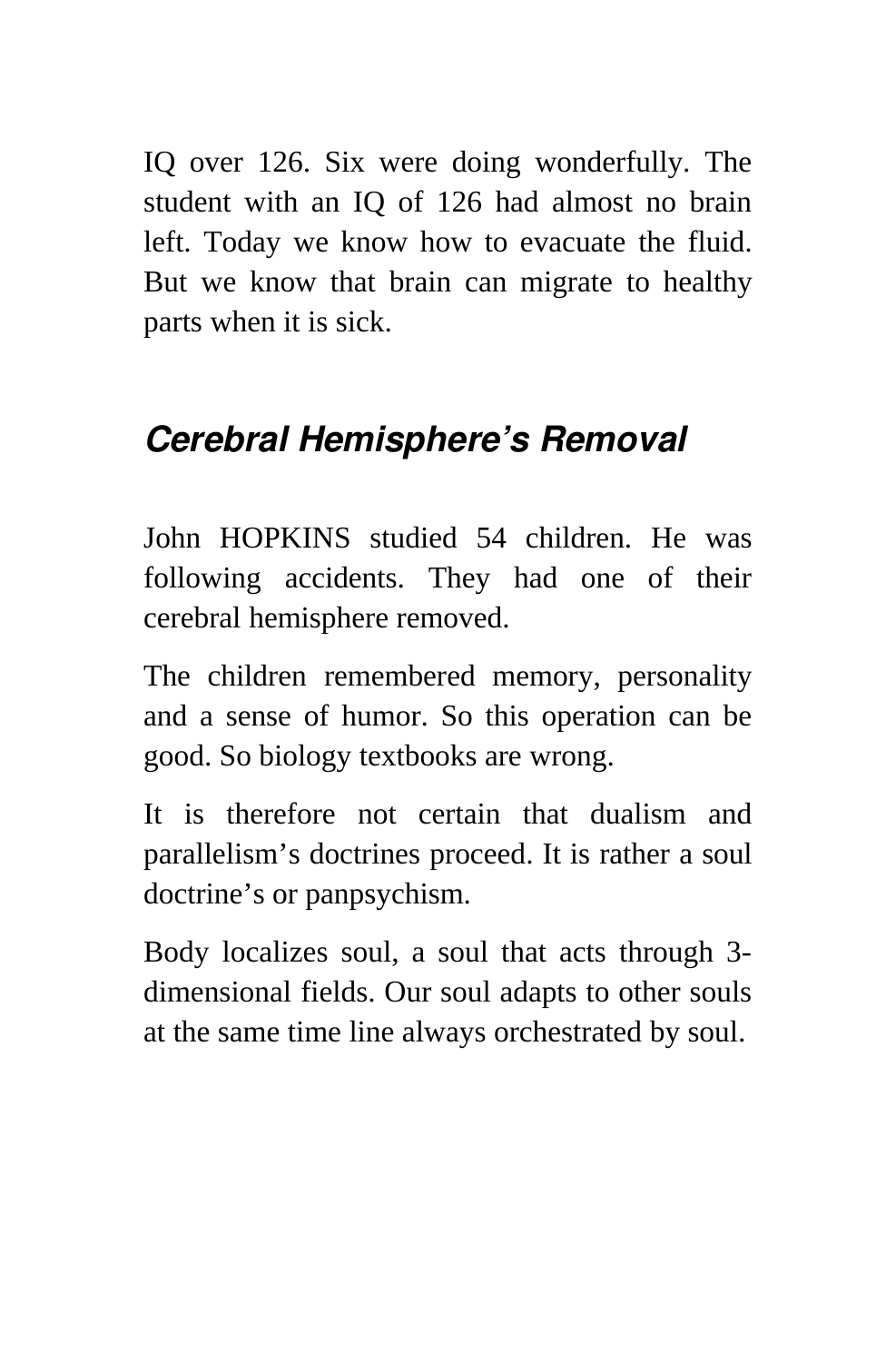## *Imminent Death*

Under Raymond MOODY's leadership, thousands of studies were subsequently conducted on imminent death's phenomenon. A significant number of testimonies exist and are available to researchers.

We're going to use Pim Van LOMMEL's book, Dead or not?. This book has tested all the explanations announced with relentless critical rigor.

## *Clinical Death*

In the past, we considered that cardiac interruption signified a death. But we can view heart going again. There is clinical death when the electroencephalogram is flat. It is taught that as soon as the brain is no longer supplied with oxygen, consciousness does not longer exists. So we use the principle that the brain produces consciousness.

This theory is inapplicable to upcoming death,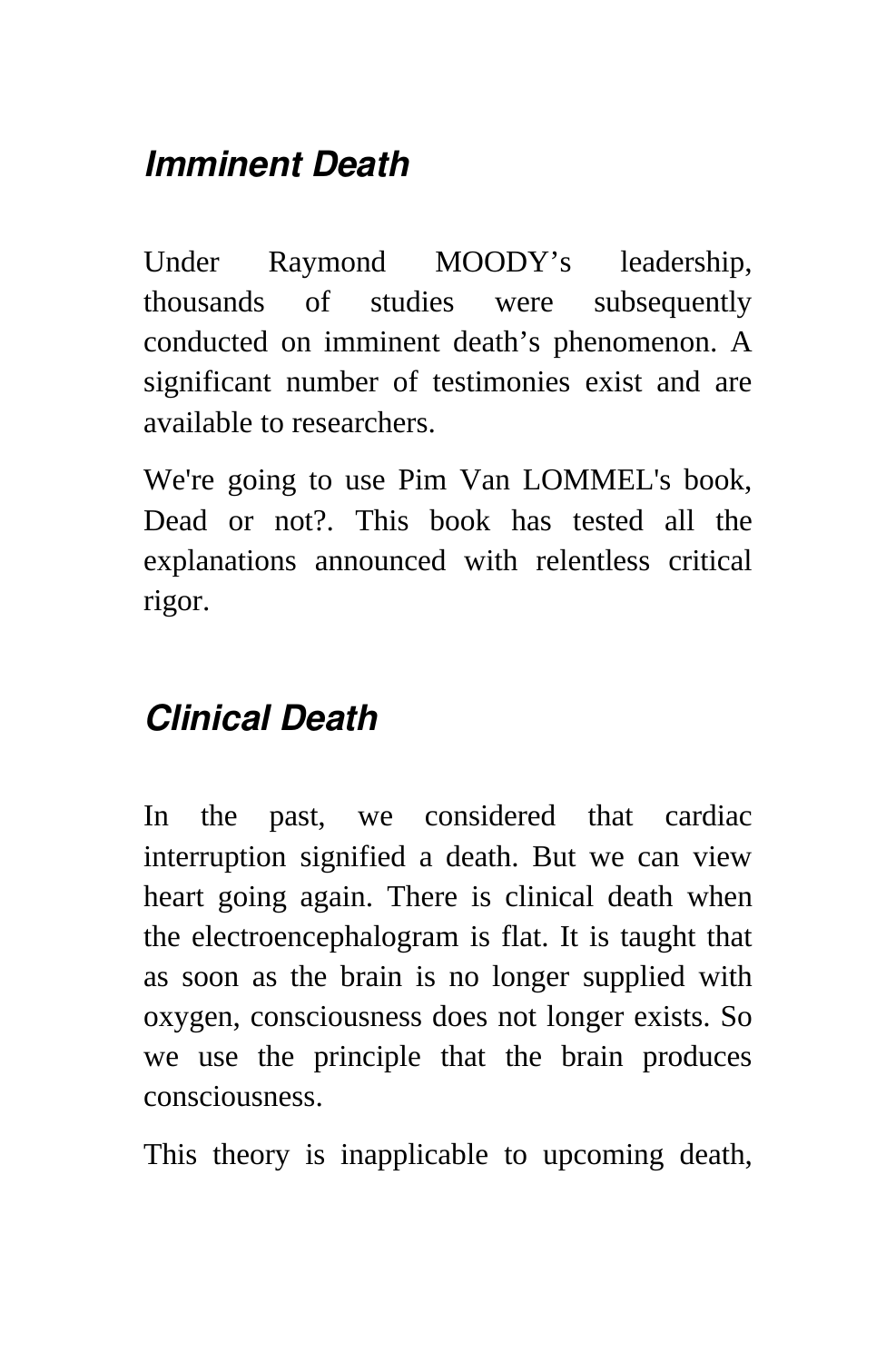because it is "always accompanied by a lucid consciousness with remembrance". In addition, this can occur without damage to brain. Also there is no mental confusion, which would be the case if it was a hallucination.

For NDEs, Near Death Experiences, carers can pinpoint the precise moment it occurred. Also the brain is in good condition at these times. This is manna for materialists.

Drugs can create an NDE's effect, a detachment from body. But we no longer use drugs that can cause hallucinations. It may certainly occur a detachment's feeling from the body, but nothing significant to create NDEs, which can otherwise occur without drugs.

DMT which is a psychedelic drug could play a role in near-death experience. But we've seen near-death behavior without this drug.

Next in the book there's a VAN LOMMEL's study, an American study and two British studies. The mind is well aware when there is a neardeath experience. But we realize with these studies that the near-death experience takes place during clinical death.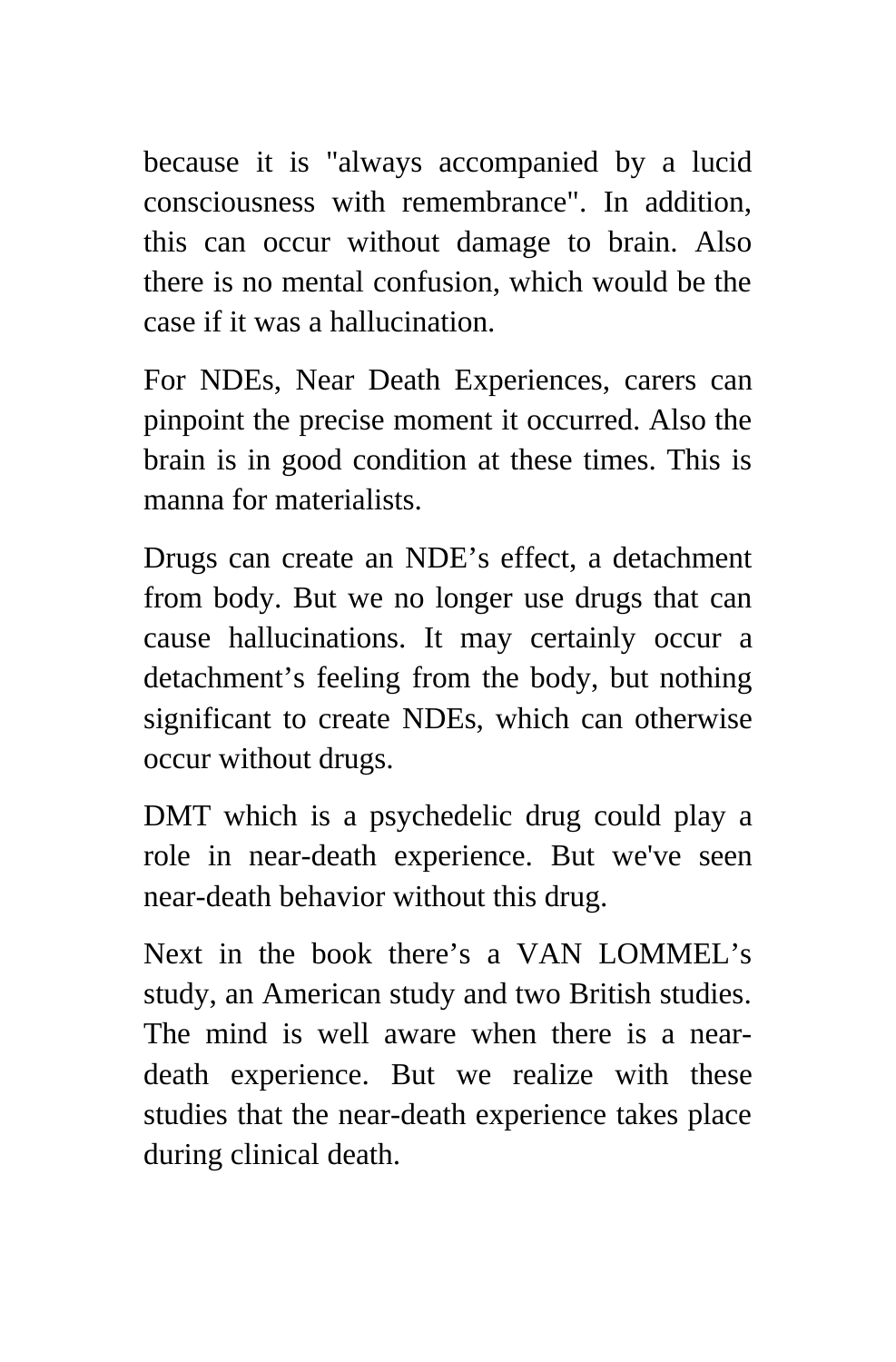If we suppose that "consciousness and memories were localized in brain, there could have no consciousness' sign when the brain no longer carries out activity." The opposite has been observed. Yet this "situation is considered clinical death, coma, or brain death". How can we possess lucid consciousness during brain death? Such patients should not have any subjective consciousness. Here is another proof that soul is operating at this moment.

The scientific credo that everything is on earth still cannot be kept. Yet this false fact continues to be taught.

The Pamela REYNOLDS' case is emblematic. In her near-death experience she sees the instruments that doctors use while her brain has been blood's drained. She has a prodigious conscience.

During a near-death experience, patients have never felt more alive than at that moment. So the mind would not need the brain to operate. It is seen during the blind people's near-death experiences.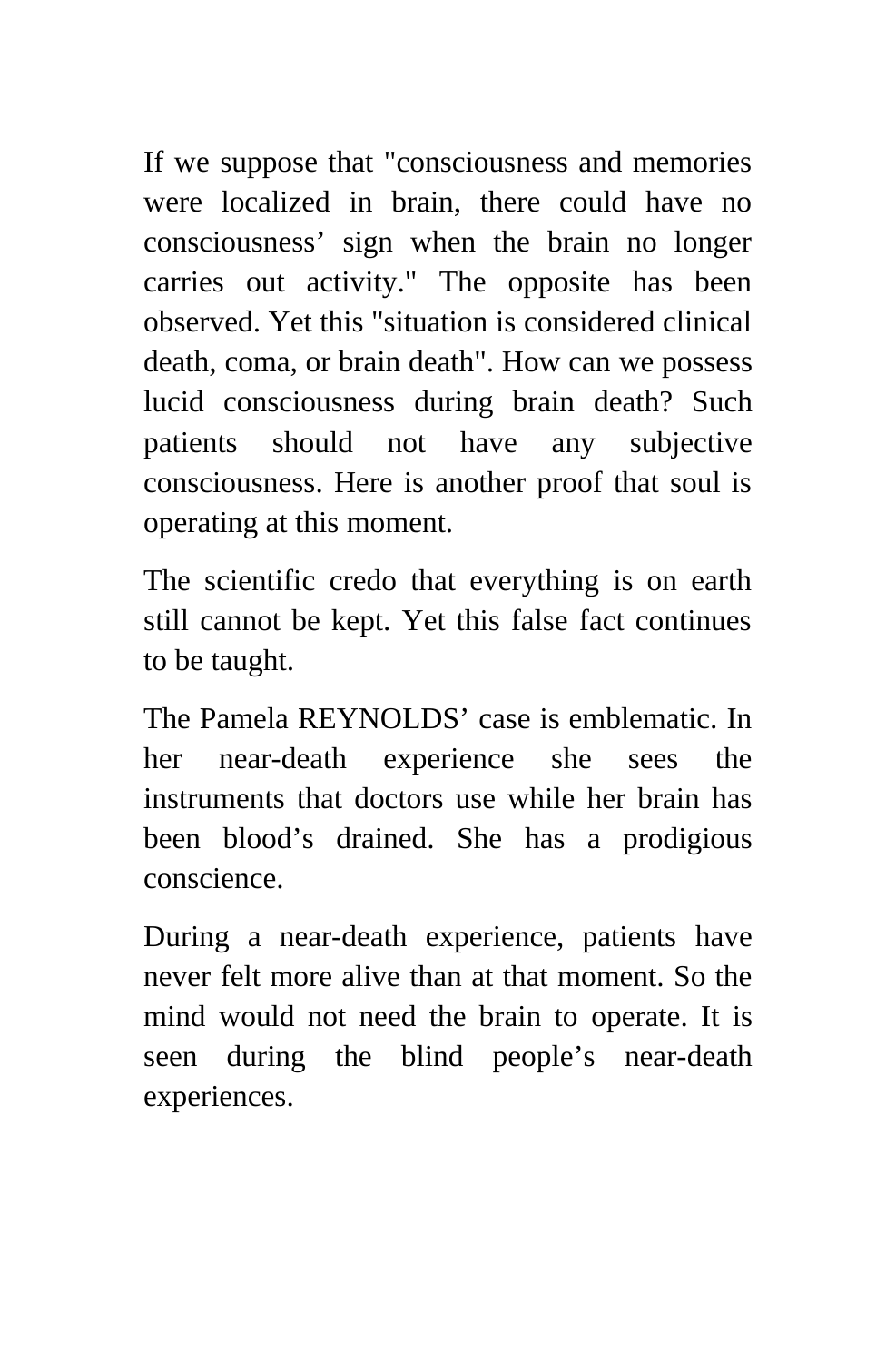There is this myopic seeing very well during his near-death experience. A colorblind person is surprised by bright colors he faces. He can distinguish the primary colors, but the pastel colors look the same. In the same way a blind man sees when he saw nothing, not even black.

The mind scanner cannot explain an imminent death. An MRI scan can only record for 2 seconds at the moment. The imminent death lasts a few milliseconds.

#### *A Materialism's Optical Illusion*

In an experiment where volunteers were sleeping, volunteers' feet were tickled. They were thinking about something else then. How can the researcher objectively interpret this? It's impossible.

It is stupid to believe that we could know ourselves. If someone has sex and he asks his partner "For me it was good? "it would be a false joke. It is, however, behaviorism.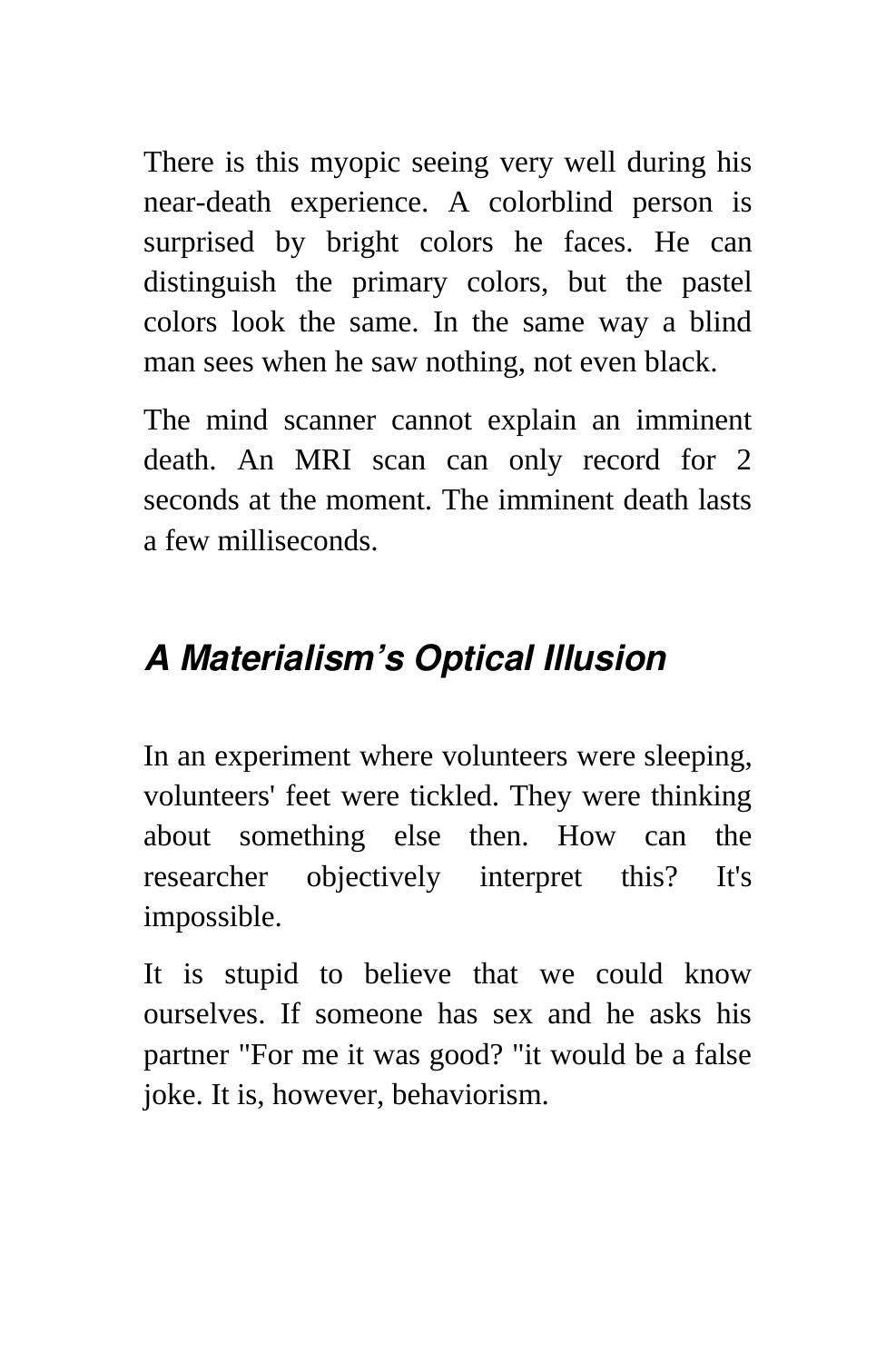## *The Totality's Consciousness*

During a near-death experience, spirit is much more real than physic. The person experiences directly unify facing to the new life's cosmic world.

We can use intuition to access to this unifying experience. This is the moment when we view consciousness. Indeed, we can only know ourselves through others. Knowing our consciousness, therefore, can only be done asking to others and meditating.

Then, as soon as consciousness is lost, nothing really makes sense anymore. We want to beg for a wholeness' sense. Joy is lost and we want to find it again.

#### *Entanglement*

Consciousness can bring back the past that we are looking for, less than time. Entanglement is done in the same way with non-locality. Indeed, nonlocality seems to run independently of space and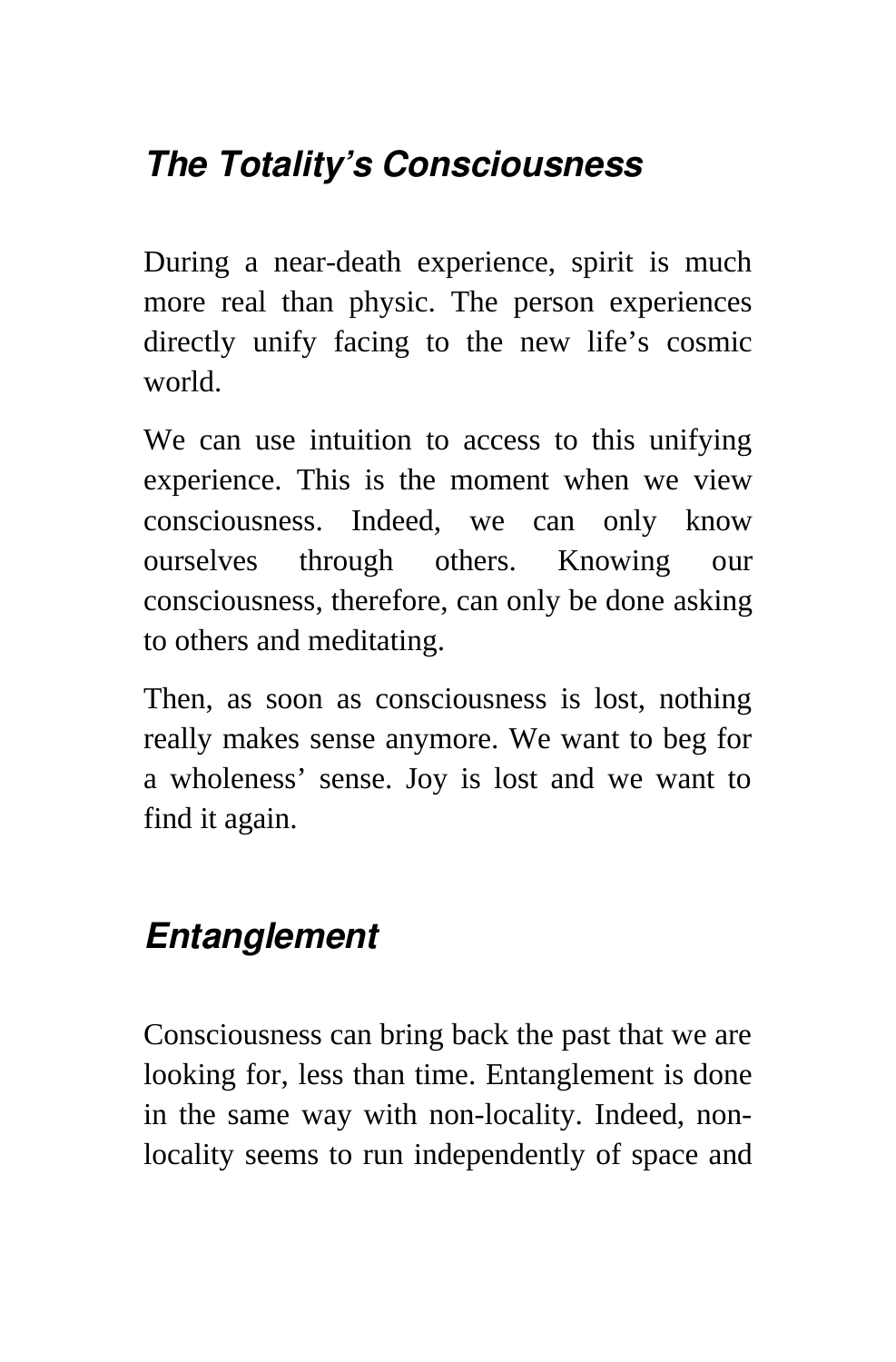time. So we can say that consciousness can run through non-locality.

It is impossible to be in two places at once. Causality is essential to understand our world. So we are out of objectivity. But consciousness behaves differently. Everything runs locally in our world. But non-locality contradicts this fact.

A radio station receives radio waves to transmit speech. The waves still exist even if the radio is turned off. In the same way the body receives the soul's field waves to animate itself. Field waves are always present around the body as long as we are alive. The body is always active even when sleeping.

During a near-death experience, soul is detached from body, which is then no longer alive. Consciousness is infinite so it feels like we have access to universe's infinity.

Physics and psyche are omnipresent in the universe. The psyche is changing, which gave the big bang. The psyche was present before the big bang to create the new universe.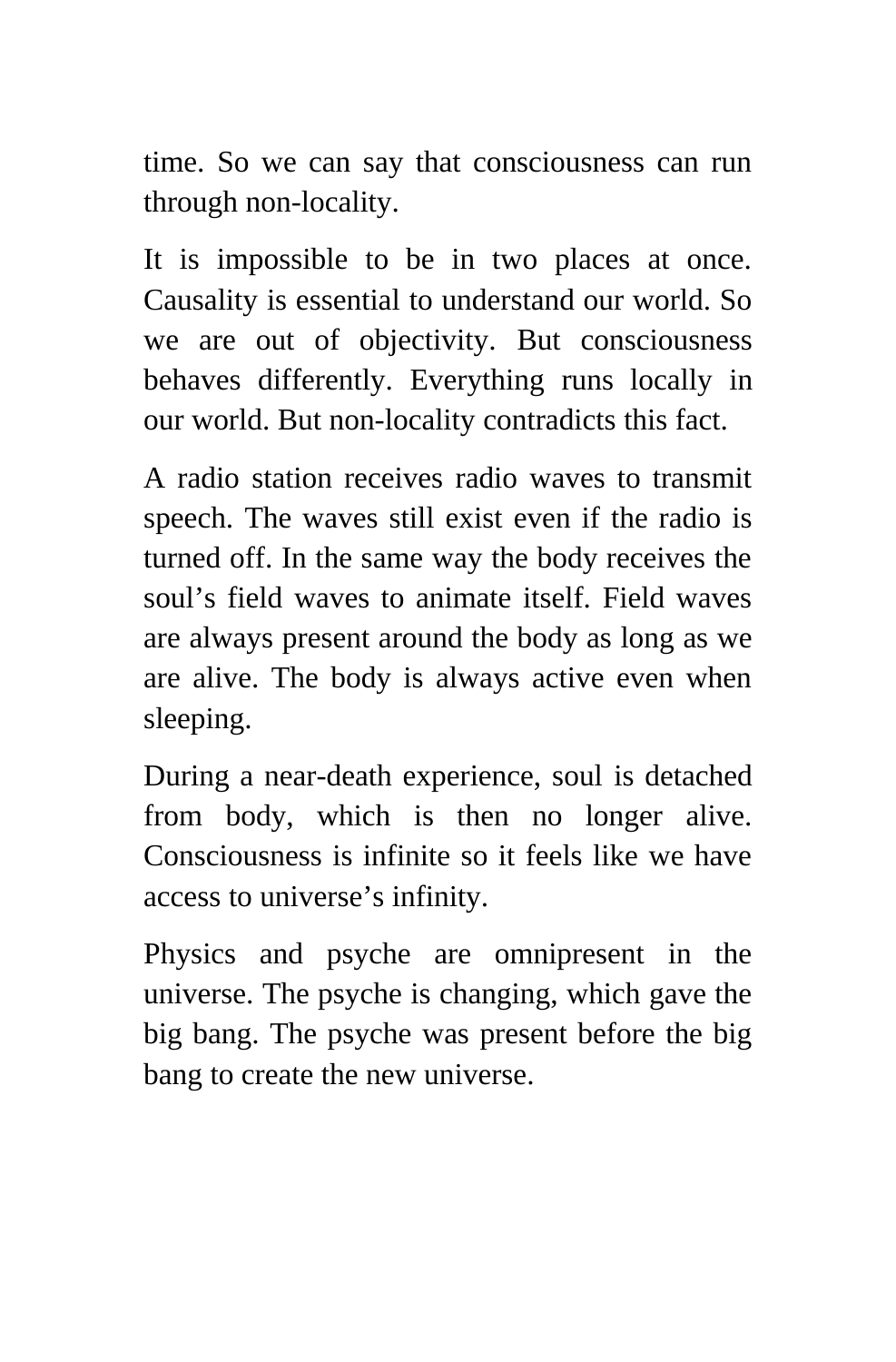## **15) Soul and Evolution**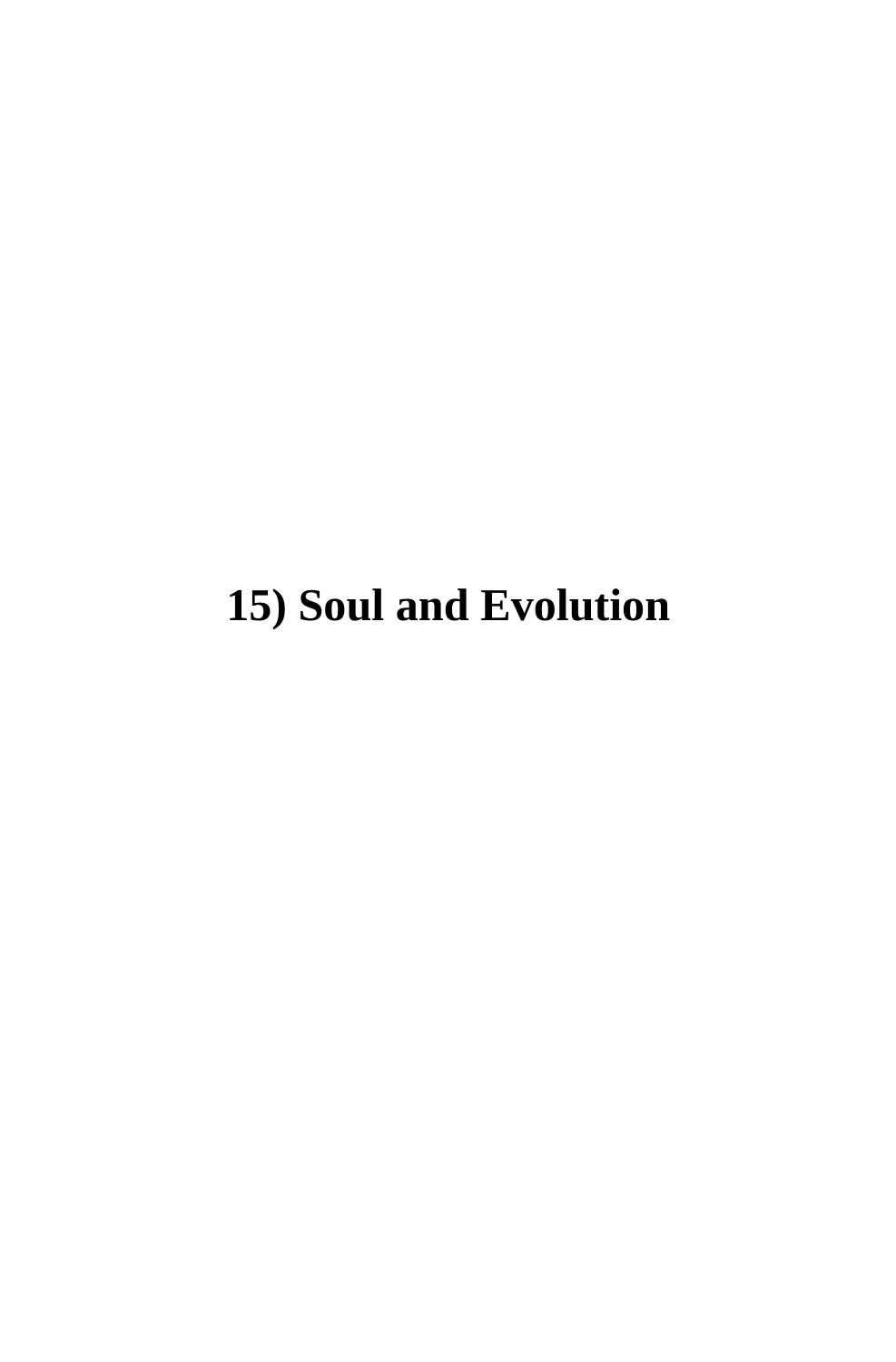Let's define. An evolution is a lasting and definitive change. A process is a changes' sequence due to an internal cause. A discarded paper proceeds to a decomposition process. A progression is a set of processes that we can follow. An evolution is a progression that produces a creation.

During the nineteenth century, scientists talk about species' evolution. But it can also be a simple change. So an evolution leads to a processes' sequence of definitive changes. It is a safe bet that soul allows to grow.

#### *Time's Dynamism*

There are three temporalities in the creative universe. There is the matter's temporality, atoms. There is the living materializable's temporality. There is the soul's temporality in another universe. Evolution goes beyond the biology's register because it refers to quantum physics.

The soul slows down time. But time is difficult to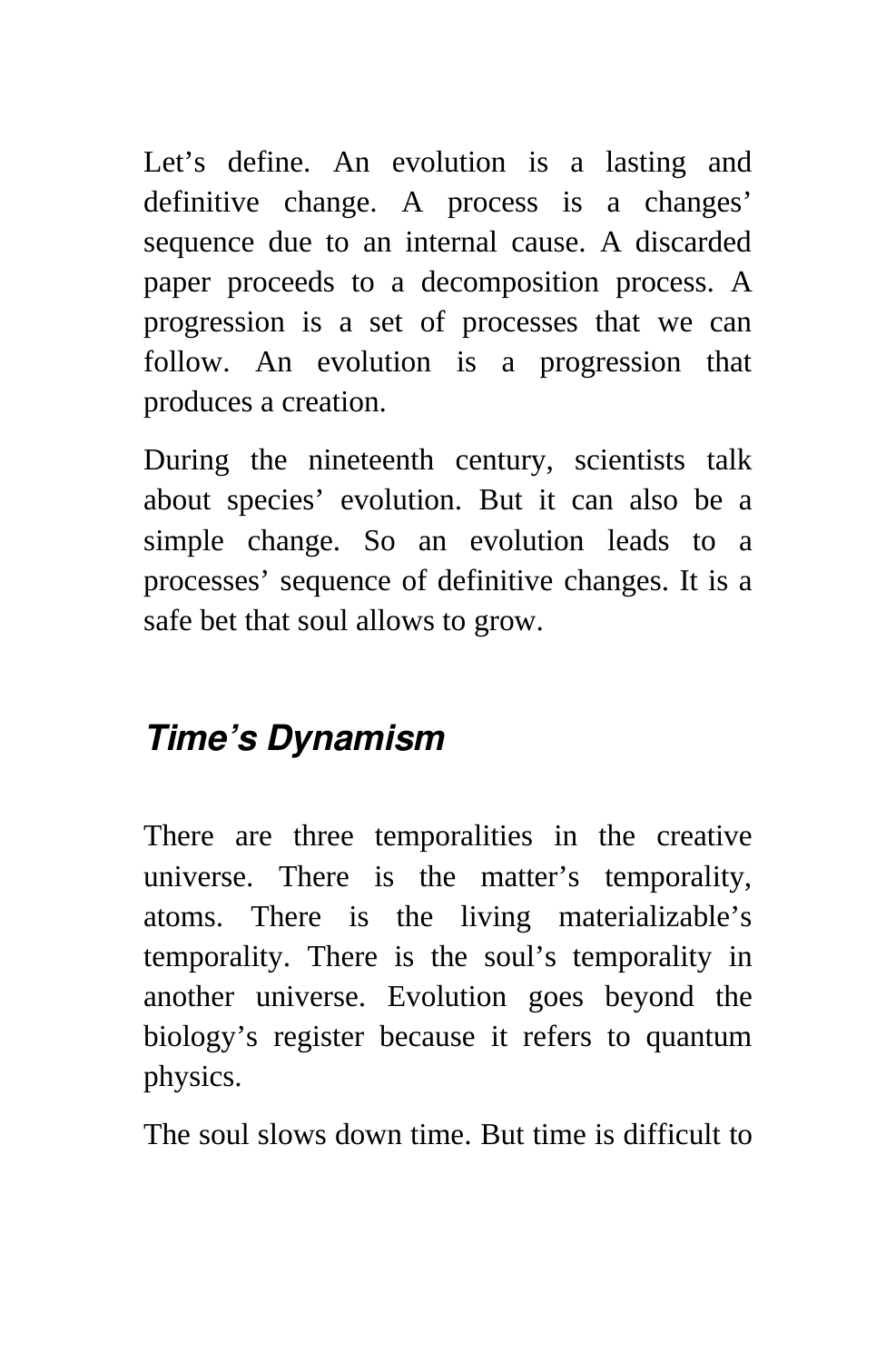materialize. Then you have to use your consciousness or classical physics to create time in your equations. LAPLACE's determinism, which is a mechanistic and therefore materialistic paradigm, would not have made it possible to include life. The life's dynamism requires bringing life's equations through consciousness.

The universe is also dynamic and creating. NEWTON and EINSTEIN could not conceive a static universe. 15 billion years ago, our universe's matter was born. The first atoms were born after one second in universe's life. Cold clouds of atoms were born after 1 million years. Perhaps the first galaxies were created quickly with the universe's soul and gravitation. Stars and star explosions created other atoms.

The sun was created 10 billion years later. It is clear that there is a time's status, that time is long in universe and short on earth. So speed is fast in universe and low on earth. But this can only be measured with time's transition.

The Earth was at first just a molten lava's ball. The Earth's crust was created with the Earth's cooling on its surface. The sea was born after.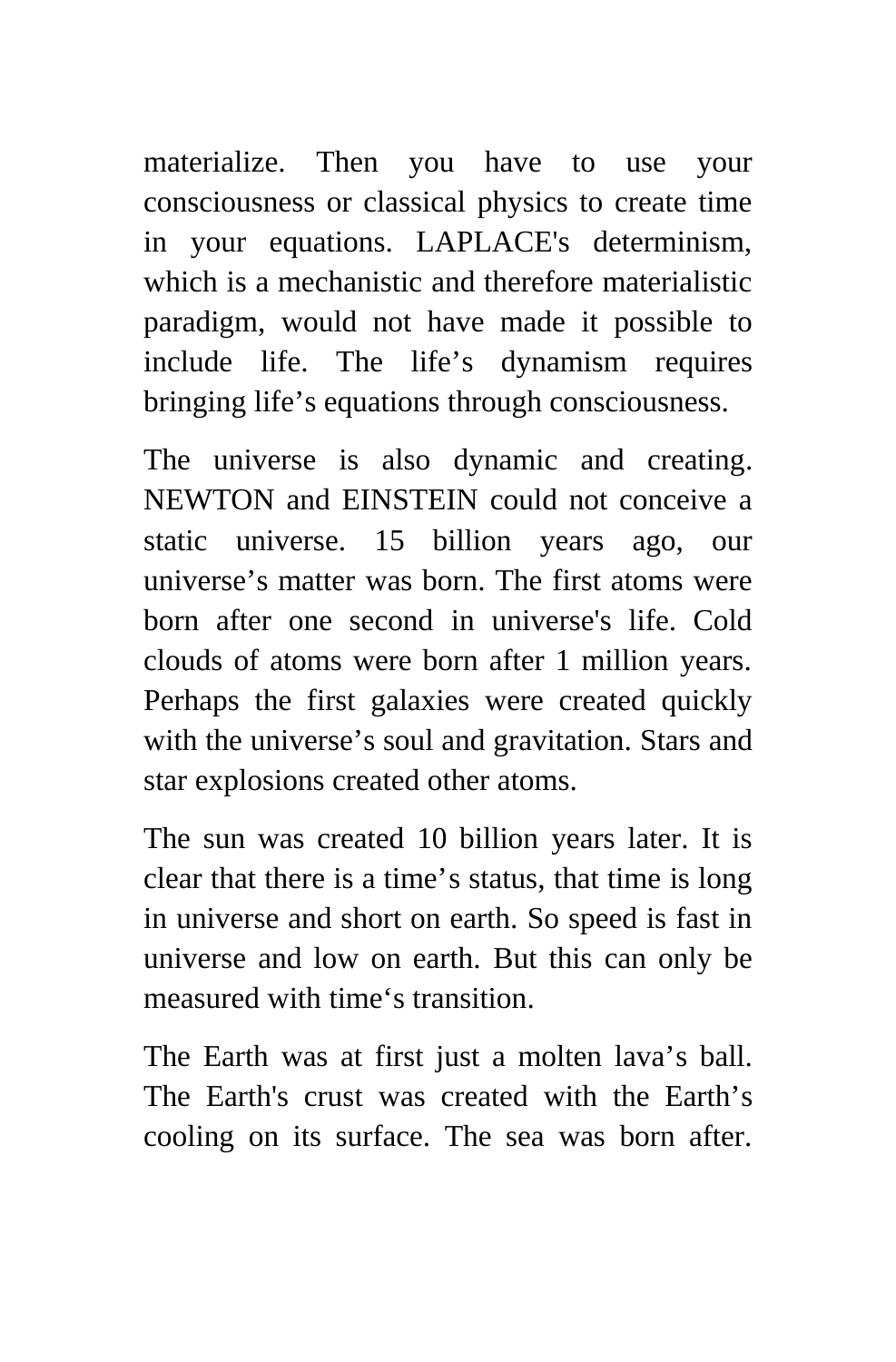Bacteria and DNA are born in the sea. It takes a soul to the solar system to make planets hold. Bacteria necessarily have a soul at each. A bacterium tissue has a soul. A cell has a soul.

It is to 500 million years that the first molluscs and corals come. 100 million years later, algae become plants. The shells are growing. 200 million years later, insects, amphibians and reptiles were born. Trees grow in a warm and humid climate. Dinosaurs will then come for 160 million years. 65 million years ago the disappearance of the dinosaurs sees the mammalian period appear. Then human comes.

So we see a dynamic universe, which is growing better on Earth and in space.

We used more and more dense energies, just as nature uses more and more energy with amphibians, then reptiles, then mammals. Carbon energy pollution can let its place to thorium energy.

Progress has grown too quickly compared to the humans' biological time. The two world wars then come. They are due to life and God belief's lack. Now we can no longer enter into a world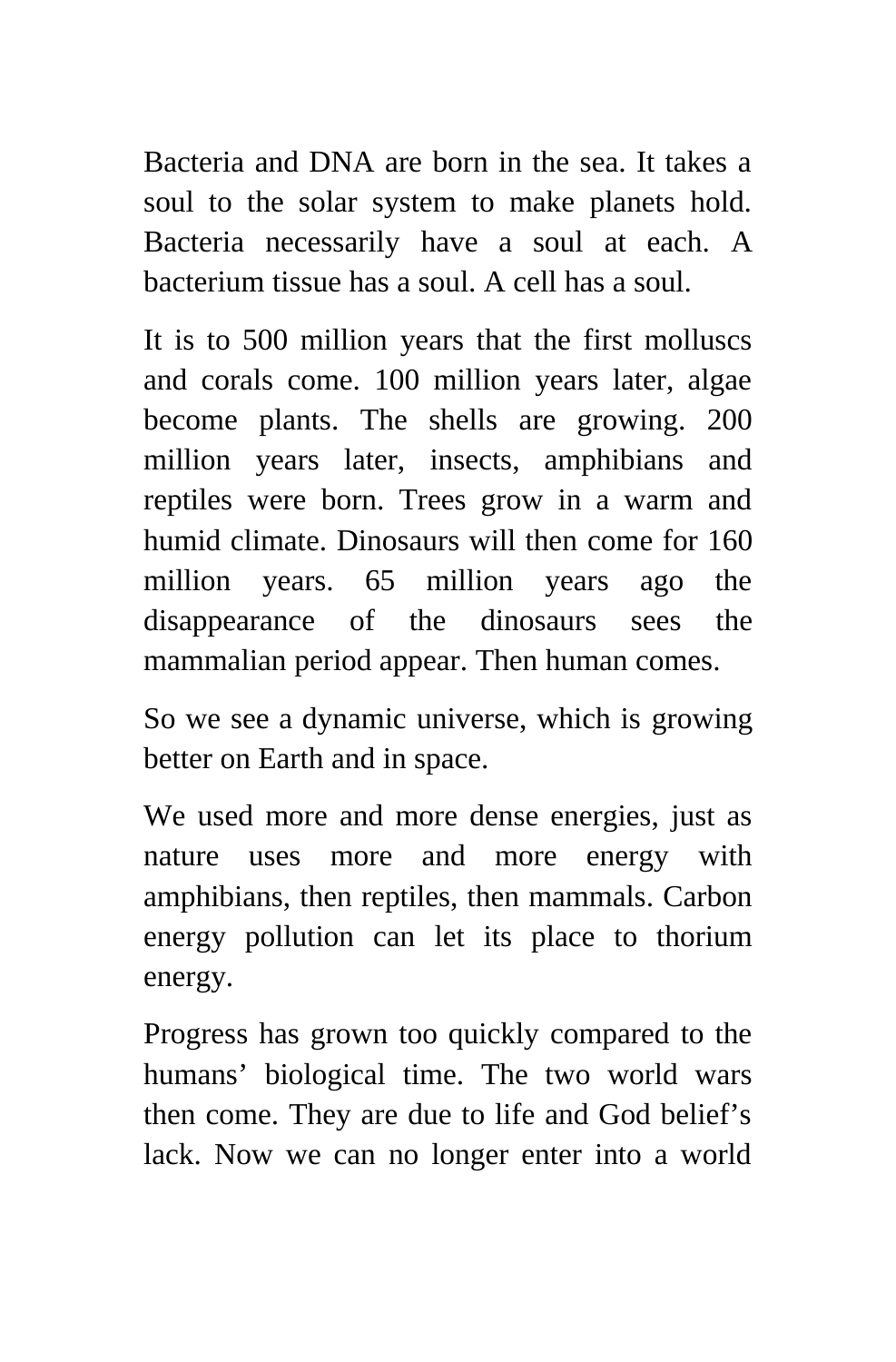war, otherwise we destroy ourselves. But we know that we can live a long time now. We are not going to war for this reason.

To have a car is to progress. To increase one's salary is to progress. So progressing doesn't mean much in the consumer society. Making your mind growing is not highlighted.

The ego's evolution is therefore an illusion. The ego is most often in a mental routine, in a rut, from which it does not get out afterwards. When we satisfy our ego, curiosity goes out and creativity is lacking.

The mentalities' evolution is like psychological evolution. Keep the same ego and we'll change the system for you. We change everything for you. The ego does not want to grow. He wants to satisfy himself. It doesn't like changing.

The consciousness's transformation requires a living presence, psychological time's breaking, passion, awakening. Without a borderline experience's provocation, we grow very slowly. Growing requires a consciousness' expansion that is against our ego.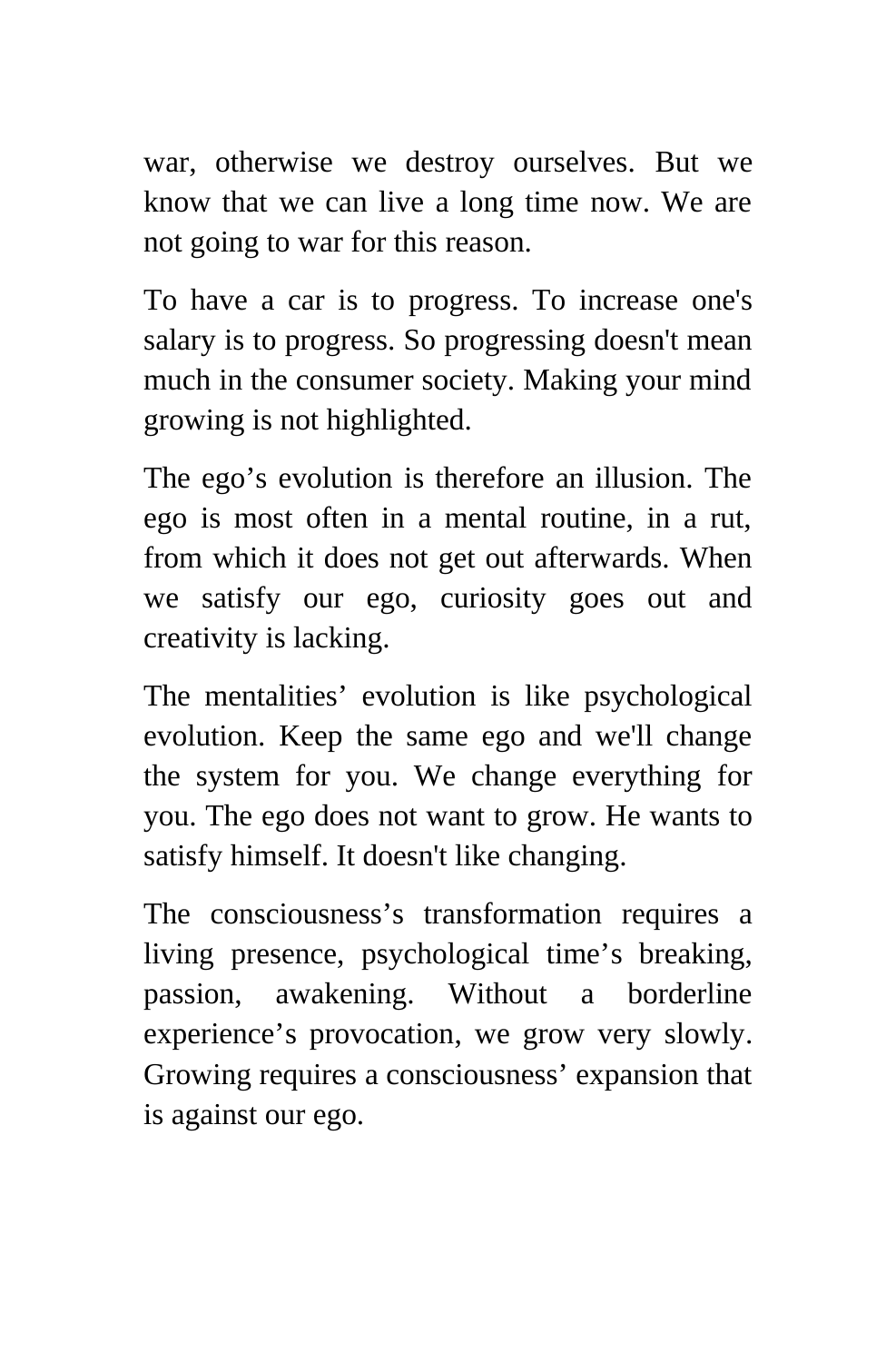With a good education, we can give the right habits, the behavior to have. With a good education, we can progress intellectually. It is not yet intelligence's awakening but a first step. With an artistic education we can get the aesthetics' sense. This is a first step. It's not a revolution but it's already that.

If ego is just our subjectivity, with common experience as support, with ordinary consciousness as a resource, we cannot create. Explaining to animals the future is impossible.

#### *The New Consciousness*

The collective consciousness has its visionaries, pioneers and witnesses. We just have to find the right visionaries. Henry Charles CAREY has created train's growth in the world. HAMILTON is the one who turned debt into credit with a public currency. There are also PLATO, Nicholas Of CUSA, LEIBNIZ, PLANCK, EINSTEIN, etc.

Shri AUROBINDO tells us that humanity had only been shared between materialistic denial and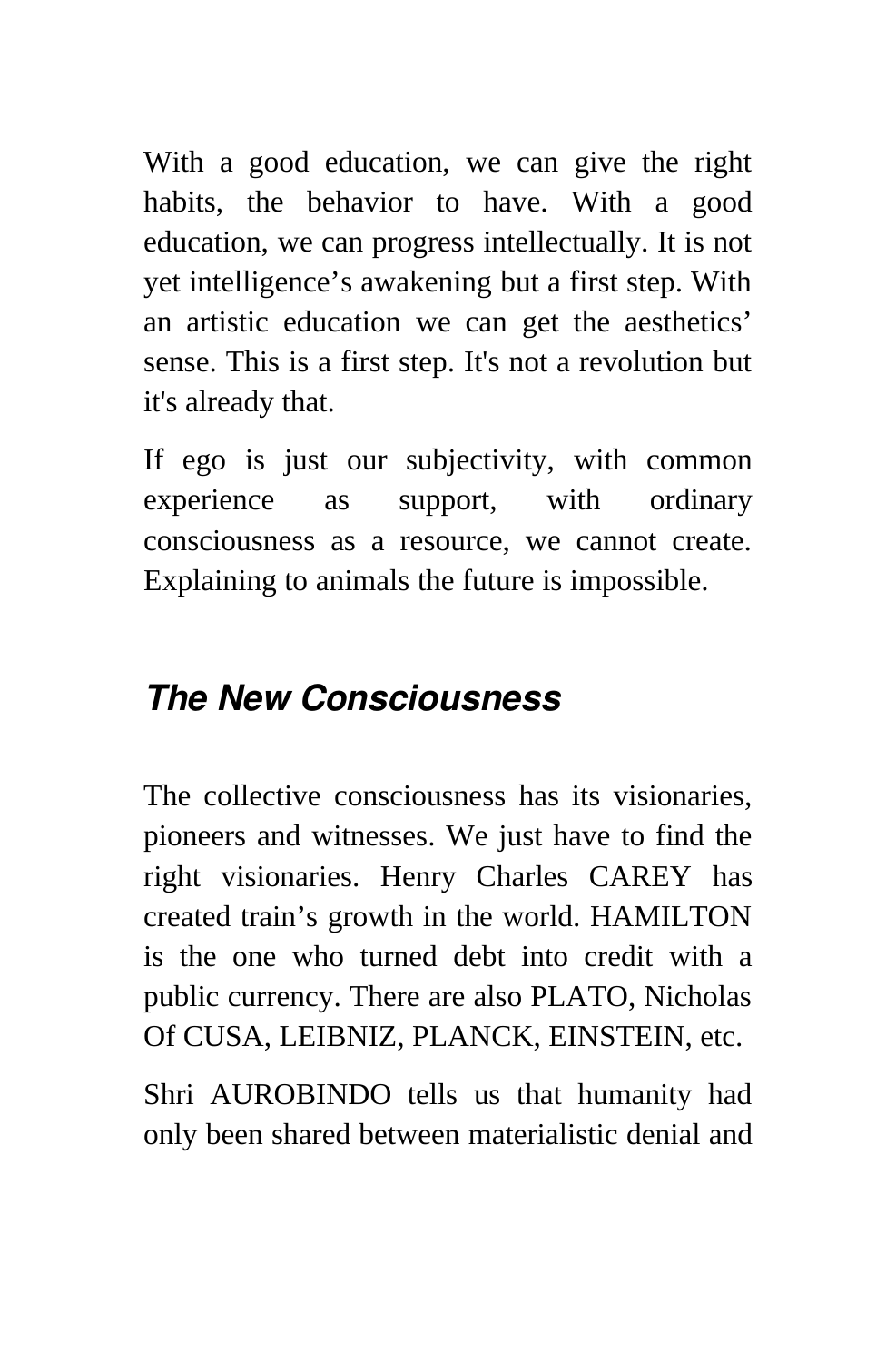ascetic denial. The new spirituality is a materiality awakened to spirit's dimension, the human being's participation in his own growth.

We currently have a dualistic spirituality based on division and separation, on a poor nature's conception, on a relationship and action's sense serving the ego, on an identification with the mental spirit's constructions, on an existence under psychological time's influence.

The new consciousness is the transition to a more real world taking into account appearances for what they are, to awaken through the consciousness of the history's real visionaries.

When we awaken to find our new consciousness, we first observe presence's state with exceptional tranquility and listening. The new breath abolishes split sense and opens a subjectivity's depth to manifest our essence, our self, with a personal depth radically different from the usual ego's being.

So, a different consciousness and intelligence comes ahead. Intuition is attuned to synchronicities. The mind remains, but it is into the background. The mind then becomes more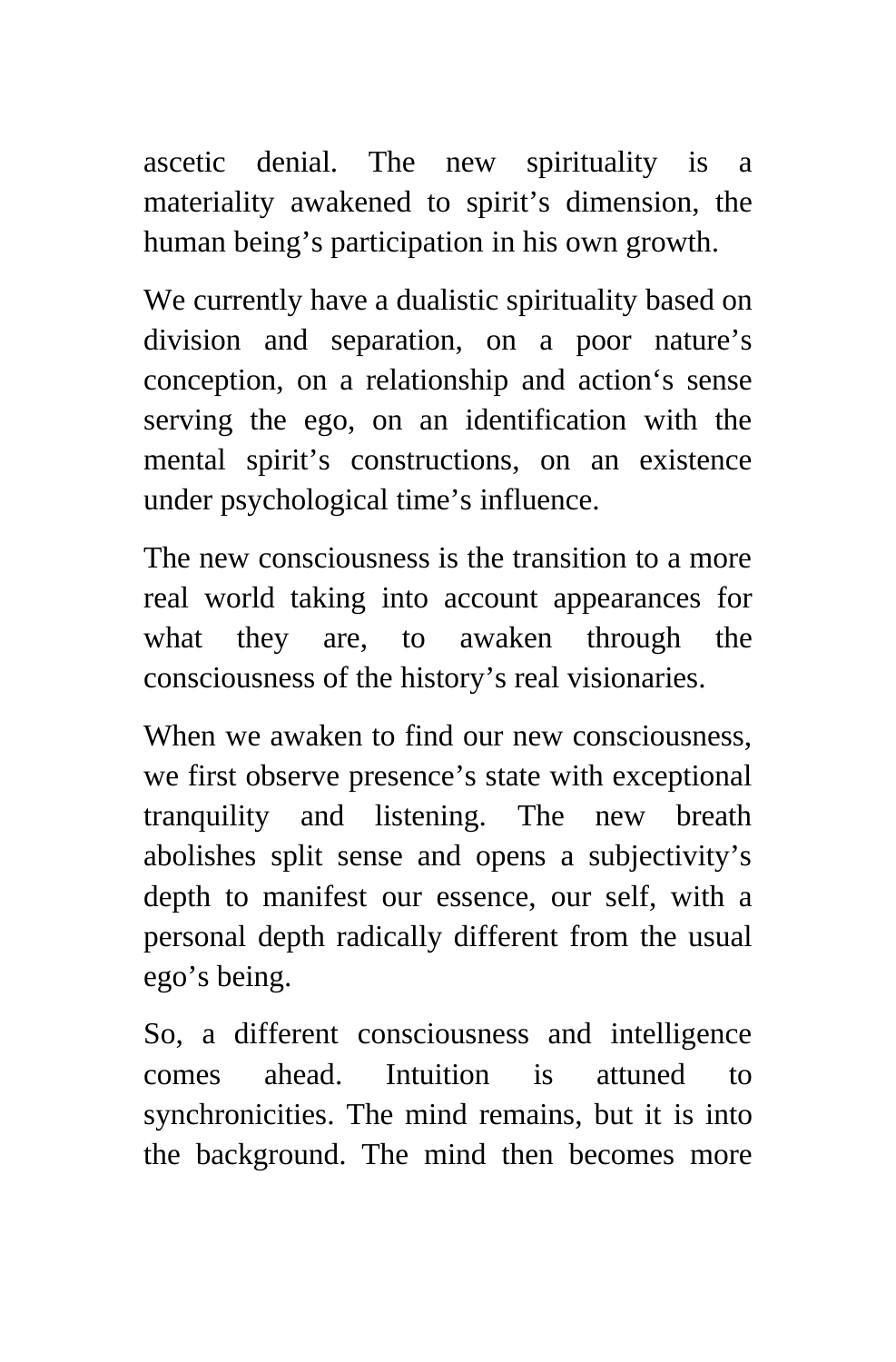tranquil, more transparent, more peaceful. The presence finishes to identify with psychological time and its fears. Awakening is minor to thinking but is major to sensitivity.

In this state, knowledge becomes vision. We're looking to the future. The old knowledge based on the known is unvalued. The ego that used to struggle with life is now struggling to understand life. We discover the soul. We discover living joy instead of pleasure.

Shri AUROBINDO tells us this :

Reason within knowledge was a help; it is the hindrance to knowledge.

The effort to survive was a help; the effort is the hindrance to the power to do something.

The desire for enjoyment was a help; Desire is the hindrance to bliss.

The ego of the individual was a help; the ego is the obstacle to become a real person.

The animal was a help to become human. He is the obstacle to remain human.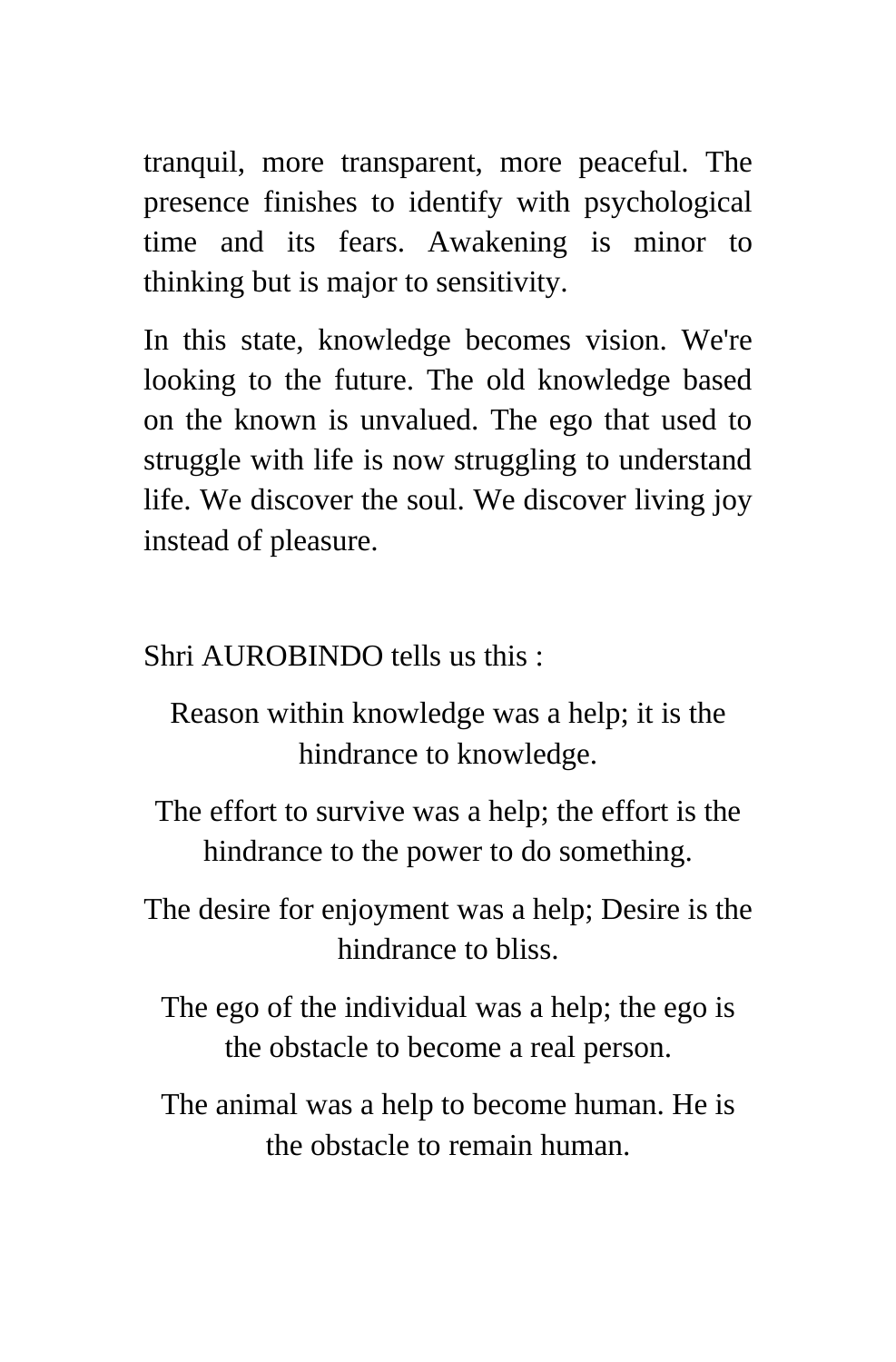Turn your reason into an orderly intuition.

Transforms the effort into a sovereign soul strength's flow.

Transforms the enjoyment into an ecstasy without object.

Transforms the divided individual into a cosmic personality.

Turns the animal into a herds' leader.

Yoga can lead to this awakening, but awakening doesn't bring just that. There is also meditation, political engagement, writing that bring awakening.

To believe that we are separated from others and different from them is wrong. There is humanity in every human being. Individual mind participates in collective mind. We are conditioned by our ascendants. Even someone withdrawn in his cave follows human atavisms. The human lives in his collective mind.

Great names leave traces in the human collective when they die. Dreams make it possible to find the great's thinking. When we are on the human's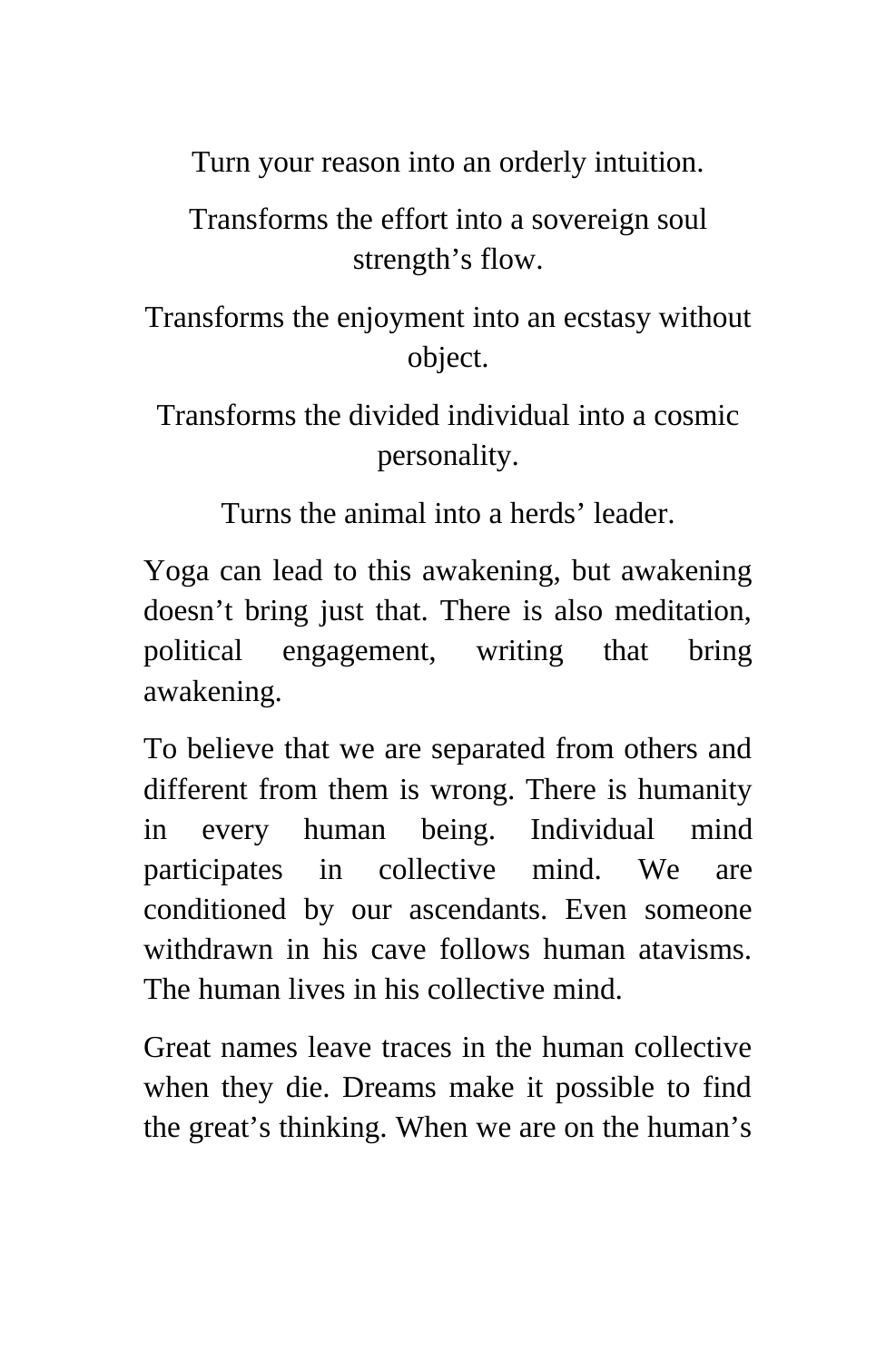limits and we are looking for a past limit, dreams can happen challenging us. We seek and we find a human limit given by a great. Consciousness is timeless. A new consciousness is being decided every day for the humanity's fate.

There is in us the liberation movement and the ego movement. This double movement is present in the collective consciousness. Ego and freedom are from those who have them.

Finance is playing its last cards. It then becomes authoritarian as after the 1929's crisis. We are at a crucial moment when we can question the liberal ideology leading to nature's denial.

Thorium will allow safe energy without limits until controlled thermonuclear fusion. So our economy will be eco-friendly and bring profusion. So the public currency will allow thorium.

The presence reduces parasitic mental activity and the presence enters the body. It awakens sensitivity and frees intelligence. We are present in reality to create new things. AUROBINDO was talking about an access to intuition.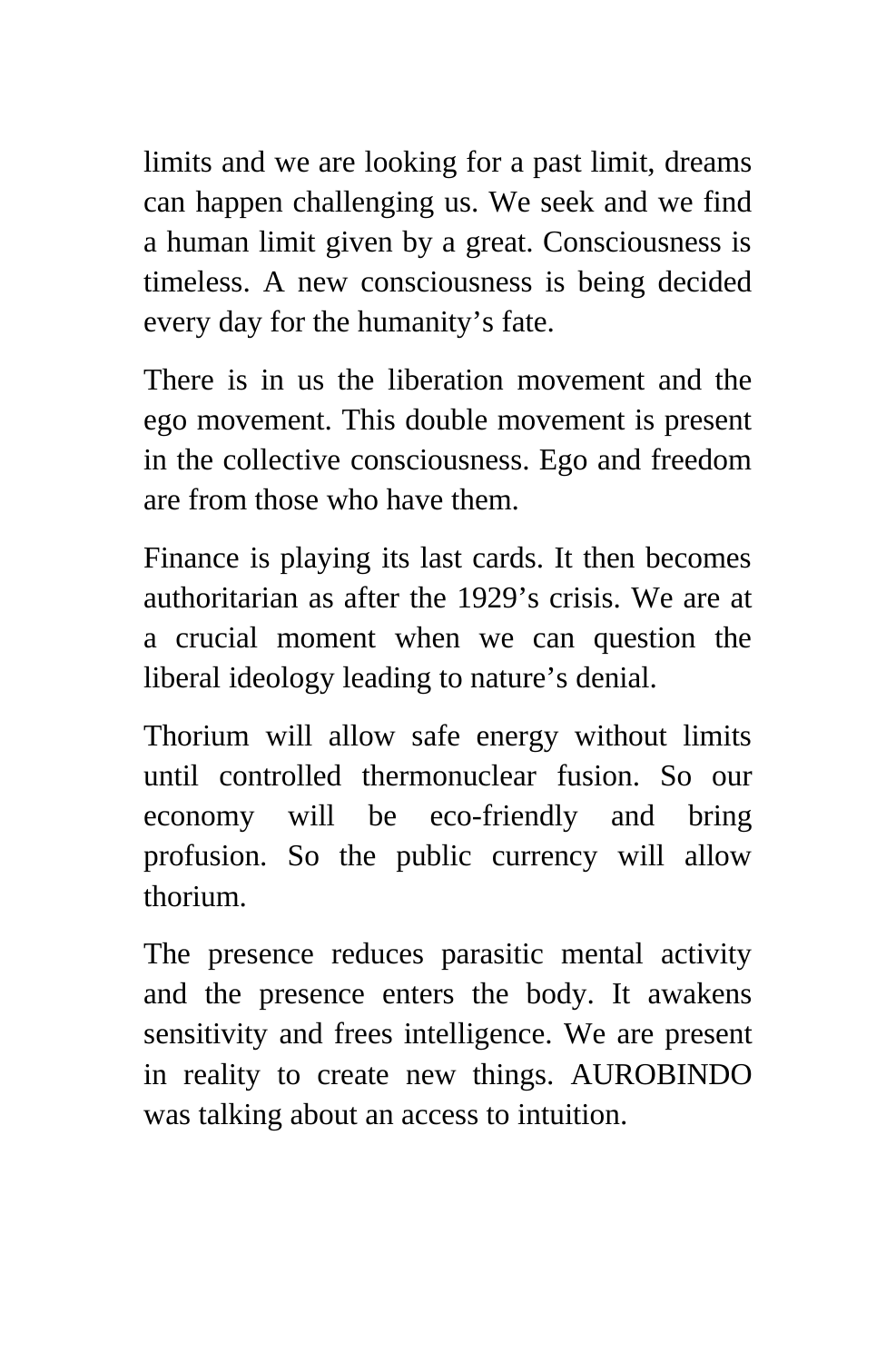HUSSERL inaugurated a phenomenological consciousness. Consciousness was non-existent because of biology. Panpsychism shows human consciousness that exists in soul without us being able to reach it. AUROBINDO and Ken WILBER synthesize consciousness in the soul.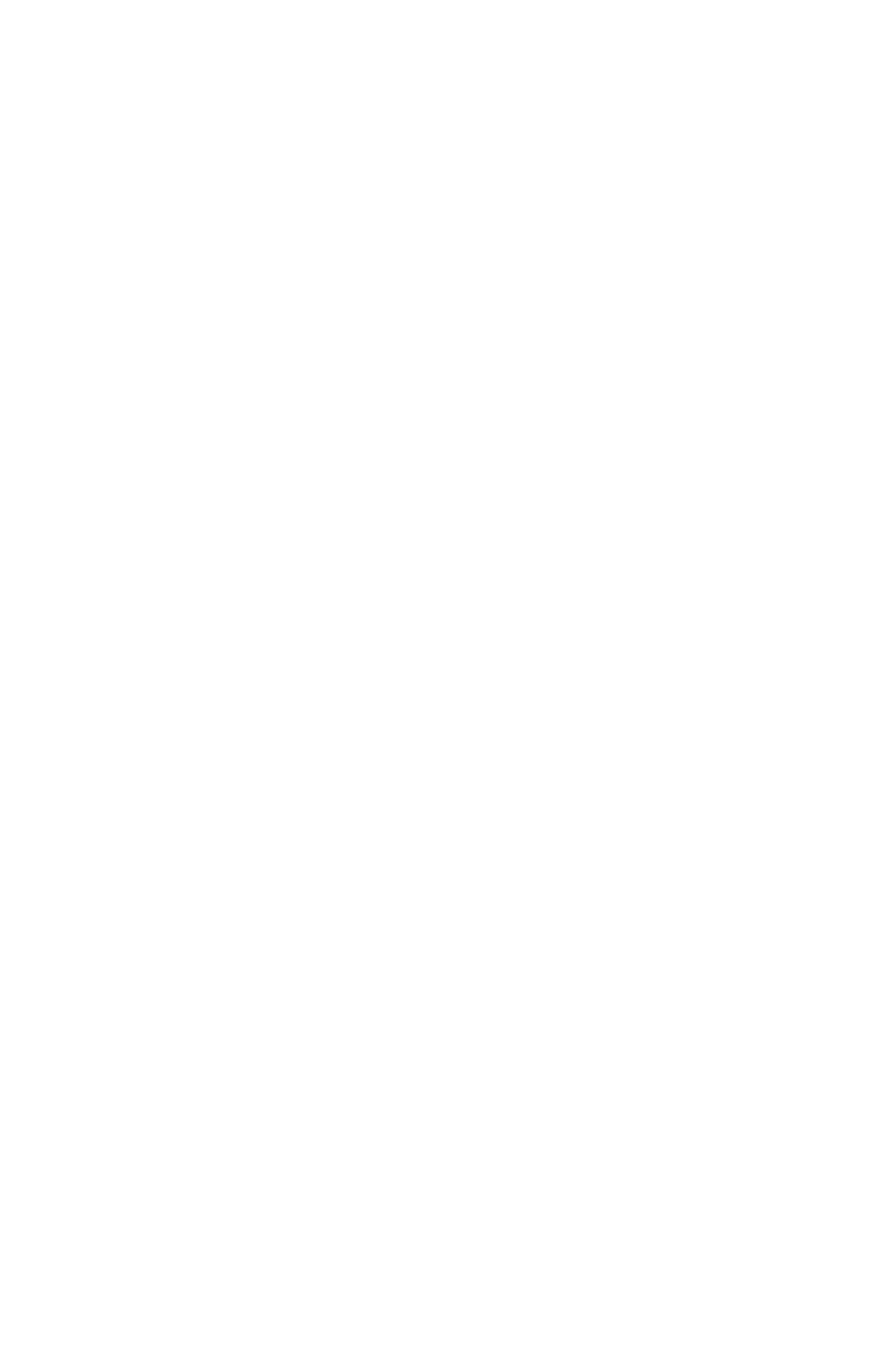## **16) Conclusion**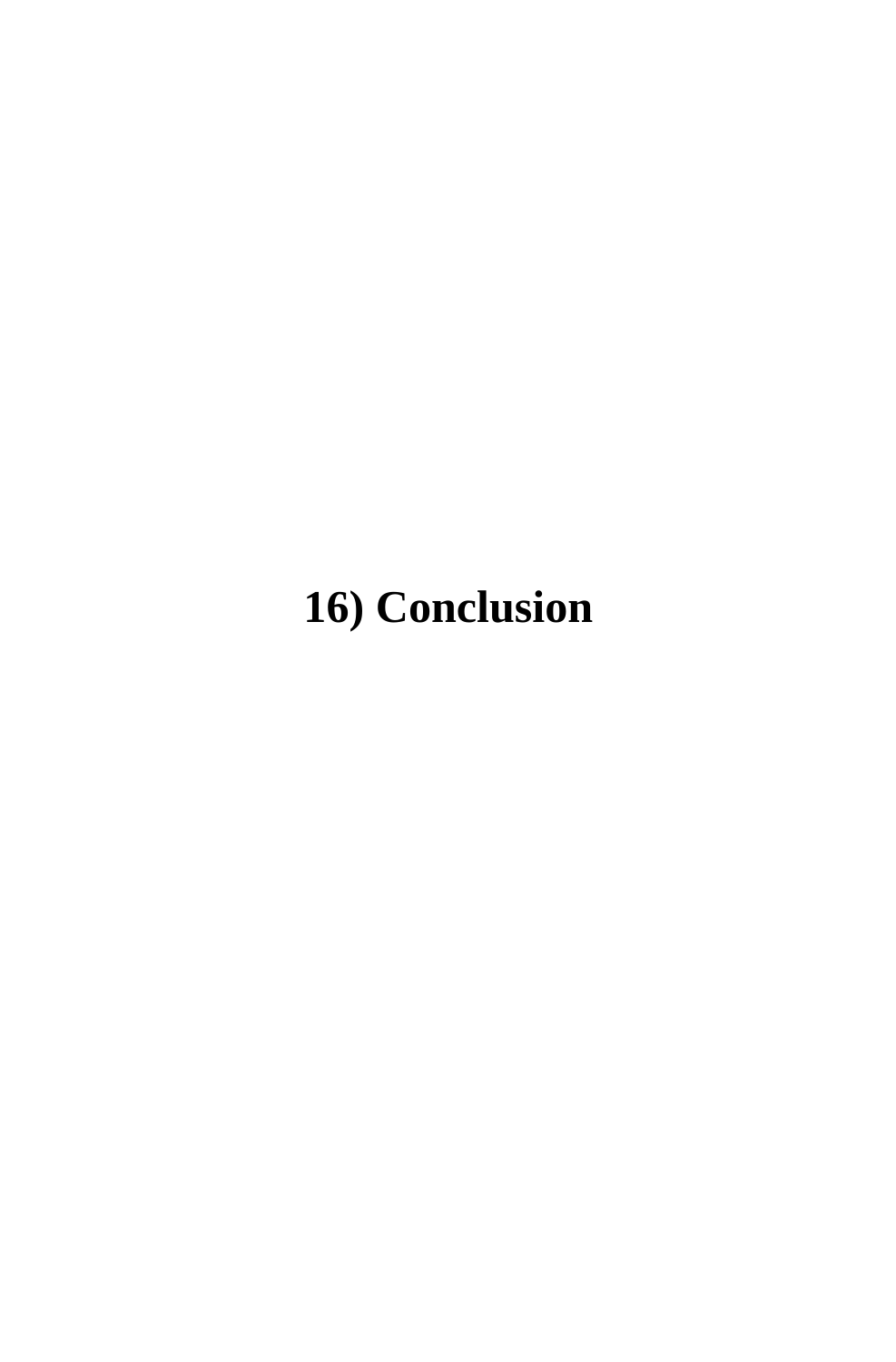Jean-Pierre PETIT's negative energy's theory matter allows to model universe. Galaxies with negative energy have a different behavior than our galaxy and make it possible to go into the universe faster.

We are not unified. Dualism is favored to disunite us. When we are in the Western world, liberalism is everywhere. But if we forget our ego, we can understand ourselves through transpersonal consciousness. Then we can consider out hypotheses without returning to the dualistic world.

Thorium nuclear allows to provide stable energy to any nation. Russia and China have started supplying these power plants. We are going to a world where there is profusion. But in 2021, the world is in crisis. We are returning to an ascetics' world. We will enter a survival's world to go to an abundance's world bringing industries and allowing creativity. If creativity is not promoted, then we will return to a survival's world.

Each spirit is included in the species' spirit allowing then to understand each other. It is this totality's vision that we have to achieve through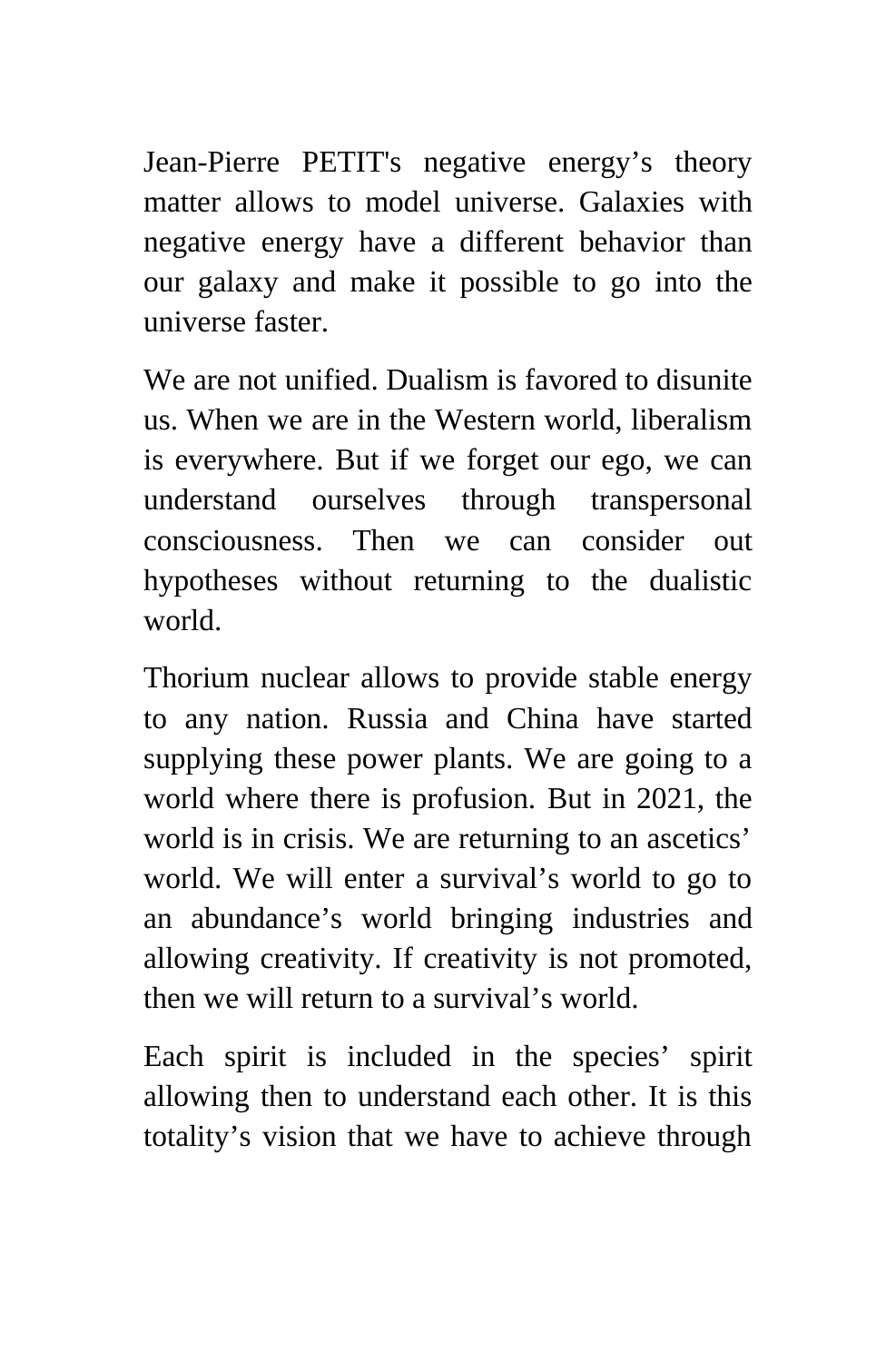meditation while searching for truth. Matter is used to hide the human spirit that makes us.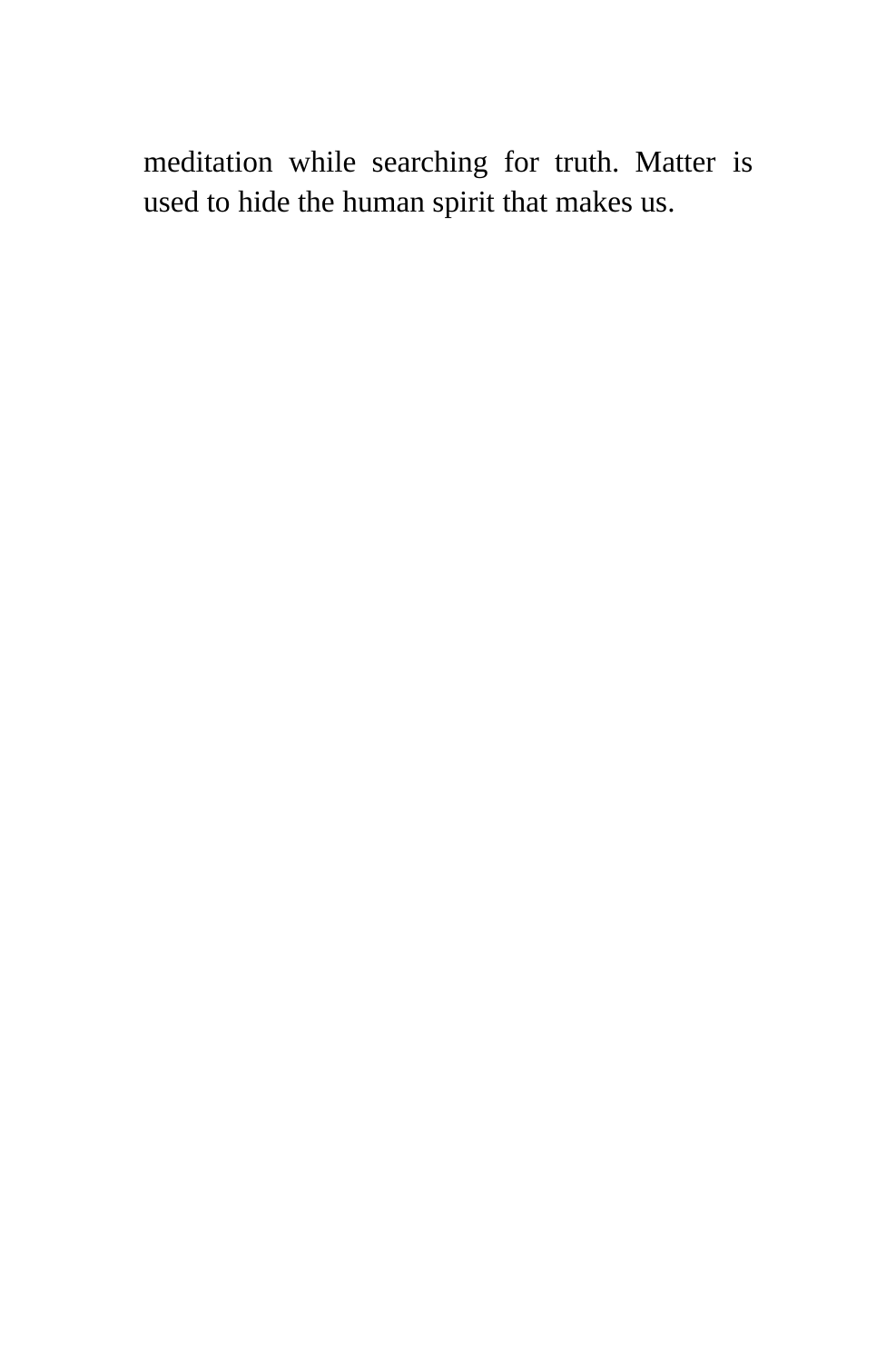# **Finding an article**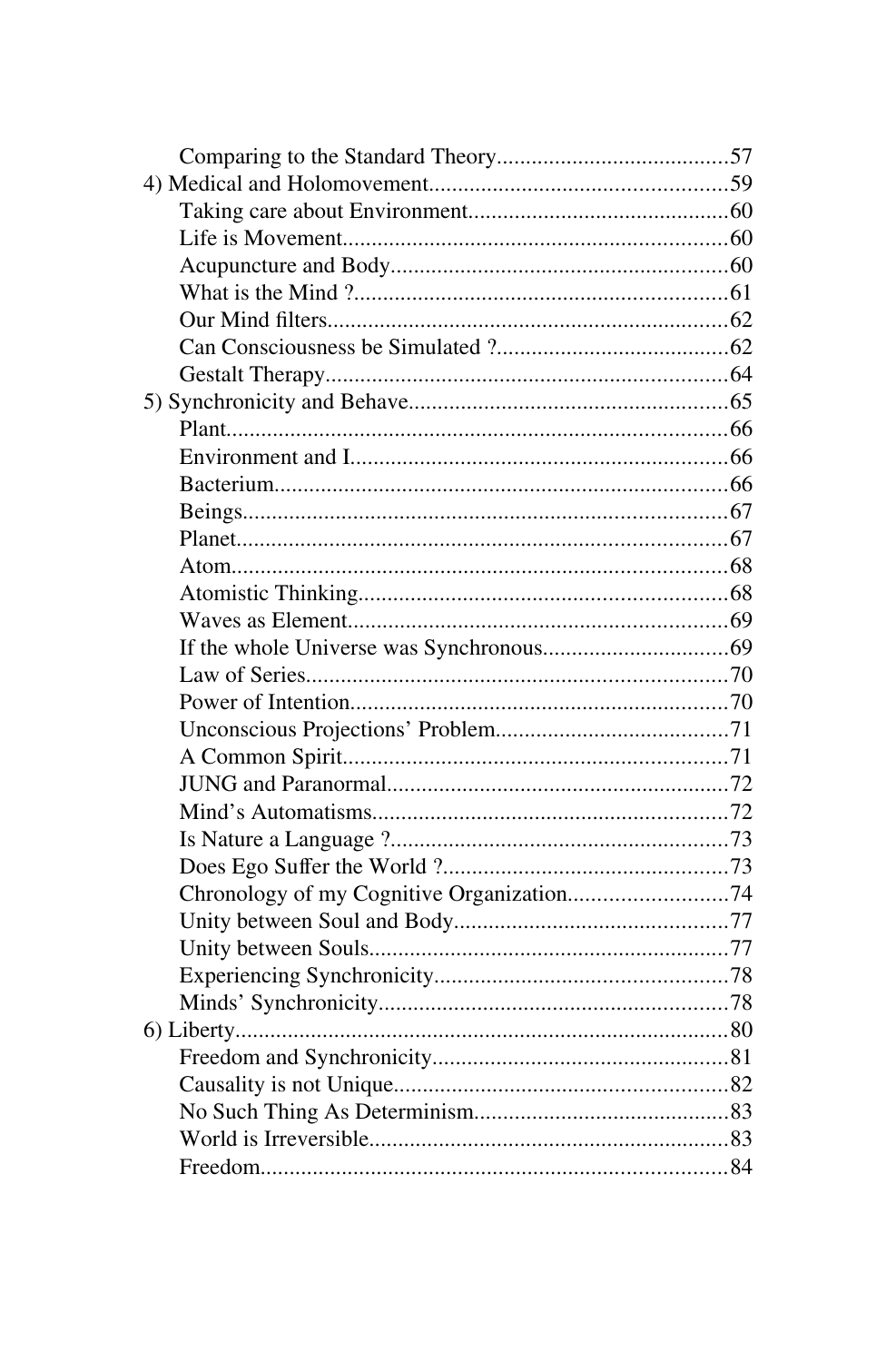| Nothingness as the Absence of an Object114 |  |
|--------------------------------------------|--|
|                                            |  |
|                                            |  |
|                                            |  |
|                                            |  |
|                                            |  |
|                                            |  |
|                                            |  |
|                                            |  |
|                                            |  |
|                                            |  |